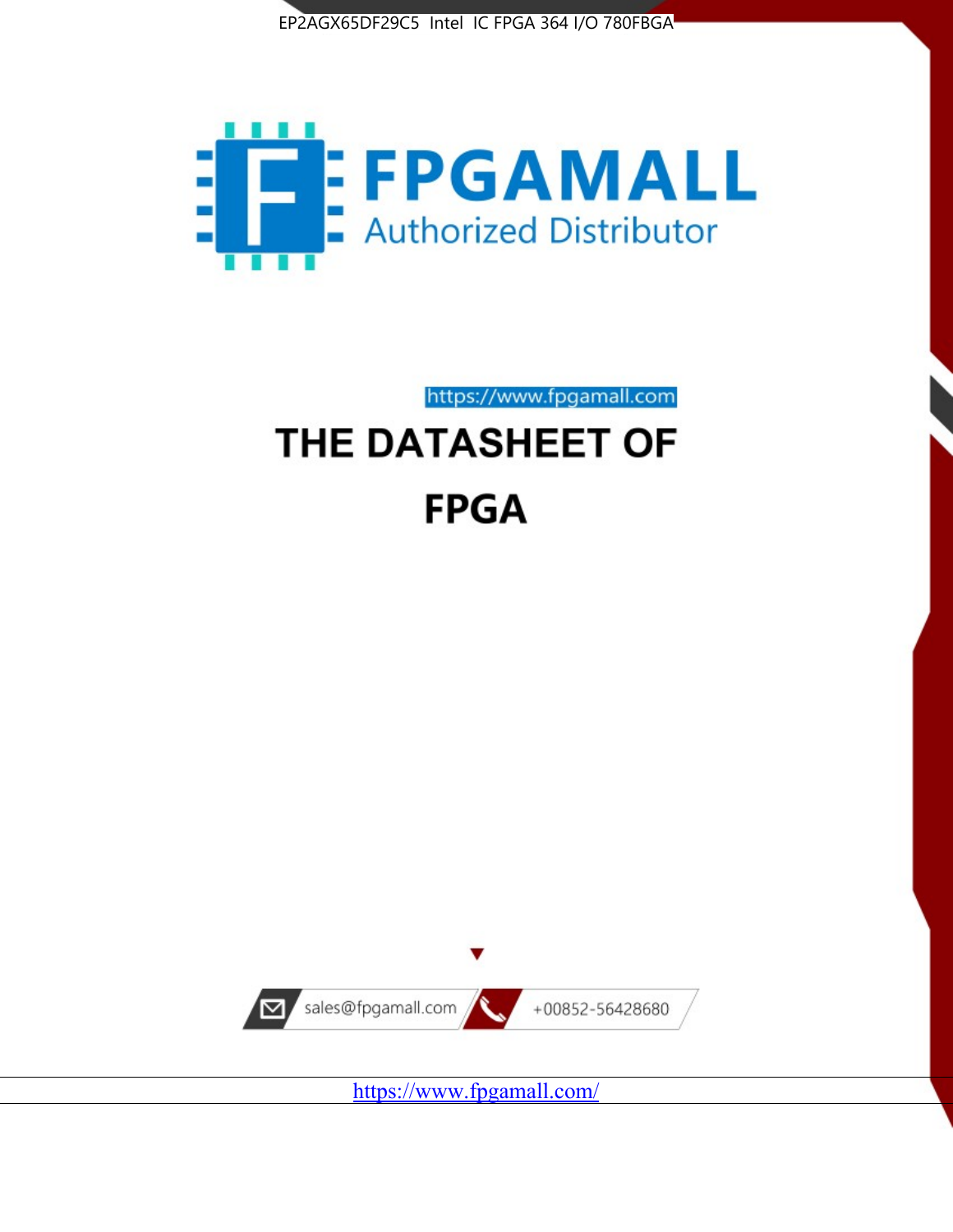EP2AGX65DF29C5 Intel IC FPGA 364 I/O 780FBGA



**1. Device Datasheet for Arria II Devices**

**AIIGX53001-4.4**

This chapter describes the electrical and switching characteristics of the Arria® II device family. The Arria II device family includes the Arria II GX and GZ devices. Electrical characteristics include operating conditions and power consumption. Switching characteristics include transceiver specifications, core, and periphery performance. This chapter also describes I/O timing, including programmable I/O element (IOE) delay and programmable output buffer delay.

For information regarding the densities and packages of devices in the Arria II device family, refer to *[Overview for the Arria II Device Family](http://www.altera.com/literature/hb/arria-ii-gx/aiigx_51001.pdf)* chapter.

This chapter contains the following sections:

- *"Electrical Characteristics"* on page 1–1
- "Transceiver Performance Specifications" on page 1–21
- "Glossary" on page 1–74

# **Electrical Characteristics**

The following sections describe the electrical characteristics.

# **Operating Conditions**

Arria II devices are rated according to a set of defined parameters. To maintain the highest possible performance and reliability of Arria II devices, you must consider the operating requirements described in this chapter.

Arria II devices are offered in both commercial and industrial grades. Arria II GX devices are offered in –4 (fastest), –5, and –6 (slowest) commercial speed grades and –3 and –5 industrial speed grades. Arria II GZ devices are offered in –3 and –4 speed grades for both commercial and industrial grades.

 $\Box$  In this chapter, a prefix associated with the operating temperature range is attached to the speed grades; commercial with the "C" prefix and industrial with the "I" prefix. Commercial devices are indicated as C4, C5, and C6 speed grade, and the industrial devices are indicated as I3 and I5.

# **Absolute Maximum Ratings**

Absolute maximum ratings define the maximum operating conditions for Arria II devices. The values are based on experiments conducted with the device and theoretical modeling of breakdown and damage mechanisms. The functional operation of the device is not implied under these conditions. Table 1–1 lists the absolute maximum ratings for Arria II GX devices. Table 1–2 lists the absolute maximum ratings for Arria II GZ devices.

© 2013 Altera Corporation. All rights reserved. ALTERA, ARRIA, CYCLONE, HARDCOPY, MAX, MEGACORE, NIOS, QUARTUS and STRATIX are Reg. U.S. Pat. & Tm. Off. [and/or trademarks of Altera Corporat](http://www.altera.com/common/legal.html)ion in the U.S. and other countri

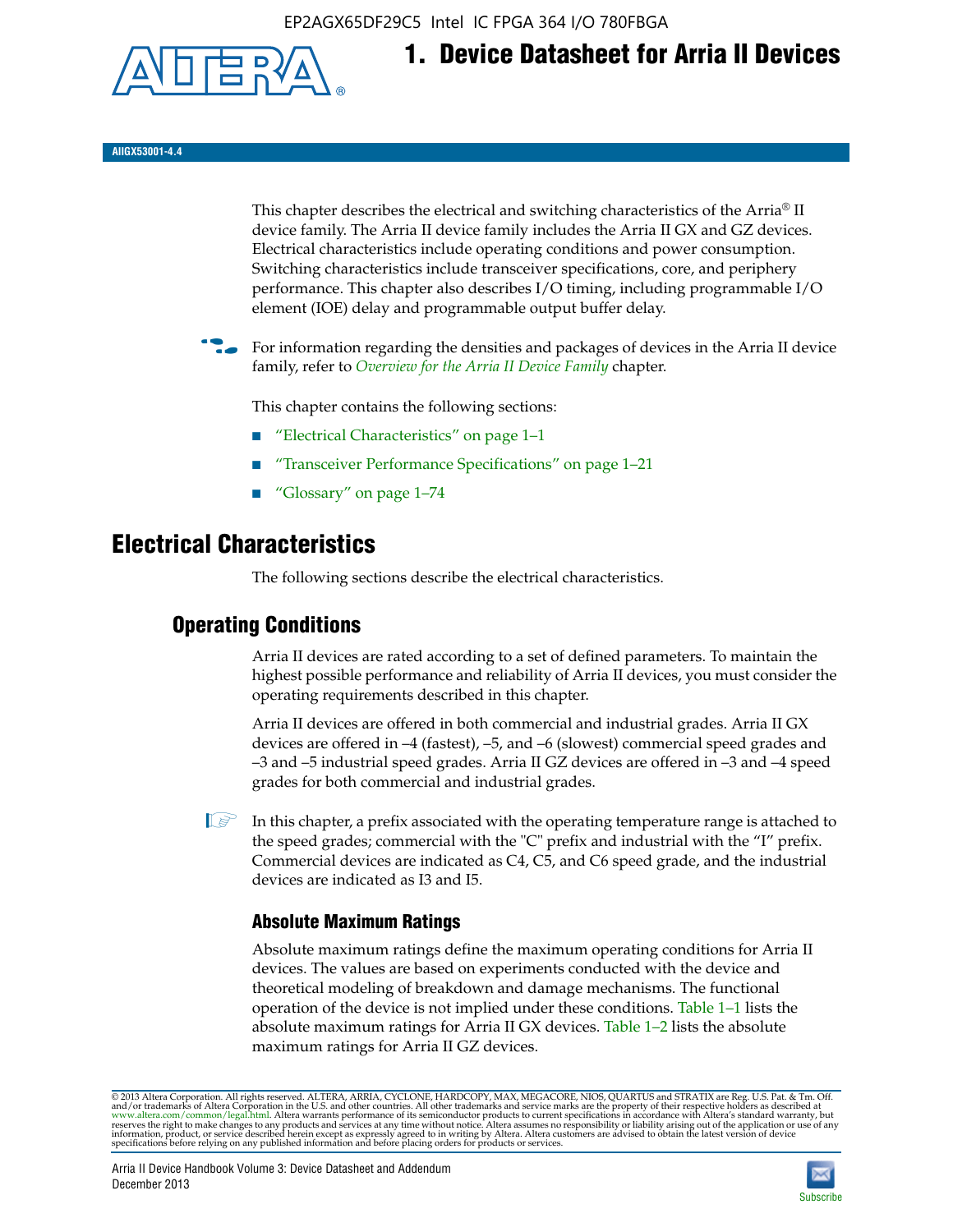

**Conditions beyond those listed in Table 1–1 and Table 1–2 may cause permanent** damage to the device. Additionally, device operation at the absolute maximum ratings for extended periods of time may have adverse effects on the device.

Table 1–1 lists the absolute maximum ratings for Arria II GX devices.

**Table 1–1. Absolute Maximum Ratings for Arria II GX Devices** 

| <b>Symbol</b>         | <b>Description</b>                                                                                                 | <b>Minimum</b> | <b>Maximum</b> | <b>Unit</b>  |
|-----------------------|--------------------------------------------------------------------------------------------------------------------|----------------|----------------|--------------|
| $V_{CC}$              | Supplies power to the core, periphery, I/O registers, PCI Express®<br>(PIPE) (PCIe) HIP block, and transceiver PCS | $-0.5$         | 1.35           | $\vee$       |
| $V_{CCCB}$            | Supplies power for the configuration RAM bits                                                                      | $-0.5$         | 1.8            | V            |
| $V_{\text{CCBAT}}$    | Battery back-up power supply for design security volatile key register                                             | $-0.5$         | 3.75           | V            |
| $V_{CCPD}$            | Supplies power to the I/O pre-drivers, differential input buffers, and<br><b>MSEL circuitry</b>                    | $-0.5$         | 3.75           | $\vee$       |
| V <sub>CCIO</sub>     | Supplies power to the I/O banks                                                                                    | $-0.5$         | 3.9            | $\mathsf{V}$ |
| $V_{\text{CCD\_PLL}}$ | Supplies power to the digital portions of the PLL                                                                  | $-0.5$         | 1.35           | V            |
| $V_{\text{CCA\_PLL}}$ | Supplies power to the analog portions of the PLL and device-wide<br>power management circuitry                     | $-0.5$         | 3.75           | $\mathsf{V}$ |
| $V_{1}$               | DC input voltage                                                                                                   | $-0.5$         | 4.0            | V            |
| $I_{\text{OUT}}$      | DC output current, per pin                                                                                         | $-25$          | 40             | mA           |
| $V_{\text{CCA}}$      | Supplies power to the transceiver PMA regulator                                                                    |                | 3.75           | V            |
| $V_{CCL_GXB}$         | Supplies power to the transceiver PMA TX, PMA RX, and clocking                                                     |                | 1.21           | $\vee$       |
| $V_{\text{CCH_GXB}}$  | Supplies power to the transceiver PMA output (TX) buffer                                                           |                | 1.8            | V            |
| $T_{\rm J}$           | Operating junction temperature                                                                                     | $-55$          | 125            | °C           |
| $T_{\tt STG}$         | Storage temperature (no bias)                                                                                      | -65            | 150            | ℃            |

Table 1–2 lists the absolute maximum ratings for Arria II GZ devices.

**Table 1–2. Absolute Maximum Ratings for Arria II GZ Devices (Part 1 of 2)**

| <b>Symbol</b>            | <b>Description</b>                                                                              | <b>Minimum</b> | <b>Maximum</b> | <b>Unit</b>  |
|--------------------------|-------------------------------------------------------------------------------------------------|----------------|----------------|--------------|
| $V_{CC}$                 | Supplies power to the core, periphery, I/O registers, PCIe HIP block, and<br>transceiver PCS    | -0.5           | 1.35           | $\mathsf{V}$ |
| $V_{CCCB}$               | Power supply to the configuration RAM bits                                                      | $-0.5$         | 1.8            | $\vee$       |
| V <sub>CCPGM</sub>       | Supplies power to the configuration pins                                                        | $-0.5$         | 3.75           | $\vee$       |
| <b>V<sub>CCAUX</sub></b> | Auxiliary supply                                                                                | $-0.5$         | 3.75           | $\vee$       |
| $V_{\text{CGBAT}}$       | Supplies battery back-up power for design security volatile key register                        | -0.5           | 3.75           | $\vee$       |
| $V_{CCPD}$               | Supplies power to the I/O pre-drivers, differential input buffers, and<br><b>MSEL circuitry</b> | -0.5           | 3.75           | $\mathsf{V}$ |
| V <sub>CCIO</sub>        | Supplies power to the I/O banks                                                                 | $-0.5$         | 3.9            | $\mathsf{V}$ |
| $V_{\rm CC\_CLKIN}$      | Supplies power to the differential clock input                                                  | $-0.5$         | 3.75           | $\vee$       |
| $V_{\text{CCD\_PLL}}$    | Supplies power to the digital portions of the PLL                                               | $-0.5$         | 1.35           | V            |
| $V_{\text{CCA\_PLL}}$    | Supplies power to the analog portions of the PLL and device-wide<br>power management circuitry  | $-0.5$         | 3.75           | $\mathsf{V}$ |
| V <sub>1</sub>           | DC input voltage                                                                                | $-0.5$         | 4.0            | $\vee$       |
| $I_{\text{OUT}}$         | DC output current, per pin                                                                      | $-25$          | 40             | mA           |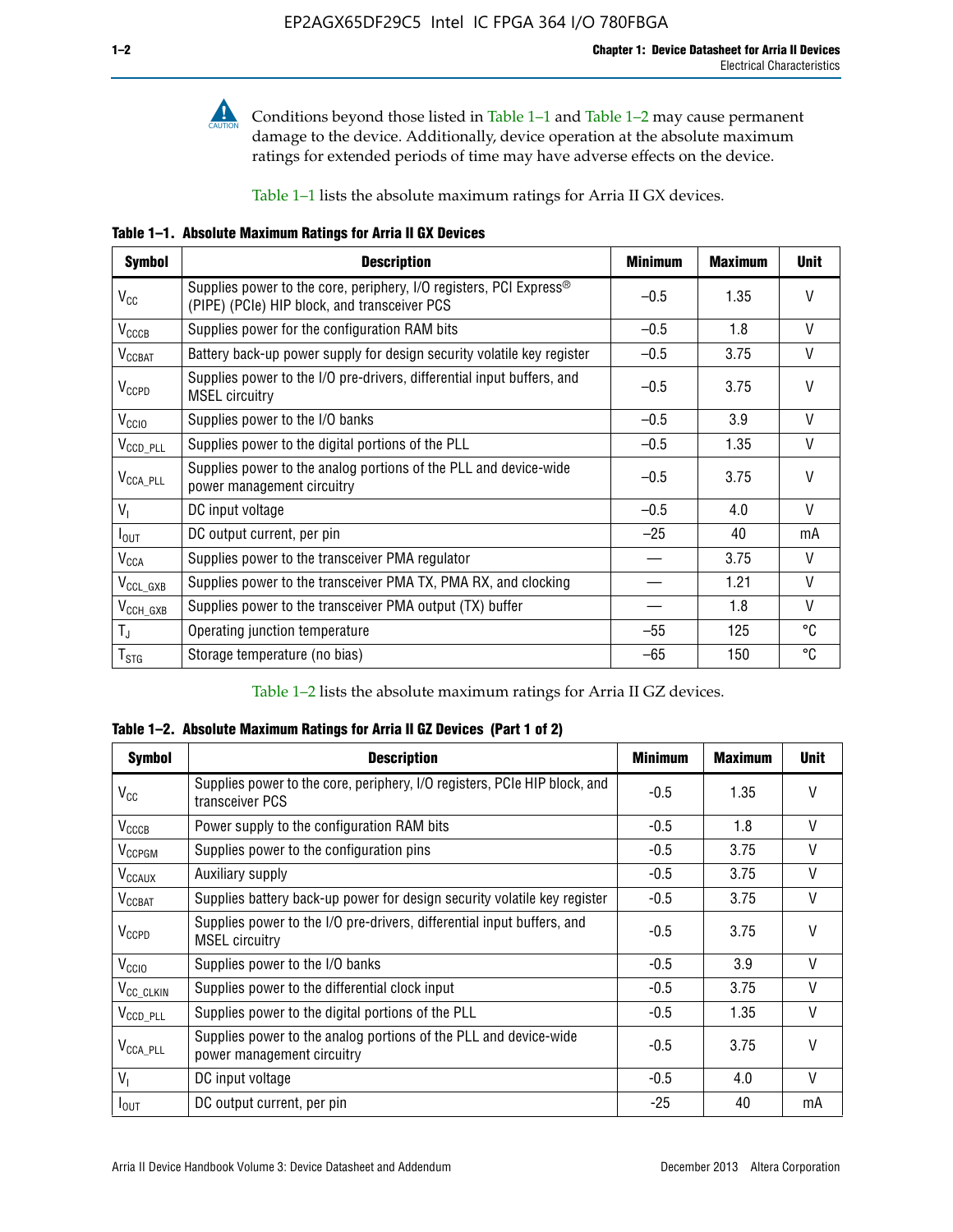| <b>Symbol</b>                  | <b>Description</b>                                                              | <b>Minimum</b> | <b>Maximum</b> | <b>Unit</b>  |
|--------------------------------|---------------------------------------------------------------------------------|----------------|----------------|--------------|
| $V_{\texttt{CCA}\_\textsf{L}}$ | Supplies transceiver high voltage power (left side)                             | $-0.5$         | 3.75           | $\mathsf{V}$ |
| $V_{\text{CCA\_R}}$            | Supplies transceiver high voltage power (right side)                            | $-0.5$         | 3.75           | $\vee$       |
| $V_{CCHIP\_L}$                 | Supplies transceiver HIP digital power (left side)                              | $-0.5$         | 1.35           | $\vee$       |
| $V_{CCR\_L}$                   | Supplies receiver power (left side)                                             | $-0.5$         | 1.35           | V            |
| $V_{CCR\_R}$                   | Supplies receiver power (right side)                                            | $-0.5$         | 1.35           | $\mathsf{V}$ |
| $V_{CCT\_L}$                   | Supplies transmitter power (left side)                                          | $-0.5$         | 1.35           | $\vee$       |
| $V_{CCT_R}$                    | Supplies transmitter power (right side)                                         | $-0.5$         | 1.35           | V            |
| V <sub>CCL_GXBLn</sub><br>(1)  | Supplies power to the transceiver PMA TX, PMA RX, and clocking (left<br>side)   | $-0.5$         | 1.35           | $\vee$       |
| V <sub>CCL_GXBRn</sub><br>(1)  | Supplies power to the transceiver PMA TX, PMA RX, and clocking (right)<br>side) | $-0.5$         | 1.35           | $\vee$       |
| V <sub>CCH_GXBLn</sub><br>(1)  | Supplies power to the transceiver PMA output (TX) buffer (left side)            | $-0.5$         | 1.8            | $\mathsf{V}$ |
| V <sub>CCH_GXBRn</sub><br>(1)  | Supplies power to the transceiver PMA output (TX) buffer (right side)           | $-0.5$         | 1.8            | $\vee$       |
| $T_{\rm J}$                    | Operating junction temperature                                                  | -55            | 125            | °C           |
| $T_{STG}$                      | Storage temperature (no bias)                                                   | -65            | 150            | °C           |

**Note to Table 1–2:**

 $(1)$   $n = 0, 1,$  or 2.

### **Maximum Allowed Overshoot and Undershoot Voltage**

During transitions, input signals may overshoot to the voltage shown in Table 1–3 and undershoot to –2.0 V for magnitude of currents less than 100 mA and periods shorter than 20 ns.

Table 1–3 lists the Arria II GX and GZ maximum allowed input overshoot voltage and the duration of the overshoot voltage as a percentage over the device lifetime. The maximum allowed overshoot duration is specified as a percentage of high-time over the lifetime of the device. A DC signal is equivalent to 100% duty cycle. For example, a signal that overshoots to 4.3 V can only be at 4.3 V for 5.41% over the lifetime of the device; for a device lifetime of 10 years, this amounts to 5.41/10ths of a year.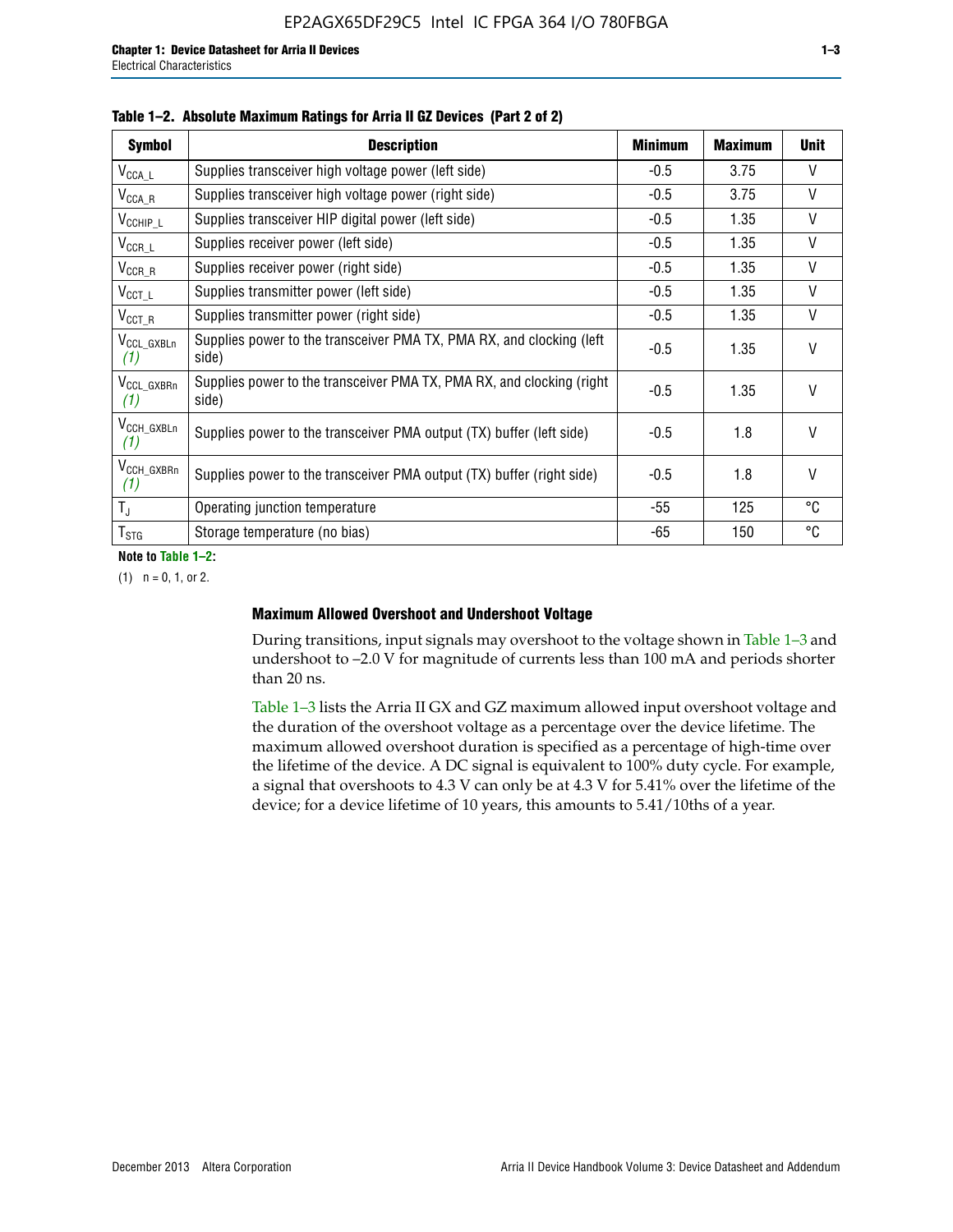| <b>Symbol</b> | <b>Description</b>      | <b>Condition (V)</b> | <b>Overshoot Duration as % of</b><br><b>High Time</b> | <b>Unit</b>   |
|---------------|-------------------------|----------------------|-------------------------------------------------------|---------------|
|               |                         | 4.0                  | 100.000                                               | $\frac{0}{0}$ |
|               |                         | 4.05                 | 79.330                                                | $\frac{0}{0}$ |
|               |                         | 4.1                  | 46.270                                                | $\frac{0}{0}$ |
|               |                         | 4.15                 | 27.030                                                | $\frac{0}{0}$ |
|               | <b>AC Input Voltage</b> | 4.2                  | 15.800                                                | $\frac{0}{0}$ |
|               |                         | 4.25                 | 9.240                                                 | $\frac{0}{0}$ |
| $V_1$ (AC)    |                         | 4.3                  | 5.410                                                 | $\frac{0}{0}$ |
|               |                         | 4.35                 | 3.160                                                 | $\frac{0}{0}$ |
|               |                         | 4.4                  | 1.850                                                 | $\frac{0}{0}$ |
|               |                         | 4.45                 | 1.080                                                 | $\frac{0}{0}$ |
|               |                         | 4.5                  | 0.630                                                 | $\frac{0}{0}$ |
|               |                         | 4.55                 | 0.370                                                 | $\frac{0}{0}$ |
|               |                         | 4.6                  | 0.220                                                 | $\%$          |

# **Table 1–3. Maximum Allowed Overshoot During Transitions for Arria II Devices**

# **Maximum Allowed I/O Operating Frequency**

Table 1–4 lists the maximum allowed I/O operating frequency for Arria II GX I/Os using the specified I/O standards to ensure device reliability.

|  |  |  |  |  |  | Table 1–4. Maximum Allowed I/O Operating Frequency for Arria II GX Devices |
|--|--|--|--|--|--|----------------------------------------------------------------------------|
|--|--|--|--|--|--|----------------------------------------------------------------------------|

| I/O Standard                          | I/O Frequency (MHz) |
|---------------------------------------|---------------------|
| HSTL-18 and HSTL-15                   | 333                 |
| <b>SSTL-15</b>                        | 400                 |
| SSTL-18                               | 333                 |
| 2.5-V LVCMOS                          | 260                 |
| 3.3-V and 3.0-V LVTTL                 |                     |
| 3.3-V, 3.0-V, 1.8-V, and 1.5-V LVCMOS | 250                 |
| PCI and PCI-X                         |                     |
| SSTL-2                                |                     |
| 1.2-V LVCMOS HSTL-12                  | 200                 |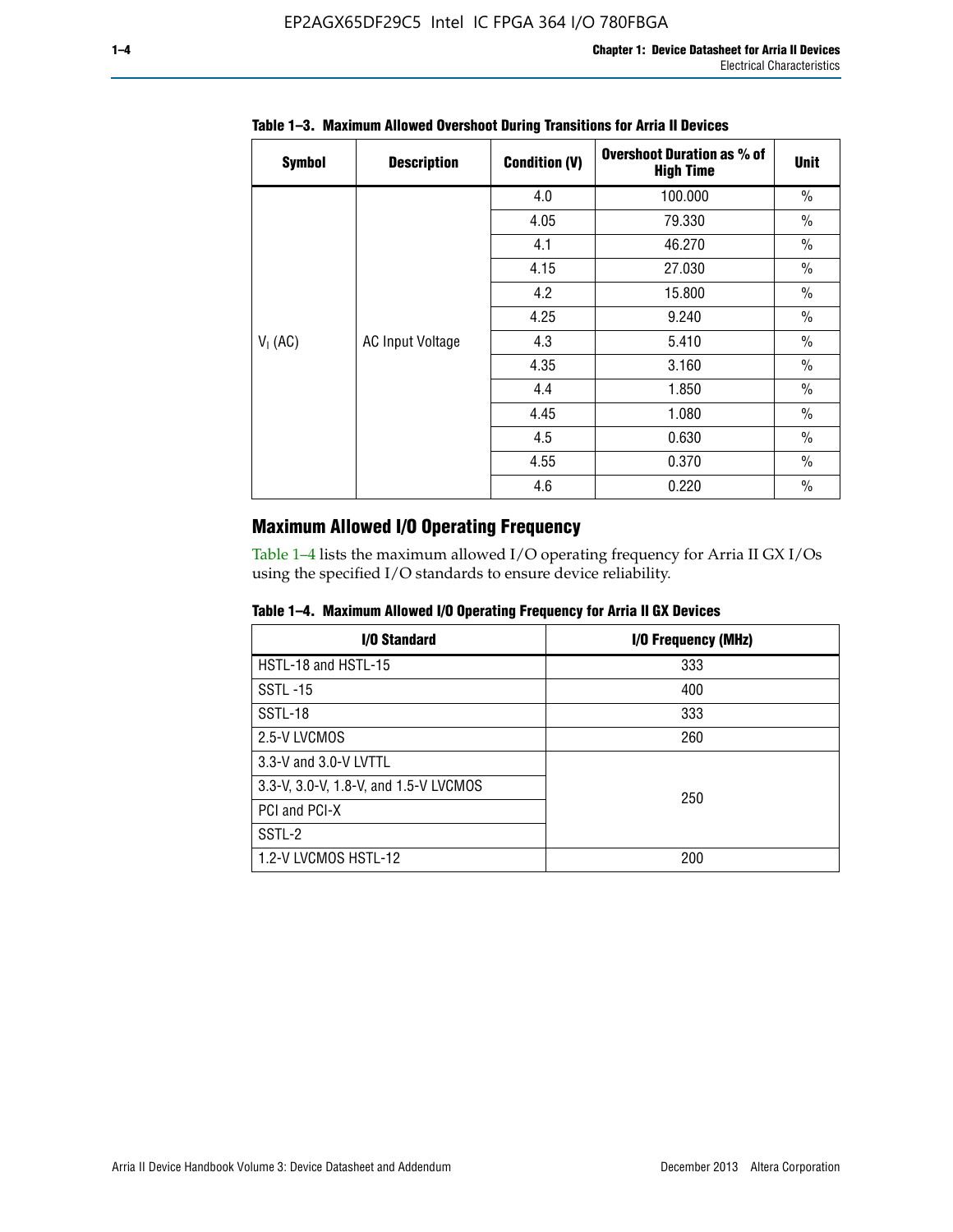This section lists the functional operation limits for AC and DC parameters for Arria II GX and GZ devices. All supplies are required to monotonically reach their full-rail values without plateaus within  $t_{RAMP}$ .

Table 1–5 lists the recommended operating conditions for Arria II GX devices.

**Table 1–5. Recommended Operating Conditions for Arria II GX Devices** *(Note 1)* **(Part 1 of 2)**

| <b>Symbol</b>             | <b>Description</b>                                                                                     | <b>Condition</b>         | <b>Minimum</b> | <b>Typical</b>           | <b>Maximum</b>    | <b>Unit</b>  |
|---------------------------|--------------------------------------------------------------------------------------------------------|--------------------------|----------------|--------------------------|-------------------|--------------|
| $V_{CC}$                  | Supplies power to the core, periphery, I/O<br>registers, PCIe HIP block, and transceiver<br><b>PCS</b> |                          | 0.87           | 0.90                     | 0.93              | $\vee$       |
| $V_{CCCB}$                | Supplies power to the configuration RAM<br>bits                                                        |                          | 1.425          | 1.50                     | 1.575             | $\mathsf{V}$ |
| $V_{\text{CGBAT}}$<br>(2) | Battery back-up power supply for design<br>security volatile key registers                             |                          | 1.2            |                          | 3.3               | $\vee$       |
|                           | Supplies power to the I/O pre-drivers,                                                                 | $\equiv$                 | 3.135          | 3.3                      | 3.465             | $\mathsf{V}$ |
| V <sub>CCPD</sub><br>(3)  | differential input buffers, and MSEL                                                                   |                          | 2.85           | 3.0                      | 3.15              | $\mathsf{V}$ |
|                           | circuitry                                                                                              | $\overline{\phantom{a}}$ | 2.375          | 2.5                      | 2.625             | $\mathsf{V}$ |
|                           |                                                                                                        |                          | 3.135          | 3.3                      | 3.465             | $\vee$       |
|                           | Supplies power to the I/O banks $(4)$                                                                  |                          | 2.85           | 3.0                      | 3.15              | $\mathsf{V}$ |
|                           |                                                                                                        |                          | 2.375          | 2.5                      | 2.625             | $\mathsf{V}$ |
| V <sub>CCIO</sub>         |                                                                                                        |                          | 1.71           | 1.8                      | 1.89              | $\mathsf{V}$ |
|                           |                                                                                                        |                          | 1.425          | 1.5                      | 1.575             | V            |
|                           |                                                                                                        |                          | 1.14           | 1.2                      | 1.26              | $\mathsf{V}$ |
| $V_{CCD\_PLL}$            | Supplies power to the digital portions of the<br>PLL                                                   |                          | 0.87           | 0.90                     | 0.93              | $\mathsf{V}$ |
| $V_{\text{CCA\_PLL}}$     | Supplies power to the analog portions of<br>the PLL and device-wide power<br>management circuitry      |                          | 2.375          | 2.5                      | 2.625             | $\mathsf{V}$ |
| V <sub>1</sub>            | DC Input voltage                                                                                       |                          | $-0.5$         | $\overline{\phantom{a}}$ | 3.6               | $\mathsf{V}$ |
| $V_0$                     | Output voltage                                                                                         |                          | $\pmb{0}$      | $\qquad \qquad -$        | V <sub>CCIO</sub> | V            |
| <b>V<sub>CCA</sub></b>    | Supplies power to the transceiver PMA<br>regulator                                                     |                          | 2.375          | 2.5                      | 2.625             | V            |
| $V_{CCL_GXB}$             | Supplies power to the transceiver PMA TX,<br>PMA RX, and clocking                                      |                          | 1.045          | 1.1                      | 1.155             | V            |
| $V_{CCH_GXB}$             | Supplies power to the transceiver PMA<br>output (TX) buffer                                            |                          | 1.425          | 1.5                      | 1.575             | V            |
|                           | Operating junction temperature                                                                         | Commercial               | $\mathbf 0$    |                          | 85                | °C           |
| $T_{J}$                   |                                                                                                        | Industrial               | $-40$          |                          | 100               | °C           |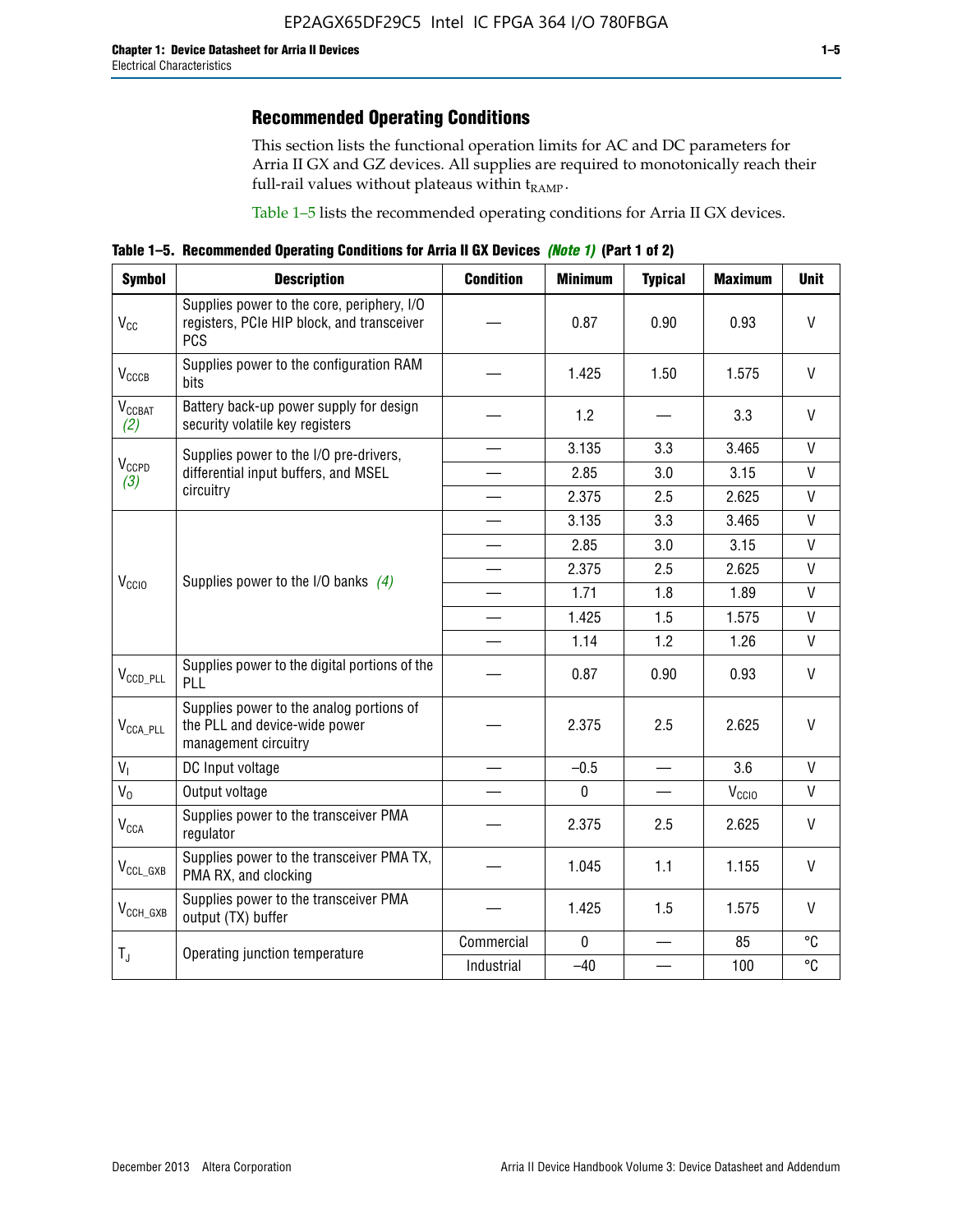| <b>Symbol</b> | <b>Description</b>     | <b>Condition</b> | <b>Minimum</b> | <b>Typical</b> | <b>Maximum</b> | <b>Unit</b> |
|---------------|------------------------|------------------|----------------|----------------|----------------|-------------|
| <b>LRAMP</b>  | Power Supply Ramp time | Normal POR       | 0.05           |                | 100            | ms          |
|               |                        | Fast POR         | 0.05           |                |                | ms          |

| Table 1–5. Recommended Operating Conditions for Arria II GX Devices (Note 1) (Part 2 of 2) |  |  |  |
|--------------------------------------------------------------------------------------------|--|--|--|
|                                                                                            |  |  |  |

**Notes to Table 1–5:** 

(1) For more information about supply pin connections, refer to the *[Arria II Device Family Pin Connection Guidelines](http://www.altera.com/literature/dp/arria-ii-gx/PCG-01007.pdf)*.

(2) Altera recommends a 3.0-V nominal battery voltage when connecting V<sub>CCBAT</sub> to a battery for volatile key backup. If you do not use the volatile security key, you may connect the V<sub>CCBAT</sub> to either GND or a 3.0-V power supply.

(3)  $V_{CCPD}$  must be 2.5-V for I/O banks with 2.5-V and lower  $V_{CCIO}$ , 3.0-V for 3.0-V  $V_{CCIO}$ , and 3.3-V for 3.3-V  $V_{CCIO}$ .

(4)  $V_{\text{CCIO}}$  for 3C and 8C I/O banks where the configuration pins reside only supports 3.3-, 3.0-, 2.5-, or 1.8-V voltage levels.

Table 1–6 lists the recommended operating conditions for Arria II GZ devices.

**Table 1–6. Recommended Operating Conditions for Arria II GZ Devices** *(Note 6)* **(Part 1 of 2)**

| <b>Symbol</b>                  | <b>Description</b>                                                          | <b>Condition</b>         | <b>Minimum</b> | <b>Typical</b> | <b>Maximum</b>    | <b>Unit</b>  |
|--------------------------------|-----------------------------------------------------------------------------|--------------------------|----------------|----------------|-------------------|--------------|
| $V_{CC}$                       | Core voltage and periphery circuitry power<br>supply                        |                          | 0.87           | 0.90           | 0.93              | $\mathsf{V}$ |
| $V_{CCCB}$                     | Supplies power for the configuration RAM<br>bits                            |                          | 1.45           | 1.50           | 1.55              | V            |
| $V_{\text{CCAUX}}$             | Auxiliary supply                                                            |                          | 2.375          | 2.5            | 2.625             | V            |
|                                | I/O pre-driver (3.0 V) power supply                                         |                          | 2.85           | 3.0            | 3.15              | V            |
| $V_{CCPD}$ (2)                 | I/O pre-driver (2.5 V) power supply                                         |                          | 2.375          | 2.5            | 2.625             | V            |
|                                | I/O buffers (3.0 V) power supply                                            |                          | 2.85           | 3.0            | 3.15              | $\mathsf{V}$ |
|                                | I/O buffers (2.5 V) power supply                                            |                          | 2.375          | 2.5            | 2.625             | $\vee$       |
| V <sub>CCIO</sub>              | I/O buffers (1.8 V) power supply                                            |                          | 1.71           | 1.8            | 1.89              | V            |
|                                | I/O buffers (1.5 V) power supply                                            |                          | 1.425          | 1.5            | 1.575             | $\mathsf{V}$ |
|                                | I/O buffers (1.2 V) power supply                                            |                          | 1.14           | 1.2            | 1.26              | V            |
|                                | Configuration pins (3.0 V) power supply                                     |                          | 2.85           | 3.0            | 3.15              | V            |
| V <sub>CCPGM</sub>             | Configuration pins (2.5 V) power supply                                     |                          | 2.375          | 2.5            | 2.625             | $\mathsf{V}$ |
|                                | Configuration pins (1.8 V) power supply                                     |                          | 1.71           | 1.8            | 1.89              | V            |
| $V_{\text{CCA\_PLL}}$          | PLL analog voltage regulator power supply                                   |                          | 2.375          | 2.5            | 2.625             | $\vee$       |
| $V_{CCD\_PLL}$                 | PLL digital voltage regulator power supply                                  |                          | 0.87           | 0.90           | 0.93              | $\mathsf{V}$ |
| V <sub>CC_CLKIN</sub>          | Differential clock input power supply                                       | $\overline{\phantom{0}}$ | 2.375          | 2.5            | 2.625             | V            |
| $V_{CCBAT}$ (1)                | Battery back-up power supply (For design<br>security volatile key register) |                          | 1.2            |                | 3.3               | $\vee$       |
| V <sub>I</sub>                 | DC input voltage                                                            |                          | $-0.5$         |                | 3.6               | $\vee$       |
| $V_0$                          | Output voltage                                                              |                          | $\pmb{0}$      |                | V <sub>CCIO</sub> | $\mathsf{V}$ |
| $V_{\text{CCA\_L}}$            | Transceiver high voltage power (left side)                                  |                          | 2.85/2.375     |                | 3.15/2.625        | $\vee$       |
| $V_{\text{CCA\_R}}$            | Transceiver high voltage power (right side)                                 |                          |                | 3.0/2.5(4)     |                   |              |
| $V_{CCHIP\_L}$                 | Transceiver HIP digital power (left side)                                   | $\overline{\phantom{0}}$ | 0.87           | 0.9            | 0.93              | V            |
| $\mathsf{V}_{\mathsf{CCR\_L}}$ | Receiver power (left side)                                                  |                          | 1.05           | 1.1            | 1.15              | $\mathsf{V}$ |
| $\mathsf{V}_{\mathsf{CCR\_R}}$ | Receiver power (right side)                                                 |                          | 1.05           | 1.1            | 1.15              | $\mathsf{V}$ |
| $V_{CCT_l}$                    | Transmitter power (left side)                                               |                          | 1.05           | 1.1            | 1.15              | V            |
| $V_{CCT\_R}$                   | Transmitter power (right side)                                              |                          | 1.05           | 1.1            | 1.15              | V            |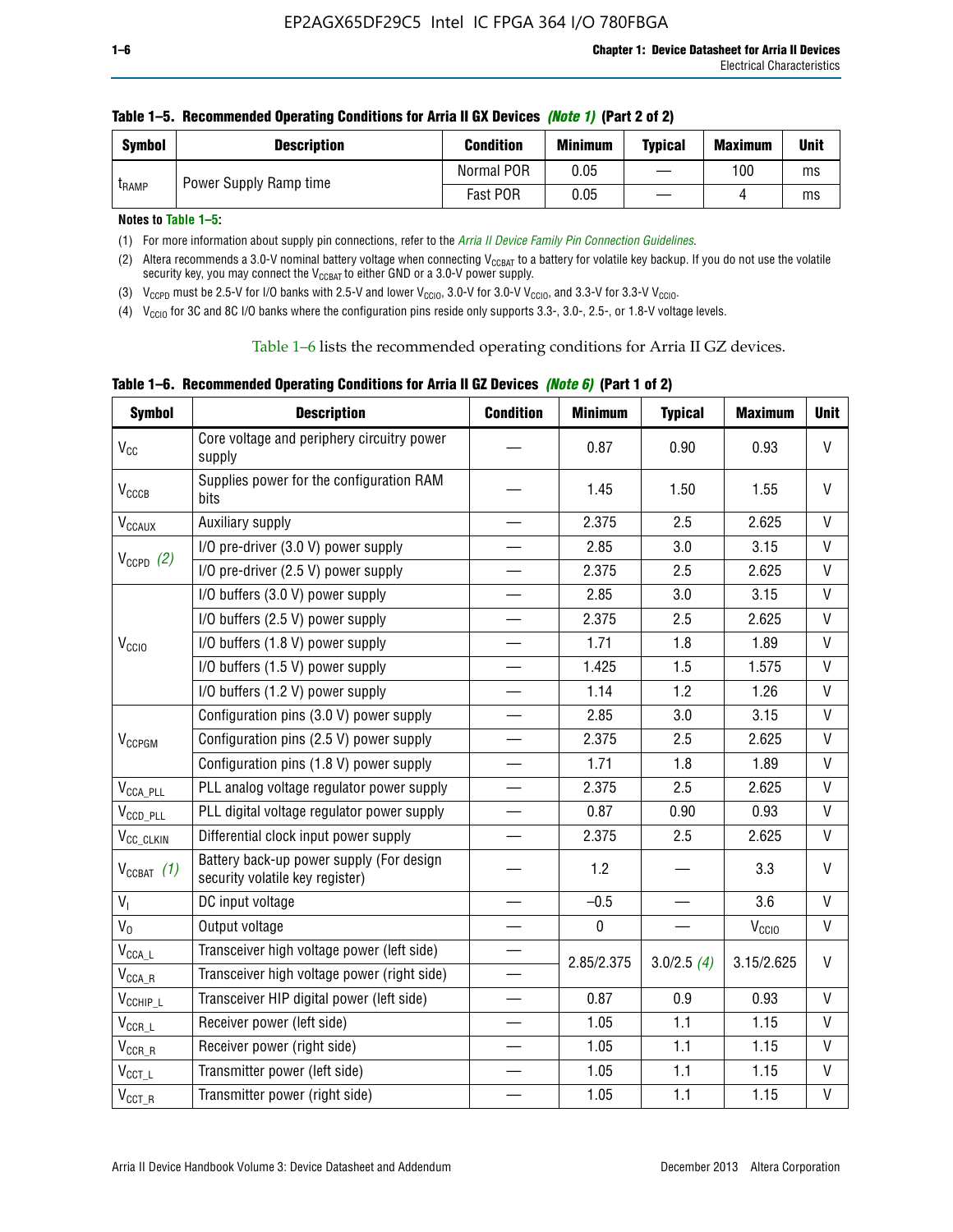| <b>Symbol</b>                 | <b>Description</b>                           | <b>Condition</b>           | <b>Minimum</b> | <b>Typical</b> | <b>Maximum</b> | <b>Unit</b> |
|-------------------------------|----------------------------------------------|----------------------------|----------------|----------------|----------------|-------------|
| $V_{\rm CCL_GXBLn}$<br>(3)    | Transceiver clock power (left side)          |                            | 1.05           | 1.1            | 1.15           | V           |
| V <sub>CCL_GXBRn</sub><br>(3) | Transceiver clock power (right side)         |                            | 1.05           | 1.1            | 1.15           |             |
| $V_{\text{CCH_GXBLn}}$<br>(3) | Transmitter output buffer power (left side)  |                            | 1.33/1.425     | 1.4/1.5(5)     | 1.575          | V           |
| $V_{\text{CCH_GXBRn}}$<br>(3) | Transmitter output buffer power (right side) |                            |                |                |                |             |
| $T_{\rm J}$                   | Operating junction temperature               | Commercial                 | $\mathbf{0}$   |                | 85             | ℃           |
|                               |                                              | Industrial                 | $-40$          |                | 100            | °C          |
| t <sub>RAMP</sub>             | Power supply ramp time                       | Normal POR<br>$(PORSEL=0)$ | 0.05           |                | 100            | ms          |
|                               |                                              | Fast POR<br>$(PORSEL=1)$   | 0.05           |                | 4              | ms          |

#### **Table 1–6. Recommended Operating Conditions for Arria II GZ Devices** *(Note 6)* **(Part 2 of 2)**

#### **Notes to Table 1–6:**

(1) Altera recommends a 3.0-V nominal battery voltage when connecting  $V_{CCBAT}$  to a battery for volatile key backup. If you do not use the volatile security key, you may connect the  $V_{\text{CCBAT}}$  to either GND or a 3.0-V power supply.

(2)  $V_{CCPD}$  must be 2.5 V when  $V_{CCIO}$  is 2.5, 1.8, 1.5, or 1.2 V.  $V_{CCPD}$  must be 3.0 V when  $V_{CCIO}$  is 3.0 V.

(3)  $n = 0, 1, or 2$ .

(4)  $V_{CCA~LR}$  must be connected to a 3.0-V supply if the clock multiplier unit (CMU) phase-locked loop (PLL), receiver clock data recovery (CDR), or both, are configured at a base data rate > 4.25 Gbps. For data rates up to 4.25 Gbps, you can connect V<sub>CCA L/R</sub> to either 3.0 V or 2.5 V.

- (5)  $V_{\text{CCH\_GXBL/R}}$  must be connected to a 1.4-V supply if the transmitter channel data rate is > 6.5 Gbps. For data rates up to 6.5 Gbps, you can connect V<sub>CCH\_GXBL/R</sub> to either 1.4 V or 1.5 V.
- (6) Transceiver power supplies do not have power-on-reset (POR) circuitry. After initial power-up, violating the transceiver power supply operating conditions could lead to unpredictable link behavior.

# **DC Characteristics**

This section lists the supply current, I/O pin leakage current, on-chip termination (OCT) accuracy and variation, input pin capacitance, internal weak pull-up and pull-down resistance, hot socketing, and Schmitt trigger input specifications.

## **Supply Current**

Standby current is the current the device draws after the device is configured with no inputs or outputs toggling and no activity in the device. Because these currents vary largely with the resources used, use the Microsoft Excel-based Early Power Estimator (EPE) to get supply current estimates for your design.

**For more information about power estimation tools, refer to the** *PowerPlay Early Power* **<b>Formation** *[Estimator User Guide](http://www.altera.com/literature/ug/ug_epe.pdf
)* and the *[PowerPlay Power Analysis](http://www.altera.com/literature/hb/qts/qts_qii53013.pdf)* chapter.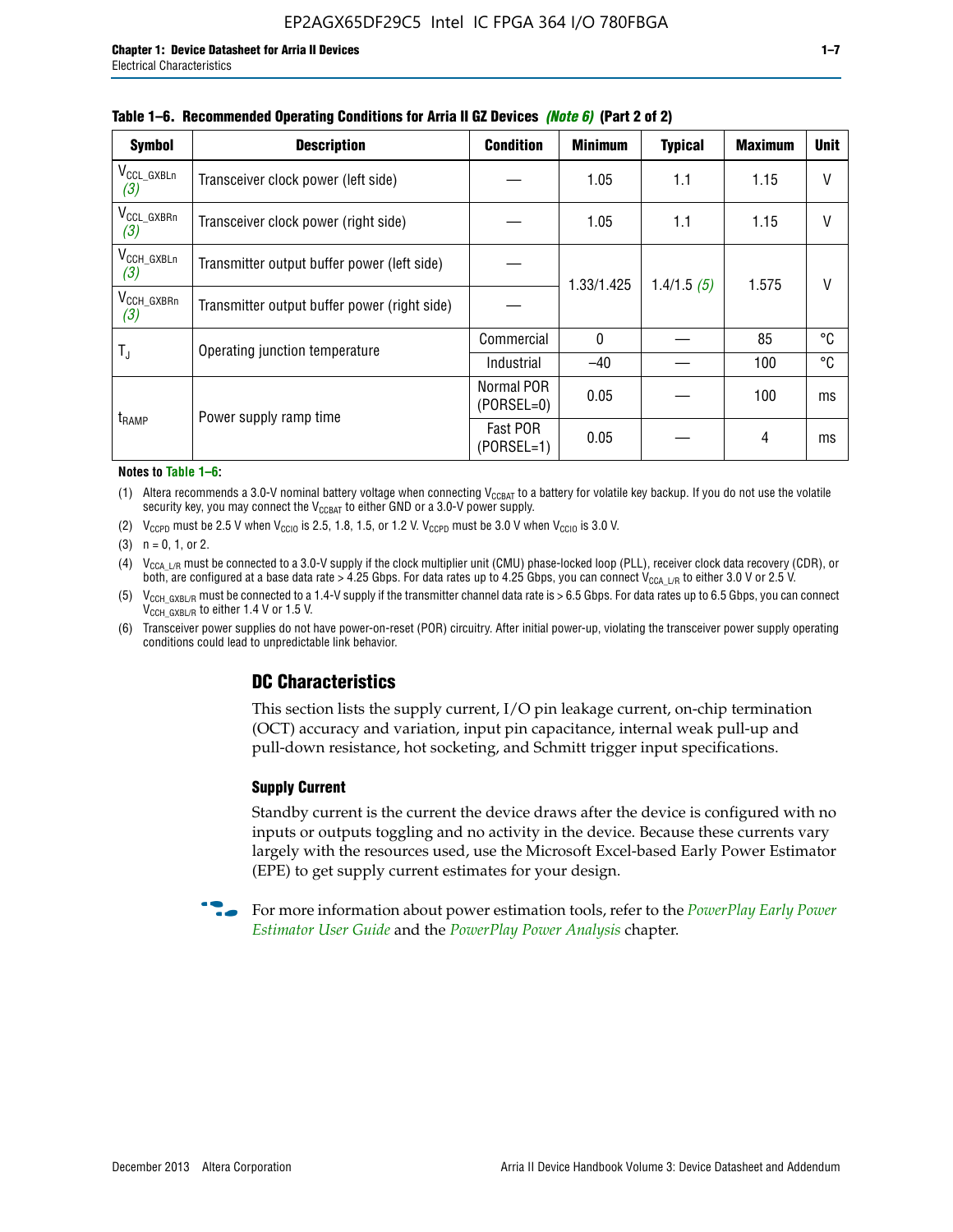## **I/O Pin Leakage Current**

Table 1–7 lists the Arria II GX I/O pin leakage current specifications.

# **Table 1–7. I/O Pin Leakage Current for Arria II GX Devices**

| Symbol   | <b>Description</b> | <b>Conditions</b>                   | <b>Min</b> | <b>Typ</b> | <b>Max</b> | <b>Unit</b> |
|----------|--------------------|-------------------------------------|------------|------------|------------|-------------|
|          | Input pin          | $V_1 = 0$ V to $V_{\text{CCIOMAX}}$ | $-10$      |            |            | uА          |
| $I_{0Z}$ | Tri-stated I/O pin | $V_0 = 0$ V to $V_{\text{CCIOMAX}}$ | $-10$      |            | 10         | uА          |

Table 1–8 lists the Arria II GZ I/O pin leakage current specifications.

**Table 1–8. I/O Pin Leakage Current for Arria II GZ Devices**

| Symbol | <b>Description</b> | <b>Conditions</b>                   | Min   | Typ | Max | Unit |
|--------|--------------------|-------------------------------------|-------|-----|-----|------|
|        | Input pin          | $V_1 = 0$ V to $V_{\text{CCIOMAX}}$ | $-20$ |     | 20  | uА   |
| 10Z    | Tri-stated I/O pin | $V_0 = 0$ V to $V_{\text{CCIOMAX}}$ | $-20$ |     | 20  | μA   |

## **Bus Hold**

Bus hold retains the last valid logic state after the source driving it either enters the high impedance state or is removed. Each I/O pin has an option to enable bus hold in user mode. Bus hold is always disabled in configuration mode.

Table 1–9 lists bus hold specifications for Arria II GX devices.

**Table 1–9. Bus Hold Parameters for Arria II GX Devices** *(Note 1)*

| $V_{CClO}$ (V)                             |                          |                                                  |      |            |       |            |       |            |       |            |       |                |       |            |             |
|--------------------------------------------|--------------------------|--------------------------------------------------|------|------------|-------|------------|-------|------------|-------|------------|-------|----------------|-------|------------|-------------|
| <b>Parameter</b>                           | <b>Symbol</b>            | Cond.                                            |      | $1.2$      |       | 1.5        |       | 1.8        |       | 2.5        |       | 3.0            |       | 3.3        | <b>Unit</b> |
|                                            |                          |                                                  | Min  | <b>Max</b> | Min   | <b>Max</b> | Min   | <b>Max</b> | Min   | <b>Max</b> | Min   | <b>Max</b>     | Min   | <b>Max</b> |             |
| Bus-hold<br>low,<br>sustaining<br>current  | <b>I</b> <sub>SUSL</sub> | $V_{IN}$ > $V_{IL}$<br>(max.)                    | 8    |            | 12    |            | 30    |            | 50    |            | 70    |                | 70    |            | μA          |
| Bus-hold<br>high,<br>sustaining<br>current | I <sub>SUSH</sub>        | $V_{IN}$ < $V_{IL}$<br>(min.)                    | $-8$ |            | $-12$ |            | $-30$ |            | $-50$ |            | $-70$ |                | $-70$ |            | μA          |
| Bus-hold<br>low,<br>overdrive<br>current   | $I_{ODL}$                | $0 V < V_{IN} <$<br>V <sub>CCIO</sub>            |      | 125        |       | 175        |       | 200        |       | 300        |       | 500            |       | 500        | μA          |
| Bus-hold<br>high,<br>overdrive<br>current  | $I_{ODH}$                | $0$ V $<$ V $_{\rm IN}$ $<$<br>V <sub>CCIO</sub> |      | $-125$     |       | $-175$     |       | $-200$     |       | $-300$     |       | $-500$         |       | $-500$     | μA          |
| Bus-hold<br>trip point                     | VTRIP                    |                                                  | 0.3  | 0.9        | 0.375 | 1.125      | 0.68  | 1.07       | 0.7   | 1.7        | 0.8   | $\overline{c}$ | 0.8   | 2          | V           |

## **Note to Table 1–9:**

(1) The bus-hold trip points are based on calculated input voltages from the JEDEC standard.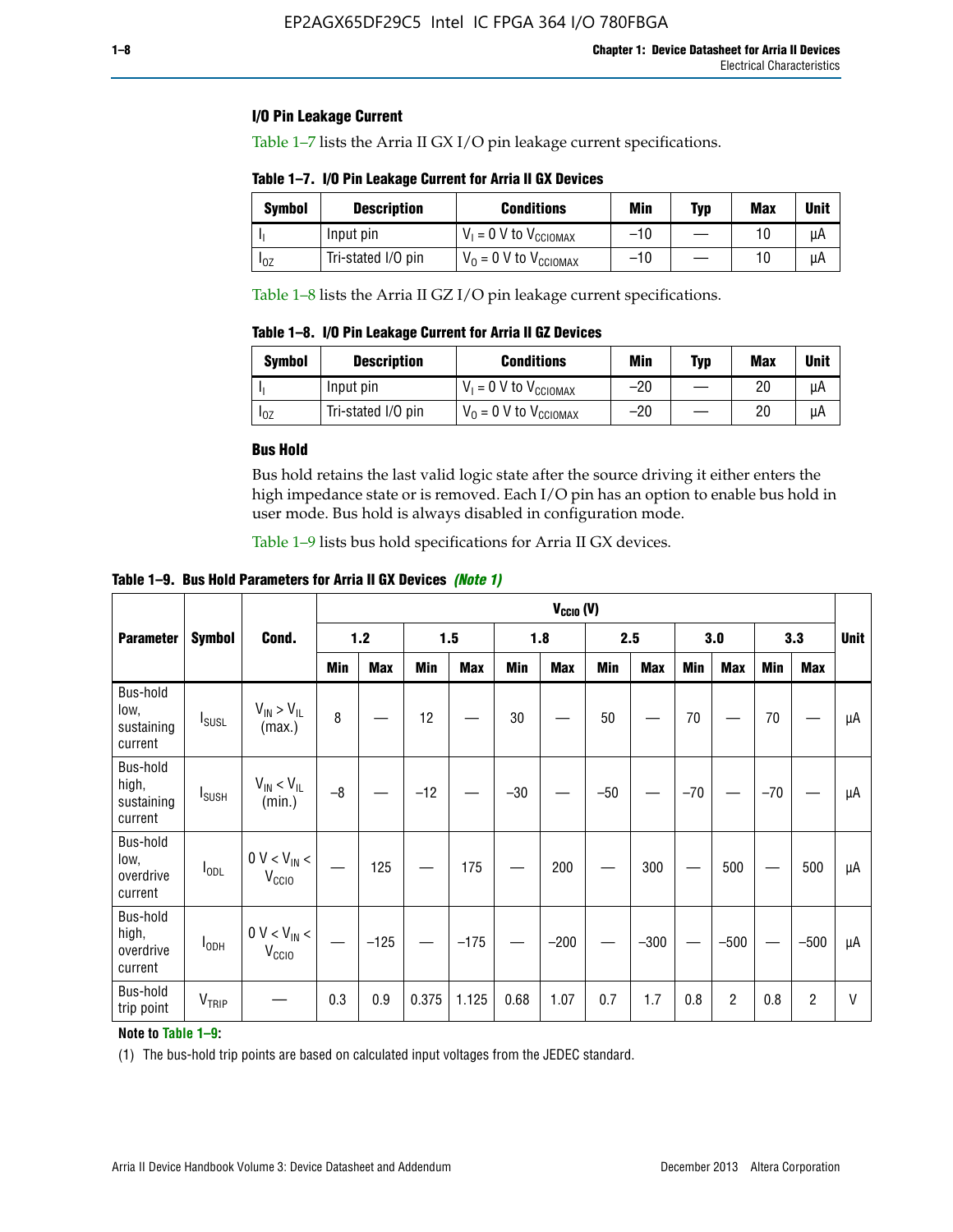# Table 1–10 lists the bus hold specifications for Arria II GZ devices.

| Table 1–10. Bus Hold Parameters for Arria II GZ Devices |
|---------------------------------------------------------|
|---------------------------------------------------------|

|                                           |                          |                                    | $V_{CClO}$ (V) |            |         |            |         |            |         |            |         |            |             |
|-------------------------------------------|--------------------------|------------------------------------|----------------|------------|---------|------------|---------|------------|---------|------------|---------|------------|-------------|
| <b>Parameter</b>                          | <b>Symbol</b>            | Cond.                              |                | $1.2$      |         | 1.5        |         | 1.8        |         | 2.5        |         | 3.0        | <b>Unit</b> |
|                                           |                          |                                    | Min            | <b>Max</b> | Min     | <b>Max</b> | Min     | <b>Max</b> | Min     | <b>Max</b> | Min     | <b>Max</b> |             |
| Bus-hold<br>Low<br>sustaining<br>current  | $I_{SUSL}$               | $V_{IN} > V_{IL}$<br>(max.)        | 22.5           |            | 25.0    |            | 30.0    |            | 50.0    |            | 70.0    |            | μA          |
| Bus-hold<br>High<br>sustaining<br>current | <b>I</b> <sub>SUSH</sub> | $V_{IN}$ < $V_{IH}$<br>(min.)      | $-22.5$        |            | $-25.0$ |            | $-30.0$ |            | $-50.0$ |            | $-70.0$ |            | μA          |
| Bus-hold<br>Low<br>overdrive<br>current   | $I_{ODL}$                | $0V < V_{IN}$<br>V <sub>CCIO</sub> |                | 120        |         | 160        |         | 200        |         | 300        |         | 500        | μA          |
| Bus-hold<br>High<br>overdrive<br>current  | $I_{ODH}$                | $0V < V_{IN}$<br>V <sub>CCIO</sub> |                | $-120$     |         | $-160$     |         | $-200$     |         | $-300$     |         | $-500$     | μA          |
| Bus-hold<br>trip point                    | V <sub>TRIP</sub>        |                                    | 0.45           | 0.95       | 0.50    | 1.00       | 0.68    | 1.07       | 0.70    | 1.70       | 0.80    | 2.00       | $\vee$      |

# **OCT Specifications**

Table 1–11 lists the Arria II GX device and differential OCT with and without calibration accuracy.

|                                                           |                                                |                                                | <b>Calibration Accuracy</b> |                   |               |
|-----------------------------------------------------------|------------------------------------------------|------------------------------------------------|-----------------------------|-------------------|---------------|
| <b>Symbol</b>                                             | <b>Description</b>                             | <b>Conditions (V)</b>                          | <b>Commercial</b>           | <b>Industrial</b> | <b>Unit</b>   |
| 25- $\Omega$ R <sub>s</sub><br>3.0, 2.5                   | $25-\Omega$ series OCT<br>without calibration  | $V_{\text{CC10}} = 3.0, 2.5$                   | ± 30                        | ± 40              | $\frac{0}{0}$ |
| 50- $\Omega$ R <sub>S</sub><br>3.0, 2.5                   | $50-\Omega$ series OCT<br>without calibration  | $V_{\text{CC10}} = 3.0, 2.5$                   | ± 30                        | ± 40              | $\frac{0}{0}$ |
| 25- $\Omega$ R <sub>S</sub><br>1.8                        | 25- $\Omega$ series OCT<br>without calibration | $V_{\text{CCI0}} = 1.8$                        | ± 40                        | ± 50              | $\frac{0}{0}$ |
| 50- $\Omega$ R <sub>s</sub><br>1.8                        | $50-\Omega$ series OCT<br>without calibration  | $V_{\text{CC10}} = 1.8$                        | ± 40                        | ± 50              | $\frac{0}{0}$ |
| 25- $\Omega$ R <sub>S</sub><br>1.5, 1.2                   | $25-\Omega$ series OCT<br>without calibration  | $V_{\text{CC10}} = 1.5, 1.2$                   | ± 50                        | ± 50              | $\frac{0}{0}$ |
| 50- $\Omega$ R <sub>s</sub><br>1.5, 1.2                   | $50-\Omega$ series OCT<br>without calibration  | $V_{\text{CC10}} = 1.5, 1.2$                   | ± 50                        | ± 50              | $\frac{0}{0}$ |
| 25- $\Omega$ R <sub>s</sub><br>3.0, 2.5, 1.8, 1.5,<br>1.2 | 25- $\Omega$ series OCT<br>with calibration    | $V_{\text{CC10}} = 3.0, 2.5,$<br>1.8, 1.5, 1.2 | ±10                         | ± 10              | $\frac{0}{0}$ |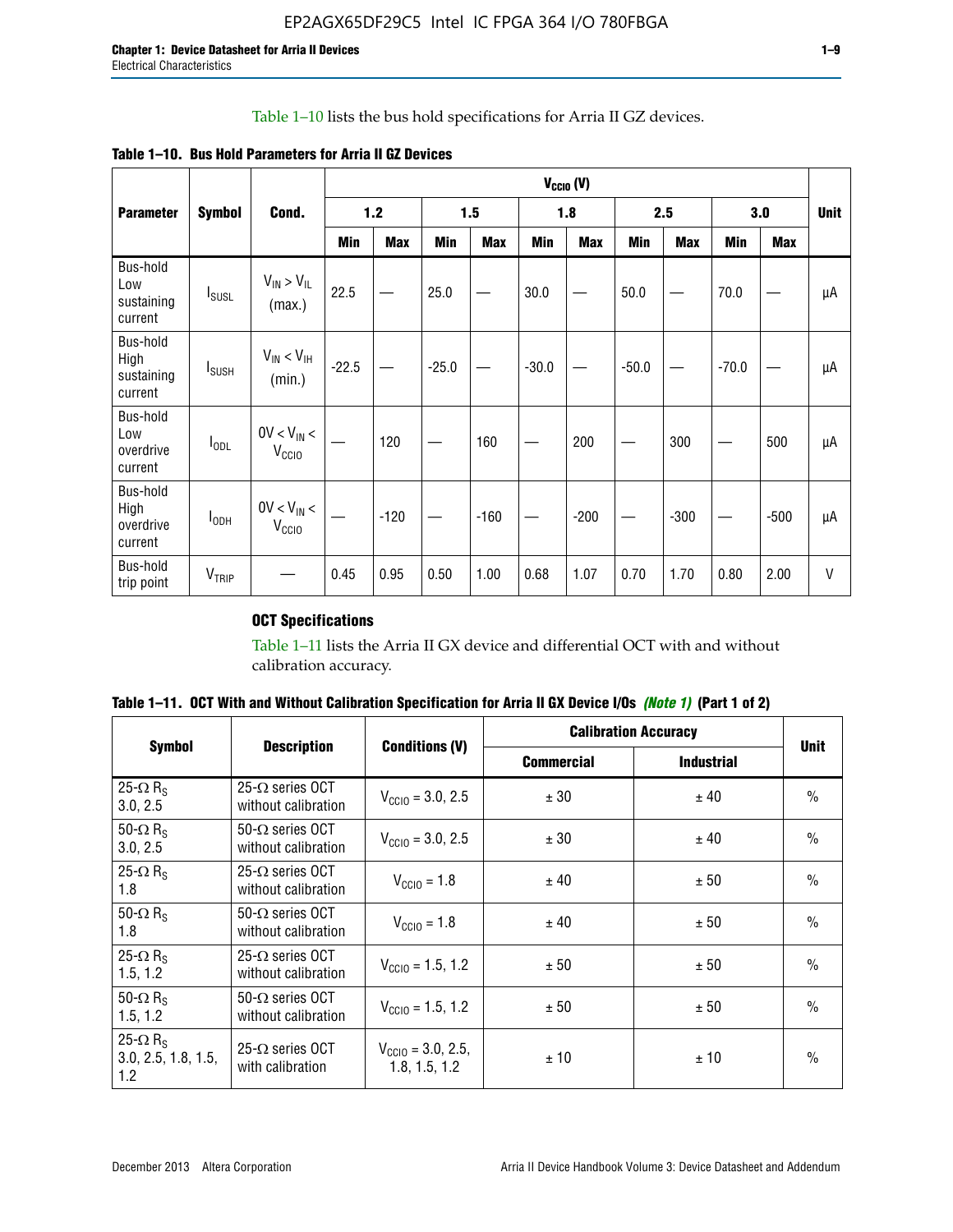|                                                           |                                                                 |                                                | <b>Calibration Accuracy</b> |                   |               |
|-----------------------------------------------------------|-----------------------------------------------------------------|------------------------------------------------|-----------------------------|-------------------|---------------|
| <b>Symbol</b>                                             | <b>Description</b>                                              | <b>Conditions (V)</b>                          | <b>Commercial</b>           | <b>Industrial</b> | <b>Unit</b>   |
| 50- $\Omega$ R <sub>S</sub><br>3.0, 2.5, 1.8, 1.5,<br>1.2 | 50- $\Omega$ series OCT<br>with calibration                     | $V_{\text{CC10}} = 3.0, 2.5,$<br>1.8, 1.5, 1.2 | ±10                         | ± 10              | $\frac{0}{0}$ |
| 100- $\Omega$ R <sub>D</sub><br>2.5                       | 100- $\Omega$ differential<br><b>OCT</b> without<br>calibration | $V_{\text{CCI0}} = 2.5$                        | ± 30                        | ± 30              | $\frac{0}{0}$ |

**Note to Table 1–11:**

(1) OCT with calibration accuracy is valid at the time of calibration only.

Table 1–12 lists the OCT termination calibration accuracy specifications for Arria II GZ devices.

| Table 1–12. OCT with Calibration Accuracy Specifications for Arria II GZ Devices (Note 1) |  |  |  |  |
|-------------------------------------------------------------------------------------------|--|--|--|--|
|-------------------------------------------------------------------------------------------|--|--|--|--|

|                                                                                                       |                                                                                                                                 |                                                | <b>Calibration Accuracy</b> |        |       |               |
|-------------------------------------------------------------------------------------------------------|---------------------------------------------------------------------------------------------------------------------------------|------------------------------------------------|-----------------------------|--------|-------|---------------|
| <b>Symbol</b>                                                                                         | <b>Description</b>                                                                                                              | <b>Conditions (V)</b>                          | C <sub>2</sub>              | C3, I3 | C4,14 | <b>Unit</b>   |
| 25- $\Omega$ R <sub>s</sub><br>3.0, 2.5, 1.8, 1.5,<br>1.2 $(2)$                                       | $25-\Omega$ series OCT<br>with calibration                                                                                      | $V_{CGI0} = 3.0, 2.5,$<br>1.8, 1.5, 1.2        | ± 8                         | ± 8    | ± 8   | $\frac{0}{0}$ |
| 50- $\Omega$ R <sub>s</sub><br>3.0, 2.5, 1.8, 1.5,<br>1.2                                             | 50- $\Omega$ internal series<br>OCT with calibration                                                                            | $V_{\text{CC10}} = 3.0, 2.5,$<br>1.8, 1.5, 1.2 | ± 8                         | ± 8    | ± 8   | $\frac{0}{0}$ |
| 50- $\Omega$ R <sub>T</sub><br>2.5, 1.8, 1.5, 1.2                                                     | 50- $\Omega$ internal parallel<br><b>OCT</b> with calibration                                                                   | $V_{\text{CC10}} = 2.5, 1.8,$<br>1.5.1.2       | ± 10                        | ± 10   | ± 10  | $\frac{0}{0}$ |
| 20- $\Omega$ , 40- $\Omega$ , and<br>$60 - \Omega$ R <sub>S</sub><br>3.0, 2.5, 1.8, 1.5,<br>1.2 $(3)$ | 20- $\Omega$ , 40- $\Omega$ and<br>60- $\Omega$ R <sub>s</sub> expanded<br>range for internal<br>series OCT with<br>calibration | $V_{\text{CC10}} = 3.0, 2.5,$<br>1.8, 1.5, 1.2 | ± 10                        | ± 10   | ± 10  | $\frac{0}{0}$ |
| 25- $\Omega$ R <sub>S</sub> left_shift<br>3.0, 2.5, 1.8, 1.5,<br>1.2                                  | $25-\Omega R_{S\_left\_shift}$<br>internal left shift<br>series OCT with<br>calibration                                         | $V_{\text{CC10}} = 3.0, 2.5,$<br>1.8, 1.5, 1.2 | ± 10                        | ± 10   | ± 10  | $\frac{0}{0}$ |

**Notes to Table 1–12:**

(1) OCT calibration accuracy is valid at the time of calibration only.

(2) 25- $\Omega$  R<sub>S</sub> is not supported for 1.5 V and 1.2 V in Row I/O.

(3)  $20-\Omega$  R<sub>S</sub> is not supported for 1.5 V and 1.2 V in Row I/O.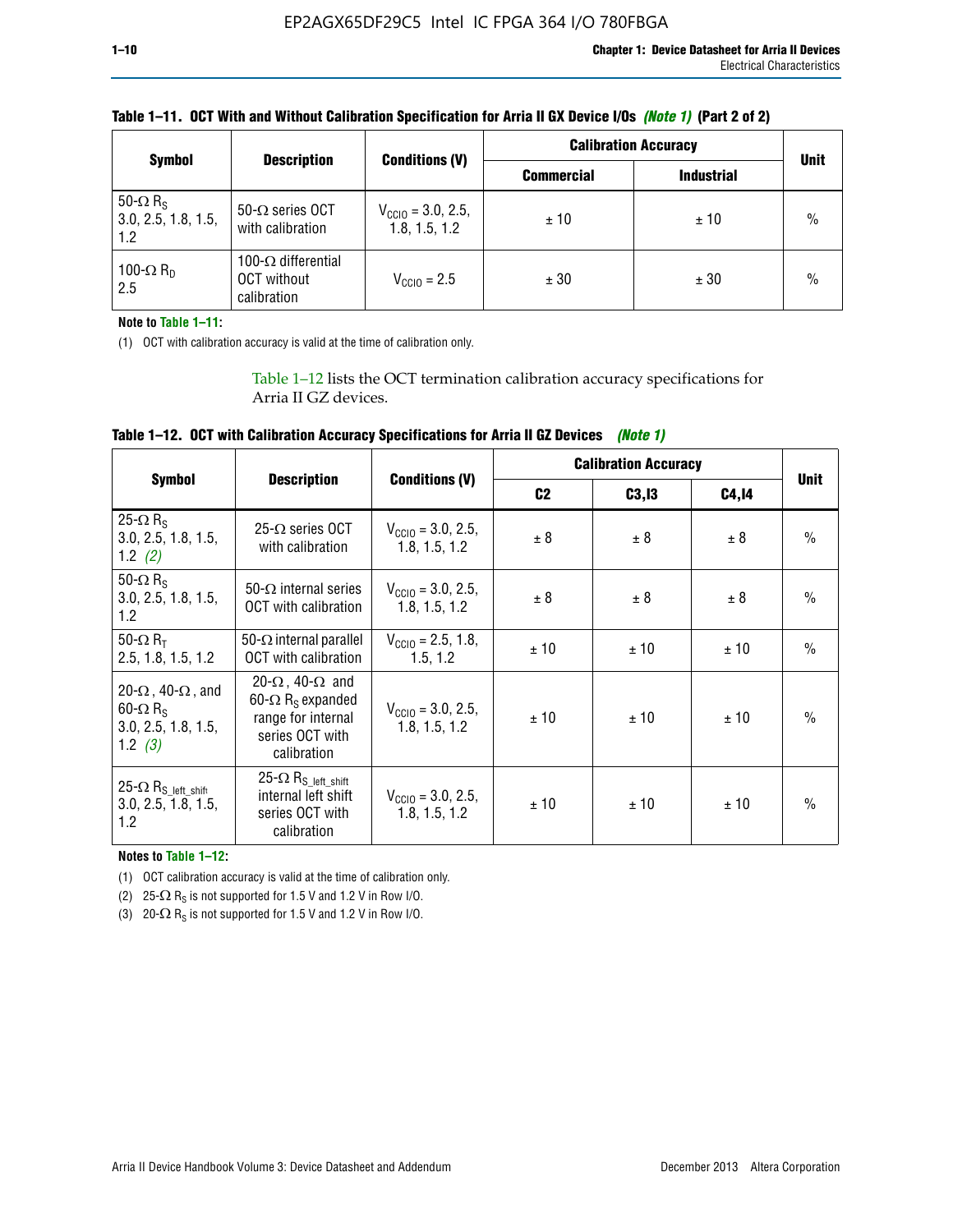The calibration accuracy for calibrated series and parallel OCTs are applicable at the moment of calibration. When process, voltage, and temperature (PVT) conditions change after calibration, the tolerance may change.

Table 1–13 lists the Arria II GZ OCT without calibration resistance tolerance to PVT changes.

|  | Table 1–13. OCT Without Calibration Resistance Tolerance Specifications for Arria II GZ Devices |  |  |  |
|--|-------------------------------------------------------------------------------------------------|--|--|--|
|--|-------------------------------------------------------------------------------------------------|--|--|--|

|                                            |                                                                   |                              | <b>Resistance Tolerance</b> |              |               |
|--------------------------------------------|-------------------------------------------------------------------|------------------------------|-----------------------------|--------------|---------------|
| <b>Symbol</b>                              | <b>Description</b>                                                | <b>Conditions (V)</b>        | C3, I3                      | <b>C4,14</b> | <b>Unit</b>   |
| 25- $\Omega$ R <sub>S</sub><br>3.0 and 2.5 | $25-\Omega$ internal series<br><b>OCT</b> without<br>calibration  | $V_{\text{CGI0}} = 3.0, 2.5$ | ± 40                        | ± 40         | $\frac{0}{0}$ |
| 25- $\Omega$ R <sub>S</sub><br>1.8 and 1.5 | 25- $\Omega$ internal series<br><b>OCT</b> without<br>calibration | $V_{\text{CC10}} = 1.8, 1.5$ | ± 40                        | ± 40         | $\frac{0}{0}$ |
| 25- $\Omega$ R <sub>S</sub><br>1.2         | 25- $\Omega$ internal series<br><b>OCT</b> without<br>calibration | $V_{\text{CC10}} = 1.2$      | ± 50                        | ± 50         | $\frac{0}{0}$ |
| 50- $\Omega$ R <sub>s</sub><br>3.0 and 2.5 | $50-\Omega$ internal series<br><b>OCT</b> without<br>calibration  | $V_{\text{CC10}} = 3.0, 2.5$ | ± 40                        | ± 40         | $\frac{0}{0}$ |
| 50- $\Omega$ R <sub>S</sub><br>1.8 and 1.5 | 50- $\Omega$ internal series<br><b>OCT</b> without<br>calibration | $V_{\text{CC10}} = 1.8, 1.5$ | ± 40                        | ± 40         | $\frac{0}{0}$ |
| 50- $\Omega$ R <sub>s</sub><br>1.2         | 50- $\Omega$ internal series<br><b>OCT</b> without<br>calibration | $V_{\text{CC10}} = 1.2$      | ± 50                        | ± 50         | $\frac{0}{0}$ |
| 100- $\Omega$ R <sub>n</sub><br>2.5        | 100- $\Omega$ internal<br>differential OCT                        | $V_{\text{CC10}} = 2.5$      | ± 25                        | ± 25         | $\frac{0}{0}$ |

OCT calibration is automatically performed at power up for OCT-enabled I/Os. When voltage and temperature conditions change after calibration, the resistance may change. Use Equation 1–1 and Table 1–14 to determine the OCT variation when voltage and temperature vary after power-up calibration for Arria II GX and GZ devices.

**Equation 1–1. OCT Variation** *(Note 1)*

$$
R_{OCT} = R_{SCAL} \Big( 1 + \langle \frac{dR}{dT} \times \Delta T \rangle \pm \langle \frac{dR}{dV} \times \Delta V \rangle \Big)
$$

#### **Notes to Equation 1–1:**

(1)  $R_{OCT}$  value calculated from Equation 1–1shows the range of OCT resistance with the variation of temperature and V<sub>CCIO</sub>.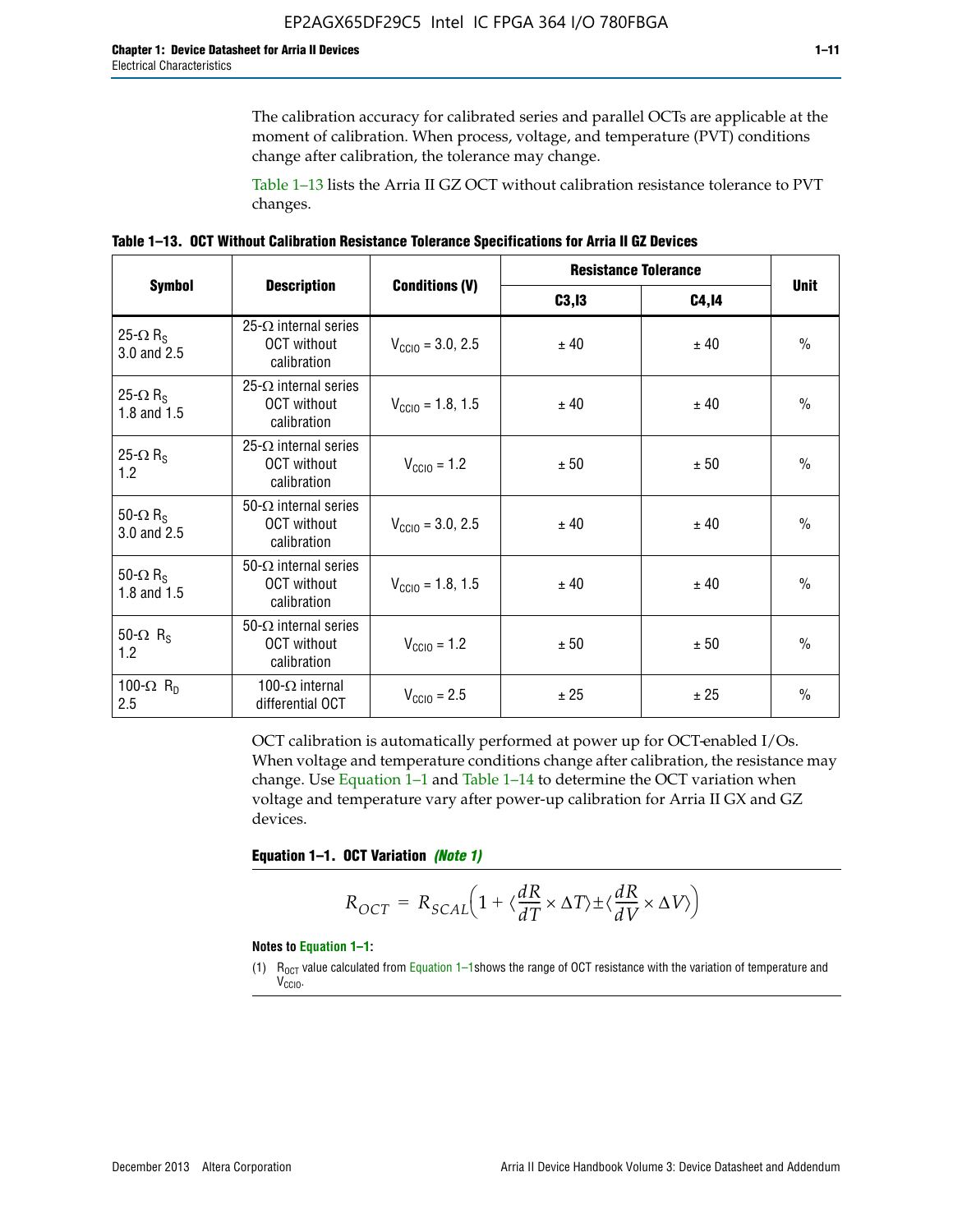Use the following with Equation 1–1:

- $\blacksquare$  R<sub>SCAL</sub> is the OCT resistance value at power up.
- $\blacksquare$   $\Delta T$  is the variation of temperature with respect to the temperature at power up.
- $\blacksquare$   $\Delta V$  is the variation of voltage with respect to the V<sub>CCIO</sub> at power up.
- $\blacksquare$  dR/dT is the percentage change of  $R_{\text{SCAL}}$  with temperature.
- $\blacksquare$  dR/dV is the percentage change of R<sub>SCAL</sub> with voltage.

Table 1–14 lists the OCT variation with temperature and voltage after power-up calibration for Arria II GX devices.

| Table 1-14. OCT Variation after Power-up Calibration for Arria II GX Devices |  |  |  |  |  |  |  |  |  |
|------------------------------------------------------------------------------|--|--|--|--|--|--|--|--|--|
|------------------------------------------------------------------------------|--|--|--|--|--|--|--|--|--|

| <b>Nominal Voltage V<sub>CCIO</sub> (V)</b> | $dR/dT$ (%/°C) | $dR/dV$ (%/mV) |
|---------------------------------------------|----------------|----------------|
| 3.0                                         | 0.262          | 0.035          |
| 2.5                                         | 0.234          | 0.039          |
| 1.8                                         | 0.219          | 0.086          |
| 1.5                                         | 0.199          | 0.136          |
| 1.2                                         | 0.161          | 0.288          |

Table 1–15 lists the OCT variation with temperature and voltage after power-up calibration for Arria II GZ devices.

| <b>Nominal Voltage, V<sub>ccio</sub> (V)</b> | $dR/dT$ (%/°C) | dR/dV (%/mV) |
|----------------------------------------------|----------------|--------------|
| 3.0                                          | 0.189          | 0.0297       |
| 2.5                                          | 0.208          | 0.0344       |
| 1.8                                          | 0.266          | 0.0499       |
| 1.5                                          | 0.273          | 0.0744       |
| 1.2                                          | 0.317          | 0.1241       |

**Table 1–15. OCT Variation after Power-Up Calibration for Arria II GZ Devices** *(Note 1)*

**Note to Table 1–15:**

(1) Valid for V<sub>CCIO</sub> range of  $\pm 5\%$  and temperature range of 0° to 85°C.

#### **Pin Capacitance**

Table 1–16 lists the pin capacitance for Arria II GX devices.

**Table 1–16. Pin Capacitance for Arria II GX Devices**

| Symbol   | <b>Description</b>                                                                                                                               | <b>Typical</b> | <b>Unit</b> |
|----------|--------------------------------------------------------------------------------------------------------------------------------------------------|----------------|-------------|
| $v_{10}$ | Input capacitance on I/O pins, dual-purpose pins (differential I/O, clock,<br>$R_{\text{up}}$ , $R_{\text{dn}}$ , and dedicated clock input pins |                | D۲          |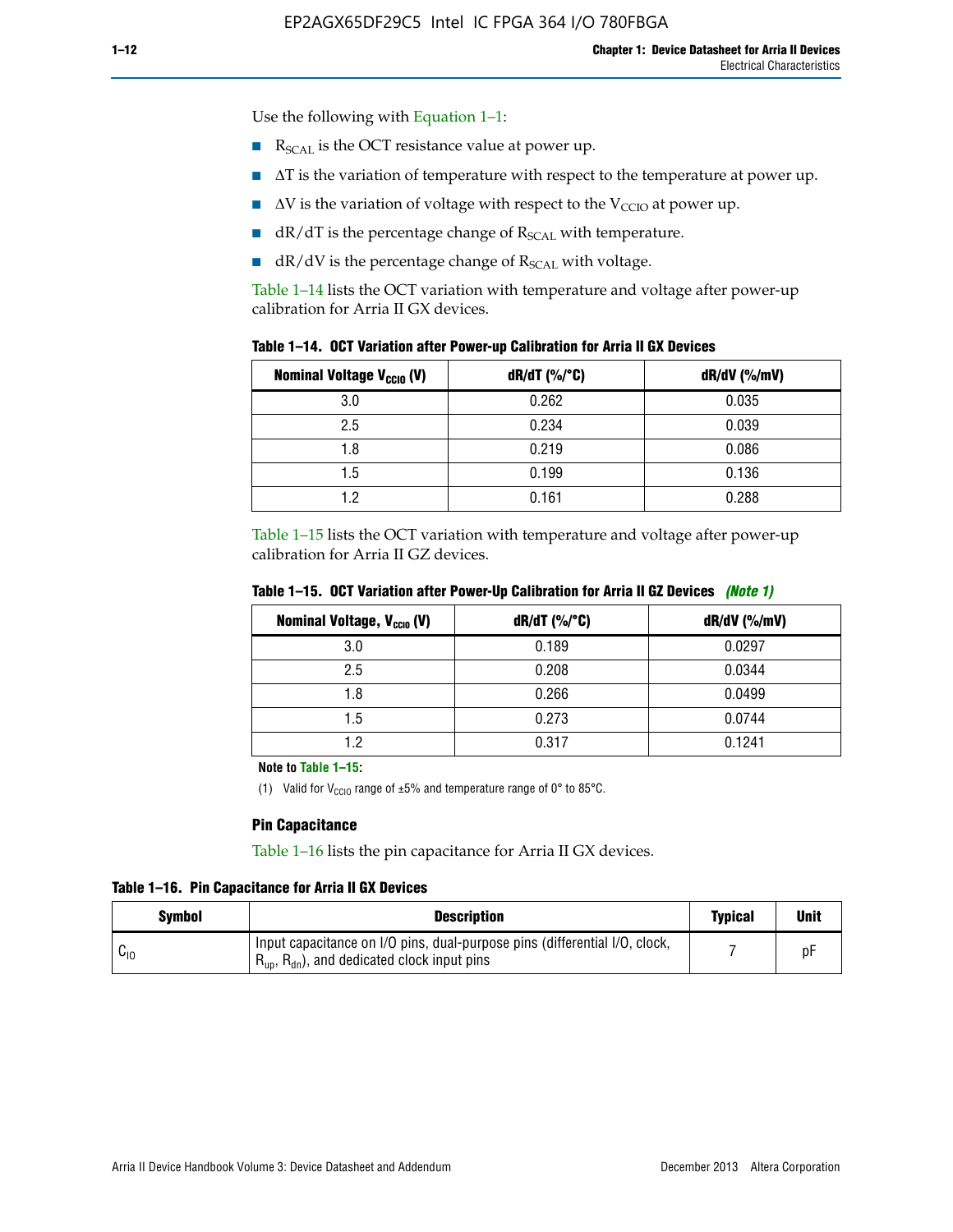## Table 1–17 lists the pin capacitance for Arria II GZ devices.

**Table 1–17. Pin Capacitance for Arria II GZ Devices** 

| <b>Symbol</b>                                    | <b>Description</b>                                                     | <b>Typical</b> | <b>Unit</b> |
|--------------------------------------------------|------------------------------------------------------------------------|----------------|-------------|
| C <sub>IOTB</sub>                                | Input capacitance on the top and bottom I/O pins                       | 4              | pF          |
| $C_{IOLR}$                                       | Input capacitance on the left and right I/O pins                       | 4              | pF          |
| $C_{CLKTB}$                                      | Input capacitance on the top and bottom non-dedicated clock input pins |                | pF          |
| $C_{CLKLR}$                                      | Input capacitance on the left and right non-dedicated clock input pins |                | рF          |
| $C_{\text{OUTFB}}$                               | Input capacitance on the dual-purpose clock output and feedback pins   | 5              | pF          |
| $CCLK1$ , $CCLK3$ , $CCLK8$ ,<br>and $C_{CLK10}$ | Input capacitance for dedicated clock input pins                       |                | рF          |

## **Internal Weak Pull-Up and Weak Pull-Down Resistors**

Table 1–18 lists the weak pull-up and pull-down resistor values for Arria II GX devices.

**Table 1–18. Internal Weak Pull-up and Weak Pull-Down Resistors for Arria II GX Devices** *(Note 1)* 

| <b>Symbol</b> | <b>Description</b>                                                                                                     | <b>Conditions</b>                             | Min | Typ | Max | <b>Unit</b> |
|---------------|------------------------------------------------------------------------------------------------------------------------|-----------------------------------------------|-----|-----|-----|-------------|
|               |                                                                                                                        | $V_{\text{CC10}} = 3.3 \text{ V} \pm 5\%$ (2) | 7   | 25  | 41  | $k\Omega$   |
|               | Value of I/O pin pull-up resistor                                                                                      | $V_{\text{CC10}} = 3.0 V \pm 5\%$ (2)         | 7   | 28  | 47  | $k\Omega$   |
|               | before and during configuration,<br>as well as user mode if the<br>programmable pull-up resistor<br>option is enabled. | $V_{\text{CC10}} = 2.5 V \pm 5\%$ (2)         | 8   | 35  | 61  | $k\Omega$   |
| $R_{PU}$      |                                                                                                                        | $V_{\text{CC10}} = 1.8 \text{ V} \pm 5\%$ (2) | 10  | 57  | 108 | $k\Omega$   |
|               |                                                                                                                        | $V_{\text{CC10}} = 1.5 \text{ V} \pm 5\%$ (2) | 13  | 82  | 163 | $k\Omega$   |
|               |                                                                                                                        | $V_{\text{CC10}} = 1.2 V \pm 5\%$ (2)         | 19  | 143 | 351 | $k\Omega$   |
| $R_{PD}$      | Value of TCK pin pull-down<br>resistor                                                                                 | $V_{\text{CC10}} = 3.3 \text{ V} \pm 5\%$     | 6   | 19  | 29  | $k\Omega$   |
|               |                                                                                                                        | $V_{\text{CC10}} = 3.0 V \pm 5\%$             | 6   | 22  | 32  | $k\Omega$   |
|               |                                                                                                                        | $V_{\text{CC10}} = 2.5 V \pm 5\%$             | 6   | 25  | 42  | $k\Omega$   |
|               |                                                                                                                        | $V_{\text{CC10}} = 1.8 V \pm 5\%$             | 7   | 35  | 70  | $k\Omega$   |
|               |                                                                                                                        | $V_{\text{CC10}} = 1.5 V \pm 5\%$             | 8   | 50  | 112 | $k\Omega$   |

**Notes to Table 1–18:**

(1) All I/O pins have an option to enable weak pull-up except configuration, test, and JTAG pins. The weak pull-down feature is only available for JTAG TCK.

(2) Pin pull-up resistance values may be lower if an external source drives the pin higher than  $V_{\text{CCIO}}$ .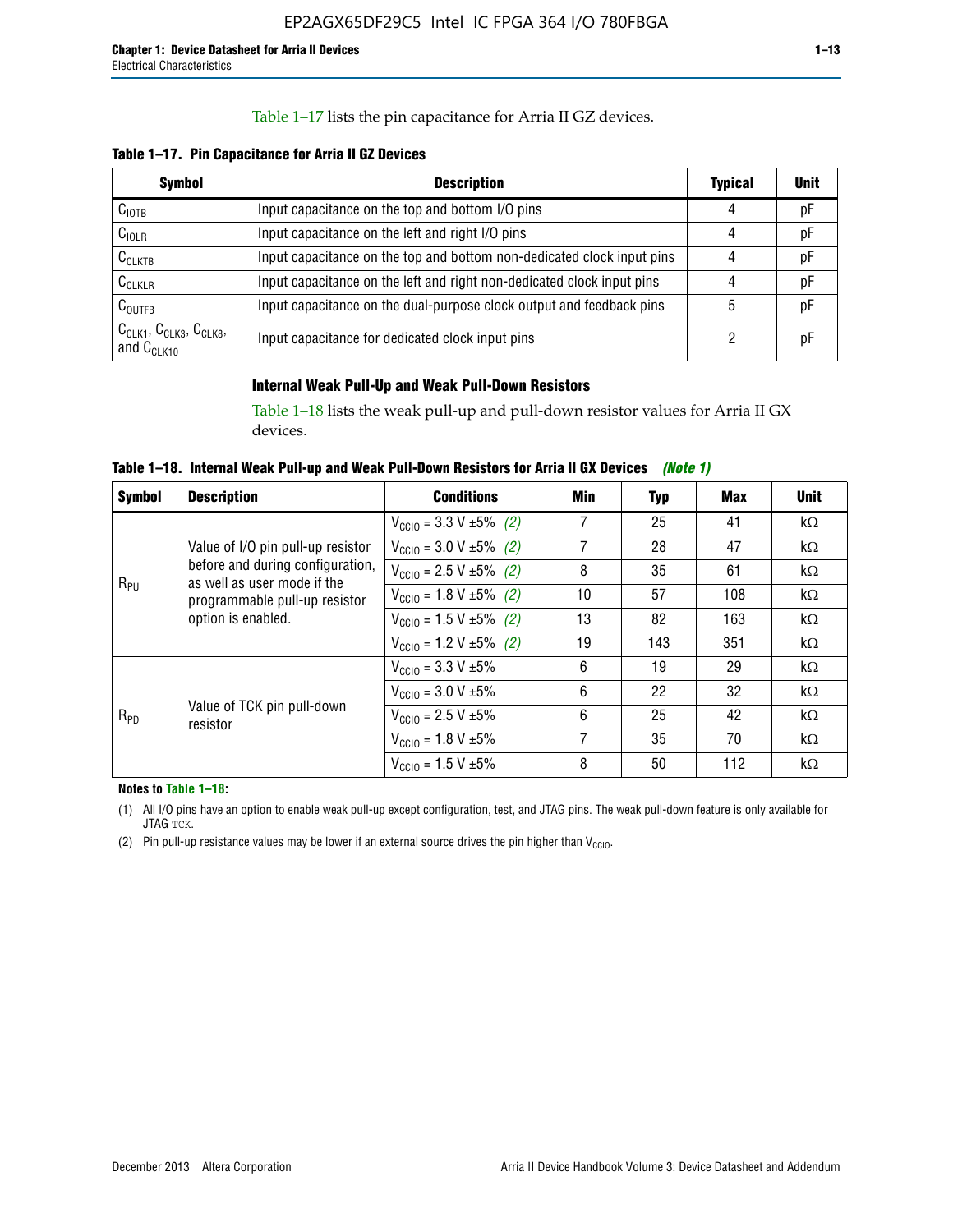Table 1–19 lists the weak pull-up resistor values for Arria II GZ devices.

**Table 1–19. Internal Weak Pull-Up Resistor for Arria II GZ Devices** *(Note 1)***,** *(2)*

| <b>Symbol</b> | <b>Description</b>                                                                                                              | <b>Conditions</b>                                    | Min | Typ | <b>Max</b> | <b>Unit</b> |
|---------------|---------------------------------------------------------------------------------------------------------------------------------|------------------------------------------------------|-----|-----|------------|-------------|
| $R_{PU}$      | Value of the I/O pin pull-up                                                                                                    | $V_{\text{CC10}} = 3.0 V \pm 5\%$ (3)                |     | 25  |            | kΩ          |
|               | resistor before and during<br>configuration, as well as user<br>mode if the programmable<br>pull-up resistor option is enabled. | $V_{\text{CC10}} = 2.5 V \pm 5\%$ (3)                |     | 25  |            | kΩ          |
|               |                                                                                                                                 | $V_{\text{CC10}} = 1.8 \text{ V } \pm 5\% \quad (3)$ |     | 25  |            | kΩ          |
|               |                                                                                                                                 | $V_{\text{CC10}} = 1.5 \text{ V} \pm 5\%$ (3)        |     | 25  |            | kΩ          |
|               |                                                                                                                                 | $V_{\text{CC10}} = 1.2 V \pm 5\%$ (3)                |     | 25  |            | kΩ          |

**Notes to Table 1–19:**

(1) All I/O pins have an option to enable weak pull-up except configuration, test, and JTAG pins.

(2) The internal weak pull-down feature is only available for the JTAG TCK pin. The typical value for this internal weak pull-down resistor is approximately 25 k $\Omega$ .

(3) Pin pull-up resistance values may be lower if an external source drives the pin higher than  $V_{\text{CCIO}}$ .

#### **Hot Socketing**

Table 1–20 lists the hot-socketing specification for Arria II GX and GZ devices.

**Table 1–20. Hot Socketing Specifications for Arria II Devices** 

| <b>Symbol</b> | <b>Description</b>                | <b>Maximum</b>     |
|---------------|-----------------------------------|--------------------|
| IIOPIN(DC)    | DC current per I/O pin            | $300 \mu A$        |
| $I$ IOPIN(AC) | AC current per I/O pin            | $8 \text{ mA}$ (1) |
| IXCVRTX(DC)   | DC current per transceiver TX pin | 100 mA             |
| IXCVRRX(DC)   | DC current per transceiver RX pin | 50 mA              |

#### **Note to Table 1–20:**

(1) The I/O ramp rate is 10 ns or more. For ramp rates faster than 10 ns,  $|I_{10\text{PIN}}| = C$  dv/dt, in which "C" is I/O pin capacitance and "dv/dt" is slew rate.

# **Schmitt Trigger Input**

The Arria II GX device supports Schmitt trigger input on the TDI, TMS, TCK, nSTATUS, nCONFIG, nCE, CONF\_DONE, and DCLK pins. A Schmitt trigger feature introduces hysteresis to the input signal for improved noise immunity, especially for signals with slow edge rates.

Table 1–21 lists the hysteresis specifications across the supported  $V<sub>CCIO</sub>$  range for Schmitt trigger inputs in Arria II GX devices.

**Table 1–21. Schmitt Trigger Input Hysteresis Specifications for Arria II GX Devices**

| <b>Symbol</b>        | <b>Description</b>                   | <b>Condition (V)</b>    | <b>Minimum</b> | <b>Unit</b> |
|----------------------|--------------------------------------|-------------------------|----------------|-------------|
| V <sub>Schmitt</sub> |                                      | $V_{\text{CGI0}} = 3.3$ | 220            | mV          |
|                      | Hysteresis for Schmitt trigger input | $V_{\text{CCIO}} = 2.5$ | 180            | mV          |
|                      |                                      | $V_{\text{CCIO}} = 1.8$ | 110            | mV          |
|                      |                                      | $V_{\text{CCIO}} = 1.5$ | 70             | mV          |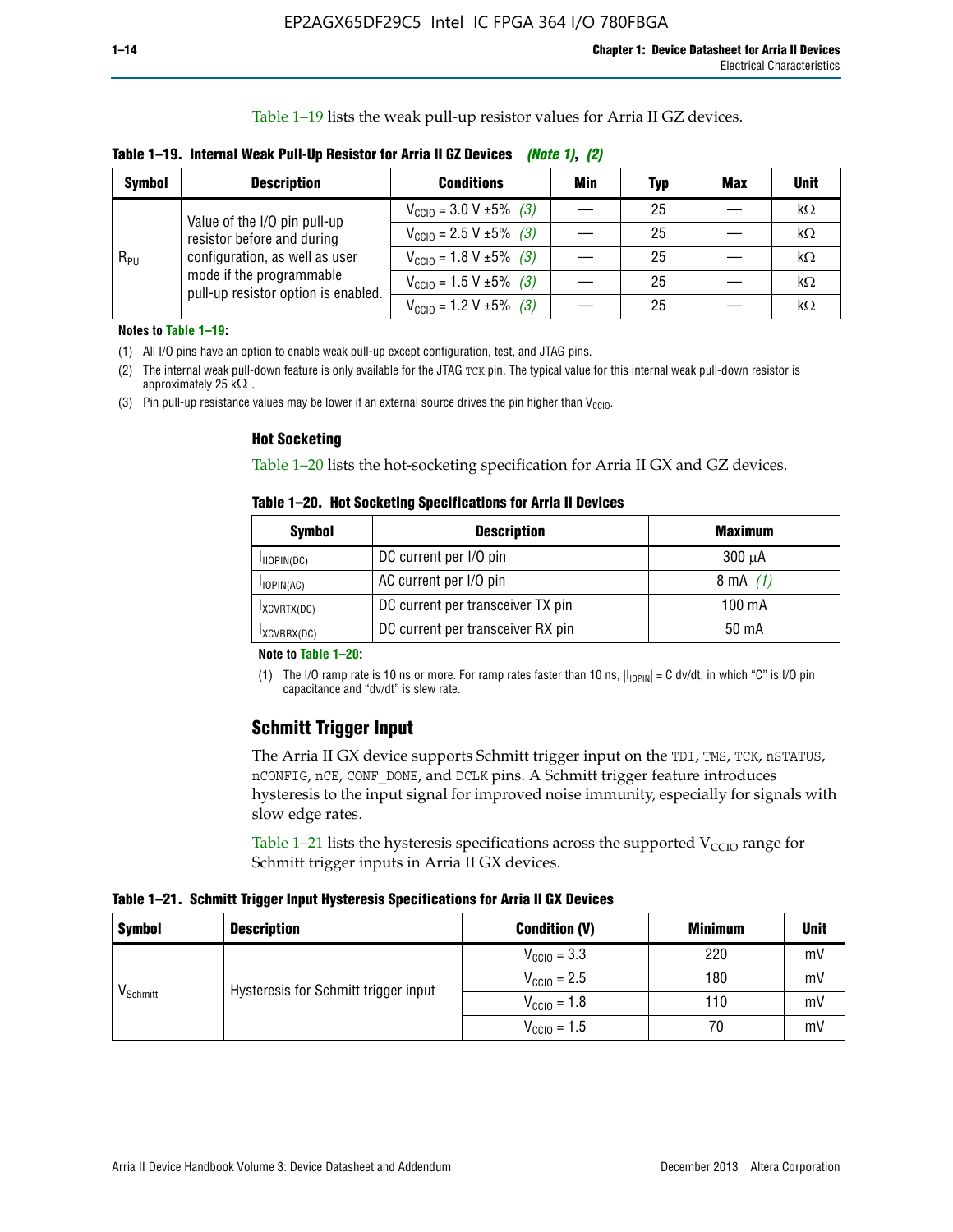# **I/O Standard Specifications**

Table 1–22 through Table 1–35 list input voltage ( $V_{IH}$  and  $V_{IL}$ ), output voltage ( $V_{OH}$ and  $V_{OL}$ ), and current drive characteristics ( $I_{OH}$  and  $I_{OL}$ ) for various I/O standards supported by the Arria II device family. They also show the Arria II device family I/O standard specifications.  $V_{OL}$  and  $V_{OH}$  values are valid at the corresponding  $I_{OH}$  and I<sub>OL</sub>, respectively.

**1.** For an explanation of terms used in Table 1–22 through Table 1–35, refer to "Glossary" on page 1–74.

Table 1–22 lists the single-ended I/O standards for Arria II GX devices.

|              |       | $V_{CClO}(V)$ |            |        | $V_{IL}(V)$                        |                                    | $V_{IH}(V)$         | $V_{OL}(V)$                        | $V_{OH} (V)$                       | $I_{0L}$       | $I_{0H}$ |
|--------------|-------|---------------|------------|--------|------------------------------------|------------------------------------|---------------------|------------------------------------|------------------------------------|----------------|----------|
| I/O Standard | Min   | <b>Typ</b>    | <b>Max</b> | Min    | <b>Max</b>                         | Min                                | <b>Max</b>          | <b>Max</b>                         | Min                                | (mA)           | (mA)     |
| 3.3 V LVTTL  | 3.135 | 3.3           | 3.465      | $-0.3$ | 0.8                                | 1.7                                | 3.6                 | 0.45                               | 2.4                                | 4              | $-4$     |
| 3.3 V LVCMOS | 3.135 | 3.3           | 3.465      | $-0.3$ | 0.8                                | 1.7                                | 3.6                 | 0.2                                | $V_{\text{CCIO}}$ -0.2             | $\overline{2}$ | $-2$     |
| 3.0 V LVTTL  | 2.85  | 3             | 3.15       | $-0.3$ | 0.8                                | 1.7                                | $V_{CC10} +$<br>0.3 | 0.45                               | 2.4                                | 4              | $-4$     |
| 3.0 V LVCMOS | 2.85  | 3             | 3.15       | $-0.3$ | 0.8                                | 1.7                                | $V_{CCIO} +$<br>0.3 | 0.2                                | $V_{\text{CGIO}}$ - 0.2            | 0.1            | $-0.1$   |
| 2.5 V LVCMOS | 2.375 | 2.5           | 2.625      | $-0.3$ | 0.7                                | 1.7                                | $V_{CCIO} +$<br>0.3 | 0.4                                | $\overline{2}$                     | 1              | $-1$     |
| 1.8 V LVCMOS | 1.71  | 1.8           | 1.89       | $-0.3$ | $0.35 \times$<br>V <sub>CCIO</sub> | $0.65 \times$<br>V <sub>CCIO</sub> | $V_{CC10} +$<br>0.3 | 0.45                               | $V_{CGIO}$ -<br>0.45               | $\overline{2}$ | $-2$     |
| 1.5 V LVCMOS | 1.425 | 1.5           | 1.575      | $-0.3$ | $0.35 \times$<br>V <sub>CCIO</sub> | $0.65 \times$<br>$V_{\rm CClO}$    | $V_{CCIO} +$<br>0.3 | $0.25 \times$<br>$V_{\rm CClO}$    | $0.75 \times$<br>V <sub>CCIO</sub> | $\overline{2}$ | $-2$     |
| 1.2 V LVCMOS | 1.14  | 1.2           | 1.26       | $-0.3$ | $0.35 \times$<br>V <sub>CCIO</sub> | $0.65 \times$<br>V <sub>CCIO</sub> | $V_{CC10} +$<br>0.3 | $0.25 \times$<br>V <sub>CCIO</sub> | $0.75 \times$<br>V <sub>CCIO</sub> | $\overline{2}$ | $-2$     |
| 3.0-V PCI    | 2.85  | 3             | 3.15       |        | $0.3 \times$<br>V <sub>CCIO</sub>  | $0.5 \times$<br>V <sub>CCIO</sub>  | $V_{CC10} +$<br>0.3 | $0.1 \times$<br>V <sub>CCIO</sub>  | $0.9 \times V_{\text{CC10}}$       | 1.5            | $-0.5$   |
| 3.0-V PCI-X  | 2.85  | 3             | 3.15       |        | $0.35 \times$<br>V <sub>CCIO</sub> | $0.5 \times$<br>V <sub>CCIO</sub>  | $V_{CCIO} +$<br>0.3 | $0.1 \times$<br>V <sub>CCIO</sub>  | $0.9 \times V_{\text{CC10}}$       | 1.5            | $-0.5$   |

**Table 1–22. Single-Ended I/O Standards for Arria II GX Devices**

Table 1–23 lists the single-ended I/O standards for Arria II GZ devices.

|  |  | Table 1-23. Single-Ended I/O Standards for Arria II GZ Devices (Part 1 of 2) |  |
|--|--|------------------------------------------------------------------------------|--|
|--|--|------------------------------------------------------------------------------|--|

| I/O Standard  |       | $V_{CCl0}(V)$ |            |        | $V_{IL}(V)$                        |                                    | $V_{IH} (V)$        | $V_{OL}(V)$                        | $V_{OH} (V)$                       | l <sub>OL</sub> | $I_{0H}$ |
|---------------|-------|---------------|------------|--------|------------------------------------|------------------------------------|---------------------|------------------------------------|------------------------------------|-----------------|----------|
|               | Min   | <b>Typ</b>    | <b>Max</b> | Min    | <b>Max</b>                         | Min                                | <b>Max</b>          | <b>Max</b>                         | Min                                | (mA)            | (mA)     |
| <b>LVTTL</b>  | 2.85  | 3             | 3.15       | $-0.3$ | 0.8                                | 1.7                                | 3.6                 | 0.4                                | 2.4                                | 2               | $-2$     |
| <b>LVCMOS</b> | 2.85  | 3             | 3.15       | $-0.3$ | 0.8                                | 1.7                                | 3.6                 | 0.2                                | $V_{CGIO}$ - 0.2                   | 0.1             | $-0.1$   |
| 2.5V          | 2.375 | 2.5           | 2.625      | $-0.3$ | 0.7                                | 1.7                                | 3.6                 | 0.4                                | 2                                  |                 | -1       |
| 1.8V          | 1.71  | 1.8           | 1.89       | $-0.3$ | $0.35 \times$<br>V <sub>CCIO</sub> | $0.65 \times$<br>V <sub>CCIO</sub> | $V_{CClO}$ +<br>0.3 | 0.45                               | $V_{CGIO}$ -<br>0.45               | 2               | $-2$     |
| 1.5V          | 1.425 | 1.5           | .575       | $-0.3$ | $0.35 \times$<br>V <sub>CCIO</sub> | $0.65 \times$<br>V <sub>CCIO</sub> | $V_{CC10}$ +<br>0.3 | $0.25 \times$<br>V <sub>CCIO</sub> | $0.75 \times$<br>V <sub>CCIO</sub> | 2               | $-2$     |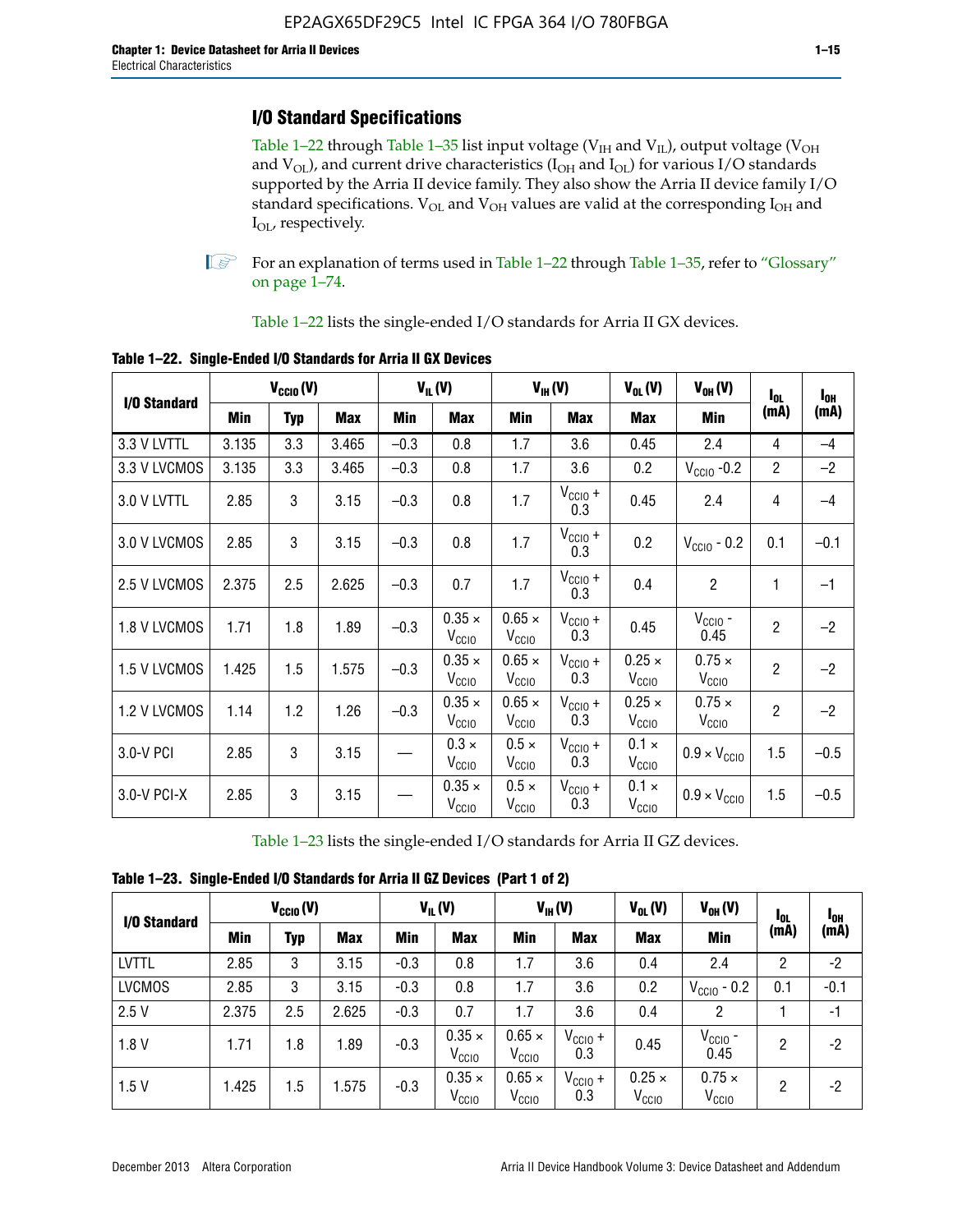| I/O Standard |      | $V_{\text{CCIO}}(V)$ |            |        | $V_{IL}(V)$                        |                                    | $V_{IH} (V)$        | $V_{OL}(V)$                        | $V_{OH} (V)$                       | <b>I</b> OL | 1 <sub>0H</sub> |
|--------------|------|----------------------|------------|--------|------------------------------------|------------------------------------|---------------------|------------------------------------|------------------------------------|-------------|-----------------|
|              | Min  | Typ                  | <b>Max</b> | Min    | <b>Max</b>                         | Min                                | <b>Max</b>          | <b>Max</b>                         | Min                                | (mA)        | (mA)            |
| 1.2V         | 1.14 | 1.2                  | 1.26       | $-0.3$ | $0.35 \times$<br>V <sub>CCIO</sub> | $0.65 \times$<br>V <sub>CCIO</sub> | $V_{CC10}$ +<br>0.3 | $0.25 \times$<br>V <sub>CCIO</sub> | $0.75 \times$<br>V <sub>CCIO</sub> | 2           | -2              |
| 3.0-V PCI    | 2.85 | 3                    | 3.15       |        | $0.3 \times$<br>V <sub>CCIO</sub>  | $0.5 \times$<br>V <sub>CCIO</sub>  | 3.6                 | $0.1 \times$<br>V <sub>CCIO</sub>  | $0.9 \times V_{\text{CC10}}$       | 1.5         | $-0.5$          |
| 3.0-V PCI-X  | 2.85 | 3                    | 3.15       |        | $0.35 \times$<br>V <sub>CCIO</sub> | $0.5 \times$<br>V <sub>CCIO</sub>  |                     | $0.1 \times$<br>V <sub>CCIO</sub>  | $0.9 \times V_{\text{CC10}}$       | 1.5         | $-0.5$          |

**Table 1–23. Single-Ended I/O Standards for Arria II GZ Devices (Part 2 of 2)**

Table 1–24 lists the single-ended SSTL and HSTL I/O reference voltage specifications for Arria II GX devices.

**Table 1–24. Single-Ended SSTL and HSTL I/O Reference Voltage Specifications for Arria II GX Devices**

| I/O Standard        |       | $V_{\text{CCIO}}(V)$ |            |                                    | $V_{REF}(V)$                 |                                    | $V_{TT} (V)$                       |                                   |                                    |  |
|---------------------|-------|----------------------|------------|------------------------------------|------------------------------|------------------------------------|------------------------------------|-----------------------------------|------------------------------------|--|
|                     | Min   | <b>Typ</b>           | <b>Max</b> | Min                                | <b>Typ</b>                   | Max                                | Min                                | <b>Typ</b>                        | <b>Max</b>                         |  |
| SSTL-2 Class I, II  | 2.375 | 2.5                  | 2.625      | $0.49 \times$<br>V <sub>CCD</sub>  | $0.5 \times V_{\text{CC10}}$ | $0.51 \times$<br>V <sub>CCIO</sub> | $V_{REF}$ -<br>0.04                | $V_{REF}$                         | $V_{REF}$ +<br>0.04                |  |
| SSTL-18 Class I, II | 1.71  | 1.8                  | 1.89       | 0.833                              | 0.9                          | 0.969                              | $V_{REF}$ -<br>0.04                | V <sub>REF</sub>                  | $V_{REF}$ +<br>0.04                |  |
| SSTL-15 Class I, II | 1.425 | 1.5                  | 1.575      | $0.47 \times$<br>V <sub>CCIO</sub> | $0.5 \times V_{\text{CCIO}}$ | $0.53 \times$<br>V <sub>CCIO</sub> | $0.47 \times$<br>V <sub>CCIO</sub> | $0.5 \times$<br>V <sub>CCIO</sub> | $0.53 \times$<br>V <sub>CCIO</sub> |  |
| HSTL-18 Class I, II | 1.71  | 1.8                  | 1.89       | 0.85                               | 0.9                          | 0.95                               | 0.85                               | 0.9                               | 0.95                               |  |
| HSTL-15 Class I, II | 1.425 | 1.5                  | 1.575      | 0.71                               | 0.75                         | 0.79                               | 0.71                               | 0.75                              | 0.79                               |  |
| HSTL-12 Class I, II | 1.14  | 1.2                  | 1.26       | $0.48 \times$<br>V <sub>CCIO</sub> | $0.5 \times V_{\text{CCIO}}$ | $0.52 \times$<br>V <sub>CCIO</sub> |                                    | $V_{\text{CCIO}}/2$               |                                    |  |

Table 1–25 lists the single-ended SSTL and HSTL I/O reference voltage specifications for Arria II GZ devices.

**Table 1–25. Single-Ended SSTL and HSTL I/O Reference Voltage Specifications for Arria II GZ Devices** 

| I/O Standard        |       | $V_{\text{CCIO}}(V)$ |            |                                    | $V_{REF}(V)$                 |                                    | $V_{TT}(V)$                       |                     |                                    |  |
|---------------------|-------|----------------------|------------|------------------------------------|------------------------------|------------------------------------|-----------------------------------|---------------------|------------------------------------|--|
|                     | Min   | <b>Typ</b>           | <b>Max</b> | Min                                | Typ                          | <b>Max</b>                         | Min                               | Typ                 | Max                                |  |
| SSTL-2 Class I, II  | 2.375 | 2.5                  | 2.625      | $0.49 \times$<br>V <sub>CCIO</sub> | $0.5 \times V_{\text{CC10}}$ | $0.51 \times$<br>V <sub>CCIO</sub> | $V_{REF}$ -<br>0.04               | V <sub>REF</sub>    | $V_{REF}$ +<br>0.04                |  |
| SSTL-18 Class I, II | 1.71  | 1.8                  | 1.89       | 0.833                              | 0.9                          | 0.969                              | $V_{REF}$ -<br>0.04               | V <sub>REF</sub>    | $V_{REF}$ +<br>0.04                |  |
| SSTL-15 Class I, II | 1.425 | 1.5                  | 1.575      | $0.47 \times$<br>V <sub>CCIO</sub> | $0.5 \times V_{\text{CC10}}$ | $0.53 \times$<br>V <sub>CCIO</sub> | $0.47 \times$<br>V <sub>CCD</sub> | V <sub>REF</sub>    | $0.53 \times$<br>V <sub>CCIO</sub> |  |
| HSTL-18 Class I, II | 1.71  | 1.8                  | 1.89       | 0.85                               | 0.9                          | 0.95                               |                                   | $V_{\text{CC10}}/2$ |                                    |  |
| HSTL-15 Class I, II | 1.425 | 1.5                  | 1.575      | 0.68                               | 0.75                         | 0.9                                |                                   | $V_{\rm CC10}$ /2   |                                    |  |
| HSTL-12 Class I, II | 1.14  | 1.2                  | 1.26       | $0.47 \times$<br>V <sub>CCIO</sub> | $0.5 \times V_{\text{CC10}}$ | $0.53 \times$<br>V <sub>CCIO</sub> |                                   | $V_{\text{CC10}}/2$ |                                    |  |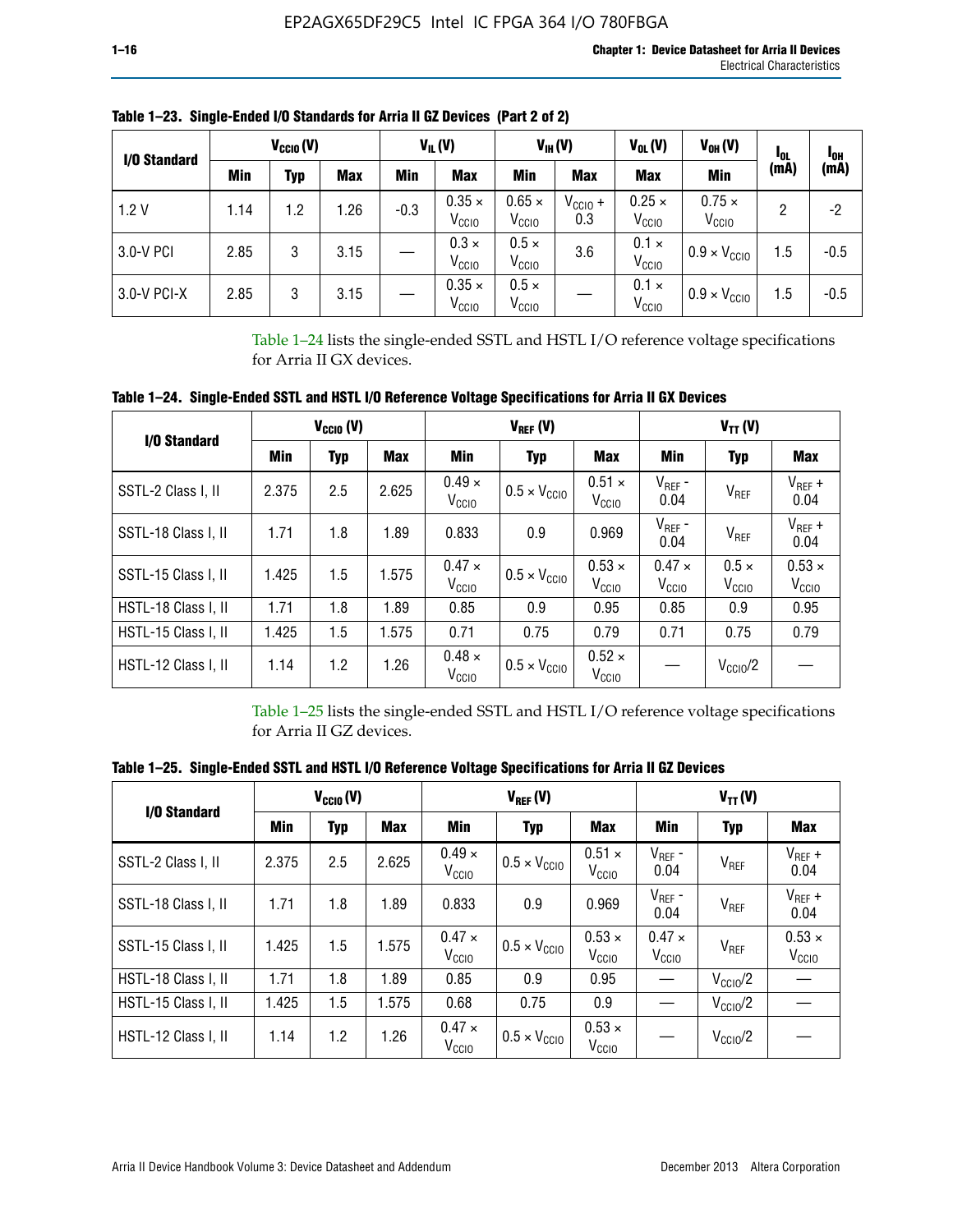Table 1–26 lists the single-ended SSTL and HSTL I/O standard signal specifications for Arria II GX devices.

| <b>I/O Standard</b> | $V_{IL(DC)}(V)$ |                                      |                      | $V_{IH(DC)}(V)$             | $V_{IL(AC)}(V)$   | $V_{IH(AC)}$ (V)     | $V_{OL}$ (V)                       | $V_{OH} (V)$                       | l <sub>ol.</sub> | $I_{0H}$ |
|---------------------|-----------------|--------------------------------------|----------------------|-----------------------------|-------------------|----------------------|------------------------------------|------------------------------------|------------------|----------|
|                     | Min             | <b>Max</b>                           | Min                  | <b>Max</b>                  | <b>Max</b>        | Min                  | <b>Max</b>                         | <b>Min</b>                         | (mA)             | (mA)     |
| SSTL-2 Class I      | $-0.3$          | $V_{REF}$ -<br>0.18                  | $V_{REF} +$<br>0.18  | $V_{\text{CCIO}} +$<br>0.3  | $V_{REF}$ - 0.35  | $V_{REF} +$<br>0.35  | $V_{TT}$ -<br>0.57                 | $V_{TT}$ +<br>0.57                 | 8.1              | $-8.1$   |
| SSTL-2 Class II     | $-0.3$          | $V_{REF}$ -<br>0.18                  | $V_{REF} +$<br>0.18  | $V_{CCIO} +$<br>0.3         | $V_{REF} - 0.35$  | $V_{REF} +$<br>0.35  | $V_{TT}$ -<br>0.76                 | $V_{TT}$ +<br>0.76                 | 16.4             | $-16.4$  |
| SSTL-18 Class I     | $-0.3$          | $V_{REF}$ -<br>0.125                 | $V_{REF}$ +<br>0.125 | $V_{\text{CC1O}} +$<br>0.3  | $V_{REF}$ - 0.25  | $V_{REF}$ +<br>0.25  | $V_{TT}$ -<br>0.475                | $V_{TT}$ +<br>0.475                | 6.7              | $-6.7$   |
| SSTL-18 Class II    | $-0.3$          | $V_{REF}$ -<br>0.125                 | $V_{REF}$ +<br>0.125 | $V_{\text{CCIO}} +$<br>0.3  | $V_{REF}$ - 0.25  | $V_{REF}$ +<br>0.25  | 0.28                               | $V_{CGIO}$ -<br>0.28               | 13.4             | $-13.4$  |
| SSTL-15 Class I     | $-0.3$          | $V_{REF}$ -<br>0.1                   | $V_{REF}$ +<br>0.1   | $V_{\text{CCIO}} +$<br>0.3  | $V_{REF}$ - 0.175 | $V_{REF}$ +<br>0.175 | $0.2 \times$<br>V <sub>CCIO</sub>  | $0.8 \times$<br>V <sub>CCIO</sub>  | 8                | $-8$     |
| SSTL-15 Class II    | $-0.3$          | $V_{REF}$ -<br>0.1                   | $V_{REF}$ +<br>0.1   | $V_{\text{CCIO}} +$<br>0.3  | $V_{REF} - 0.175$ | $V_{REF}$ +<br>0.175 | $0.2 \times$<br>V <sub>CCIO</sub>  | $0.8 \times$<br>V <sub>CCIO</sub>  | 16               | $-16$    |
| HSTL-18 Class I     | $-0.3$          | $V_{REF}$ -<br>0.1                   | $V_{REF}$ +<br>0.1   | $V_{\text{CCIO}} +$<br>0.3  | $V_{REF} - 0.2$   | $V_{REF}$ + 0.2      | 0.4                                | $V_{CGIO}$ -<br>0.4                | 8                | $-8$     |
| HSTL-18 Class II    | $-0.3$          | $V_{REF}$ -<br>0.1                   | $V_{REF}$ +<br>0.1   | $V_{\text{CC1O}} +$<br>0.3  | $V_{REF}$ - 0.2   | $V_{REF}$ + 0.2      | 0.4                                | $V_{\text{CCIO}}$ -<br>0.4         | 16               | $-16$    |
| HSTL-15 Class I     | $-0.3$          | $V_{REF}$ -<br>0.1                   | $V_{REF}$ +<br>0.1   | $V_{\text{CC1O}} +$<br>0.3  | $V_{REF} - 0.2$   | $V_{REF}$ + 0.2      | 0.4                                | $V_{\text{CCIO}}$ -<br>0.4         | 8                | $-8$     |
| HSTL-15 Class II    | $-0.3$          | $\mathsf{V}_{\mathsf{REF}}$ -<br>0.1 | $V_{REF}$ +<br>0.1   | $V_{\text{CCIO}} +$<br>0.3  | $V_{REF}$ - 0.2   | $V_{REF}$ + 0.2      | 0.4                                | $V_{CCIO}$ -<br>0.4                | 16               | $-16$    |
| HSTL-12 Class I     | $-0.15$         | $V_{REF}$ -<br>0.08                  | $V_{REF}$ +<br>0.08  | $V_{CClO} +$<br>0.15        | $V_{REF} - 0.15$  | $V_{REF} +$<br>0.15  | $0.25 \times$<br>V <sub>CCIO</sub> | $0.75 \times$<br>V <sub>CCIO</sub> | 8                | $-8$     |
| HSTL-12 Class II    | $-0.15$         | $V_{REF}$ -<br>0.08                  | $V_{REF}$ +<br>0.08  | $V_{\text{CCIO}} +$<br>0.15 | $V_{REF}$ - 0.15  | $V_{REF} +$<br>0.15  | $0.25 \times$<br>V <sub>CCIO</sub> | $0.75 \times$<br>V <sub>CCIO</sub> | 14               | $-14$    |

**Table 1–26. Single-Ended SSTL and HSTL I/O Standard Signal Specifications for Arria II GX Devices** 

Table 1–27 lists the single-ended SSTL and HSTL I/O standard signal specifications for Arria II GZ devices.

| Table 1–27. Single-Ended SSTL and HSTL I/O Standards Signal Specifications for Arria II GZ Devices (Part 1 of 2) |  |  |  |  |
|------------------------------------------------------------------------------------------------------------------|--|--|--|--|
|                                                                                                                  |  |  |  |  |

| I/O Standard     |        | $V_{IL(DC)}(V)$      | $V_{IH(DC)}(V)$      |                     | $V_{IL(AC)}(V)$<br>$V_{IH(AC)}(V)$ |                      | $V_{OL}$ (V)<br>$V_{OH} (V)$      |                                | $I_{0L}$ | l <sub>oh</sub> |
|------------------|--------|----------------------|----------------------|---------------------|------------------------------------|----------------------|-----------------------------------|--------------------------------|----------|-----------------|
|                  | Min    | <b>Max</b>           | <b>Min</b>           | <b>Max</b>          | <b>Max</b>                         | Min                  | <b>Max</b>                        | Min                            | (mA)     | (mA)            |
| SSTL-2 Class I   | $-0.3$ | $V_{REF}$ -<br>0.15  | $V_{REF} +$<br>0.15  | $V_{CClO} +$<br>0.3 | $V_{REF}$ -<br>0.31                | $V_{REF} +$<br>0.31  | $V_{TT}$ -<br>0.57                | $V_{TT}$ +<br>0.57             | 8.1      | $-8.1$          |
| SSTL-2 Class II  | $-0.3$ | $V_{REF}$ -<br>0.15  | $V_{REF} +$<br>0.15  | $V_{CClO} +$<br>0.3 | $V_{REF}$ -<br>0.31                | $V_{REF} +$<br>0.31  | $V_{TT}$ -<br>0.76                | $V_{TT}$ +<br>0.76             | 16.2     | $-16.2$         |
| SSTL-18 Class I  | $-0.3$ | $V_{REF}$ -<br>0.125 | $V_{REF}$ +<br>0.125 | $V_{CClO} +$<br>0.3 | $V_{REF}$ -<br>0.25                | $V_{REF}$ +<br>0.25  | $V_{TT}$ -<br>0.475               | $V_{TT}$ +<br>0.475            | 6.7      | $-6.7$          |
| SSTL-18 Class II | $-0.3$ | $V_{REF}$ -<br>0.125 | $V_{REF}$ +<br>0.125 | $V_{CC10} +$<br>0.3 | $V_{REF}$ -<br>0.25                | $V_{REF}$ +<br>0.25  | 0.28                              | $V_{\rm CCIO}$ -<br>0.28       | 13.4     | $-13.4$         |
| SSTL-15 Class I  |        | $V_{REF}$ -<br>0.1   | $V_{REF}$ +<br>0.1   |                     | $V_{REF}$ -<br>0.175               | $V_{REF}$ +<br>0.175 | $0.2 \times$<br>V <sub>CCIO</sub> | $0.8 \times$<br>$V_{\rm CClO}$ | 8        | -8              |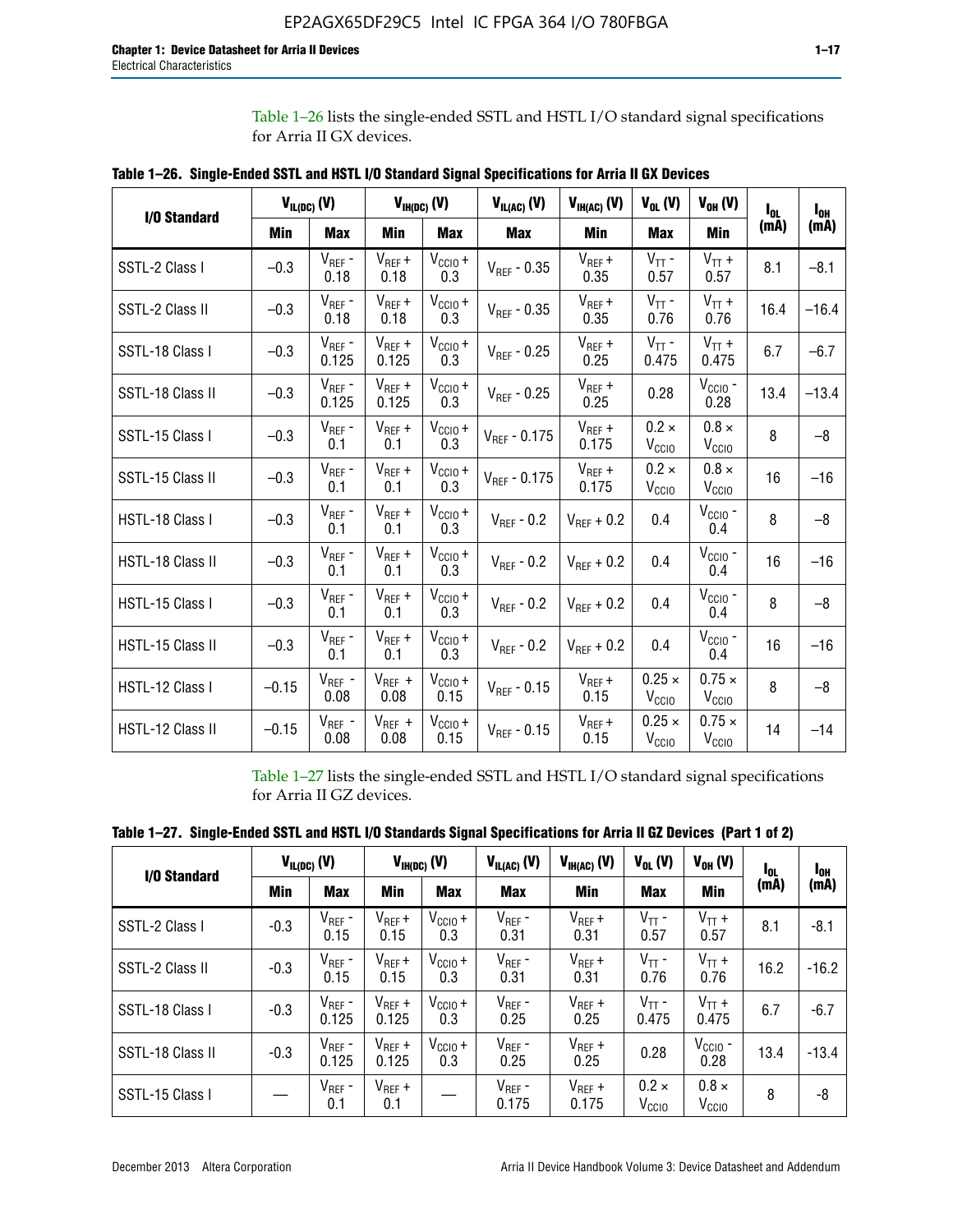| I/O Standard     |         | $V_{IL(DC)}$ (V)    |                     | $V_{IH(DC)}$ (V)     | $V_{IL(AC)}$ (V)       | $V_{IH(AC)}(V)$      | $V_{OL}$ (V)                      | $V_{OH} (V)$                       | $I_{0L}$ | $I_{0H}$ |
|------------------|---------|---------------------|---------------------|----------------------|------------------------|----------------------|-----------------------------------|------------------------------------|----------|----------|
|                  | Min     | <b>Max</b>          | Min                 | <b>Max</b>           | Max                    | Min                  | <b>Max</b>                        | Min                                | (mA)     | (mA)     |
| SSTL-15 Class II |         | $V_{REF}$ -<br>0.1  | $V_{REF}$ +<br>0.1  |                      | $V_{REF}$ -<br>0.175   | $V_{REF}$ +<br>0.175 | $0.2 \times$<br>V <sub>CCIO</sub> | $0.8 \times$<br>V <sub>CCIO</sub>  | 16       | $-16$    |
| HSTL-18 Class I  |         | $V_{REF}$ -<br>0.1  | $V_{REF}$ +<br>0.1  |                      | $V_{\text{RFF}}$ - 0.2 | $V_{RFF}$ + 0.2      | 0.4                               | $V_{\text{CCIO}}$ -<br>0.4         | 8        | -8       |
| HSTL-18 Class II |         | $V_{REF}$ -<br>0.1  | $V_{REF}$ +<br>0.1  |                      | $V_{\text{RFF}}$ - 0.2 | $V_{RFF}$ + 0.2      | 0.4                               | $V_{\text{CCIO}}$ -<br>0.4         | 16       | $-16$    |
| HSTL-15 Class I  |         | $V_{REF}$ -<br>0.1  | $V_{REF}$ +<br>0.1  |                      | $V_{\text{RFF}}$ - 0.2 | $V_{RFF}$ + 0.2      | 0.4                               | $V_{\text{CCIO}}$ -<br>0.4         | 8        | -8       |
| HSTL-15 Class II |         | $V_{REF}$ -<br>0.1  | $V_{REF}$ +<br>0.1  |                      | $V_{REF}$ - 0.2        | $V_{REF}$ + 0.2      | 0.4                               | $V_{\rm CCIO}$ -<br>0.4            | 16       | $-16$    |
| HSTL-12 Class I  | $-0.15$ | $V_{REF}$ -<br>0.08 | $V_{REF}$ +<br>0.08 | $V_{CClO} +$<br>0.15 | $V_{REF}$ -<br>0.15    | $V_{REF}$ +<br>0.15  | $0.25\times$<br>V <sub>CCIO</sub> | $0.75\times$<br>V <sub>CCIO</sub>  | 8        | -8       |
| HSTL-12 Class II | $-0.15$ | $V_{REF}$ -<br>0.08 | $V_{REF}$ +<br>0.08 | $V_{CCIO} +$<br>0.15 | $V_{REF}$ -<br>0.15    | $V_{REF} +$<br>0.15  | $0.25\times$<br>V <sub>CCIO</sub> | $0.75 \times$<br>V <sub>CCIO</sub> | 16       | $-16$    |

**Table 1–27. Single-Ended SSTL and HSTL I/O Standards Signal Specifications for Arria II GZ Devices (Part 2 of 2)**

Table 1–28 lists the differential SSTL I/O standards for Arria II GX devices.

**Table 1–28. Differential SSTL I/O Standards for Arria II GX Devices**

| I/O Standard        | $V_{CClO}$ (V) |     |            | $V_{SWING(DC)}$ (V) |                   | $V_{X(AC)}(V)$               |                 |                                 |      | $V_{SWING(AC)}$ (V) | $V_{OX(AC)}$ (V)             |                         |                                |
|---------------------|----------------|-----|------------|---------------------|-------------------|------------------------------|-----------------|---------------------------------|------|---------------------|------------------------------|-------------------------|--------------------------------|
|                     | Min            | Typ | <b>Max</b> | Min                 | <b>Max</b>        | Min                          | Typ             | <b>Max</b>                      | Min  | <b>Max</b>          | Min                          | Typ                     | <b>Max</b>                     |
| SSTL-2 Class I, II  | 2.375          | 2.5 | 2.625      | 0.36                | V <sub>CCIO</sub> | $V_{\rm CClO}/2$<br>$-0.2$   |                 | $V_{\rm CClO}/2$<br>$+0.2$      | 0.7  | V <sub>CCIO</sub>   | $V_{\rm CC10}$ /2<br>$-0.15$ |                         | $V_{\text{CCIO}}/2$<br>$+0.15$ |
| SSTL-18 Class I, II | 1.71           | 1.8 | 1.89       | 0.25                | V <sub>CCIO</sub> | $V_{\rm CClO}/2$<br>$-0.175$ |                 | $V_{\text{CC10}}/2$<br>$+0.175$ | 0.5  | V <sub>CCIO</sub>   | $V_{\rm CC10}$ /2<br>0.125   |                         | $V_{\text{CC10}}/2$<br>0.125   |
| SSTL-15 Class I, II | 1.425          | 1.5 | .575       | 0.2                 |                   |                              | $V_{CClO}$<br>2 |                                 | 0.35 |                     |                              | $V_{\text{CCIO}}/$<br>2 |                                |

Table 1–29 lists the differential SSTL I/O standards for Arria II GZ devices

**Table 1–29. Differential SSTL I/O Standards for Arria II GZ Devices**

| I/O Standard        | $V_{\text{CCIO}}(V)$ |     |            | $V_{SWING(DC)}(V)$ |                             | $V_{X(AC)}(V)$                |                     |                                   |      | $V_{SWING(AC)}$ (V)         | $V_{OX(AC)}(V)$                |                 |                                 |
|---------------------|----------------------|-----|------------|--------------------|-----------------------------|-------------------------------|---------------------|-----------------------------------|------|-----------------------------|--------------------------------|-----------------|---------------------------------|
|                     | Min                  | Typ | <b>Max</b> | Min                | <b>Max</b>                  | Min                           | Typ                 | <b>Max</b>                        | Min  | <b>Max</b>                  | Min                            | Typ             | <b>Max</b>                      |
| SSTL-2 Class I, II  | 2.375                | 2.5 | 2.625      | 0.3                | V <sub>CCIO</sub><br>$+0.6$ | $V_{\text{CC1O}}/2$<br>$-0.2$ |                     | $V_{\text{CCIO}}/2$<br>$+0.2$     | 0.62 | V <sub>CCIO</sub><br>$+0.6$ | $V_{\text{CC10}}/2$<br>$-0.15$ |                 | $V_{\text{CC10}}/2$<br>$+0.15$  |
| SSTL-18 Class I, II | 1.71                 | 1.8 | 1.89       | 0.25               | V <sub>CCIO</sub><br>$+0.6$ | $V_{\text{CCIO}}/2$<br>0.175  |                     | $V_{\text{CCIO}}/2$<br>÷<br>0.175 | 0.5  | V <sub>CCIO</sub><br>$+0.6$ | $V_{\text{CC10}}/2$<br>- 0.125 |                 | $V_{\text{CC10}}/2$<br>$+0.125$ |
| SSTL-15 Class I, II | 1.425                | 1.5 | .575       | 0.2                |                             |                               | $V_{\rm CCIO}$<br>2 |                                   | 0.35 |                             |                                | $V_{CClO}$<br>2 |                                 |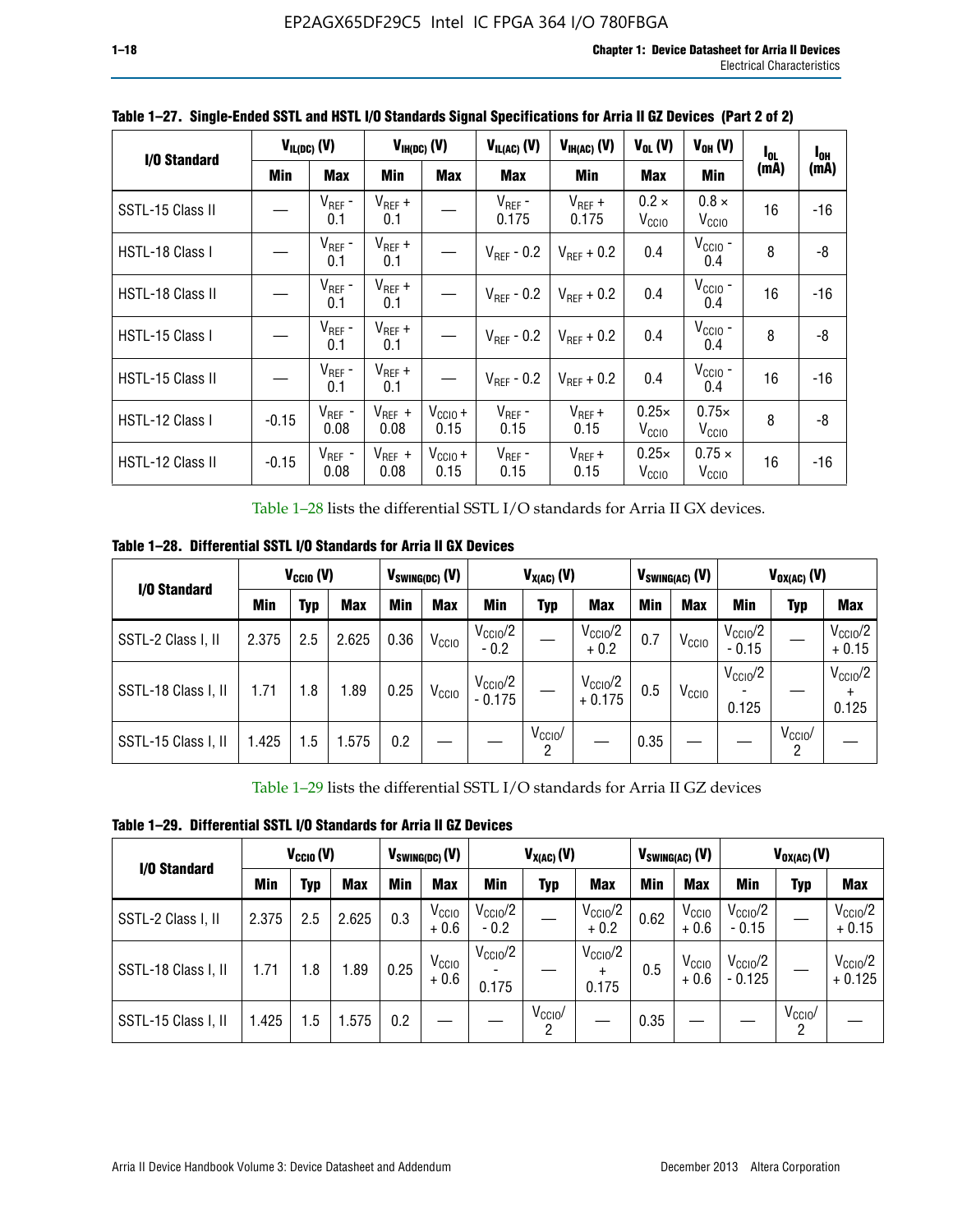Table 1–30 lists the HSTL I/O standards for Arria II GX devices.

| I/O Standard        | $V_{CClO} (V)$ |     |            | $V_{\text{DIF(DC)}}$ (V) |            | $V_{X(AC)}(V)$ |                                   |            |                                       | $V_{CM(DC)}(V)$                |                                    | $V_{DIF(AC)}(V)$ |     |
|---------------------|----------------|-----|------------|--------------------------|------------|----------------|-----------------------------------|------------|---------------------------------------|--------------------------------|------------------------------------|------------------|-----|
|                     | <b>Min</b>     | Typ | <b>Max</b> | <b>Min</b>               | <b>Max</b> | <b>Min</b>     | Typ                               | <b>Max</b> | Min                                   | Typ                            | <b>Max</b>                         | Min              | Max |
| HSTL-18 Class I     | 1.71           | 1.8 | l.89       | 0.2                      |            | 0.85           |                                   | 0.95       | 0.88                                  | --                             | 0.95                               | 0.4              |     |
| HSTL-15 Class I, II | 1.425          | 1.5 | .575       | 0.2                      | --         | 0.71           |                                   | 0.79       | 0.71                                  |                                | 0.79                               | 0.4              |     |
| HSTL-12 Class I, II | 1.14           | 1.2 | .26        | 0.16                     |            |                | $0.5 \times$<br>V <sub>CCIO</sub> |            | 0.48<br>$\times$<br>V <sub>CCIO</sub> | $0.5 \times$<br>$V_{\rm CCIO}$ | $0.52 \times$<br>V <sub>CCIO</sub> | 0.3              |     |

**Table 1–30. Differential HSTL I/O Standards for Arria II GX Devices**

Table 1–31 lists the HSTL I/O standards for Arria II GZ devices.

**Table 1–31. Differential HSTL I/O Standards for Arria II GZ Devices**

| I/O Standard        | $V_{\text{CCIO}}(V)$ |         |            | $V_{\text{DIF(DC)}}(V)$ |                             | $V_{X(AC)}(V)$ |                                   |            |                                   | $V_{CM(DC)}$ (V)                  |                                   | $V_{DIF(AC)}$ (V) |                           |
|---------------------|----------------------|---------|------------|-------------------------|-----------------------------|----------------|-----------------------------------|------------|-----------------------------------|-----------------------------------|-----------------------------------|-------------------|---------------------------|
|                     | Min                  | Typ     | <b>Max</b> | <b>Min</b>              | <b>Max</b>                  | Min            | Typ                               | <b>Max</b> | <b>Min</b>                        | Typ                               | <b>Max</b>                        | Min               | <b>Max</b>                |
| HSTL-18 Class I     | 71، ،                | 1.8     | .89        | 0.2                     | —                           | 0.78           |                                   | 1.12       | 0.78                              |                                   | 1.12                              | 0.4               |                           |
| HSTL-15 Class I, II | .425                 | $1.5\,$ | .575       | 0.2                     | —                           | 0.68           |                                   | 0.9        | 0.68                              |                                   | 0.9                               | 0.4               |                           |
| HSTL-12 Class I, II | l.14                 | 1.2     | .26        | 0.16                    | V <sub>CCIO</sub><br>$+0.3$ |                | $0.5 \times$<br>V <sub>CCIO</sub> |            | $0.4 \times$<br>V <sub>CCIO</sub> | $0.5 \times$<br>V <sub>CCIO</sub> | $0.6 \times$<br>V <sub>CCIO</sub> | 0.3               | V <sub>CCIO</sub><br>0.48 |

Table 1–32 lists the differential I/O standard specifications for Arria II GX devices.

**Table 1–32. Differential I/O Standard Specifications for Arria II GX Devices** *(Note 1)*

| 1/0                  |       | $V_{CGI0} (V)$ |            |     | $V_{ID}$ (mV)       |            |      | $V_{IGM} (V)$ (2) |       | $V_{OD} (V)$ (3) |     |       | $V_{OCM}$ (V) |            |
|----------------------|-------|----------------|------------|-----|---------------------|------------|------|-------------------|-------|------------------|-----|-------|---------------|------------|
| <b>Standard</b>      | Min   | <b>Typ</b>     | <b>Max</b> | Min | Cond.               | <b>Max</b> | Min  | <b>Max</b>        | Min   | <b>Typ</b>       | Max | Min   | <b>Typ</b>    | <b>Max</b> |
| 2.5V<br><b>LVDS</b>  | 2.375 | 2.5            | 2.625      | 100 | $V_{CM} =$<br>1.25V |            | 0.05 | 1.80              | 0.247 |                  | 0.6 | 1.125 | 1.25          | 1.375      |
| RSDS<br>(4)          | 2.375 | 2.5            | 2.625      |     |                     |            |      |                   | 0.1   | 0.2              | 0.6 | 0.5   | 1.2           | 1.4        |
| Mini-LVDS<br>(4)     | 2.375 | 2.5            | 2.625      |     |                     |            |      |                   | 0.25  | —                | 0.6 |       | 1.2           | 1.4        |
| <b>LVPECL</b><br>(5) | 2.375 | 2.5            | 2.625      | 300 |                     |            | 0.6  | 1.8               |       |                  |     |       |               |            |
| BLVDS $(6)$          | 2.375 | 2.5            | 2.625      | 100 |                     |            |      |                   |       |                  |     |       |               |            |

## **Notes to Table 1–32***:*

(1) The 1.5 V PCML transceiver I/O standard specifications are described in "Transceiver Performance Specifications" on page 1–21.

(2)  $V_{IN}$  range:  $0 \le V_{IN} \le 1.85$  V.

(3) R<sub>L</sub> range:  $90 \leq R$ L  $\leq 110 \Omega$ .

- (4) The RSDS and mini-LVDS I/O standards are only supported for differential outputs.
- (5) The LVPECL input standard is supported at the dedicated clock input pins (GCLK) only.
- (6) There are no fixed  $V_{ICM}$ ,  $V_{OD}$ , and  $V_{OCM}$  specifications for BLVDS. These specifications depend on the system topology.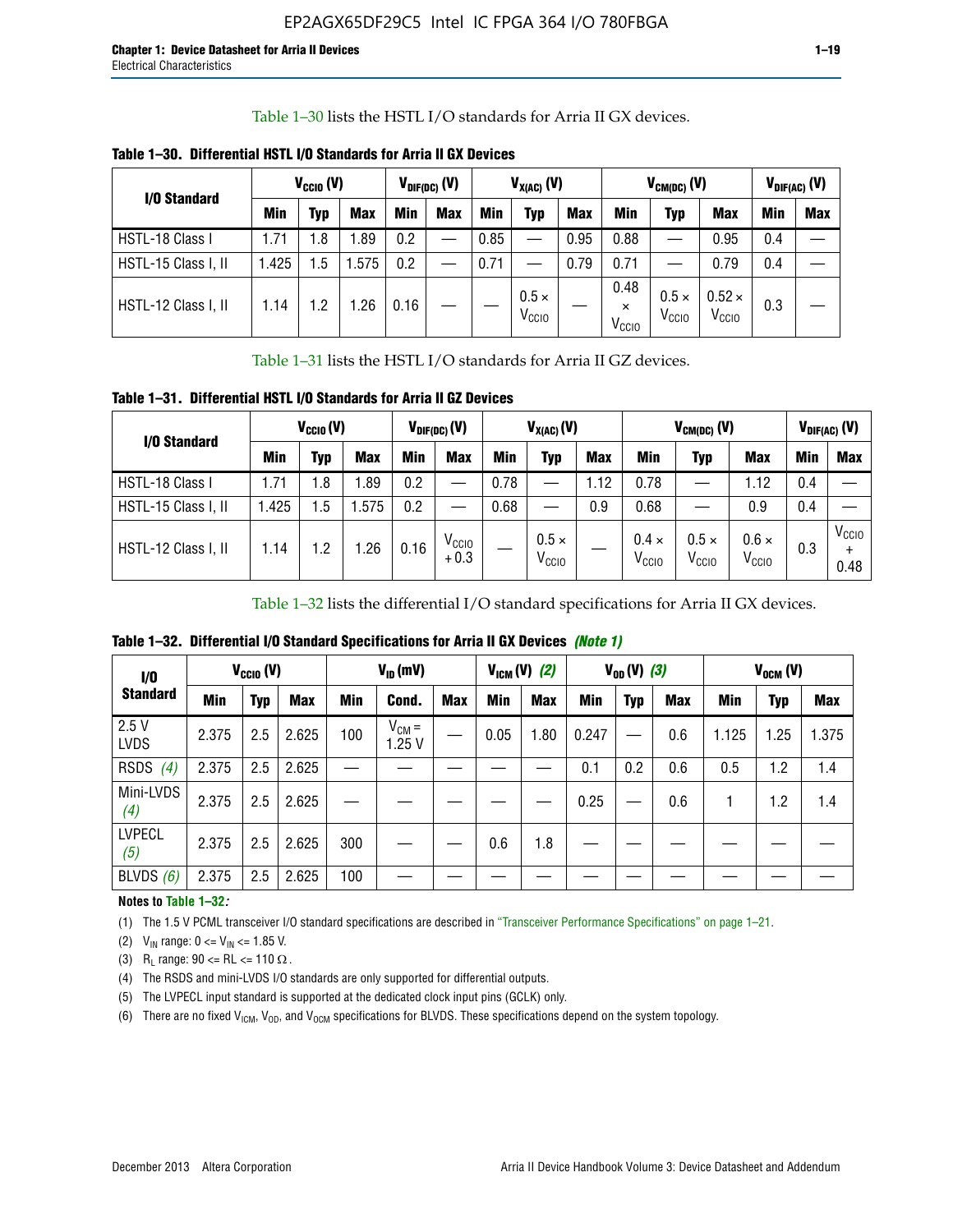Table 1–33 lists the differential I/O standard specifications for Arria II GZ devices.

| 1/0                          |       | $V_{CCl0} (V)$ |            |            | $V_{ID}$ (mV)       |            | $V_{IGM(DC)}$ (V) |            |       | $V_{OD} (V) (3)$ |            |       | $V_{OCM} (V) (3)$ |            |
|------------------------------|-------|----------------|------------|------------|---------------------|------------|-------------------|------------|-------|------------------|------------|-------|-------------------|------------|
| <b>Standard</b><br>(2)       | Min   | <b>Typ</b>     | <b>Max</b> | <b>Min</b> | Cond.               | <b>Max</b> | <b>Min</b>        | <b>Max</b> | Min   | <b>Typ</b>       | <b>Max</b> | Min   | <b>Typ</b>        | <b>Max</b> |
| 2.5V<br><b>LVDS</b><br>(HIO) | 2.375 | 2.5            | 2.625      | 100        | $V_{CM} =$<br>1.25V |            | 0.05              | 1.8        | 0.247 |                  | 0.6        | 1.125 | 1.25              | 1.375      |
| 2.5V<br><b>LVDS</b><br>(VIO) | 2.375 | 2.5            | 2.625      | 100        | $V_{CM} =$<br>1.25V |            | 0.05              | 1.8        | 0.247 |                  | 0.6        | 1     | 1.25              | 1.5        |
| <b>RSDS</b><br>(HIO)         | 2.375 | 2.5            | 2.625      | 100        | $V_{CM} =$<br>1.25V |            | 0.3               | 1.4        | 0.1   | 0.2              | 0.6        | 0.5   | 1.2               | 1.4        |
| <b>RSDS</b><br>(VIO)         | 2.375 | 2.5            | 2.625      | 100        | $V_{CM} =$<br>1.25V |            | 0.3               | 1.4        | 0.1   | 0.2              | 0.6        | 0.5   | 1.2               | 1.5        |
| Mini-LVDS<br>(HIO)           | 2.375 | 2.5            | 2.625      | 200        | —                   | 600        | 0.4               | 1.32<br>5  | 0.25  |                  | 0.6        | 1     | 1.2               | 1.4        |
| Mini-LVDS<br>(VIO)           | 2.375 | 2.5            | 2.625      | 200        |                     | 600        | 0.4               | 1.32<br>5  | 0.25  |                  | 0.6        | 1     | 1.2               | 1.5        |
| <b>LVPECL</b>                | 2.375 | 2.5            | 2.625      | 300        |                     |            | 0.6               | 1.8        |       |                  |            |       |                   |            |
| BLVDS $(4)$                  | 2.375 | 2.5            | 2.625      | 100        |                     |            |                   |            |       |                  |            |       |                   |            |

**Table 1–33. Differential I/O Standard Specifications for Arria II GZ Devices** *(Note 1)*

#### **Notes to Table 1–33***:*

(1) 1.4-V/1.5-V PCML transceiver I/O standard specifications are described in "Transceiver Performance Specifications" on page 1–21.

(2) Vertical I/O (VIO) is top and bottom I/Os; horizontal I/O (HIO) is left and right I/Os.

(3) R<sub>l</sub> range:  $90 \leq R L \leq 110 \Omega$ .

(4) There are no fixed  $V_{ICM}$ ,  $V_{OD}$ , and  $V_{OCM}$  specifications for BLVDS. These specifications depend on the system topology.

# **Power Consumption for the Arria II Device Family**

Altera offers two ways to estimate power for a design:

- Using the Microsoft Excel-based Early Power Estimator
- Using the Quartus<sup>®</sup> II PowerPlay Power Analyzer feature

The interactive Microsoft Excel-based Early Power Estimator is typically used prior to designing the FPGA in order to get a magnitude estimate of the device power. The Quartus II PowerPlay Power Analyzer provides better quality estimates based on the specifics of the design after place-and-route is complete. The PowerPlay Power Analyzer can apply a combination of user-entered, simulation-derived, and estimated signal activities which, when combined with detailed circuit models, can yield very accurate power estimates.

f For more information about power estimation tools, refer to the *[PowerPlay Early Power](http://www.altera.com/literature/ug/ug_epe.pdf?GSA_pos=5&WT.oss_r=1&WT.oss=powerplay early power estimator)  [Estimator User Guide](http://www.altera.com/literature/ug/ug_epe.pdf?GSA_pos=5&WT.oss_r=1&WT.oss=powerplay early power estimator)* and the *[PowerPlay Power Analysis](http://www.altera.com/literature/hb/qts/qts_qii53013.pdf)* chapter in volume 3 of the *Quartus II Handbook*.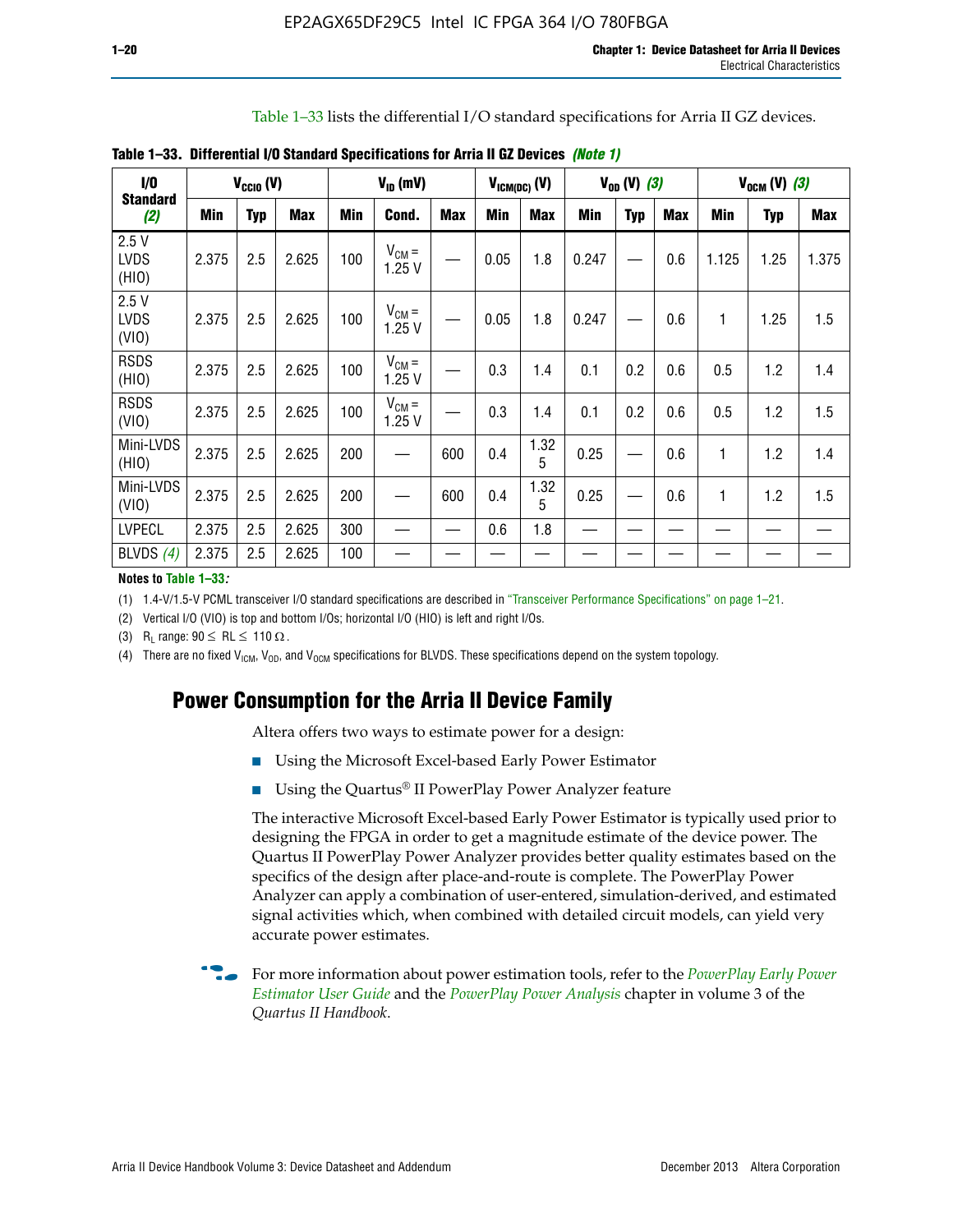# **Switching Characteristics**

This section provides performance characteristics of the Arria II GX and GZ core and periphery blocks for commercial grade devices. The following tables are considered final and are based on actual silicon characterization and testing. These numbers reflect the actual performance of the device under worst-case silicon process, voltage, and junction temperature conditions.

# **Transceiver Performance Specifications**

Table 1–34 lists the Arria II GX transceiver specifications.

## **Table 1–34. Transceiver Specifications for Arria II GX Devices** *(Note 1)* **(Part 1 of 7)**

| Symbol/                                          |                  |            | $\mathbf{13}$ |            |            | C <sub>4</sub> |                                                                         |            | <b>C5 and 15</b> |            |            | C <sub>6</sub>           |            |               |
|--------------------------------------------------|------------------|------------|---------------|------------|------------|----------------|-------------------------------------------------------------------------|------------|------------------|------------|------------|--------------------------|------------|---------------|
| <b>Description</b>                               | <b>Condition</b> | <b>Min</b> | <b>Typ</b>    | <b>Max</b> | <b>Min</b> | <b>Typ</b>     | <b>Max</b>                                                              | <b>Min</b> | <b>Typ</b>       | <b>Max</b> | <b>Min</b> | <b>Typ</b>               | <b>Max</b> | <b>Unit</b>   |
| <b>Reference Clock</b>                           |                  |            |               |            |            |                |                                                                         |            |                  |            |            |                          |            |               |
| Supported I/O<br><b>Standards</b>                |                  |            |               |            |            |                | 1.2-V PCML, 1.5-V PCML, 2.5-V PCML, Differential LVPECL, LVDS, and HCSL |            |                  |            |            |                          |            |               |
| Input frequency<br>from REFCLK<br>input pins     |                  | 50         |               | 622.08     | 50         |                | 622.08                                                                  | 50         | —                | 622.08     | 50         |                          | 622.08     | <b>MHz</b>    |
| Input frequency<br>from PLD input                |                  | 50         |               | 200        | 50         |                | 200                                                                     | 50         |                  | 200        | 50         |                          | 200        | MHz           |
| Absolute V <sub>MAX</sub><br>for a REFCLK pin    |                  |            |               | 2.2        |            |                | 2.2                                                                     | —          |                  | 2.2        |            |                          | 2.2        | $\mathsf{V}$  |
| Absolute V <sub>MIN</sub> for<br>a REFCLK pin    |                  | $-0.3$     |               |            | $-0.3$     |                |                                                                         | $-0.3$     | -                |            | $-0.3$     |                          | —          | $\mathsf{V}$  |
| Rise/fall time (2)                               |                  |            | —             | 0.2        | —          | —              | 0.2                                                                     |            | —                | 0.2        | —          | $\overline{\phantom{0}}$ | 0.2        | UI            |
| Duty cycle                                       |                  | 45         |               | 55         | 45         |                | 55                                                                      | 45         | —                | 55         | 45         |                          | 55         | $\frac{0}{0}$ |
| Peak-to-peak<br>differential input<br>voltage    |                  | 200        |               | 2000       | 200        |                | 2000                                                                    | 200        | —                | 2000       | 200        |                          | 2000       | mV            |
| Spread-spectrum<br>modulating clock<br>frequency | PCIe             | 30         |               | 33         | 30         |                | 33                                                                      | 30         |                  | 33         | 30         |                          | 33         | kHz           |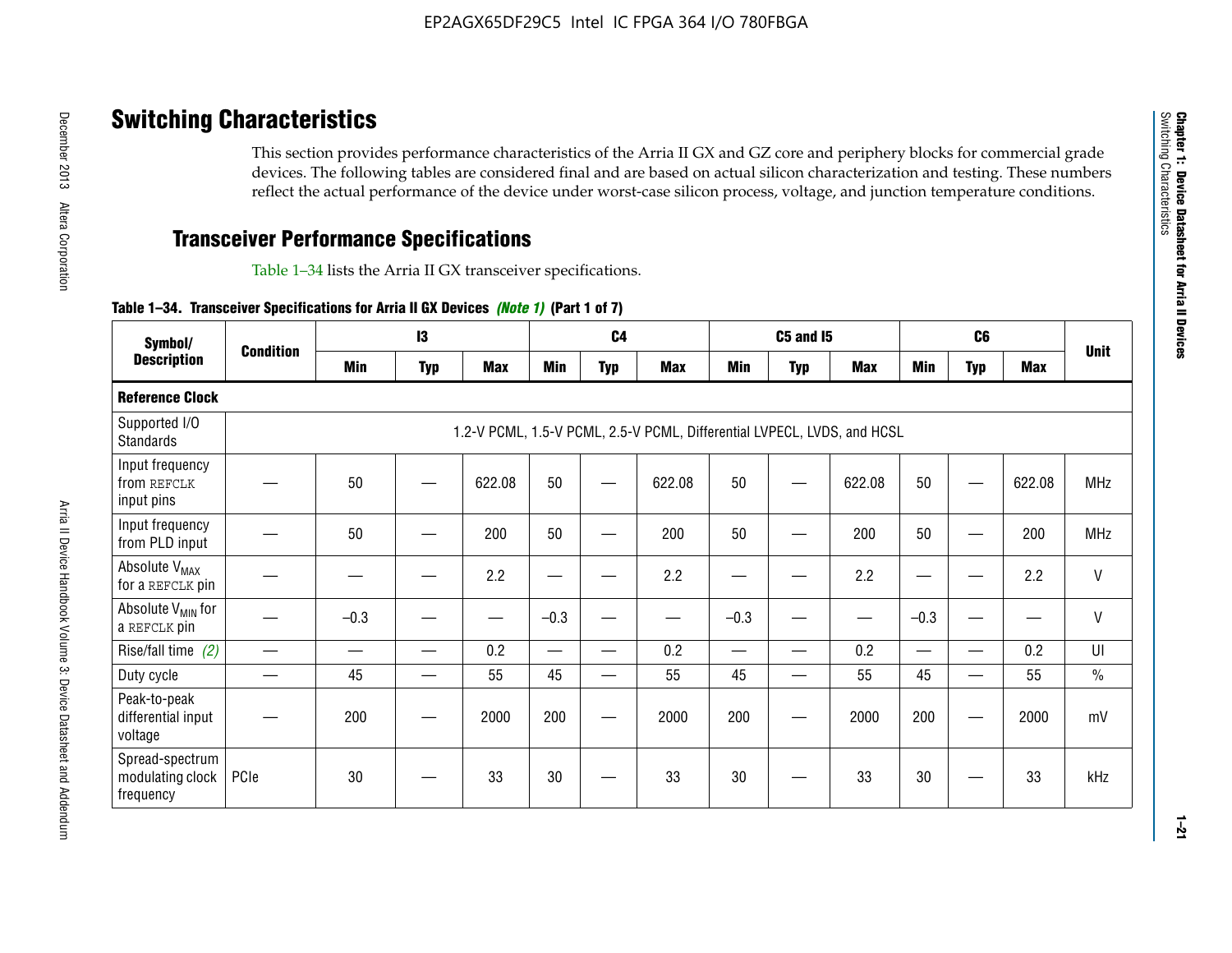# **Table 1–34. Transceiver Specifications for Arria II GX Devices** *(Note 1)* **(Part 2 of 7)**

| Symbol/                                                                                |                                                        |                               | $\mathbf{13}$              |                          |                          | C <sub>4</sub>             |            |                          | C5 and I5                         |            |                          | C <sub>6</sub>             |            |             |
|----------------------------------------------------------------------------------------|--------------------------------------------------------|-------------------------------|----------------------------|--------------------------|--------------------------|----------------------------|------------|--------------------------|-----------------------------------|------------|--------------------------|----------------------------|------------|-------------|
| <b>Description</b>                                                                     | <b>Condition</b>                                       | <b>Min</b>                    | <b>Typ</b>                 | <b>Max</b>               | <b>Min</b>               | <b>Typ</b>                 | <b>Max</b> | <b>Min</b>               | <b>Typ</b>                        | <b>Max</b> | <b>Min</b>               | <b>Typ</b>                 | <b>Max</b> | <b>Unit</b> |
| Spread-spectrum<br>downspread                                                          | PCIe                                                   |                               | 0 <sub>to</sub><br>$-0.5%$ | $\overline{\phantom{0}}$ |                          | 0 <sub>to</sub><br>$-0.5%$ |            |                          | 0 <sub>to</sub><br>$-0.5%$        |            |                          | 0 <sub>to</sub><br>$-0.5%$ |            |             |
| On-chip<br>termination<br>resistors                                                    |                                                        |                               | 100                        | —                        |                          | 100                        |            |                          | 100                               |            |                          | 100                        | —          | $\Omega$    |
| V <sub>ICM</sub><br>(AC coupled)                                                       |                                                        |                               | $1100 \pm 5\%$             |                          |                          | $1100 \pm 5\%$             |            |                          | $1100 \pm 5\%$                    |            |                          | $1100 \pm 5\%$             |            | mV          |
| V <sub>ICM</sub><br>(DC coupled)                                                       | HCSL I/O<br>standard for<br>PCIe<br>reference<br>clock | 250                           |                            | 550                      | 250                      | $\hspace{0.05cm}$          | 550        | 250                      | —                                 | 550        | 250                      | —                          | 550        | mV          |
|                                                                                        | 10 Hz                                                  | $\overline{\phantom{0}}$      | $\overline{\phantom{0}}$   | $-50$                    | $\equiv$                 |                            | $-50$      | $\qquad \qquad$          | $\equiv$                          | $-50$      | $\overline{\phantom{0}}$ |                            | $-50$      | dBc/Hz      |
|                                                                                        | 100 Hz                                                 | $\overline{\phantom{0}}$      | $\overline{\phantom{0}}$   | $-80$                    | $\overline{\phantom{0}}$ | $\overline{\phantom{0}}$   | $-80$      | $\overline{\phantom{0}}$ |                                   | $-80$      | $\overline{\phantom{0}}$ | $\overline{\phantom{0}}$   | $-80$      | dBc/Hz      |
| Transmitter<br><b>REFCLK Phase</b>                                                     | 1 KHz                                                  | —                             | $\overline{\phantom{0}}$   | $-110$                   |                          | $\hspace{0.05cm}$          | $-110$     | $\overline{\phantom{0}}$ | $\qquad \qquad \qquad$            | $-110$     |                          | $\overline{\phantom{0}}$   | $-110$     | dBc/Hz      |
| Noise                                                                                  | 10 KHz                                                 | $\overbrace{\phantom{aaaaa}}$ | $\overline{\phantom{0}}$   | $-120$                   | $\overline{\phantom{m}}$ | $\overline{\phantom{0}}$   | $-120$     | $\overline{\phantom{0}}$ | $\overbrace{\phantom{123221111}}$ | $-120$     |                          |                            | $-120$     | dBc/Hz      |
|                                                                                        | <b>100 KHz</b>                                         | $\overline{\phantom{0}}$      | $\equiv$                   | $-120$                   |                          | $\equiv$                   | $-120$     | $\overline{\phantom{0}}$ | $\overline{\phantom{0}}$          | $-120$     | $\equiv$                 | $\overline{\phantom{0}}$   | $-120$     | dBc/Hz      |
|                                                                                        | $\geq 1$ MHz                                           | $\overline{\phantom{0}}$      | $\overline{\phantom{0}}$   | $-130$                   |                          | $\overline{\phantom{m}}$   | $-130$     | $\overline{\phantom{0}}$ | $\qquad \qquad$                   | $-130$     | $\overline{\phantom{0}}$ | $\equiv$                   | $-130$     | dBc/Hz      |
| Transmitter<br><b>REFCLK Phase</b><br>Jitter (rms) for<br><b>100 MHz</b><br>REFCLK (3) | 10 KHz to<br>20 MHz                                    |                               |                            | $\mathbf 3$              |                          |                            | 3          |                          |                                   | 3          |                          |                            | 3          | ps          |
| $R_{ref}$                                                                              |                                                        |                               | 2000<br>± 1%               |                          | $\hspace{0.05cm}$        | 2000<br>± 1%               |            |                          | 2000<br>± 1%                      |            |                          | $2000 \pm$<br>$1\%$        |            | $\Omega$    |
| <b>Transceiver Clocks</b>                                                              |                                                        |                               |                            |                          |                          |                            |            |                          |                                   |            |                          |                            |            |             |
| <b>Calibration block</b><br>clock frequency<br>(cal blk clk)                           |                                                        | 10                            |                            | 125                      | 10                       |                            | 125        | 10                       |                                   | 125        | 10                       |                            | 125        | MHz         |

December 2013 Altera Corporation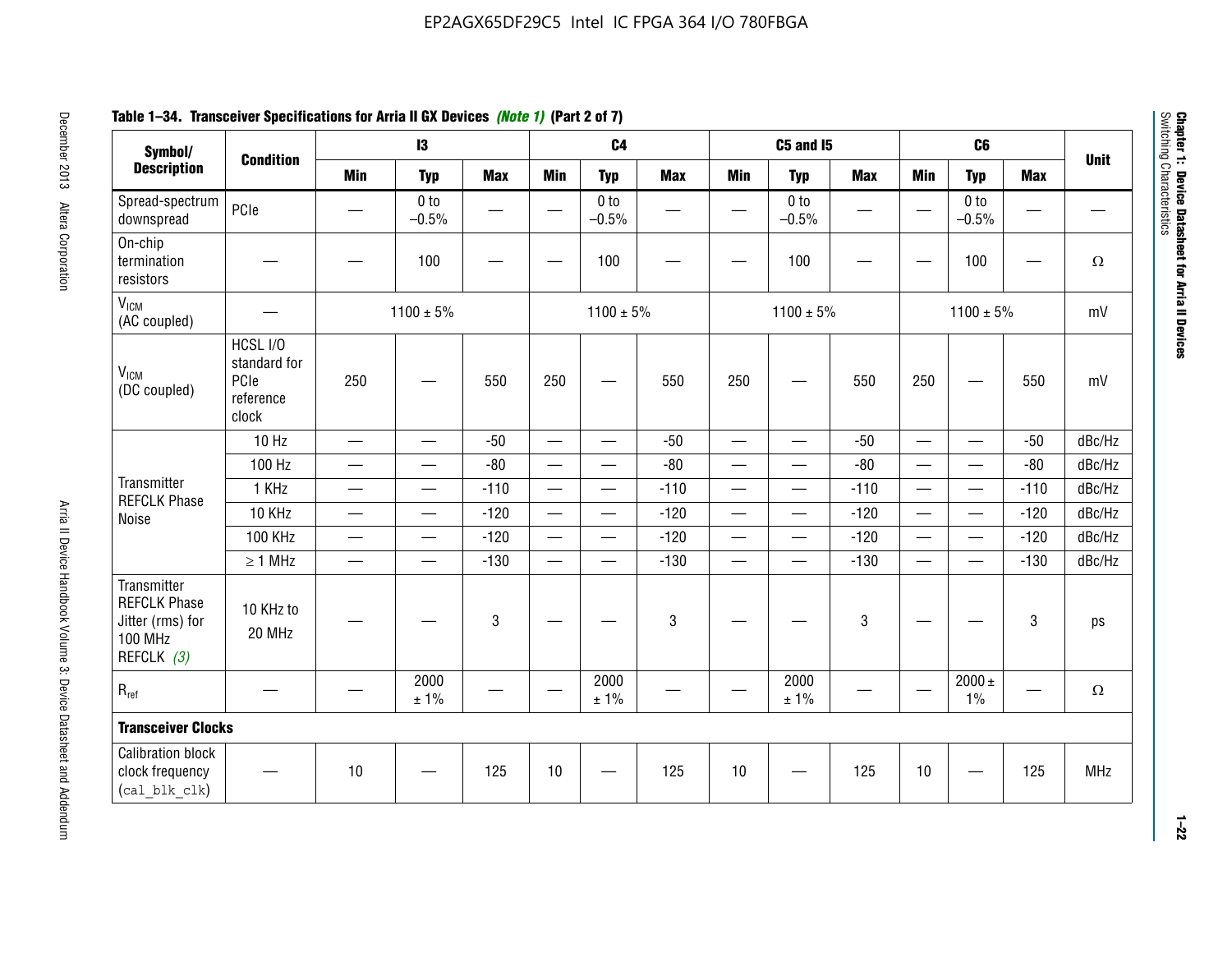| Symbol/                                                       |                                            | $\mathbf{13}$       |            |                | C <sub>4</sub>      |            |                                                                  | <b>C5 and 15</b>    |            |                | C <sub>6</sub>      |              |                |              |
|---------------------------------------------------------------|--------------------------------------------|---------------------|------------|----------------|---------------------|------------|------------------------------------------------------------------|---------------------|------------|----------------|---------------------|--------------|----------------|--------------|
| <b>Description</b>                                            | <b>Condition</b>                           | <b>Min</b>          | <b>Typ</b> | <b>Max</b>     | <b>Min</b>          | <b>Typ</b> | <b>Max</b>                                                       | <b>Min</b>          | <b>Typ</b> | <b>Max</b>     | <b>Min</b>          | <b>Typ</b>   | <b>Max</b>     | <b>Unit</b>  |
| fixedclk Clock<br>frequency                                   | PCIe<br>Receiver<br>Detect                 |                     | 125        |                |                     | 125        |                                                                  |                     | 125        |                |                     | 125          |                | <b>MHz</b>   |
| reconfig<br>clk clock<br>frequency                            | Dynamic<br>reconfig.<br>clock<br>frequency | 2.5/<br>37.5<br>(4) |            | 50             | 2.5/<br>37.5<br>(4) |            | 50                                                               | 2.5/<br>37.5<br>(4) |            | 50             | 2.5/<br>37.5<br>(4) |              | 50             | <b>MHz</b>   |
| Delta time<br>between<br>reconfig<br>clks $(5)$               |                                            |                     |            | $\overline{c}$ |                     |            | $\overline{2}$                                                   |                     |            | $\overline{2}$ |                     |              | $\overline{2}$ | ms           |
| Transceiver block<br>minimum<br>power-down<br>pulse width     |                                            |                     | 1          |                |                     | 1          |                                                                  |                     | 1          |                |                     | $\mathbf{1}$ |                | $\mu s$      |
| <b>Receiver</b>                                               |                                            |                     |            |                |                     |            |                                                                  |                     |            |                |                     |              |                |              |
| Supported I/O<br><b>Standards</b>                             |                                            |                     |            |                |                     |            | 1.4-V PCML, 1.5-V PCML, 2.5-V PCML, 2.5-V PCML, LVPECL, and LVDS |                     |            |                |                     |              |                |              |
| Data rate (13)                                                | $\equiv$                                   | 600                 | $\equiv$   | 6375           | 600                 |            | 3750                                                             | 600                 |            | 3750           | 600                 | $\equiv$     | 3125           | <b>Mbps</b>  |
| Absolute V <sub>MAX</sub><br>for a receiver pin<br>(6)        |                                            |                     |            | 1.5            |                     |            | 1.5                                                              | —                   |            | 1.5            |                     |              | 1.5            | V            |
| Absolute V <sub>MIN</sub> for<br>a receiver pin               |                                            | $-0.4$              |            |                | $-0.4$              |            |                                                                  | $-0.4$              |            |                | $-0.4$              |              |                | $\sf V$      |
| Maximum<br>peak-to-peak                                       | $V_{IGM} = 0.82 V$<br>setting              |                     |            | 2.7            |                     |            | 2.7                                                              |                     |            | 2.7            |                     |              | 2.7            | $\mathsf{V}$ |
| differential input<br>voltage V <sub>ID</sub> (diff<br>$p-p)$ | $V_{IGM} = 1.1 V$<br>setting $(7)$         |                     |            | 1.6            |                     |            | 1.6                                                              |                     |            | 1.6            |                     |              | 1.6            | V            |

**Chapter 1: Device Datasheet for Arria II Devices**

Chapter 1: Device Datasheet for Arria II Devices<br>Switching Characteristics

Switching Characteristics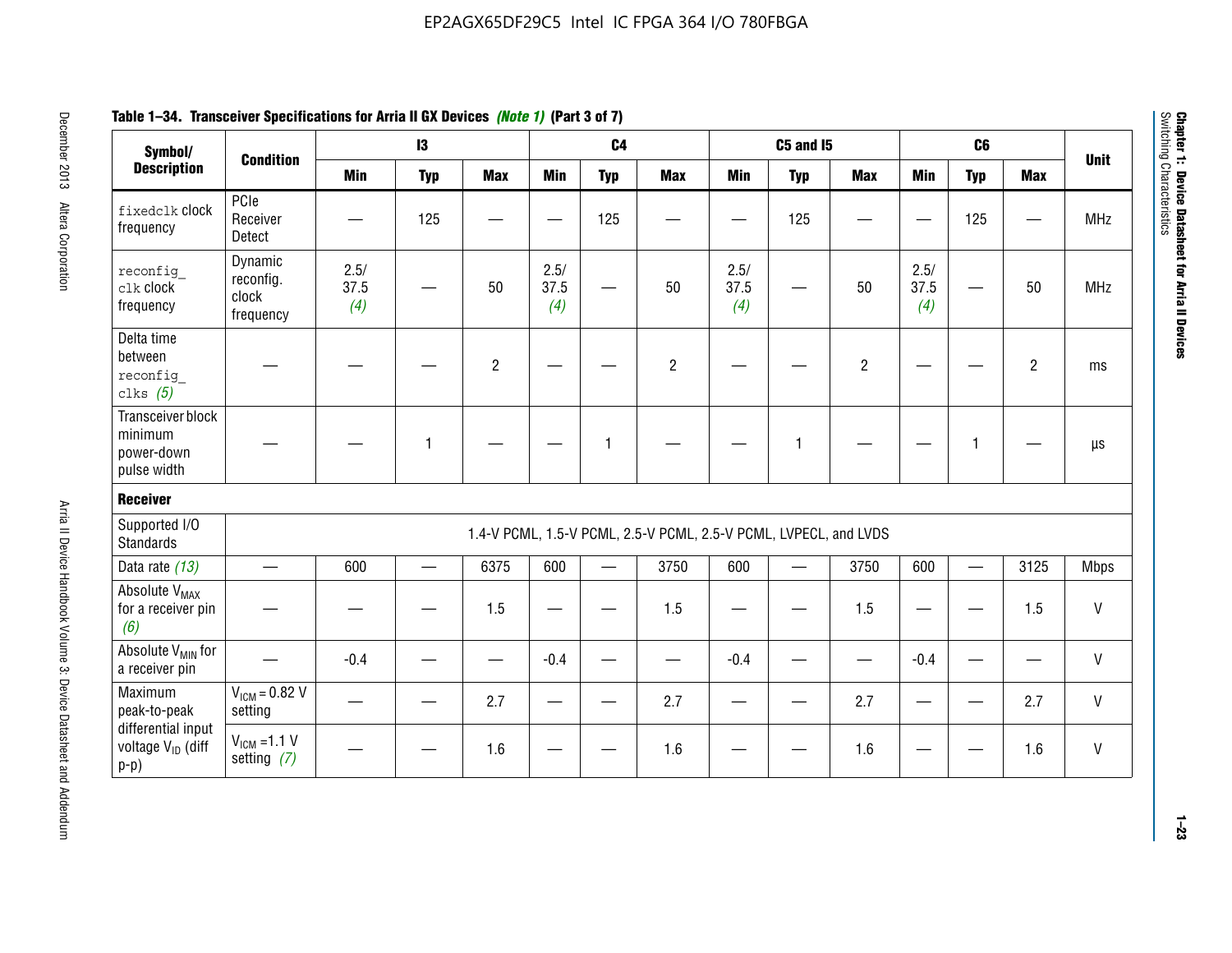#### **Arris 2: Device Handbook Volume 3: Device Datasheet Addents Device Datasheet Addents December 2013 Altera Corporation Minimum peaks-to-peak differential input voltage Video Minimum peaks-to-peak diff particular and the V<sub>ICM</sub>**  $V_{ICM} = 0.82 V$ setting | 一 | 820 | 一 | ― | 820 | 一 | ― | 820 | ― | ― | 820 | ― | mV  $V_{ICM}$  =1.1 V setting *(7)* | - | 1100 | - | - | 1100 | - | - | 1100 | - | - | 1100 | - | mV **Differential** on-chip termination resistors100– $\Omega$ setting | — | 100 | — | — | 100 | — | — | 100 | — | — | 100 | —  $\Omega$ Return loss differential mode PCIee | | | | 50 MHz to 1.25 GHz: –10dB XAUI 100 MHz to 2.5 GHz: –10dB Return loss common modePCIe 50 MHz to 1.25 GHz: –6dBXAUI 100 MHz to 2.5 GHz: –6dB Programmable PPM detector *(8)* ± 62.5, 100, 125, 200, 250, 300, 500, 1000 ppm Run length | ― | ― | 80 | ― | 80 | ― | 80 | ― | UI Programmable -rogrammasic | — | — | — | 7 |— | – | 7 |— | – | 7 |— | – | 7 | dB<br>equalization | — | — | — | 7 |— | 7 | — | 7 | — | 7 | — | 7 | dB Signal detect/loss thresholdPCIe Mode | 65 | — | 175 | 65 | — | 175 | 65 | — | 175 | 65 | — | 175 | mV CDR LTR time *(9)* – | – | – | <sup>75</sup> | – | <sup>75</sup> | – | <sup>75</sup> | – | <sup>75</sup> | – | <sup>75</sup> | – | <sup>75</sup> | <sup>18</sup> CDR minimum T1b *(10)* — <sup>15</sup> — — <sup>15</sup> — <sup>15</sup> — — <sup>15</sup> — — µs **Symbol/ Description Condition I3 C4 C5 and I5 C6UnitMin Typ Max Min Typ Max Min Typ Max Min Typ Max**

# **Table 1–34. Transceiver Specifications for Arria II GX Devices** *(Note 1)* **(Part 4 of 7)**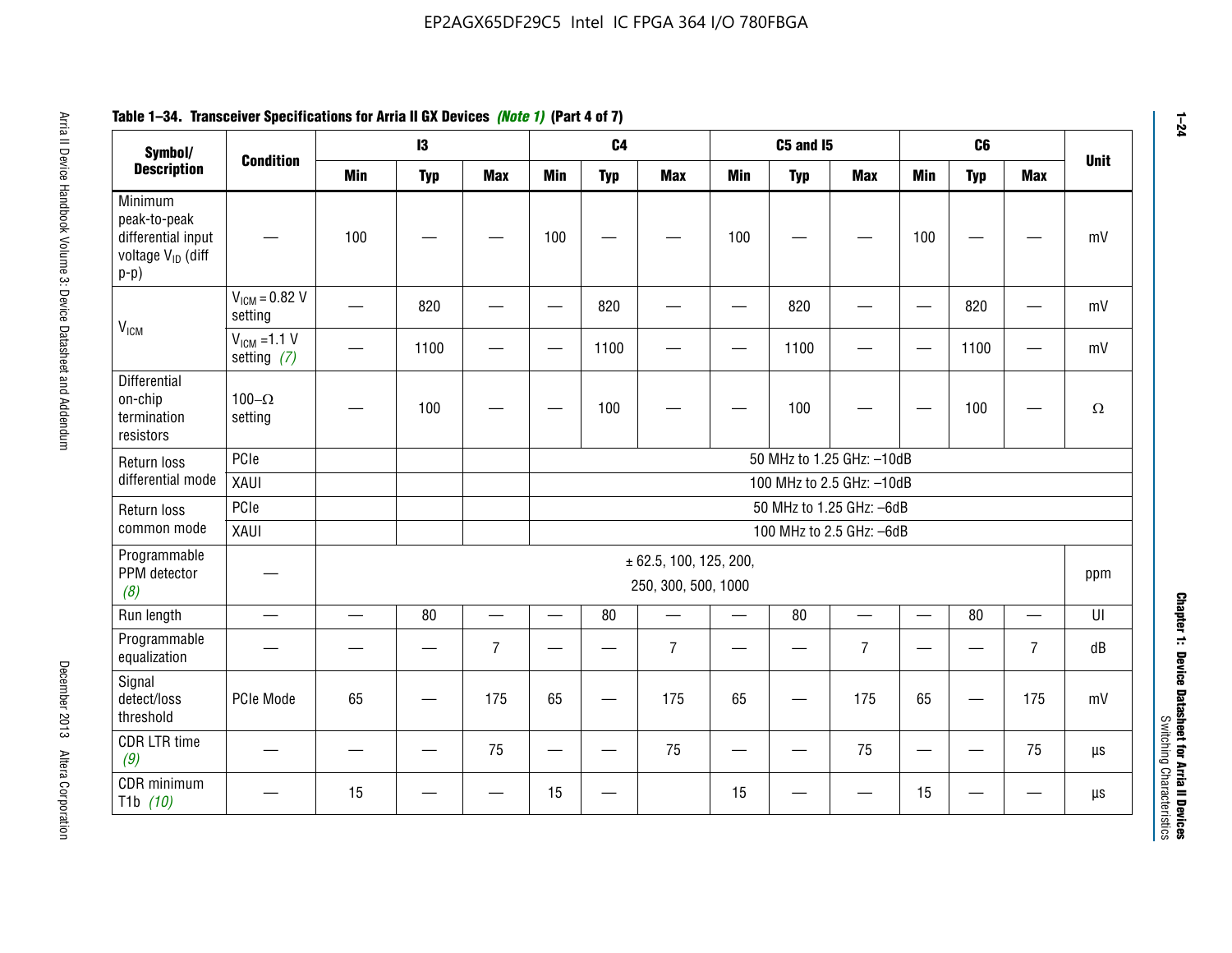| Symbol/                                                    |                          |                                                                       | $\mathbf{13}$            |                          |             | C <sub>4</sub>                   |                           |            | <b>C5 and I5</b>         |            |                          | C <sub>6</sub>           |                          | <b>Unit</b> |
|------------------------------------------------------------|--------------------------|-----------------------------------------------------------------------|--------------------------|--------------------------|-------------|----------------------------------|---------------------------|------------|--------------------------|------------|--------------------------|--------------------------|--------------------------|-------------|
| <b>Description</b>                                         | <b>Condition</b>         | <b>Min</b>                                                            | <b>Typ</b>               | <b>Max</b>               | <b>Min</b>  | <b>Typ</b>                       | <b>Max</b>                | <b>Min</b> | <b>Typ</b>               | <b>Max</b> | <b>Min</b>               | <b>Typ</b>               | <b>Max</b>               |             |
| LTD lock time<br>(11)                                      |                          | $\bf{0}$                                                              | 100                      | 4000                     | $\mathbf 0$ | 100                              | 4000                      | 0          | 100                      | 4000       | $\mathbf 0$              | 100                      | 4000                     | ns          |
| Data lock time<br>from rx<br>freqlocked<br>(12)            |                          |                                                                       |                          | 4000                     |             |                                  | 4000                      |            |                          | 4000       |                          |                          | 4000                     | ns          |
|                                                            | DC Gain<br>Setting $= 0$ |                                                                       | $\mathbf 0$              |                          |             | $\mathbf 0$                      |                           |            | $\pmb{0}$                |            | $\overline{\phantom{0}}$ | $\mathbf 0$              | $\overline{\phantom{0}}$ | dB          |
| Programmable<br>DC gain                                    | DC Gain<br>Setting $= 1$ |                                                                       | 3                        |                          |             | $\mathbf{3}$                     |                           |            | $\sqrt{3}$               |            |                          | 3                        | $\overline{\phantom{0}}$ | dB          |
|                                                            | DC Gain<br>Setting $= 2$ |                                                                       | 6                        |                          |             | $\,6\,$                          |                           |            | $\,6\,$                  |            |                          | 6                        |                          | dB          |
| <b>Transmitter</b>                                         |                          |                                                                       |                          |                          |             |                                  |                           |            |                          |            |                          |                          |                          |             |
| Supported I/O<br><b>Standards</b>                          |                          |                                                                       |                          |                          |             |                                  | 1.5-V PCML                |            |                          |            |                          |                          |                          |             |
| Data rate                                                  | $\equiv$                 | 600                                                                   | $\qquad \qquad$          | 6375                     | 600         | $\overbrace{\phantom{12322111}}$ | 3750                      | 600        |                          | 3750       | 600                      |                          | 3125                     | <b>Mbps</b> |
| V <sub>OCM</sub>                                           | 0.65V<br>setting         |                                                                       | 650                      | $\overline{\phantom{0}}$ | $\equiv$    | 650                              |                           | —          | 650                      |            |                          | 650                      | $\overline{\phantom{0}}$ | mV          |
| <b>Differential</b><br>on-chip<br>termination<br>resistors | 100 $-\Omega$<br>setting |                                                                       | 100                      |                          |             | 100                              |                           |            | 100                      |            |                          | 100                      |                          | $\Omega$    |
| Return loss                                                | PCle                     |                                                                       |                          |                          |             |                                  | 50 MHz to 1.25 GHz: -10dB |            |                          |            |                          |                          |                          |             |
| differential mode                                          | XAUI                     | 312 MHz to 625 MHz: -10dB<br>625 MHz to 3.125 GHz: -10dB/decade slope |                          |                          |             |                                  |                           |            |                          |            |                          |                          |                          |             |
| Return loss<br>common mode                                 | PCle                     |                                                                       |                          |                          |             |                                  | 50 MHz to 1.25 GHz: -6dB  |            |                          |            |                          |                          |                          |             |
| Rise time $(2)$                                            | —                        | 50                                                                    | $\overline{\phantom{0}}$ | 200                      | 50          |                                  | 200                       | 50         | $\qquad \qquad$          | 200        | 50                       | $\overline{\phantom{0}}$ | 200                      | ps          |
| Fall time                                                  |                          | 50                                                                    |                          | 200                      | 50          | $\overline{\phantom{0}}$         | 200                       | 50         | $\overline{\phantom{0}}$ | 200        | 50                       | $\overline{\phantom{0}}$ | 200                      | ps          |

# **Table 1–34. Transceiver Specifications for Arria II GX Devices** *(Note 1)* **(Part 5 of 7)**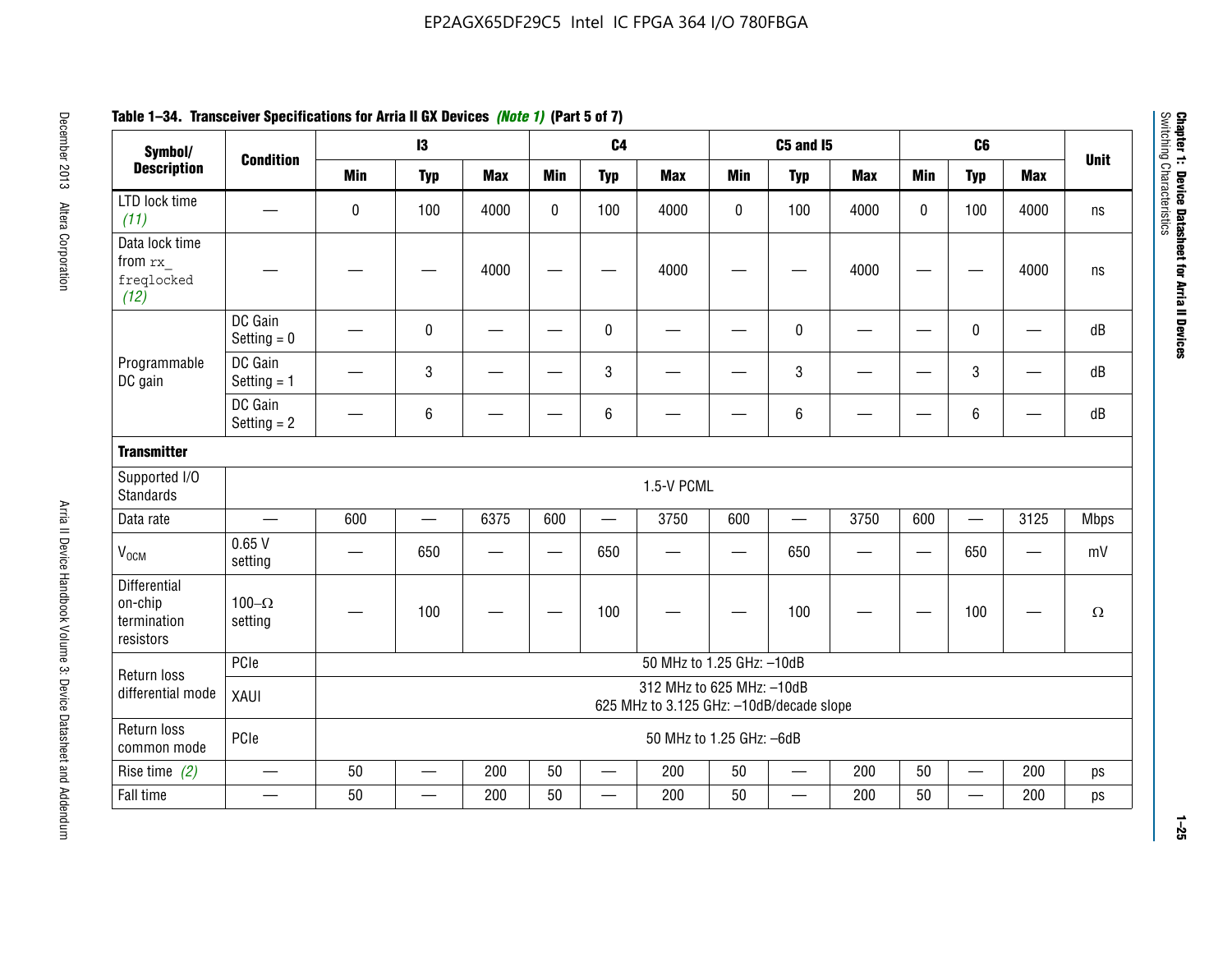| Symbol/                                                            |                          |            | $\mathbf{I}3$     |            |                 | C <sub>4</sub>                   |            |                                           | <b>C5 and 15</b>              |            |                                  | C6                               |            | <b>Unit</b>   |
|--------------------------------------------------------------------|--------------------------|------------|-------------------|------------|-----------------|----------------------------------|------------|-------------------------------------------|-------------------------------|------------|----------------------------------|----------------------------------|------------|---------------|
| <b>Description</b>                                                 | <b>Condition</b>         | <b>Min</b> | <b>Typ</b>        | <b>Max</b> | <b>Min</b>      | <b>Typ</b>                       | <b>Max</b> | <b>Min</b>                                | <b>Typ</b>                    | <b>Max</b> | <b>Min</b>                       | <b>Typ</b>                       | <b>Max</b> |               |
| Intra-<br>differential pair<br>skew                                |                          |            | $\qquad \qquad$   | 15         |                 | —                                | 15         | $\overline{\phantom{0}}$                  | $\qquad \qquad$               | 15         | —                                | $\qquad \qquad$                  | 15         | ps            |
| Intra-transceiver<br>block skew                                    | PCle ×4                  |            |                   | 120        | $\qquad \qquad$ | $\hspace{0.05cm}$                | 120        | $\qquad \qquad \overline{\qquad \qquad }$ | $\overbrace{\phantom{aaaaa}}$ | 120        | $\overline{\phantom{m}}$         | $\hspace{0.05cm}$                | 120        | ps            |
| Inter-transceiver<br>block skew                                    | PCle ×8                  |            | -                 | 300        | —               | -                                | 300        | -                                         | —                             | 300        | $\overline{\phantom{0}}$         | —                                | 300        | ps            |
| <b>CMU PLLO and CMU PLL1</b>                                       |                          |            |                   |            |                 |                                  |            |                                           |                               |            |                                  |                                  |            |               |
| <b>CMU PLL lock</b><br>time from<br>CMUPLL<br>reset<br>deassertion |                          |            |                   | 100        |                 |                                  | 100        |                                           |                               | 100        | $\overbrace{\phantom{12322111}}$ | —                                | 100        | $\mu\text{S}$ |
| <b>PLD-Transceiver Interface</b>                                   |                          |            |                   |            |                 |                                  |            |                                           |                               |            |                                  |                                  |            |               |
| Interface speed                                                    | $\overline{\phantom{m}}$ | 25         | $\qquad \qquad -$ | 320        | $25\,$          | $\overbrace{\phantom{12322111}}$ | 240        | 25                                        | $\overline{\phantom{0}}$      | 240        | 25                               | $\overbrace{\phantom{12322111}}$ | 200        | MHz           |
|                                                                    |                          |            |                   |            |                 |                                  |            |                                           |                               |            |                                  |                                  |            |               |
|                                                                    |                          |            |                   |            |                 |                                  |            |                                           |                               |            |                                  |                                  |            |               |
|                                                                    |                          |            |                   |            |                 |                                  |            |                                           |                               |            |                                  |                                  |            |               |

# **Table 1–34. Transceiver Specifications for Arria II GX Devices** *(Note 1)* **(Part 6 of 7)**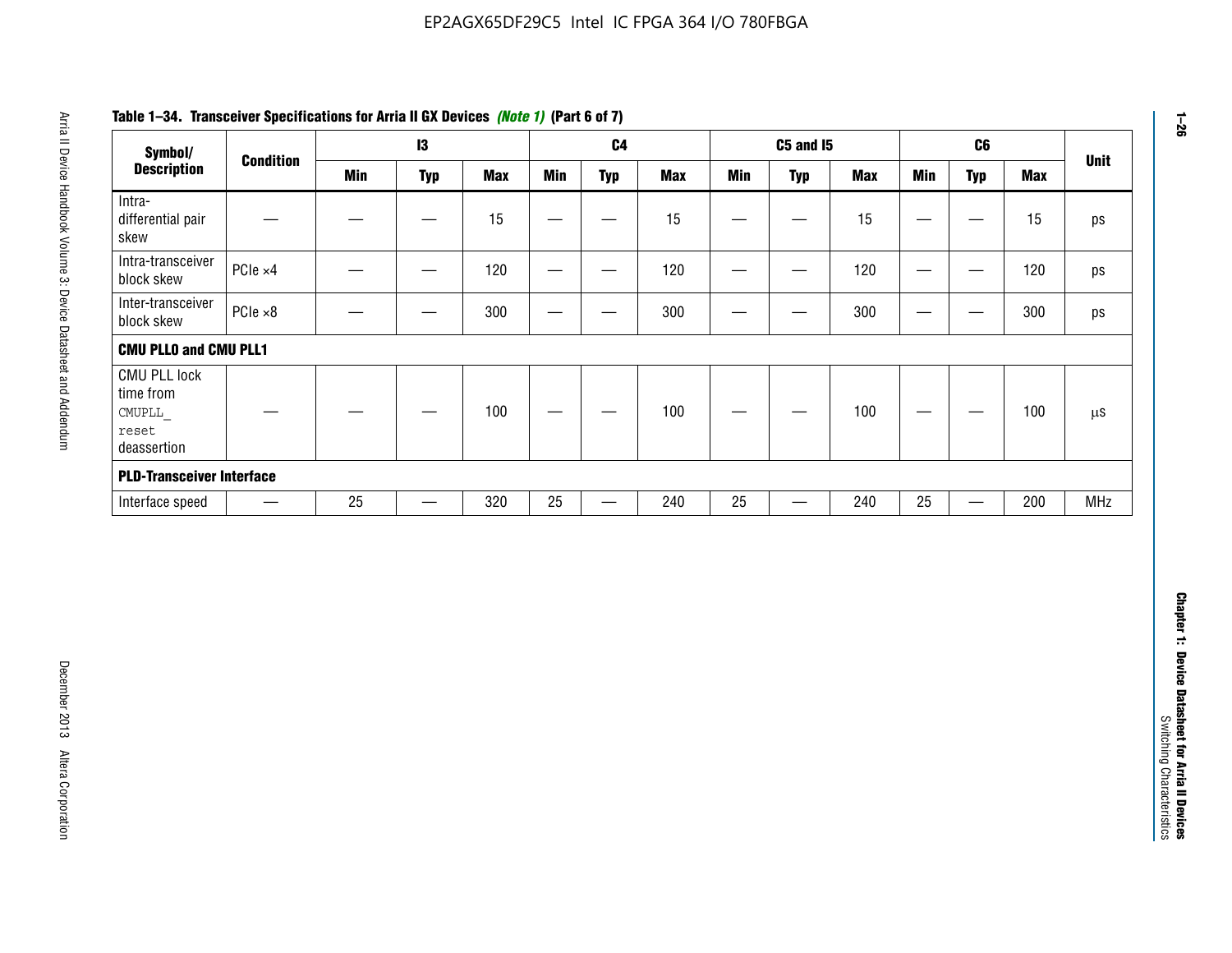# **Table 1–34. Transceiver Specifications for Arria II GX Devices** *(Note 1)* **(Part 7 of 7)**

| Symbol/                      |                  |     | 13         |            | C4         |            |                                    | C5 and I5  |            |            |            |            |            |             |
|------------------------------|------------------|-----|------------|------------|------------|------------|------------------------------------|------------|------------|------------|------------|------------|------------|-------------|
| <b>Description</b>           | <b>Condition</b> | Min | <b>Typ</b> | <b>Max</b> | <b>Min</b> | <b>Typ</b> | <b>Max</b>                         | <b>Min</b> | <b>Typ</b> | <b>Max</b> | <b>Min</b> | <b>Typ</b> | <b>Max</b> | <b>Unit</b> |
| Digital reset<br>pulse width |                  |     |            |            |            |            | Minimum is 2 parallel clock cycles |            |            |            |            |            |            |             |

## **Notes to Table 1–34:**

- (1) For AC-coupled links, the on-chip biasing circuit is switched off before and during configuration. Ensure that input specifications are not violated during this period.
- (2) The rise/fall time is specified from 20% to 80%.
- (3) To calculate the REFCLK rms phase jitter requirement at reference clock frequencies other than 100 MHz, use the following formula: REFCLK rms phase jitter at f (MHz) = REFCLK rms phase jitter at 100 MHz \* 100/f.
- (4) The minimum reconfig clk frequency is 2.5 MHz if the transceiver channel is configured in **Transmitter only** mode. The minimum reconfig clk frequency is 37.5 MHz if the transceiver channel is configured in **Receiver only** or **Receiver and Transmitter** mode. For more information, refer to *AN [558: Implementing Dynamic Reconfiguration in Arria II Devices](www.altera.com/literature/hb/arria-ii-gx/an558.pdf)*.
- (5) If your design uses more than one dynamic reconfiguration controller instances (altgx reconfig) to control the transceiver channels (altgx) physically located on the same side of the device, and if you use different reconfig clk sources for these altgx reconfig instances, the delta time between any two of these reconfig clk sources becoming stable must not exceed the maximum specification listed.
- (6) The device cannot tolerate prolonged operation at this absolute maximum.
- (7) You must use the 1.1-V RX  $V_{ICM}$  setting if the input serial data standard is LVDS and the link is DC-coupled.
- (8) The rate matcher supports only up to  $\pm 300$  parts per million (ppm).
- (9) Time taken to rx\_pll\_locked goes high from rx\_analogreset de-assertion. Refer to Figure 1–1.
- (10) The time in which the CDR must be kept in lock-to-reference mode after rx pll locked goes high and before rx locktodata is asserted in manual mode. Refer to Figure 1-1.
- (11) The time taken to recover valid data after the  $rx$  locktodata signal is asserted in manual mode. Refer to Figure 1–1.
- (12) The time taken to recover valid data after the  $rx$  freqlocked signal goes high in automatic mode. Refer to Figure 1–2.
- (13) To support data rates lower than the minimum specification through oversampling, use the CDR in LTR mode only.

**Chapter 1: Device Datasheet for Arria II Devices**

**Device Datasheet for Arria II Devices** 

Switching Characteristics

Chapter 1: Device Datas<br>Switching Characteristics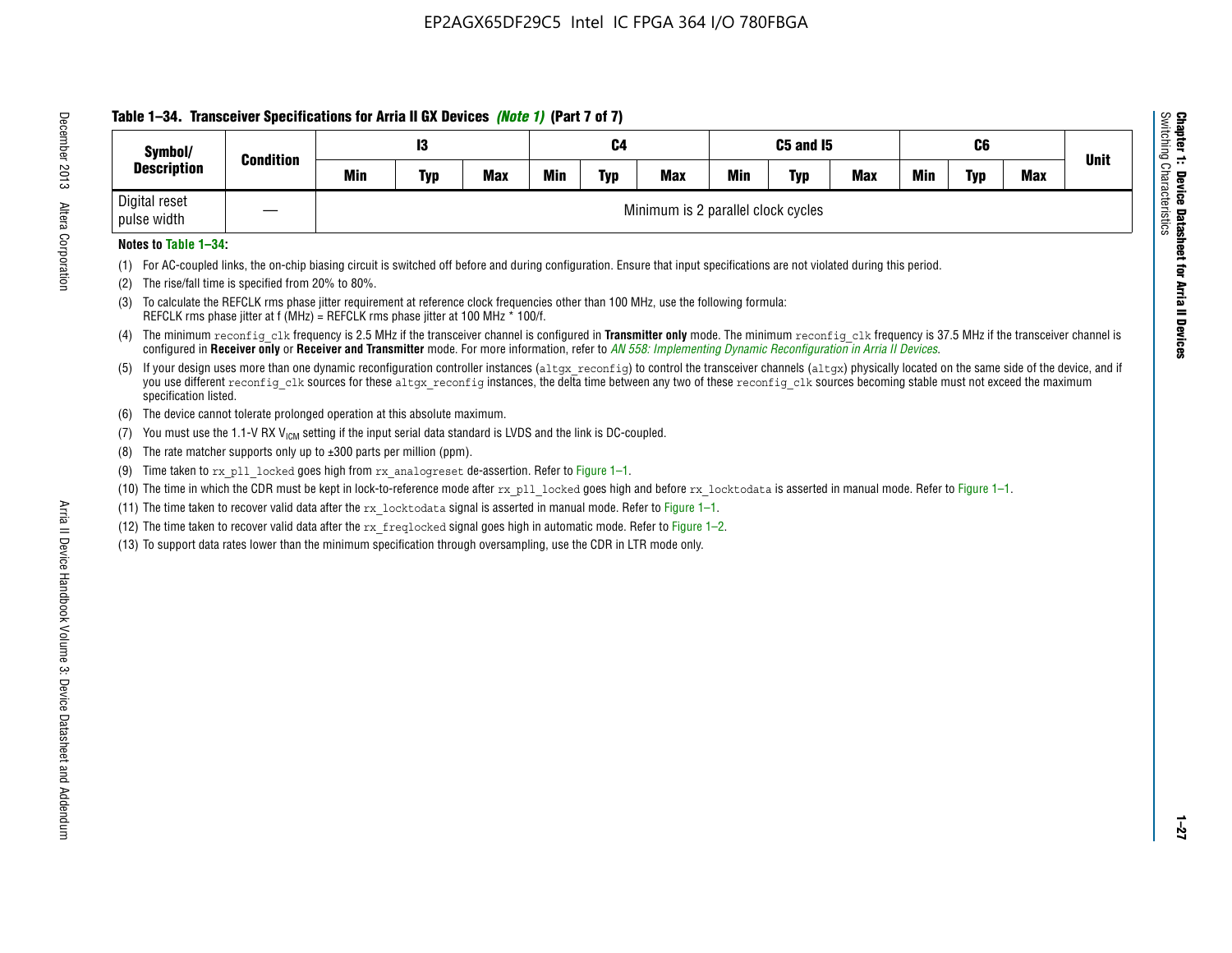Table 1–35 lists the transceiver specifications for Arria II GZ devices.

|  | Table 1-35. Transceiver Specifications for Arria II GZ Devices (Part 1 of 5) |  |
|--|------------------------------------------------------------------------------|--|
|  |                                                                              |  |

| Symbol/                                                                   |                                                                         |                          | $-C3$ and $-13$ (1)      |            |                          | $-C4$ and $-I4$            |            |             |
|---------------------------------------------------------------------------|-------------------------------------------------------------------------|--------------------------|--------------------------|------------|--------------------------|----------------------------|------------|-------------|
| <b>Description</b>                                                        | <b>Conditions</b>                                                       | Min                      | <b>Typ</b>               | <b>Max</b> | <b>Min</b>               | <b>Typ</b>                 | <b>Max</b> | <b>Unit</b> |
| <b>Reference Clock</b>                                                    |                                                                         |                          |                          |            |                          |                            |            |             |
| Supported I/O Standards                                                   | 1.2-V PCML, 1.5-V PCML, 2.5-V PCML, Differential LVPECL, LVDS, and HCSL |                          |                          |            |                          |                            |            |             |
| Input frequency from<br>REFCLK input pins                                 |                                                                         | 50                       |                          | 697        | 50                       |                            | 637.5      | <b>MHz</b>  |
| Phase frequency detector<br>(CMU PLL and receiver<br>CDR)                 |                                                                         | 50                       |                          | 325        | 50                       |                            | 325        | <b>MHz</b>  |
| Absolute V <sub>MAX</sub> for a REFCLK<br>pin                             |                                                                         |                          |                          | 1.6        |                          |                            | 1.6        | V           |
| Operational V <sub>MAX</sub> for a<br>REFCLK pin                          |                                                                         |                          |                          | 1.5        |                          |                            | 1.5        | V           |
| Absolute V <sub>MIN</sub> for a REFCLK<br>pin                             |                                                                         | $-0.4$                   |                          |            | $-0.4$                   |                            |            | V           |
| Rise/fall time (2)                                                        |                                                                         | $\overline{\phantom{0}}$ | $\overline{\phantom{0}}$ | 0.2        | $\overline{\phantom{a}}$ | $\overline{\phantom{0}}$   | 0.2        | UI          |
| Duty cycle                                                                |                                                                         | 45                       |                          | 55         | 45                       |                            | 55         | $\%$        |
| Peak-to-peak differential<br>input voltage                                |                                                                         | 200                      |                          | 1600       | 200                      |                            | 1600       | mV          |
| Spread-spectrum<br>modulating clock frequency                             | PCIe                                                                    | 30                       |                          | 33         | 30                       |                            | 33         | kHz         |
| Spread-spectrum<br>downspread                                             | PCIe                                                                    |                          | 0 to<br>$-0.5%$          |            |                          | 0 <sub>to</sub><br>$-0.5%$ |            |             |
| On-chip termination<br>resistors                                          |                                                                         |                          | 100                      |            |                          | 100                        |            | Ω           |
| $V_{IGM}$ (AC coupled)                                                    |                                                                         |                          | $1100 \pm 10\%$          |            |                          | $1100 \pm 10\%$            |            | mV          |
| $V_{ICM}$ (DC coupled)                                                    | HCSL I/O standard<br>for PCIe reference<br>clock                        | 250                      |                          | 550        | 250                      |                            | 550        | mV          |
|                                                                           | 10 Hz                                                                   |                          |                          | $-50$      | $\overline{\phantom{0}}$ |                            | $-50$      | dBc/Hz      |
|                                                                           | 100 Hz                                                                  |                          |                          | $-80$      |                          |                            | $-80$      | dBc/Hz      |
| Transmitter REFCLK Phase                                                  | 1 KHz                                                                   |                          | $\overline{\phantom{0}}$ | $-110$     |                          | $\equiv$                   | $-110$     | dBc/Hz      |
| Noise                                                                     | 10 KHz                                                                  |                          |                          | $-120$     |                          |                            | $-120$     | dBc/Hz      |
|                                                                           | <b>100 KHz</b>                                                          |                          |                          | $-120$     | —                        |                            | $-120$     | dBc/Hz      |
|                                                                           | $\geq 1$ MHz                                                            |                          |                          | $-130$     |                          |                            | $-130$     | dBc/Hz      |
| <b>Transmitter REFCLK Phase</b><br>Jitter (rms) for 100 MHz<br>REFCLK (3) | 10 KHz to 20 MHz                                                        |                          |                          | 3          |                          |                            | 3          | ps          |
| $R_{REF}$                                                                 |                                                                         |                          | $2000 \pm$<br>$1\%$      |            |                          | 2000 $\pm$<br>$1\%$        |            | $\Omega$    |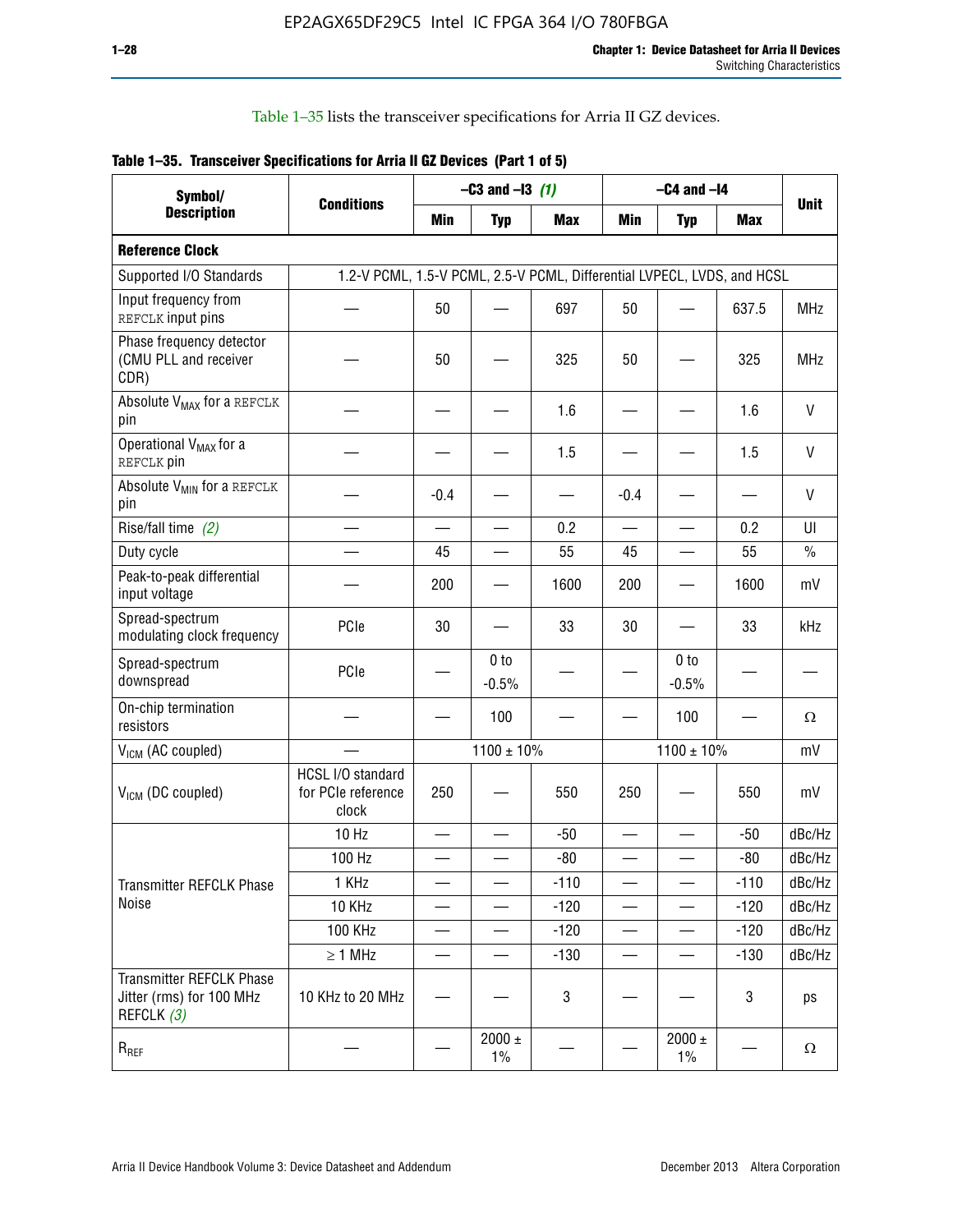|  |  | Table 1–35. Transceiver Specifications for Arria II GZ Devices (Part 2 of 5) |  |  |  |
|--|--|------------------------------------------------------------------------------|--|--|--|
|--|--|------------------------------------------------------------------------------|--|--|--|

| Symbol/                                                                                                         |                                                                                | $-C3$ and $-13$ (1)                                  |                 |                | $-C4$ and $-I4$     |                 |                |              |  |
|-----------------------------------------------------------------------------------------------------------------|--------------------------------------------------------------------------------|------------------------------------------------------|-----------------|----------------|---------------------|-----------------|----------------|--------------|--|
| <b>Description</b>                                                                                              | <b>Conditions</b>                                                              | Min                                                  | <b>Typ</b>      | <b>Max</b>     | Min                 | <b>Typ</b>      | <b>Max</b>     | <b>Unit</b>  |  |
| <b>Transceiver Clocks</b>                                                                                       |                                                                                |                                                      |                 |                |                     |                 |                |              |  |
| Calibration block clock<br>frequency (cal blk clk)                                                              |                                                                                | 10                                                   |                 | 125            | 10                  |                 | 125            | <b>MHz</b>   |  |
| fixedclk clock frequency                                                                                        | <b>PCIe Receiver</b><br>Detect                                                 |                                                      | 125             |                |                     | 125             |                | MHz          |  |
| reconfig clk Clock<br>frequency                                                                                 | Dynamic<br>reconfiguration<br>clock frequency                                  | 2.5/<br>37.5<br>(4)                                  |                 | 50             | 2.5/<br>37.5<br>(4) |                 | 50             | <b>MHz</b>   |  |
| Delta time between<br>reconfig clks $(5)$                                                                       |                                                                                |                                                      |                 | $\overline{2}$ |                     |                 | $\overline{2}$ | ms           |  |
| Transceiver block minimum<br>power-down<br>(gxb_powerdown) pulse<br>width                                       |                                                                                | 1                                                    |                 |                | 1                   |                 |                | μs           |  |
| <b>Receiver</b>                                                                                                 |                                                                                |                                                      |                 |                |                     |                 |                |              |  |
| Supported I/O Standards                                                                                         |                                                                                | 1.4-V PCML, 1.5-V PCML, 2.5-V PCML, LVPECL, and LVDS |                 |                |                     |                 |                |              |  |
| Data rate (16)                                                                                                  |                                                                                | 600                                                  |                 | 6375           | 600                 |                 | 3750           | <b>Mbps</b>  |  |
| Absolute V <sub>MAX</sub> for a receiver<br>pin $(6)$                                                           |                                                                                |                                                      |                 | 1.6            |                     |                 | 1.6            | V            |  |
| Operational V <sub>MAX</sub> for a<br>receiver pin                                                              |                                                                                |                                                      |                 | 1.5            |                     |                 | 1.5            | V            |  |
| Absolute $V_{MIN}$ for a receiver<br>pin                                                                        |                                                                                | $-0.4$                                               |                 |                | $-0.4$              |                 |                | V            |  |
| Maximum peak-to-peak<br>differential input voltage V <sub>ID</sub><br>(diff p-p) before device<br>configuration |                                                                                |                                                      |                 | 1.6            |                     |                 | 1.6            | $\mathsf{V}$ |  |
| Maximum peak-to-peak<br>differential input voltage $V_{ID}$                                                     | $V_{IGM} = 0.82 V$<br>setting                                                  |                                                      |                 | 2.7            |                     |                 | 2.7            | V            |  |
| (diff p-p) after device<br>configuration                                                                        | $V_{IGM}$ =1.1 V setting<br>(7)                                                |                                                      |                 | 1.6            |                     |                 | 1.6            | $\sf V$      |  |
| Minimum differential eye<br>opening at receiver serial<br>input pins $(8)$                                      | Data Rate =<br>600 Mbps to<br>5 Gbps<br>Equalization = $0$<br>DC gain = $0$ dB | 100                                                  |                 |                | 165                 |                 |                | mV           |  |
|                                                                                                                 | Data Rate > 5 Gbps<br>Equalization = $0$<br>$DC$ gain = 0 dB                   | 165                                                  |                 |                | 165                 |                 |                | mV           |  |
| V <sub>ICM</sub>                                                                                                | $V_{ICM} = 0.82 V$<br>setting                                                  |                                                      | $820 \pm 10\%$  |                | $820 \pm 10\%$      |                 |                | mV           |  |
|                                                                                                                 | $VICM = 1.1 V setting$<br>(7)                                                  |                                                      | $1100 \pm 10\%$ |                |                     | $1100 \pm 10\%$ |                | mV           |  |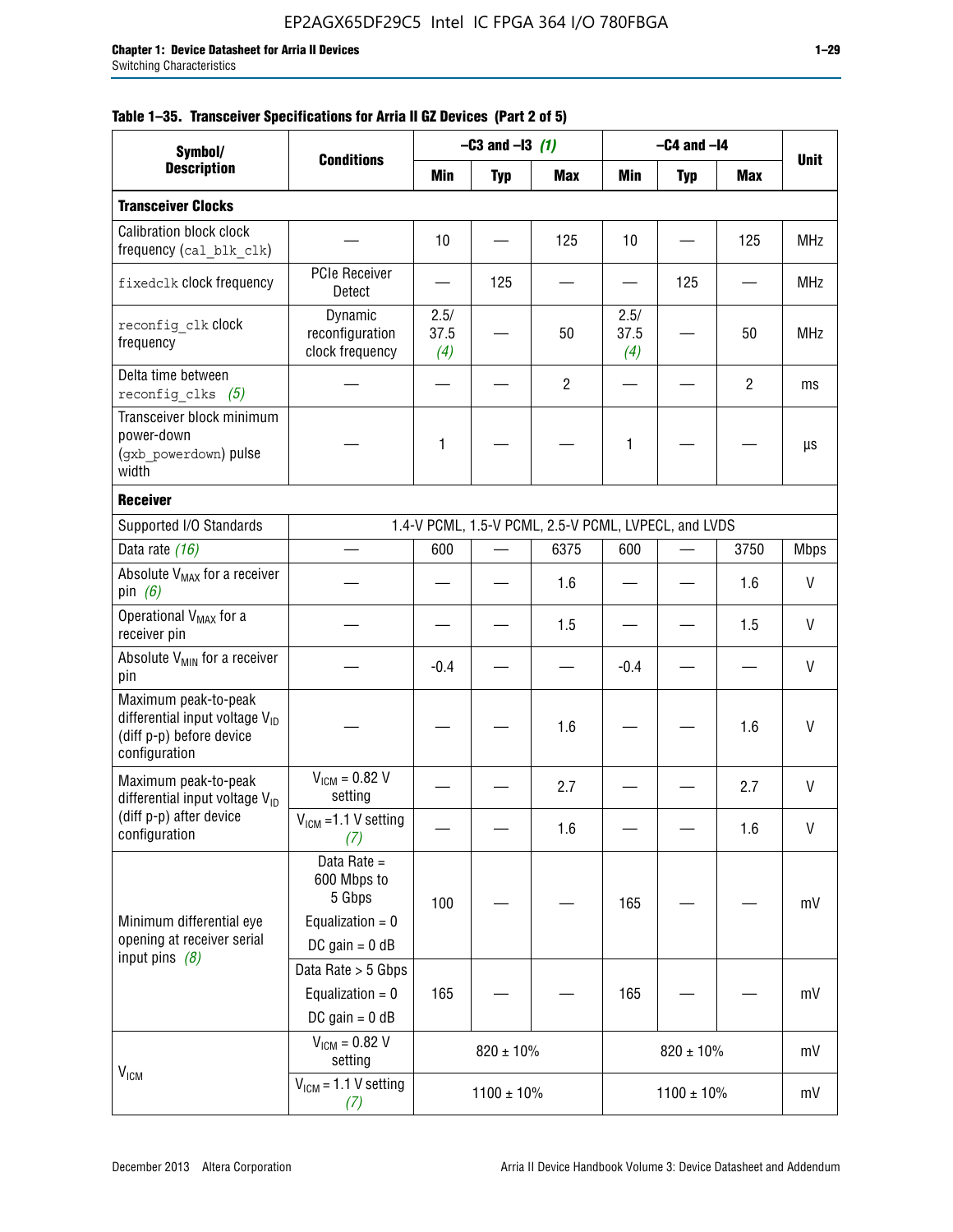| Symbol/                                                              |                                                                                                                     | $-C3$ and $-13$ (1)                             |                                                                                                                                                                      |            | $-C4$ and $-I4$ |                |            |                               |  |
|----------------------------------------------------------------------|---------------------------------------------------------------------------------------------------------------------|-------------------------------------------------|----------------------------------------------------------------------------------------------------------------------------------------------------------------------|------------|-----------------|----------------|------------|-------------------------------|--|
| <b>Description</b>                                                   | <b>Conditions</b>                                                                                                   | Min                                             | <b>Typ</b>                                                                                                                                                           | <b>Max</b> | Min             | <b>Typ</b>     | <b>Max</b> | <b>Unit</b>                   |  |
| Receiver DC Coupling<br>Support                                      |                                                                                                                     |                                                 | For more information about receiver DC coupling support, refer to the<br>"DC-Coupled Links" section in the Transceiver Architecture for Arria II<br>Devices chapter. |            |                 |                |            |                               |  |
|                                                                      | 85- $\Omega$ setting                                                                                                |                                                 | $85 \pm 20\%$                                                                                                                                                        |            |                 | Ω              |            |                               |  |
| Differential on-chip                                                 | $100-\Omega$ setting                                                                                                |                                                 | $100 \pm 20\%$                                                                                                                                                       |            |                 | Ω              |            |                               |  |
| termination resistors                                                | 120 $-\Omega$ setting                                                                                               |                                                 | $120 \pm 20\%$                                                                                                                                                       |            |                 | $\Omega$       |            |                               |  |
|                                                                      | 150- $\Omega$ setting                                                                                               |                                                 | $150 \pm 20\%$                                                                                                                                                       |            |                 | $150 \pm 20\%$ |            | $\Omega$                      |  |
| Differential and common<br>mode return loss                          | PCIe (Gen 1 and<br>Gen 2),<br>XAUI,<br>HiGig+,<br>CEI SR/LR,<br>SRIO SR/LR,<br>CPRI LV/HV.<br>OBSAI,<br><b>SATA</b> | Compliant                                       |                                                                                                                                                                      |            |                 |                |            |                               |  |
| Programmable PPM<br>detector $(9)$                                   |                                                                                                                     | $\pm$ 62.5, 100, 125, 200, 250, 300, 500, 1,000 |                                                                                                                                                                      |            |                 |                |            | ppm                           |  |
| Run length                                                           |                                                                                                                     |                                                 |                                                                                                                                                                      | 200        |                 |                | 200        | UI                            |  |
| Programmable equalization                                            |                                                                                                                     |                                                 |                                                                                                                                                                      | 16         | $\sim$          |                | 16         | dB                            |  |
| $t_{LTR}$ (10)                                                       |                                                                                                                     |                                                 |                                                                                                                                                                      | 75         |                 |                | 75         | μs                            |  |
| $t_{\text{LTR\_LTD\_Manual}}$ (11)                                   |                                                                                                                     | 15                                              |                                                                                                                                                                      |            | 15              |                |            | μs                            |  |
| $t_{LTD\_Manual}$ (12)                                               |                                                                                                                     |                                                 |                                                                                                                                                                      | 4000       |                 |                | 4000       | ns                            |  |
| $t_{LTD\_Auto}$ (13)                                                 |                                                                                                                     |                                                 |                                                                                                                                                                      | 4000       |                 |                | 4000       | ns                            |  |
|                                                                      | PCIe Gen1                                                                                                           | $2.0 - 3.5$                                     |                                                                                                                                                                      |            |                 |                |            |                               |  |
|                                                                      | PCIe Gen2                                                                                                           |                                                 |                                                                                                                                                                      | $40 - 65$  |                 |                |            | <b>MHz</b>                    |  |
|                                                                      | (OIF) CEI PHY at<br>6.375 Gbps                                                                                      | $20 - 35$                                       |                                                                                                                                                                      |            |                 |                |            |                               |  |
| <b>Receiver CDR</b>                                                  | XAUI                                                                                                                | $10 - 18$                                       |                                                                                                                                                                      |            |                 |                |            |                               |  |
| 3 dB Bandwidth in                                                    | SRIO 1.25 Gbps                                                                                                      |                                                 |                                                                                                                                                                      | $10 - 18$  |                 |                |            | MHz                           |  |
| lock-to-data (LTD) mode                                              | SRIO 2.5 Gbps                                                                                                       |                                                 |                                                                                                                                                                      | $10 - 18$  |                 |                |            | <b>MHz</b>                    |  |
|                                                                      | <b>SRIO 3.125 Gbps</b>                                                                                              |                                                 |                                                                                                                                                                      | $6 - 10$   |                 |                |            | <b>MHz</b>                    |  |
|                                                                      | GIGE                                                                                                                |                                                 |                                                                                                                                                                      | $6 - 10$   |                 |                |            | <b>MHz</b>                    |  |
|                                                                      | SONET OC12                                                                                                          |                                                 |                                                                                                                                                                      | $3 - 6$    |                 |                |            | <b>MHz</b>                    |  |
|                                                                      | SONET OC48                                                                                                          |                                                 |                                                                                                                                                                      | $14 - 19$  |                 |                |            | <b>MHz</b>                    |  |
| Receiver buffer and CDR<br>offset cancellation time (per<br>channel) |                                                                                                                     |                                                 |                                                                                                                                                                      | 17000      |                 |                | 17000      | recon<br>fig<br>clk<br>cycles |  |
|                                                                      | DC Gain Setting $= 0$                                                                                               |                                                 | 0                                                                                                                                                                    |            |                 | 0              |            | dB                            |  |
| Programmable DC gain                                                 | DC Gain Setting = 1                                                                                                 | —                                               | 3                                                                                                                                                                    |            |                 | 3              |            | dB                            |  |
|                                                                      | DC Gain Setting = 2                                                                                                 |                                                 | 6                                                                                                                                                                    |            |                 | $\,6\,$        |            | dB                            |  |

# **Table 1–35. Transceiver Specifications for Arria II GZ Devices (Part 3 of 5)**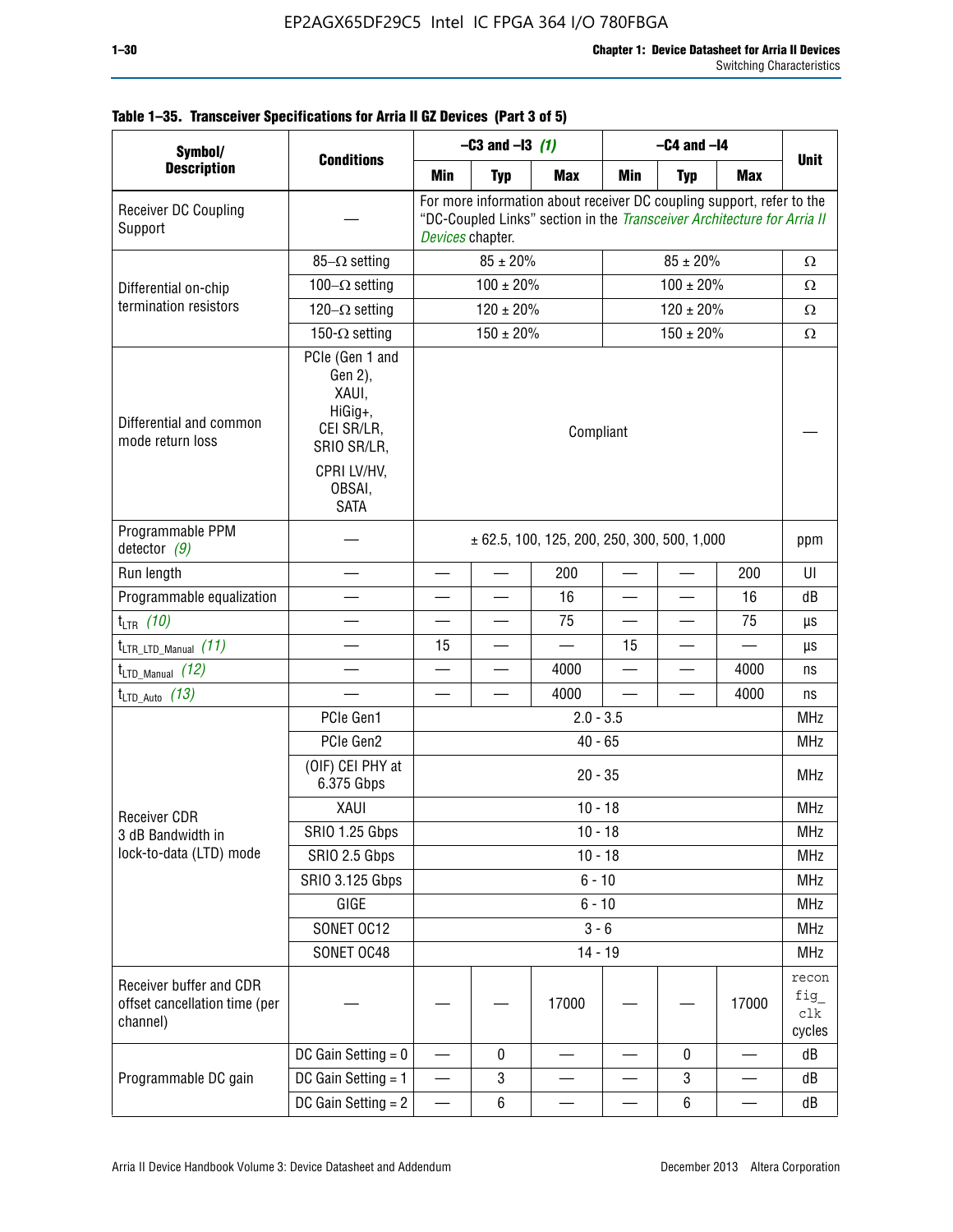| Symbol/                                                           | <b>Conditions</b>                                                                                                                                                                                                                                                                               | $-C3$ and $-13$ (1) |                          |            | $-C4$ and $-I4$ |               |            |             |
|-------------------------------------------------------------------|-------------------------------------------------------------------------------------------------------------------------------------------------------------------------------------------------------------------------------------------------------------------------------------------------|---------------------|--------------------------|------------|-----------------|---------------|------------|-------------|
| <b>Description</b>                                                |                                                                                                                                                                                                                                                                                                 | Min                 | <b>Typ</b>               | <b>Max</b> | Min             | <b>Typ</b>    | <b>Max</b> | <b>Unit</b> |
| <b>Transmitter</b>                                                |                                                                                                                                                                                                                                                                                                 |                     |                          |            |                 |               |            |             |
| Supported I/O Standards                                           |                                                                                                                                                                                                                                                                                                 |                     |                          | 1.5-V PCML |                 |               |            |             |
| Data rate (14)                                                    |                                                                                                                                                                                                                                                                                                 | 600                 |                          | 6375       | 600             |               | 3750       | <b>Mbps</b> |
| $V_{OCM}$                                                         | 0.65 V setting                                                                                                                                                                                                                                                                                  |                     | 650                      |            |                 | 650           |            | mV          |
| Differential on-chip                                              | 85- $\Omega$ setting                                                                                                                                                                                                                                                                            |                     | $85 \pm 15\%$            |            |                 | Ω             |            |             |
|                                                                   | 100 $-\Omega$ setting                                                                                                                                                                                                                                                                           |                     | $100 \pm 15\%$           |            | $100 \pm 15%$   |               |            | $\Omega$    |
| termination resistors                                             | 120 $-\Omega$ setting                                                                                                                                                                                                                                                                           |                     | $120 \pm 15\%$           |            |                 | $120 \pm 15%$ |            | $\Omega$    |
|                                                                   | 150- $\Omega$ setting                                                                                                                                                                                                                                                                           |                     | $150 \pm 15%$            |            |                 | $150 \pm 15%$ |            | Ω           |
| Differential and common<br>mode return loss                       | PCIe Gen1 and<br>Gen2 (TX $V_{OD} = 4$ ),<br>XAUI (TX V <sub>OD</sub> =6),<br>HiGig+<br>$(TX V_{OD} = 6)$ ,<br>CEI SR/LR<br>$(TX V_{OD} = 8),$<br>SRIO SR $(V_{OD}=6)$ ,<br>SRIO LR $(V_{OD}=8)$ ,<br>CPRI LV $(V_{OD}=6)$ ,<br>CPRI HV $(V_{OD}=2)$ ,<br>OBSAI $(VOD=6)$ ,<br>SATA $(VOD=4)$ , |                     |                          |            | Compliant       |               |            |             |
| Rise time (15)                                                    |                                                                                                                                                                                                                                                                                                 | 50                  | $\overline{\phantom{0}}$ | 200        | 50              |               | 200        | ps          |
| Fall time (15)                                                    |                                                                                                                                                                                                                                                                                                 | 50                  |                          | 200        | 50              |               | 200        | ps          |
| Intra-differential pair skew                                      |                                                                                                                                                                                                                                                                                                 |                     |                          | 15         |                 |               | 15         | ps          |
| Intra-transceiver block<br>transmitter<br>channel-to-channel skew | x4 PMA and PCS<br>bonded mode<br>Example: XAUI,<br>PCIe ×4, Basic ×4                                                                                                                                                                                                                            |                     |                          | 120        |                 |               | 120        | ps          |
| Inter-transceiver block<br>transmitter<br>channel-to-channel skew | ×8 PMA and PCS<br>bonded mode<br>Example: PCle ×8,<br>Basic ×8                                                                                                                                                                                                                                  |                     |                          | 500        |                 |               | 500        | ps          |
| <b>CMUO PLL and CMU1 PLL</b>                                      |                                                                                                                                                                                                                                                                                                 |                     |                          |            |                 |               |            |             |
| Supported Data Range                                              |                                                                                                                                                                                                                                                                                                 | 600                 |                          | 6375       | 600             |               | 3750       | <b>Mbps</b> |
| pll powerdown minimum<br>pulse width<br>(tpll powerdown)          |                                                                                                                                                                                                                                                                                                 |                     | 1<br>1                   |            |                 |               | $\mu$ S    |             |
| CMU PLL lock time from<br>pll powerdown<br>de-assertion           |                                                                                                                                                                                                                                                                                                 |                     |                          | 100        |                 |               | 100        | $\mu$ S     |

# **Table 1–35. Transceiver Specifications for Arria II GZ Devices (Part 4 of 5)**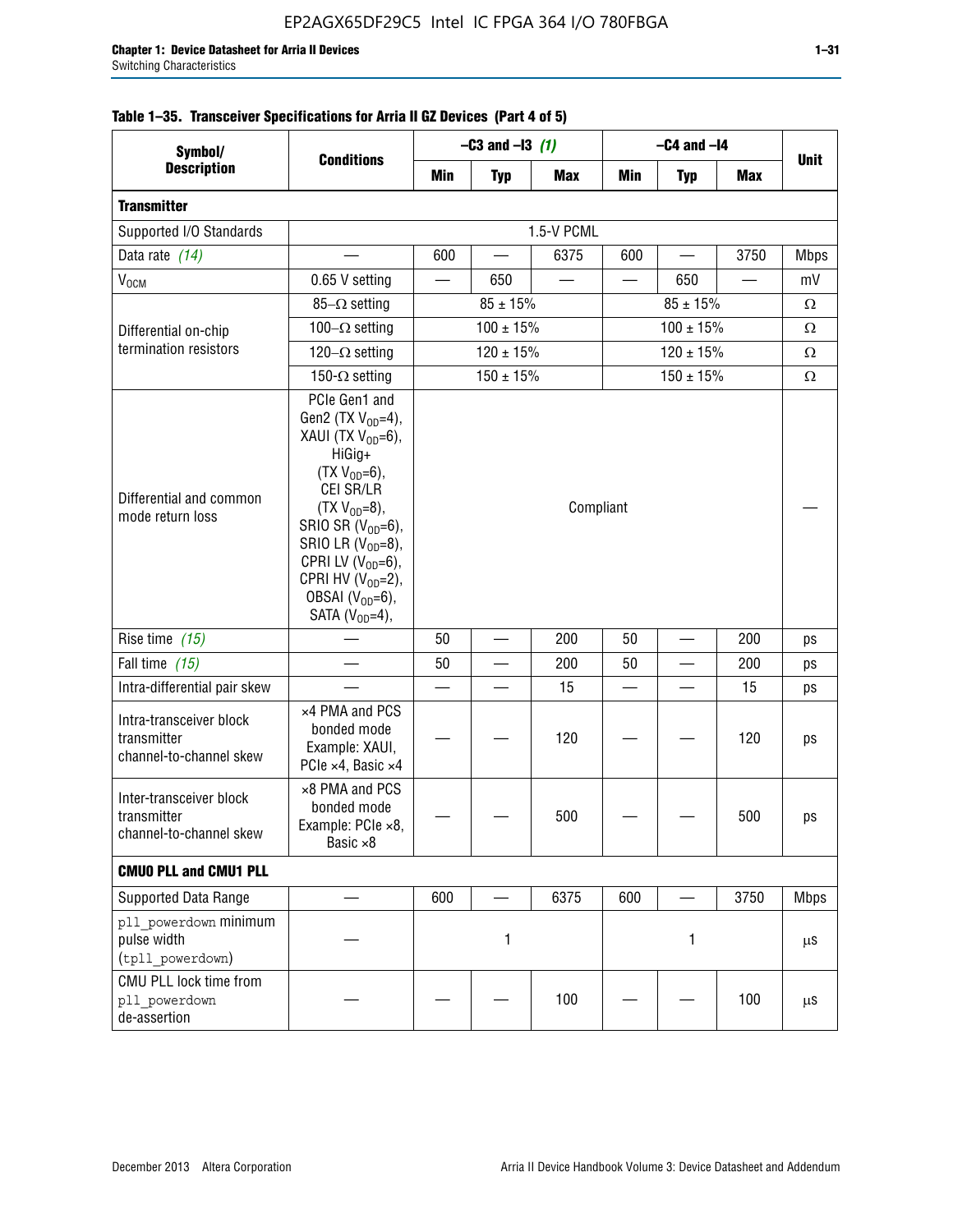| Symbol/                                  | <b>Conditions</b>              | $-C3$ and $-13$ (1) |             |                                      | $-C4$ and $-I4$ |            |            |            |  |
|------------------------------------------|--------------------------------|---------------------|-------------|--------------------------------------|-----------------|------------|------------|------------|--|
| <b>Description</b>                       |                                | Min                 | <b>Typ</b>  | <b>Max</b>                           | <b>Min</b>      | <b>Typ</b> | <b>Max</b> | Unit       |  |
|                                          | PCIe Gen1                      |                     | $2.5 - 3.5$ |                                      |                 |            |            |            |  |
|                                          | PCIe Gen2                      |                     | $6 - 8$     |                                      |                 |            |            |            |  |
| -3 dB Bandwidth                          | (OIF) CEI PHY at<br>4.976 Gbps |                     | $7 - 11$    |                                      |                 |            |            |            |  |
|                                          | (OIF) CEI PHY at<br>6.375 Gbps |                     | $5 - 10$    |                                      |                 |            |            |            |  |
|                                          | XAUI                           | $2 - 4$             |             |                                      |                 |            |            | <b>MHz</b> |  |
|                                          | SRIO 1.25 Gbps                 | $3 - 5.5$           |             |                                      |                 |            |            |            |  |
|                                          | SRIO 2.5 Gbps                  | $3 - 5.5$           |             |                                      |                 |            |            | <b>MHz</b> |  |
|                                          | <b>SRIO 3.125 Gbps</b>         | $2 - 4$             |             |                                      |                 |            |            | <b>MHz</b> |  |
|                                          | GIGE                           | $2.5 - 4.5$         |             |                                      |                 |            |            | <b>MHz</b> |  |
|                                          | SONET OC12                     |                     |             | $1.5 - 2.5$                          |                 |            |            | <b>MHz</b> |  |
|                                          | SONET OC48                     | $3.5 - 6$           |             |                                      |                 |            |            |            |  |
| <b>Transceiver-FPGA Fabric Interface</b> |                                |                     |             |                                      |                 |            |            |            |  |
| Interface speed                          |                                | 25                  |             | 325                                  | 25              |            | 250        | MHz        |  |
| Digital reset pulse width                |                                |                     |             | Minimum is two parallel clock cycles |                 |            |            |            |  |

#### **Table 1–35. Transceiver Specifications for Arria II GZ Devices (Part 5 of 5)**

#### **Notes to Table 1–35:**

(1) The 3x speed grade is the fastest speed grade offered in the following Arria II GZ devices: EP2AGZ225, EP2AGZ300, and EP2AGZ350.

- (2) The rise and fall time transition is specified from 20% to 80%.
- (3) To calculate the REFCLK rms phase jitter requirement at reference clock frequencies other than 100 MHz, use the following formula: REFCLK rms phase jitter at f (MHz) = REFCLK rms phase jitter at 100 MHz  $*$  100/f.
- (4) The minimum reconfig clk frequency is 2.5 MHz if the transceiver channel is configured in **Transmitter only** mode. The minimum reconfig clk frequency is 37.5 MHz if the transceiver channel is configured in **Receiver only** or **Receiver and Transmitter** mode.
- (5) If your design uses more than one dynamic reconfiguration controller (altgx reconfig) instances to control the transceiver (altgx) channels physically located on the same side of the device AND if you use different reconfig clk sources for these altgx reconfig instances, the delta time between any two of these reconfig clk sources becoming stable must not exceed the maximum specification listed.
- (6) The device cannot tolerate prolonged operation at this absolute maximum.
- (7) You must use the 1.1-V RX  $V_{ICM}$  setting if the input serial data standard is LVDS.
- (8) The differential eye opening specification at the receiver input pins assumes that Receiver Equalization is disabled. If you enable Receiver Equalization, the receiver circuitry can tolerate a lower minimum eye opening, depending on the equalization level. Use H-Spice simulation to derive the minimum eye opening requirement with Receiver Equalization enabled.
- (9) The rate matcher supports only up to  $\pm$  300 ppm.
- (10) Time taken to rx\_pll\_locked goes high from rx\_analogreset de-assertion. Refer to Figure 1–1 on page 1–33.
- (11) Time for which the CDR must be kept in lock-to-reference mode after rx pll\_locked goes high and before rx\_locktodata is asserted in manual mode. Refer to Figure 1–1 on page 1–33.
- (12) Time taken to recover valid data after the rx locktodata signal is asserted in manual mode. Refer to Figure 1–1 on page 1–33.
- (13) Time taken to recover valid data after the rx\_freqlocked signal goes high in automatic mode. Refer to Figure 1–2 on page 1–33.
- (14) A GPLL may be required to meet the PMA-FPGA fabric interface timing above certain data rates. For more information, refer to the *[Transceiver](http://www.altera.com/literature/hb/arria-ii-gx/aiigx_52002.pdf)  [Clocking for Arria II Devices](http://www.altera.com/literature/hb/arria-ii-gx/aiigx_52002.pdf)* chapter.
- (15) The Quartus II software automatically selects the appropriate slew rate depending on the configured data rate or functional mode.
- (16) To support data rates lower than the minimum specification through oversampling, use the CDR in LTR mode only.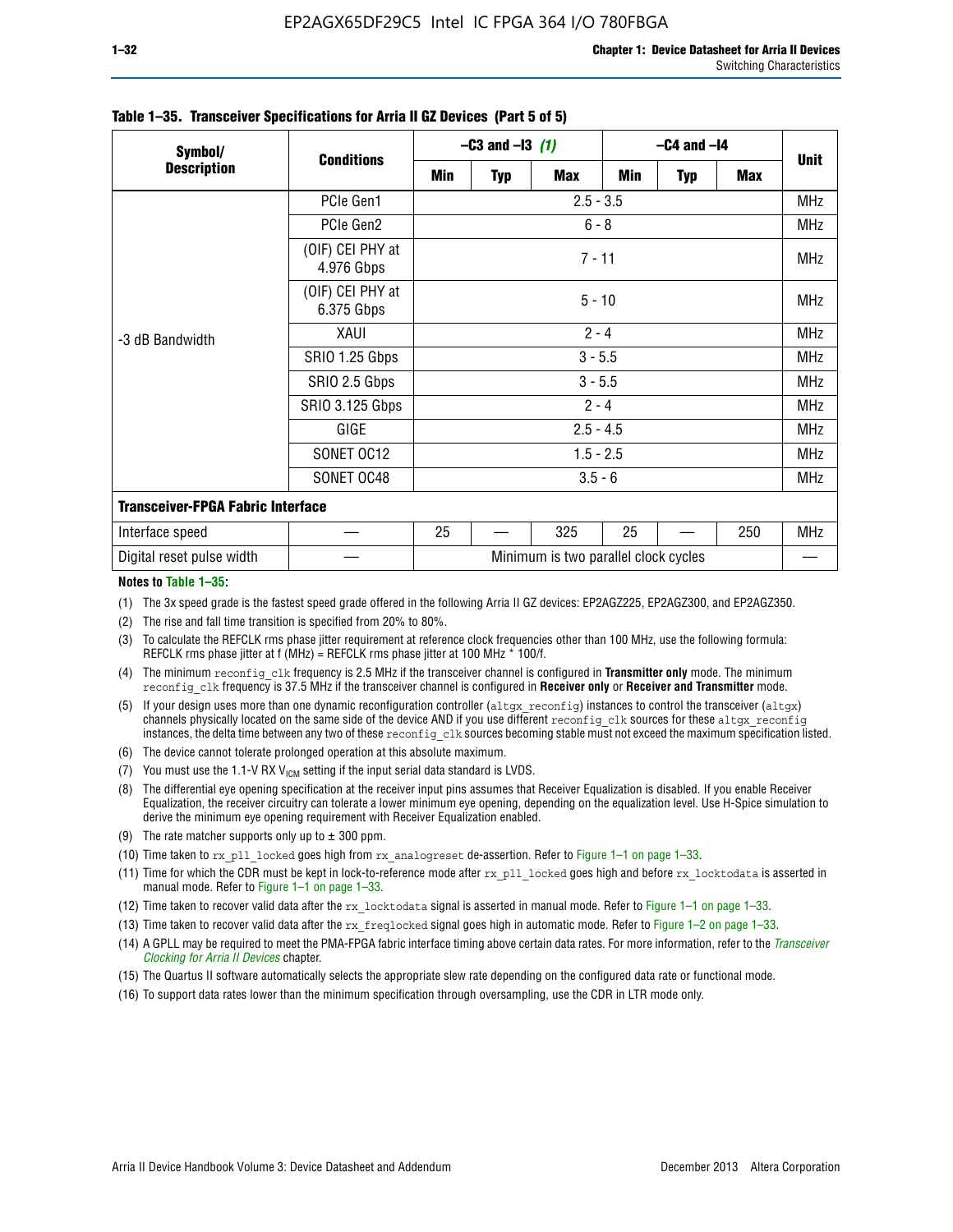Figure 1–1 shows the lock time parameters in manual mode.

 $\Box$  LTD = lock-to-data. LTR = lock-to-reference.





Figure 1–2 shows the lock time parameters in automatic mode.

**Figure 1–2. Lock Time Parameters for Automatic Mode**

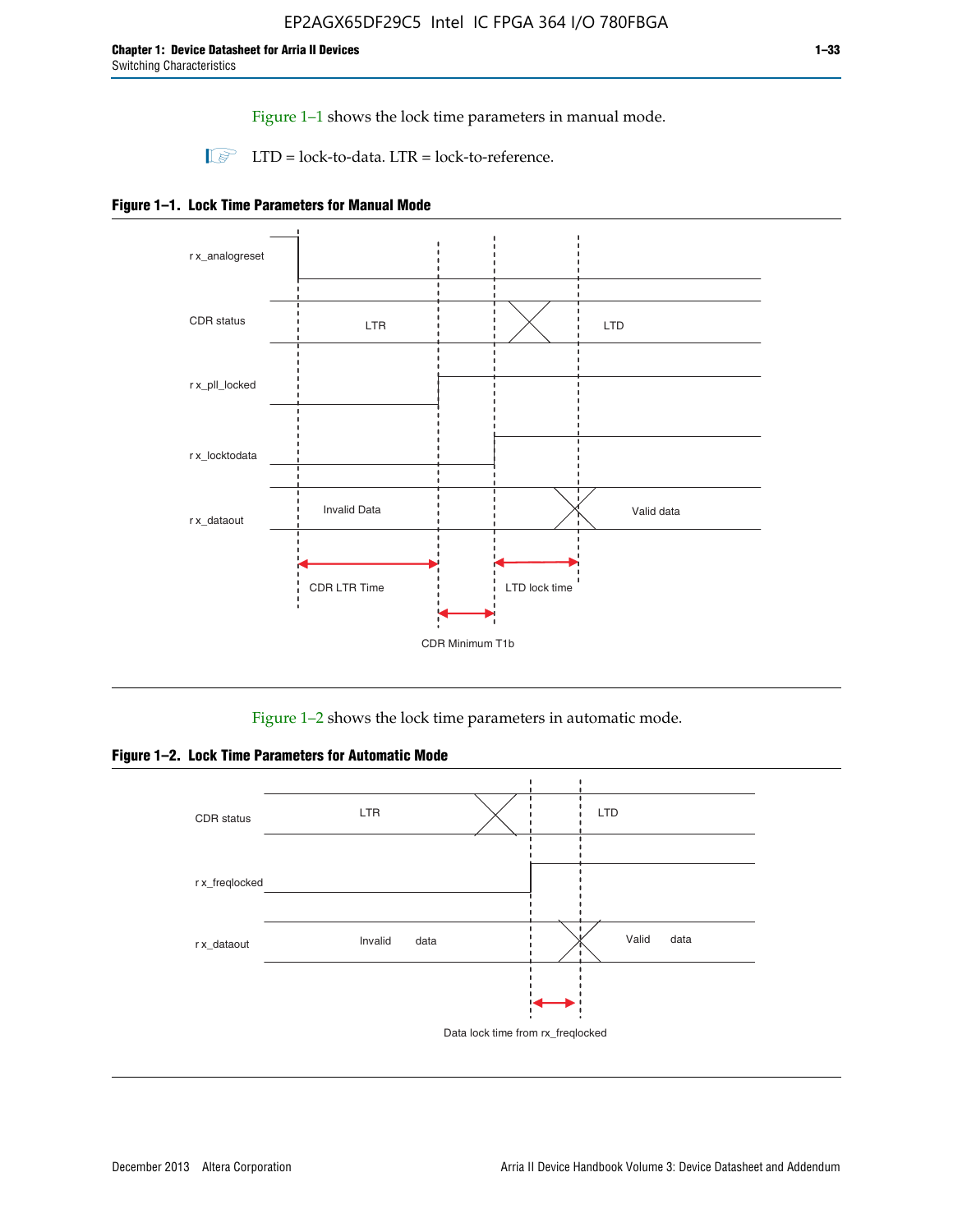### Figure 1–3 shows the differential receiver input waveform.





Figure 1–4 shows the transmitter output waveform.





Table 1–36 lists the typical V<sub>OD</sub> for TX term that equals 85  $\Omega$  for Arria II GZ devices.

|  |  |  | Table 1–36. Typical V <sub>op</sub> Setting, TX Term = 85 $\Omega$ for Arria II GZ Devices |
|--|--|--|--------------------------------------------------------------------------------------------|
|--|--|--|--------------------------------------------------------------------------------------------|

|                                                    | $V_{0D}$ Setting (mV) |                  |             |                  |                  |                  |                  |                   |  |  |
|----------------------------------------------------|-----------------------|------------------|-------------|------------------|------------------|------------------|------------------|-------------------|--|--|
| <b>Symbol</b>                                      |                       |                  |             | 2<br>J           |                  | 5                |                  |                   |  |  |
| $V_{OD}$ differential<br>peak-to-peak Typical (mV) | $170 \pm$<br>20%      | $340 \pm$<br>20% | 510±<br>20% | 595 $\pm$<br>20% | 680 $\pm$<br>20% | $765 \pm$<br>20% | $850 \pm$<br>20% | $1020 \pm$<br>20% |  |  |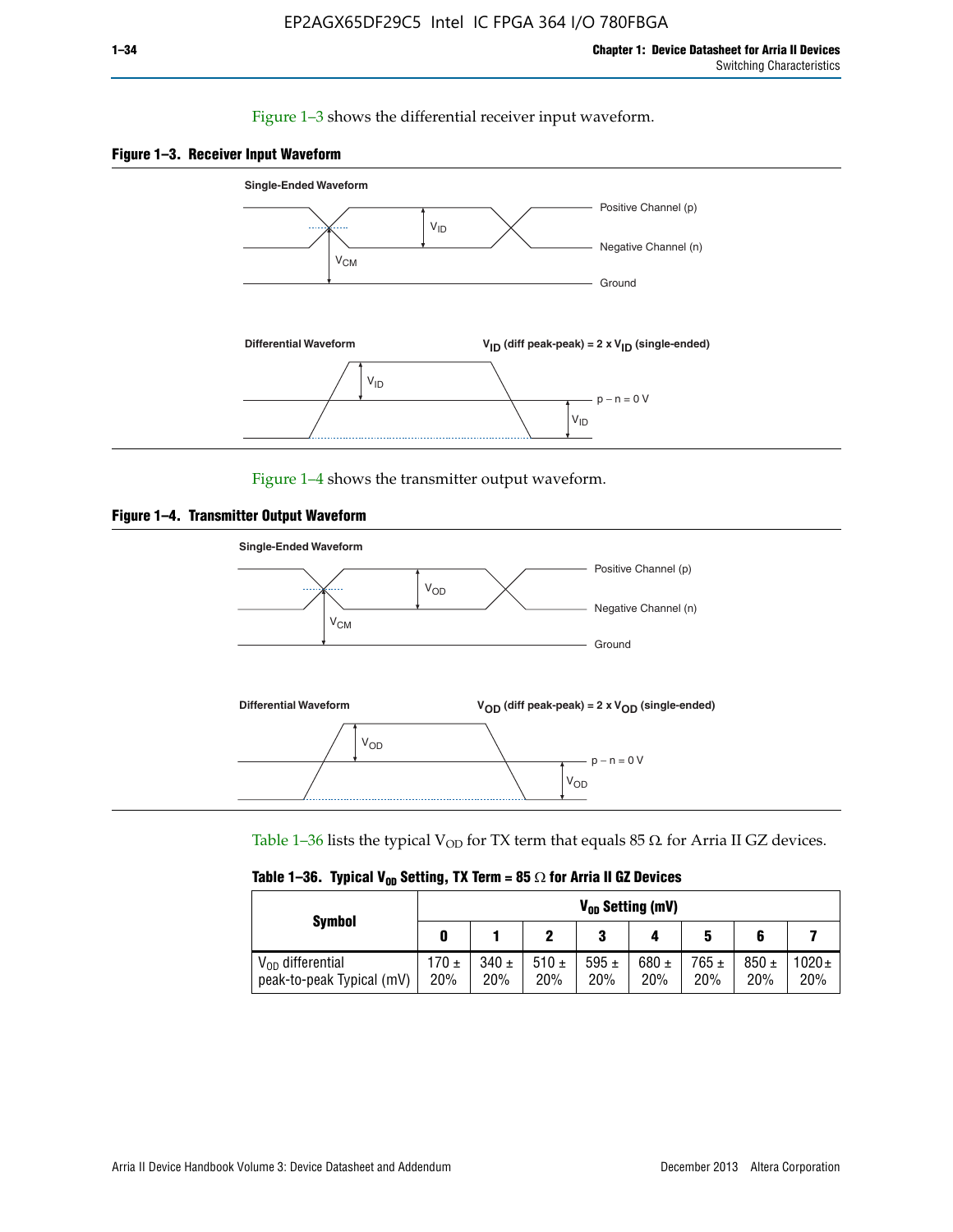Table 1-37 lists the typical  $V_{OD}$  for TX term that equals 100  $\Omega$  for Arria II GX and GZ devices.

| <b>Quartus II Setting</b> | V <sub>OD</sub> Setting (mV) |
|---------------------------|------------------------------|
|                           | 400                          |
| ი                         | 600                          |
| 3 (Arria II GZ)           | 700                          |
|                           | 800                          |
| 5                         | 900                          |
| 6                         | 1000                         |
|                           | 1200                         |

**Table 1–37. Typical V<sub>OD</sub> Setting, TX Termination = 100**  $\Omega$  for Arria II Devices

Table 1–38 lists the typical transmitter pre-emphasis levels in dB for the first post tap under the following conditions: low-frequency data pattern (five 1s and five 0s) at 6.375 Gbps. The levels listed in Table 1–38 are a representation of possible pre-emphasis levels under these specified conditions only, the pre-emphasis levels may change with data pattern and data rate.

To predict the pre-emphasis level for your specific data rate and pattern, run simulations using the Arria II GX HSSI HSPICE models.

| <b>Arria II GX</b>                                                  | Arria II GX (Quartus II Software) VOD Setting |     |     |     |     |     |             |  |  |  |  |
|---------------------------------------------------------------------|-----------------------------------------------|-----|-----|-----|-----|-----|-------------|--|--|--|--|
| (Quartus II<br>Software)<br><b>First Post Tap</b><br><b>Setting</b> |                                               | 2   | 4   | 5   | 6   |     | <b>Unit</b> |  |  |  |  |
| $0$ (off)                                                           | 0                                             |     | U   |     |     |     |             |  |  |  |  |
|                                                                     | 0.7                                           |     | U   |     |     |     | dB          |  |  |  |  |
| ŋ                                                                   | 2.7                                           | 1.2 | 0.3 |     |     |     | dB          |  |  |  |  |
| 3                                                                   | 4.9                                           | 2.4 | 1.2 | 0.8 | 0.5 | 0.2 | dB          |  |  |  |  |
| 4                                                                   | 7.5                                           | 3.8 | 2.1 | 1.6 | 1.2 | 0.6 | dB          |  |  |  |  |
| 5                                                                   |                                               | 5.3 | 3.1 | 2.4 | 1.8 | 1.1 | dB          |  |  |  |  |
| 6                                                                   |                                               |     | 4.3 | 3.3 | 2.7 | 1.7 | dB          |  |  |  |  |

**Table 1–38. Transmitter Pre-Emphasis Levels for Arria II GX Devices**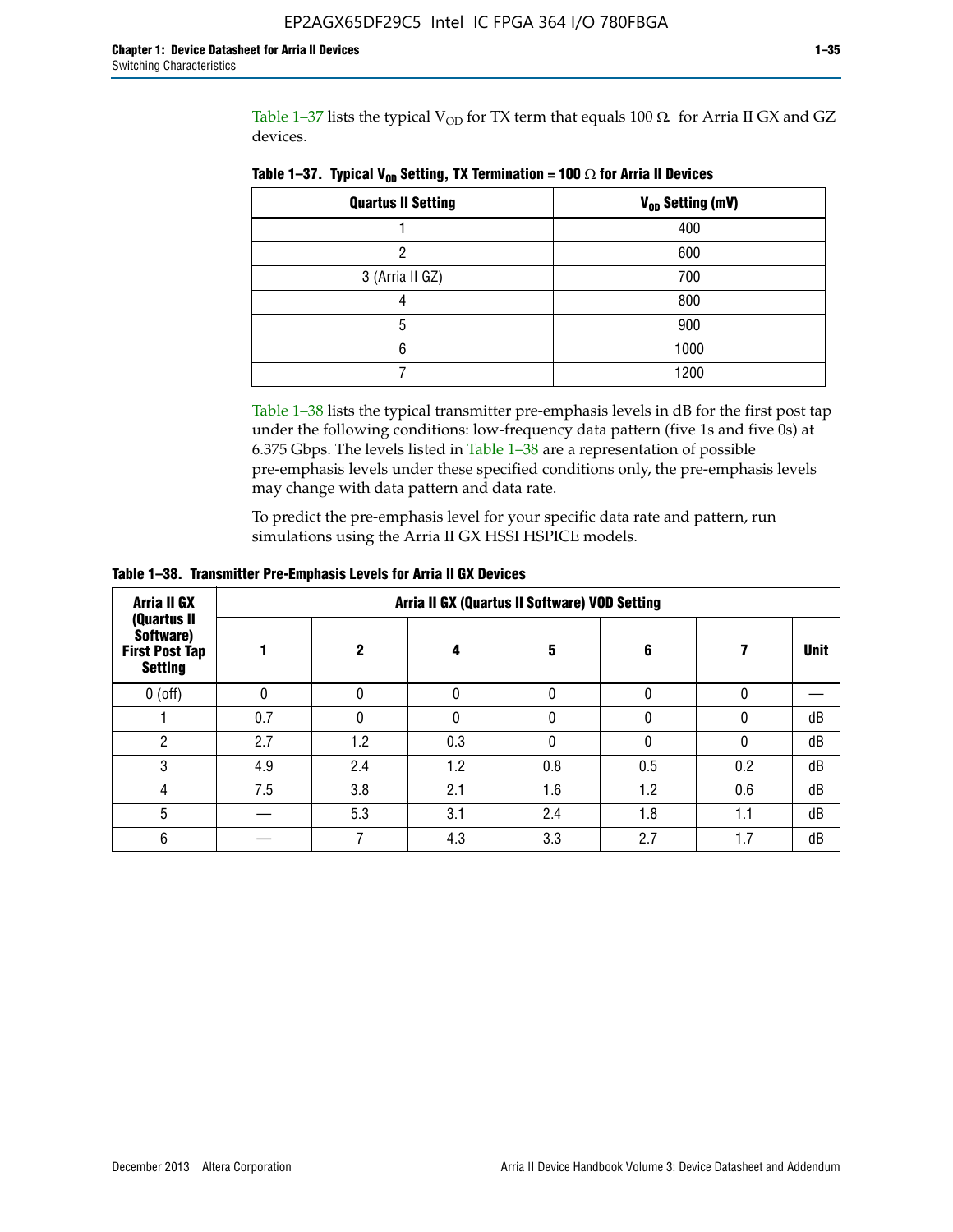Table 1–39 lists typical transmitter pre-emphasis levels for Arria II GZ devices (in dB) for the first post tap under the following conditions (low-frequency data pattern [five 1s and five 0s] at 6.25 Gbps). The levels listed in Table 1–39 are a representation of possible pre-emphasis levels under the specified conditions only and that the preemphasis levels may change with data pattern and data rate.

**follow** To predict the pre-emphasis level for your specific data rate and pattern, run simulations using the [Arria II HSSI HSPICE](http://www.altera.com/support/software/download/hspice/hsp-index.html) models.

| Pre-                                                 |           |                |                  | V <sub>OD</sub> Setting |                |                         |                |                         |
|------------------------------------------------------|-----------|----------------|------------------|-------------------------|----------------|-------------------------|----------------|-------------------------|
| <b>Emphasis</b><br>1st<br>Post-Tap<br><b>Setting</b> | $\pmb{0}$ | 1              | $\mathbf 2$      | $\mathbf 3$             | 4              | $\overline{\mathbf{5}}$ | 6              | $\overline{\mathbf{z}}$ |
| $\pmb{0}$                                            | $\pmb{0}$ | $\pmb{0}$      | $\pmb{0}$        | $\pmb{0}$               | $\pmb{0}$      | $\pmb{0}$               | $\pmb{0}$      | $\pmb{0}$               |
| $\mathbf{1}$                                         | N/A       | 0.7            | $\pmb{0}$        | $\pmb{0}$               | $\pmb{0}$      | $\pmb{0}$               | $\pmb{0}$      | $\pmb{0}$               |
| $\overline{2}$                                       | N/A       | $\mathbf{1}$   | 0.3              | $\pmb{0}$               | $\mathbf 0$    | $\mathbf 0$             | $\mathbf 0$    | $\pmb{0}$               |
| $\mathbf 3$                                          | N/A       | 1.5            | 0.6              | $\mathbf 0$             | $\pmb{0}$      | $\pmb{0}$               | $\pmb{0}$      | $\pmb{0}$               |
| $\overline{\mathbf{4}}$                              | N/A       | $\overline{2}$ | 0.7              | 0.3                     | $\pmb{0}$      | $\pmb{0}$               | $\pmb{0}$      | $\pmb{0}$               |
| $\overline{5}$                                       | N/A       | 2.7            | 1.2              | 0.5                     | 0.3            | $\pmb{0}$               | 0              | $\pmb{0}$               |
| $\,6\,$                                              | N/A       | 3.1            | 1.3              | 0.8                     | 0.5            | 0.2                     | $\mathbf 0$    | $\pmb{0}$               |
| $\overline{7}$                                       | N/A       | 3.7            | 1.8              | 1.1                     | 0.7            | 0.4                     | 0.2            | $\pmb{0}$               |
| $\bf 8$                                              | N/A       | 4.2            | 2.1              | 1.3                     | 0.9            | 0.6                     | 0.3            | $\pmb{0}$               |
| $\boldsymbol{9}$                                     | N/A       | 4.9            | 2.4              | 1.6                     | 1.2            | 0.8                     | 0.5            | 0.2                     |
| 10                                                   | N/A       | 5.4            | 2.8              | 1.9                     | 1.4            | $\mathbf{1}$            | 0.7            | 0.3                     |
| 11                                                   | N/A       | $\,6\,$        | 3.2              | 2.2                     | 1.7            | 1.2                     | 0.9            | 0.4                     |
| 12                                                   | N/A       | 6.8            | 3.5              | 2.6                     | 1.9            | 1.4                     | 1.1            | 0.6                     |
| 13                                                   | N/A       | 7.5            | 3.8              | 2.8                     | 2.1            | 1.6                     | 1.2            | 0.6                     |
| 14                                                   | N/A       | 8.1            | 4.2              | 3.1                     | 2.3            | 1.7                     | 1.3            | 0.7                     |
| 15                                                   | N/A       | 8.8            | 4.5              | 3.4                     | 2.6            | 1.9                     | 1.5            | 0.8                     |
| 16                                                   | N/A       | N/A            | 4.9              | 3.7                     | 2.9            | 2.2                     | 1.7            | 0.9                     |
| 17                                                   | N/A       | N/A            | 5.3              | $\overline{4}$          | 3.1            | 2.4                     | 1.8            | 1.1                     |
| 18                                                   | N/A       | N/A            | 5.7              | 4.4                     | 3.4            | 2.6                     | $\overline{c}$ | 1.2                     |
| 19                                                   | N/A       | N/A            | 6.1              | 4.7                     | 3.6            | 2.8                     | 2.2            | 1.4                     |
| 20                                                   | N/A       | N/A            | 6.6              | 5.1                     | 4              | 3.1                     | 2.4            | 1.5                     |
| 21                                                   | N/A       | N/A            | $\overline{7}$   | 5.4                     | 4.3            | 3.3                     | 2.7            | 1.7                     |
| 22                                                   | N/A       | N/A            | 8                | 6.1                     | 4.8            | 3.8                     | 3              | $\overline{2}$          |
| 23                                                   | N/A       | N/A            | $\boldsymbol{9}$ | 6.8                     | 5.4            | 4.3                     | 3.4            | 2.3                     |
| 24                                                   | N/A       | N/A            | 10               | 7.6                     | $6\phantom{.}$ | 4.8                     | 3.9            | 2.6                     |
| 25                                                   | N/A       | N/A            | 11.4             | 8.4                     | 6.8            | 5.4                     | 4.4            | 3                       |
| 26                                                   | N/A       | N/A            | 12.6             | 9.4                     | 7.4            | 5.9                     | 4.9            | 3.3                     |
| 27                                                   | N/A       | N/A            | N/A              | 10.3                    | 8.1            | 6.4                     | 5.3            | 3.6                     |
| 28                                                   | N/A       | N/A            | N/A              | 11.3                    | 8.8            | 7.1                     | 5.8            | $\overline{4}$          |

**Table 1–39. Transmitter Pre-Emphasis Levels for Arria II GZ Devices (Part 1 of 2)**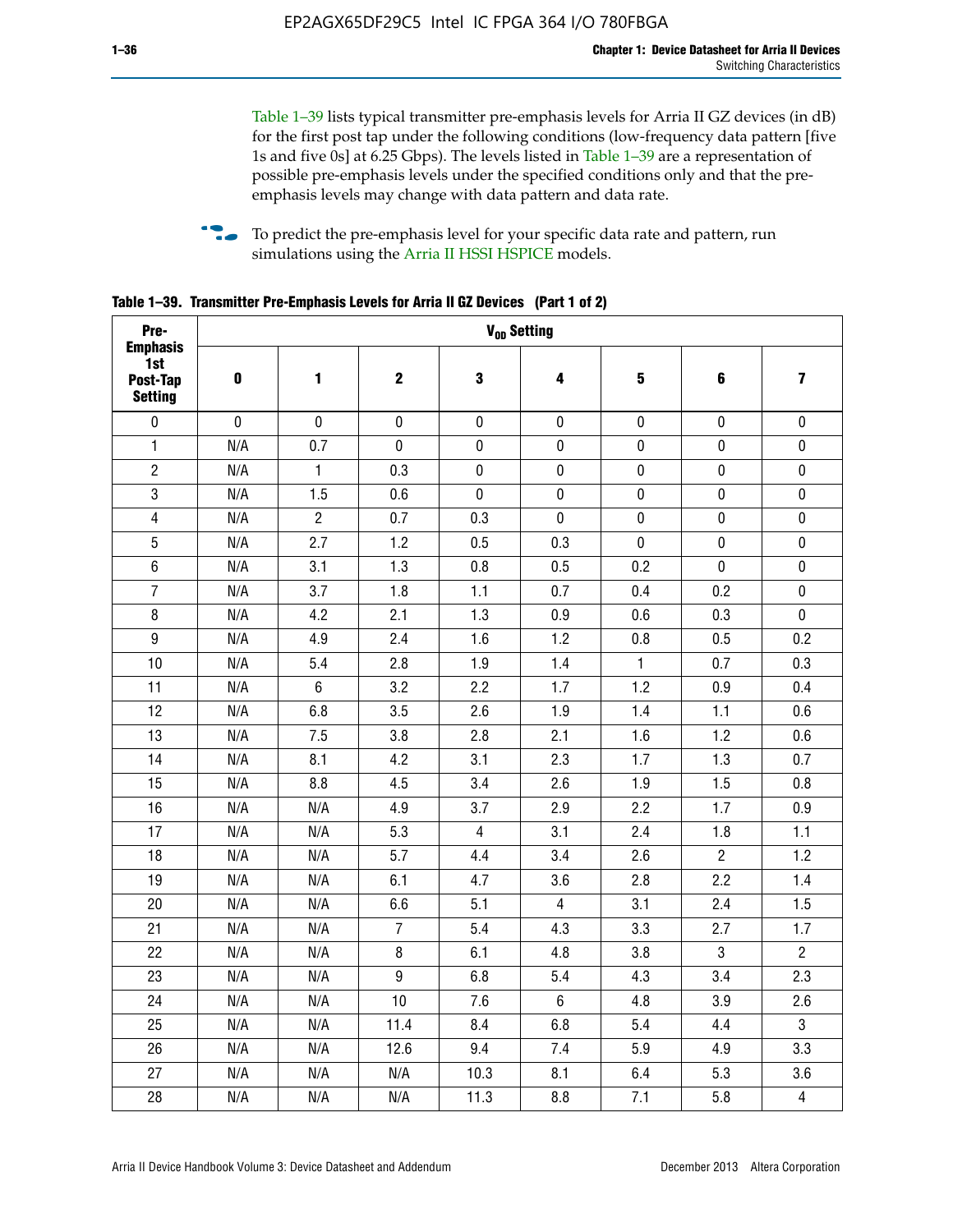| Pre-                                                 |     |     |     |      | V <sub>op</sub> Setting |     |     |     |
|------------------------------------------------------|-----|-----|-----|------|-------------------------|-----|-----|-----|
| <b>Emphasis</b><br>1st<br>Post-Tap<br><b>Setting</b> | 0   |     | 2   | 3    | 4                       | 5   | 6   |     |
| 29                                                   | N/A | N/A | N/A | 12.5 | 9.6                     | 7.7 | 6.3 | 4.3 |
| 30                                                   | N/A | N/A | N/A | N/A  | 11.4                    | 9   | 7.4 | N/A |
| 31                                                   | N/A | N/A | N/A | N/A  | 12.9                    | 10  | 8.2 | N/A |

## **Table 1–39. Transmitter Pre-Emphasis Levels for Arria II GZ Devices (Part 2 of 2)**

Table 1–40 lists the transceiver jitter specifications for all supported protocols for Arria II GX devices.

# **Table 1–40. Transceiver Block Jitter Specifications for Arria II GX Devices** *(Note 1)* **(Part 1 of 10)**

| Symbol/                                   |                                                                |     | 13         |            |     | C <sub>4</sub> |            |     | C5, I5     |            |     | C <sub>6</sub> |            |              |
|-------------------------------------------|----------------------------------------------------------------|-----|------------|------------|-----|----------------|------------|-----|------------|------------|-----|----------------|------------|--------------|
| <b>Description</b>                        | <b>Conditions</b>                                              | Min | <b>Typ</b> | <b>Max</b> | Min | <b>Typ</b>     | <b>Max</b> | Min | <b>Typ</b> | <b>Max</b> | Min | <b>Typ</b>     | <b>Max</b> | <b>Unit</b>  |
|                                           | <b>SONET/SDH Transmit Jitter Generation (2)</b>                |     |            |            |     |                |            |     |            |            |     |                |            |              |
| Peak-to-peak<br>jitter at<br>622.08 Mbps  | Pattern $=$<br>PRBS15                                          |     |            | 0.1        |     |                | 0.1        |     |            | 0.1        |     |                | 0.1        | UI           |
| RMS jitter at<br>622.08 Mbps              | Pattern $=$<br>PRBS15                                          |     |            | 0.01       |     |                | 0.01       |     |            | 0.01       |     |                | 0.01       | UI           |
| Peak-to-peak<br>jitter at<br>2488.32 Mbps | Pattern $=$<br>PRBS15                                          |     |            | 0.1        |     |                | 0.1        |     |            | 0.1        |     |                | 0.1        | UI           |
| RMS jitter at<br>2488.32 Mbps             | Pattern $=$<br>PRBS15                                          |     | 0.01       |            |     |                | 0.01       |     |            | 0.01       |     |                | 0.01       | UI           |
|                                           | <b>SONET/SDH Receiver Jitter Tolerance (2)</b>                 |     |            |            |     |                |            |     |            |            |     |                |            |              |
|                                           | Jitter frequency $=$<br>$0.03$ KHz<br>Pattern = PRBS15         |     | >15        |            |     | >15            |            |     | >15        |            |     | >15            |            | $\mathbf{U}$ |
| Jitter tolerance at<br>622.08 Mbps        | Jitter frequency $=$<br>25 KH <sub>7</sub><br>Pattern = PRBS15 |     | > 1.5      |            |     | > 1.5          |            |     | > 1.5      |            |     | > 1.5          |            | $\mathbf{U}$ |
|                                           | Jitter frequency $=$<br>250 KHz<br>Pattern = PRBS15            |     | > 0.15     |            |     | > 0.15         |            |     | > 0.15     |            |     | > 0.15         |            | $\mathbf{U}$ |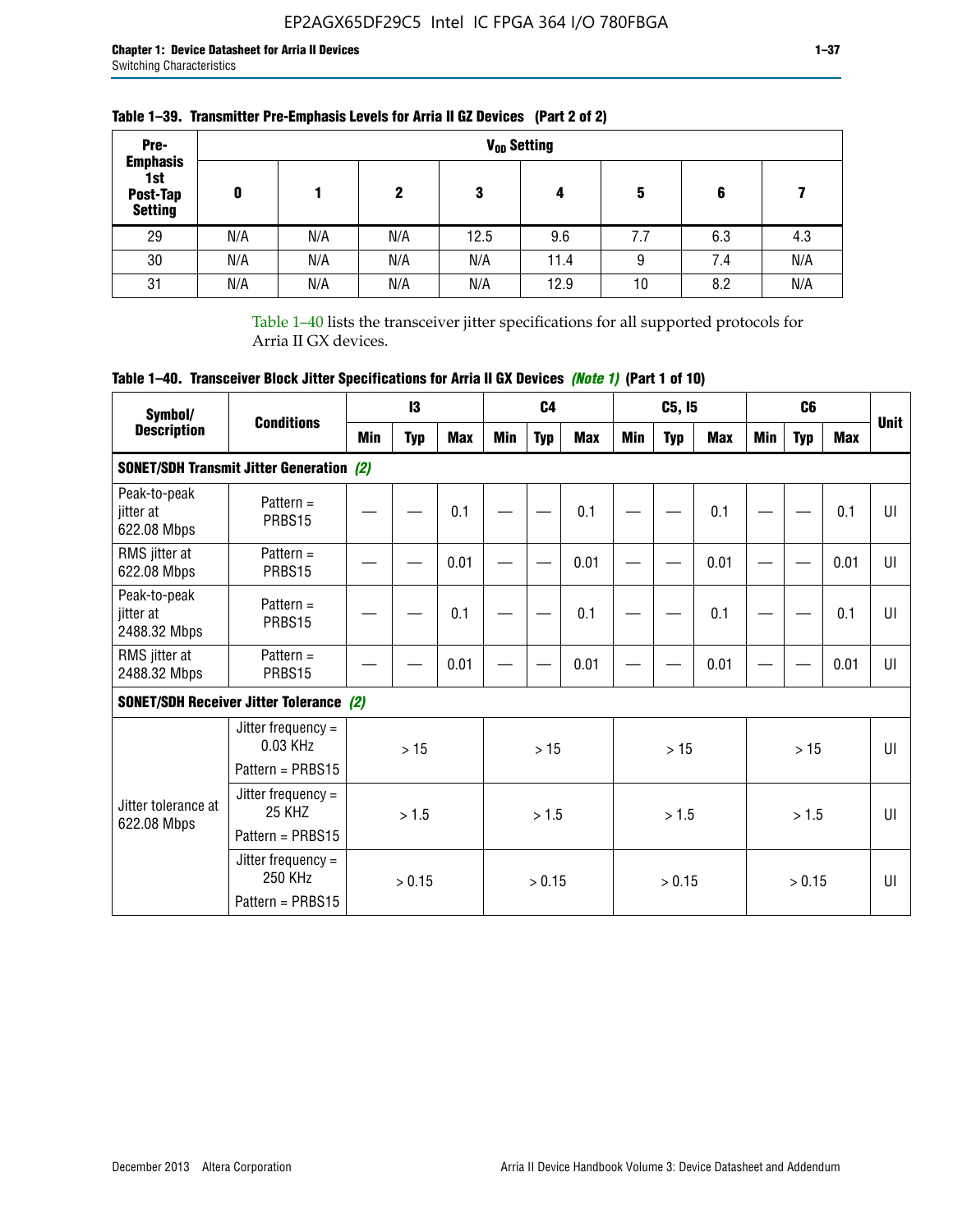| Symbol/<br><b>Description</b>            |                                            |            | $\mathbf{13}$ |            |            | C <sub>4</sub> |            |            | C5, I5     |            |            | C <sub>6</sub> |            |             |
|------------------------------------------|--------------------------------------------|------------|---------------|------------|------------|----------------|------------|------------|------------|------------|------------|----------------|------------|-------------|
|                                          | <b>Conditions</b>                          | <b>Min</b> | <b>Typ</b>    | <b>Max</b> | <b>Min</b> | <b>Typ</b>     | <b>Max</b> | <b>Min</b> | <b>Typ</b> | <b>Max</b> | <b>Min</b> | <b>Typ</b>     | <b>Max</b> | <b>Unit</b> |
|                                          | Jitter frequency $=$<br>0.06 KHz           |            | $>15$         |            |            | $>15$          |            |            | $>15$      |            |            | >15            |            | UI          |
|                                          | Pattern = PRBS15                           |            |               |            |            |                |            |            |            |            |            |                |            |             |
|                                          | Jitter frequency $=$<br><b>100 KHZ</b>     |            | > 1.5         |            |            | > 1.5          |            |            | > 1.5      |            |            | > 1.5          |            | UI          |
| Jitter tolerance at                      | Pattern = PRBS15                           |            |               |            |            |                |            |            |            |            |            |                |            |             |
| 2488.32 Mbps                             | Jitter frequency $=$<br>1 MHz              |            | > 0.15        |            |            | > 0.15         |            |            | > 0.15     |            |            | > 0.15         |            | UI          |
|                                          | Pattern = PRBS15                           |            |               |            |            |                |            |            |            |            |            |                |            |             |
|                                          | Jitter frequency $=$<br>10 MHz             |            | > 0.15        |            |            | > 0.15         |            |            | > 0.15     |            |            | > 0.15         |            | UI          |
|                                          | Pattern = PRBS15                           |            |               |            |            |                |            |            |            |            |            |                |            |             |
| XAUI Transmit Jitter Generation (3)      |                                            |            |               |            |            |                |            |            |            |            |            |                |            |             |
| Total jitter at<br>3.125 Gbps            | Pattern = CJPAT                            | 0.3        |               |            |            |                | 0.3        |            |            | 0.3        |            |                | 0.3        | $U\Gamma$   |
| Deterministic<br>jitter at<br>3.125 Gbps | Pattern = CJPAT                            | 0.17       |               |            |            |                | 0.17       |            |            | 0.17       |            |                | 0.17       | UI          |
| XAUI Receiver Jitter Tolerance (3)       |                                            |            |               |            |            |                |            |            |            |            |            |                |            |             |
| <b>Total jitter</b>                      |                                            |            | > 0.65        |            |            | > 0.65         |            |            | > 0.65     |            |            | > 0.65         |            | UI          |
| Deterministic<br>jitter                  |                                            |            | > 0.37        |            |            | > 0.37         |            |            | > 0.37     |            |            | > 0.37         |            | UI          |
| Peak-to-peak<br>jitter                   | Jitter frequency $=$<br>22.1 KHz           |            | > 8.5         |            |            | > 8.5          |            |            | > 8.5      |            |            | > 8.5          |            | UI          |
| Peak-to-peak<br>jitter                   | Jitter frequency $=$<br>1.875 MHz          |            | > 0.1         |            |            | > 0.1          |            |            | > 0.1      |            |            | > 0.1          |            | UI          |
| Peak-to-peak<br>jitter                   | Jitter frequency $=$<br>20 MHz             |            | > 0.1         |            |            | > 0.1          |            |            | > 0.1      |            |            | > 0.1          |            | $U\Gamma$   |
|                                          | <b>PCIe Transmit Jitter Generation (4)</b> |            |               |            |            |                |            |            |            |            |            |                |            |             |
| Total jitter at<br>2.5 Gbps (Gen1)       | Compliance<br>pattern                      |            |               | 0.25       |            |                | 0.25       |            |            | 0.25       |            |                | 0.25       | $U\Gamma$   |

#### **Table 1–40. Transceiver Block Jitter Specifications for Arria II GX Devices** *(Note 1)* **(Part 2 of 10)**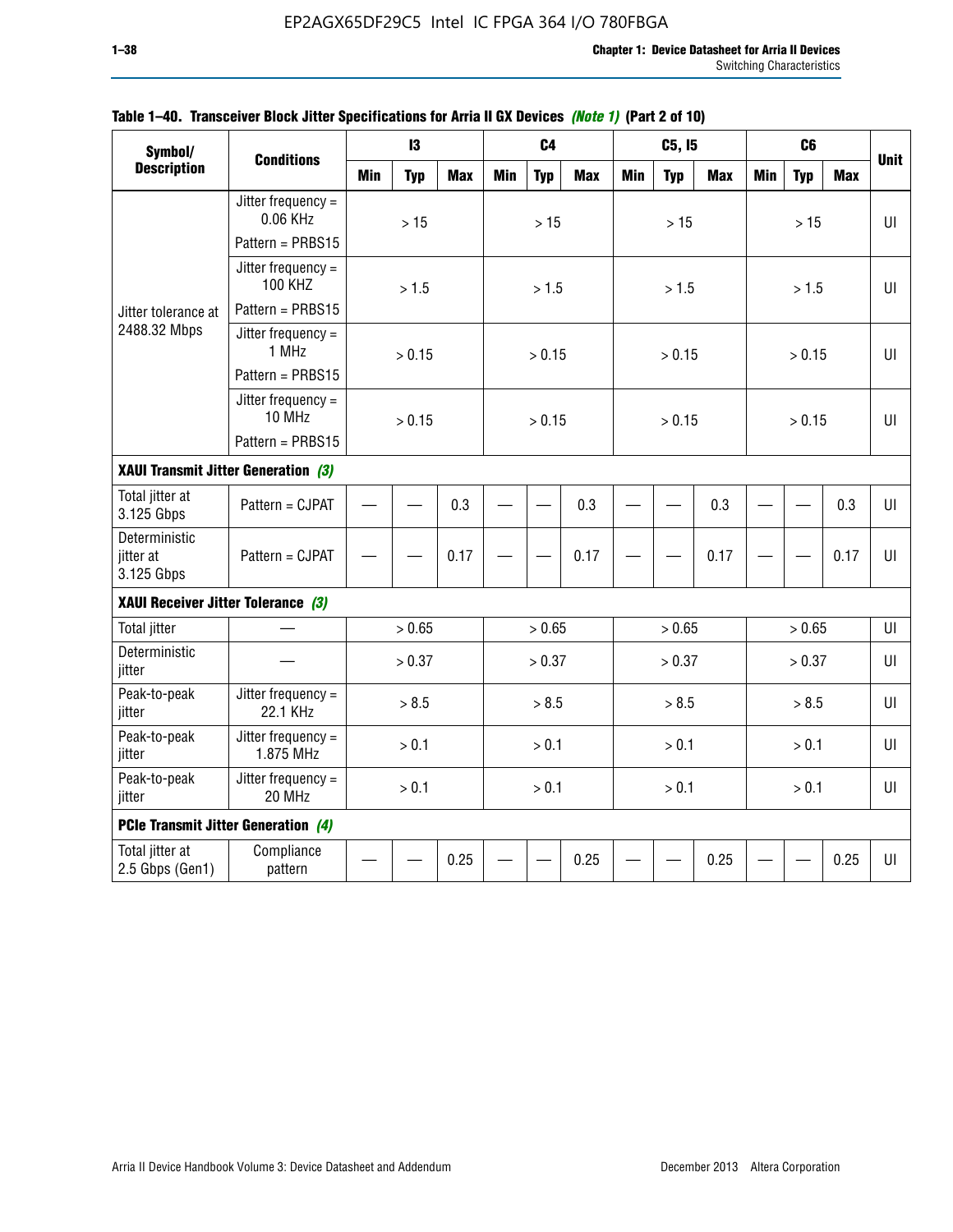#### **Table 1–40. Transceiver Block Jitter Specifications for Arria II GX Devices** *(Note 1)* **(Part 3 of 10)**

| Symbol/                                             |                                                                           |            | 13         |            |            | C <sub>4</sub> |            |            | C5, I5     |            |            | C <sub>6</sub> |            |             |
|-----------------------------------------------------|---------------------------------------------------------------------------|------------|------------|------------|------------|----------------|------------|------------|------------|------------|------------|----------------|------------|-------------|
| <b>Description</b>                                  | <b>Conditions</b>                                                         | <b>Min</b> | <b>Typ</b> | <b>Max</b> | <b>Min</b> | <b>Typ</b>     | <b>Max</b> | <b>Min</b> | <b>Typ</b> | <b>Max</b> | <b>Min</b> | <b>Typ</b>     | <b>Max</b> | <b>Unit</b> |
| PCIe Receiver Jitter Tolerance (4)                  |                                                                           |            |            |            |            |                |            |            |            |            |            |                |            |             |
| Total jitter at<br>2.5 Gbps (Gen1)                  | Compliance<br>pattern                                                     |            | $> 0.6$    |            |            | > 0.6          |            |            | > 0.6      |            |            | > 0.6          |            | UI          |
|                                                     | PCIe (Gen 1) Electrical Idle Detect Threshold (9)                         |            |            |            |            |                |            |            |            |            |            |                |            |             |
| VRX-IDLE-<br>DETDIFF (p-p)                          | Compliance<br>pattern                                                     | 65         |            | 175        | 65         |                | 175        | 65         |            | 175        | 65         |                | 175        | mV          |
|                                                     | Serial RapidIO <sup>®</sup> (SRIO) Transmit Jitter Generation (5)         |            |            |            |            |                |            |            |            |            |            |                |            |             |
| Deterministic<br>jitter                             | Data Rate = $1.25$ ,<br>2.5, 3.125 Gbps<br>Pattern = CJPAT                |            |            | 0.17       |            |                | 0.17       |            |            | 0.17       |            |                | 0.17       | UI          |
| (peak-to-peak)                                      | Data Rate = $1.25$ ,                                                      |            |            |            |            |                |            |            |            |            |            |                |            |             |
| <b>Total jitter</b>                                 | 2.5, 3.125 Gbps                                                           |            |            | 0.35       |            |                | 0.35       |            |            | 0.35       |            |                | 0.35       | UI          |
| (peak-to-peak)                                      | Pattern = CJPAT                                                           |            |            |            |            |                |            |            |            |            |            |                |            |             |
| <b>SRIO Receiver Jitter Tolerance (5)</b>           |                                                                           |            |            |            |            |                |            |            |            |            |            |                |            |             |
| Deterministic<br>jitter tolerance<br>(peak-to-peak) | Data Rate = $1.25$ ,<br>2.5, 3.125 Gbps<br>Pattern = CJPAT                |            | > 0.37     |            |            | > 0.37         |            |            | > 0.37     |            |            | > 0.37         |            | UI          |
| Combined<br>deterministic and<br>random jitter      | Data Rate = $1.25$ ,<br>2.5, 3.125 Gbps                                   |            | > 0.55     |            |            | > 0.55         |            |            | > 0.55     |            |            | > 0.55         |            | U           |
| tolerance<br>(peak-to-peak)                         | Pattern = CJPAT                                                           |            |            |            |            |                |            |            |            |            |            |                |            |             |
|                                                     | Jitter frequency =<br>22.1 KHz<br>Data rate = $1.25$ .<br>2.5, 3.125 Gbps |            | > 8.5      |            |            | > 8.5          |            |            | > 8.5      |            |            | > 8.5          |            | UI          |
|                                                     | Pattern = CJPAT                                                           |            |            |            |            |                |            |            |            |            |            |                |            |             |
| Sinusoidal jitter                                   | Jitter frequency $=$<br>1.875 MHz                                         |            |            |            |            |                |            |            |            |            |            |                |            |             |
| tolerance<br>(peak-to-peak)                         | Data rate = $1.25$ ,<br>2.5, 3.125 Gbps                                   |            | > 0.1      |            |            | > 0.1          |            |            | > 0.1      |            |            | $> 0.1$        |            | UI          |
|                                                     | Pattern = CJPAT                                                           |            |            |            |            |                |            |            |            |            |            |                |            |             |
|                                                     | Jitter frequency =<br>20 MHz                                              |            |            |            |            |                |            |            |            |            |            |                |            |             |
|                                                     | Data rate = $1.25$ ,<br>2.5, 3.125 Gbps                                   |            | $> 0.1$    |            |            | $> 0.1$        |            |            | > 0.1      |            |            | $> 0.1$        |            | UI          |
|                                                     | Pattern = CJPAT                                                           |            |            |            |            |                |            |            |            |            |            |                |            |             |
| <b>GIGE Transmit Jitter Generation (6)</b>          |                                                                           |            |            |            |            |                |            |            |            |            |            |                |            |             |
| Deterministic<br>jitter<br>(peak-to-peak)           | Pattern = CRPAT                                                           |            |            | 0.14       |            |                | 0.14       |            |            | 0.14       |            |                | 0.14       | UI          |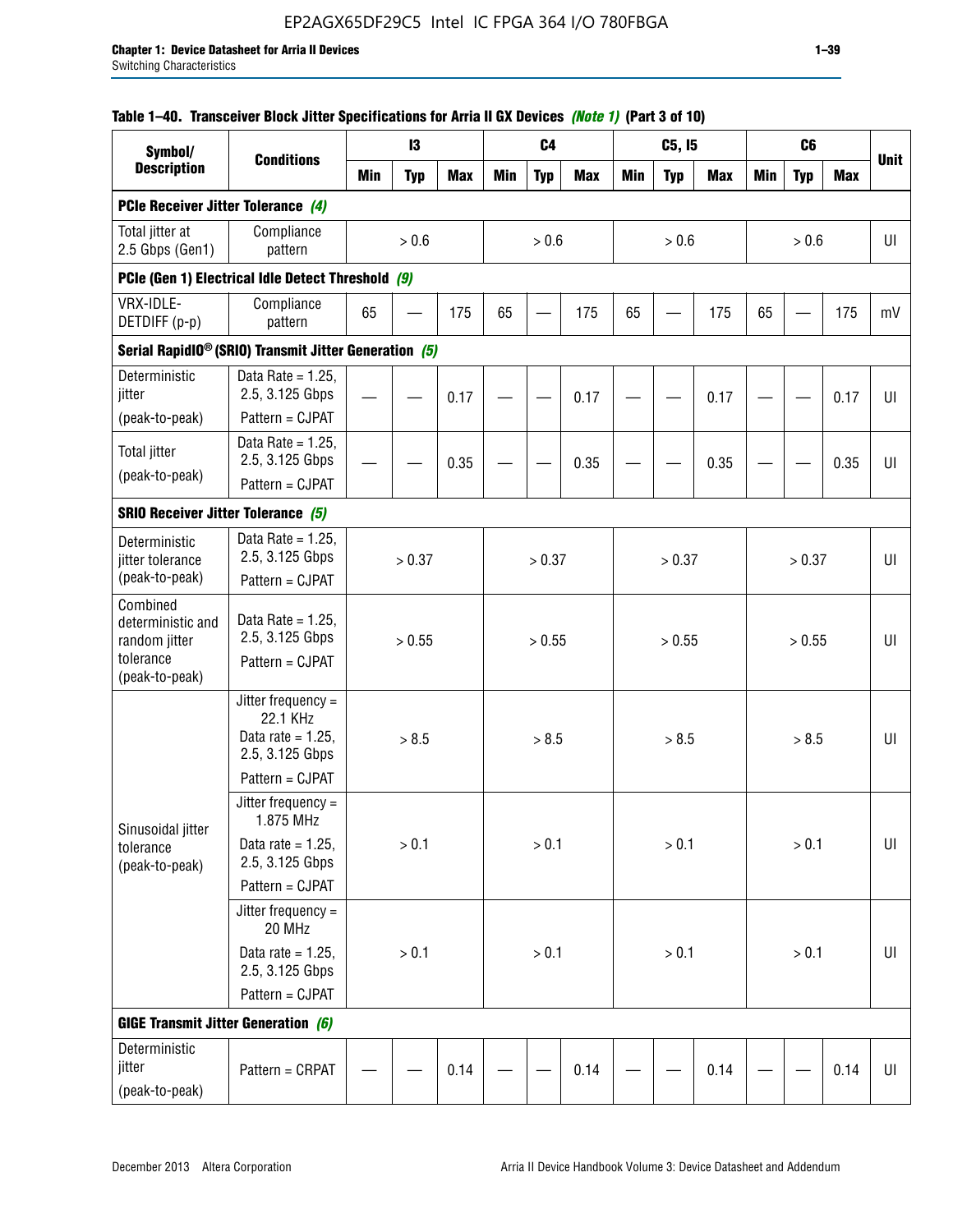| Symbol/                                                                       |                                               |            | 13         |            |            | C <sub>4</sub> |            |            | C5, I5     |            |            | C <sub>6</sub> |            |             |
|-------------------------------------------------------------------------------|-----------------------------------------------|------------|------------|------------|------------|----------------|------------|------------|------------|------------|------------|----------------|------------|-------------|
| <b>Description</b>                                                            | <b>Conditions</b>                             | <b>Min</b> | <b>Typ</b> | <b>Max</b> | <b>Min</b> | <b>Typ</b>     | <b>Max</b> | <b>Min</b> | <b>Typ</b> | <b>Max</b> | <b>Min</b> | <b>Typ</b>     | <b>Max</b> | <b>Unit</b> |
| <b>Total jitter</b>                                                           | Pattern = CRPAT                               |            |            | 0.27       |            |                | 0.279      |            |            | 0.279      |            |                | 0.279      | UI          |
| (peak-to-peak)                                                                |                                               |            |            | 9          |            |                |            |            |            |            |            |                |            |             |
| GIGE Receiver Jitter Tolerance (6)                                            |                                               |            |            |            |            |                |            |            |            |            |            |                |            |             |
| Deterministic<br>jitter tolerance<br>(peak-to-peak)                           | Pattern = CJPAT                               |            | > 0.4      |            |            | > 0.4          |            |            | > 0.4      |            |            | > 0.4          |            | UI          |
| Combined<br>deterministic and<br>random jitter<br>tolerance<br>(peak-to-peak) | Pattern = CJPAT                               |            | > 0.66     |            |            | > 0.66         |            |            | > 0.66     |            |            | > 0.66         |            | UI          |
|                                                                               | <b>HiGig Transmit Jitter Generation (7)</b>   |            |            |            |            |                |            |            |            |            |            |                |            |             |
| Deterministic<br>jitter                                                       | Data rate $=$<br>3.75 Gbps                    |            |            | 0.17       |            |                | 0.17       |            |            |            |            |                |            | UI          |
| (peak-to-peak)                                                                | Pattern = CJPAT                               |            |            |            |            |                |            |            |            |            |            |                |            |             |
| <b>Total jitter</b><br>(peak-to-peak)                                         | Data rate $=$<br>3.75 Gbps                    |            |            | 0.35       |            |                | 0.35       |            |            |            |            |                |            | UI          |
| Pattern = CJPAT<br><b>HiGig Receiver Jitter Tolerance (7)</b>                 |                                               |            |            |            |            |                |            |            |            |            |            |                |            |             |
|                                                                               |                                               |            |            |            |            |                |            |            |            |            |            |                |            |             |
| Deterministic<br>jitter tolerance                                             | Data rate $=$<br>3.75 Gbps                    |            | > 0.37     |            | > 0.37     |                |            |            |            |            |            |                | UI         |             |
| (peak-to-peak)                                                                | Pattern = CJPAT                               |            |            |            |            |                |            |            |            |            |            |                |            |             |
| Combined<br>deterministic and<br>random jitter<br>tolerance<br>(peak-to-peak) | Data rate $=$<br>3.75 Gbps<br>Pattern = CJPAT |            | > 0.65     |            |            | > 0.65         |            |            |            |            |            |                |            | UI          |
|                                                                               | Jitter frequency =<br>22.1 KHz                |            |            |            |            |                |            |            |            |            |            |                |            |             |
|                                                                               | Data rate $=$<br>3.75 Gbps                    |            | > 8.5      |            |            | > 8.5          |            |            |            |            |            |                |            | $U\vert$    |
|                                                                               | Pattern = CJPAT                               |            |            |            |            |                |            |            |            |            |            |                |            |             |
| Sinusoidal jitter                                                             | Jitter frequency $=$<br>1.875MHz              |            |            |            |            |                |            |            |            |            |            |                |            |             |
| tolerance<br>(peak-to-peak)                                                   | Data rate $=$<br>3.75 Gbps                    |            | > 0.1      |            |            | > 0.1          |            |            |            |            |            |                |            | UI          |
|                                                                               | Pattern = CJPAT                               |            |            |            |            |                |            |            |            |            |            |                |            |             |
|                                                                               | Jitter frequency =<br>20 MHz                  |            |            |            |            |                |            |            |            |            |            |                |            |             |
|                                                                               | Data rate $=$<br>3.75 Gbps                    |            | > 0.1      |            |            | > 0.1          |            |            |            |            |            |                |            | UI          |
|                                                                               | Pattern = CJPAT                               |            |            |            |            |                |            |            |            |            |            |                |            |             |

## **Table 1–40. Transceiver Block Jitter Specifications for Arria II GX Devices** *(Note 1)* **(Part 4 of 10)**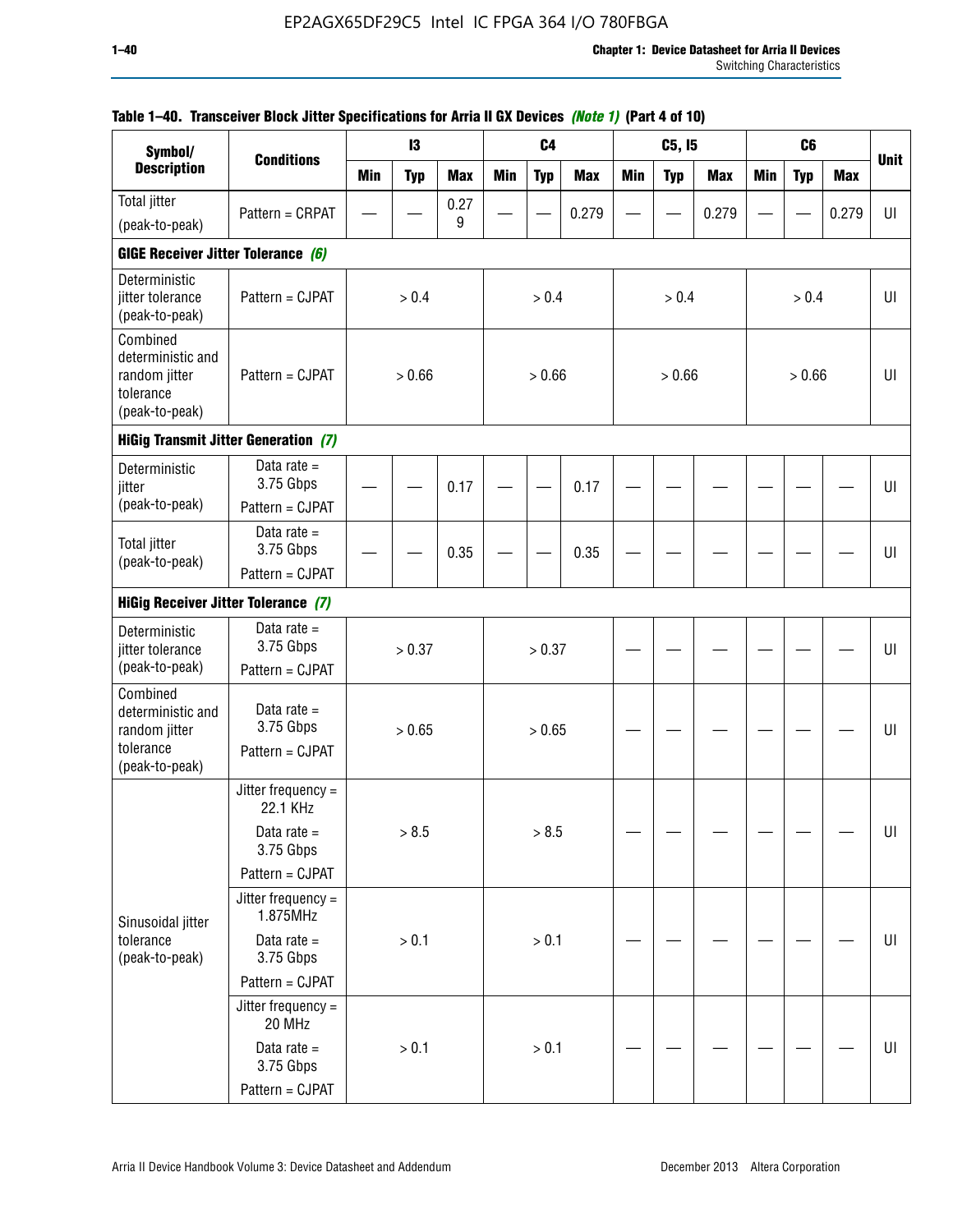## EP2AGX65DF29C5 Intel IC FPGA 364 I/O 780FBGA

## **Table 1–40. Transceiver Block Jitter Specifications for Arria II GX Devices** *(Note 1)* **(Part 5 of 10)**

| Symbol/                                          |                                                                                                      |            | 13         |            |            | C <sub>4</sub> |            |            | C5, I5     |     |            | C6         |     |             |
|--------------------------------------------------|------------------------------------------------------------------------------------------------------|------------|------------|------------|------------|----------------|------------|------------|------------|-----|------------|------------|-----|-------------|
| <b>Description</b>                               | <b>Conditions</b>                                                                                    | <b>Min</b> | <b>Typ</b> | <b>Max</b> | <b>Min</b> | <b>Typ</b>     | <b>Max</b> | <b>Min</b> | <b>Typ</b> | Max | <b>Min</b> | <b>Typ</b> | Max | <b>Unit</b> |
|                                                  | <b>SDI Transmitter Jitter Generation (8)</b>                                                         |            |            |            |            |                |            |            |            |     |            |            |     |             |
| Alignment jitter                                 | Data rate $=$<br>1.485 Gbps (HD)<br>pattern = Color<br>Bar Low-<br>frequency Roll-off<br>$= 100$ KHz | 0.2        |            |            | 0.2        |                |            | 0.2        |            |     | 0.2        |            |     | UI          |
| (peak-to-peak)                                   | Data rate $=$<br>2.97 Gbps (3G)<br>pattern = Color<br>bar Low-<br>frequency Roll-off<br>$= 100$ KHz  | 0.3        |            |            | 0.3        |                |            | 0.3        |            |     | 0.3        |            |     | UI          |
| SDI Receiver Jitter Tolerance (8)                |                                                                                                      |            |            |            |            |                |            |            |            |     |            |            |     |             |
|                                                  | Jitter frequency $=$<br>15 KHz                                                                       |            |            |            |            |                |            |            |            |     |            |            |     |             |
|                                                  | Data rate $=$<br>2.97 Gbps (3G)<br>$Pattern = single$<br>line scramble<br>color bar                  |            | > 2        |            |            | > 2            |            |            | >2         |     |            | >2         |     | UI          |
|                                                  | Jitter frequency =<br><b>100 KHz</b>                                                                 |            |            |            |            |                |            |            |            |     |            |            |     |             |
| Sinusoidal jitter<br>tolerance<br>(peak-to-peak) | Data rate $=$<br>2.97 Gbps (3G)<br>$Pattern = single$<br>line scramble<br>color bar                  |            | > 0.3      |            |            | > 0.3          |            |            | > 0.3      |     |            | > 0.3      |     | UI          |
|                                                  | Jitter frequency $=$<br>148.5 MHz                                                                    |            |            |            |            |                |            |            |            |     |            |            |     |             |
|                                                  | Data rate $=$<br>2.97 Gbps (3G)<br>$Pattern = single$<br>line scramble<br>color bar                  |            | > 0.3      |            |            | > 0.3          |            |            | > 0.3      |     |            | > 0.3      |     | UI          |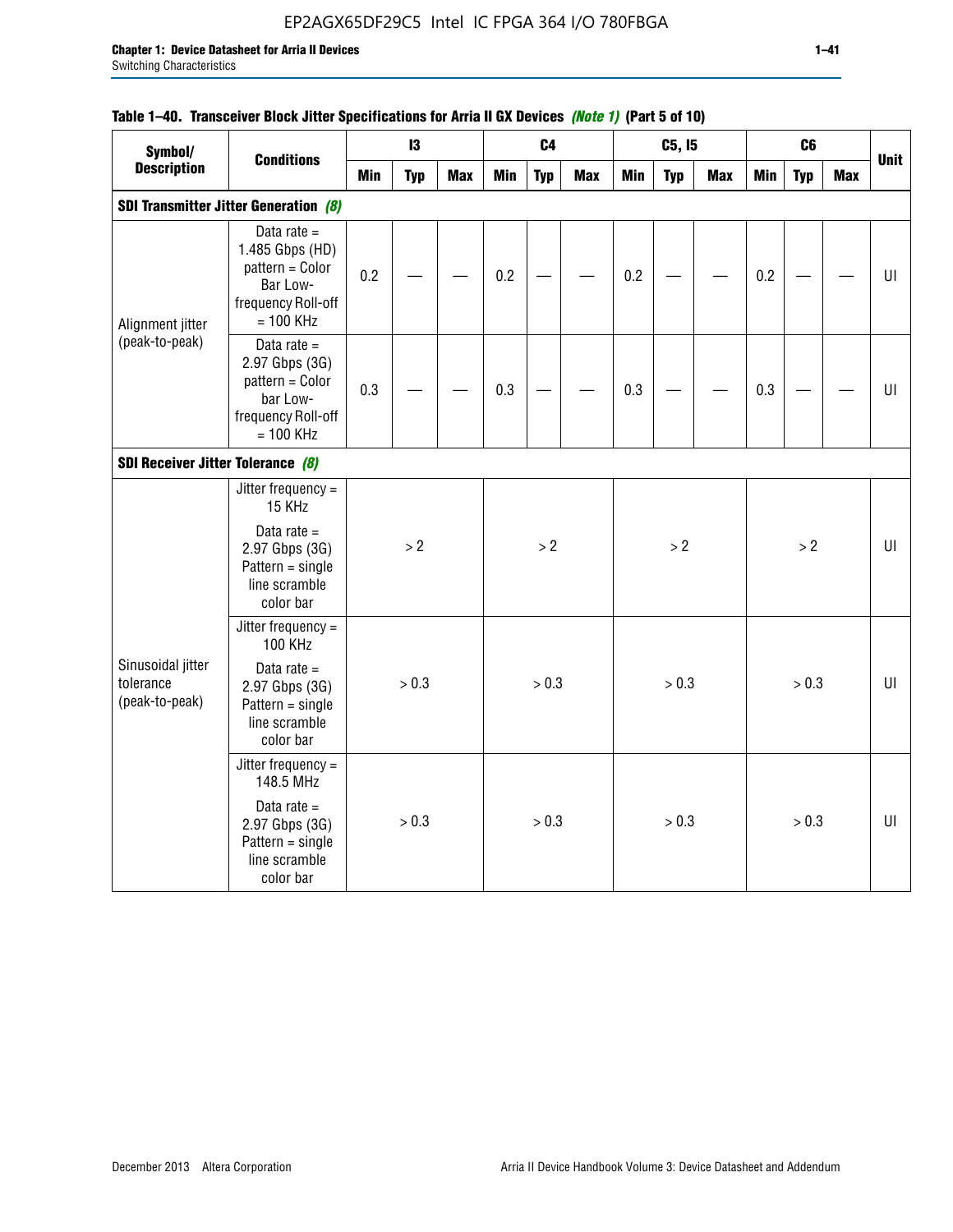| Symbol/<br><b>Conditions</b>                              |                                                                                                            |            | 13         |            |            | C <sub>4</sub> |            |            | C5, I5     |            |            | C <sub>6</sub> |            |             |
|-----------------------------------------------------------|------------------------------------------------------------------------------------------------------------|------------|------------|------------|------------|----------------|------------|------------|------------|------------|------------|----------------|------------|-------------|
| <b>Description</b>                                        |                                                                                                            | <b>Min</b> | <b>Typ</b> | <b>Max</b> | <b>Min</b> | <b>Typ</b>     | <b>Max</b> | <b>Min</b> | <b>Typ</b> | <b>Max</b> | <b>Min</b> | <b>Typ</b>     | <b>Max</b> | <b>Unit</b> |
|                                                           | Jitter frequency =<br>20 KHz                                                                               |            |            |            |            |                |            |            |            |            |            |                |            |             |
|                                                           | Data rate $=$<br>1.485 Gbps (HD)<br>Pattern = $75%$<br>color bar                                           |            | >1         |            |            | >1             |            |            | >1         |            |            | >1             |            | UI          |
| Sinusoidal jitter<br>tolerance<br>(peak-to-peak)          | Jitter frequency $=$<br><b>100 KHz</b><br>Data rate = $1.485$<br>Gbps (HD)<br>Pattern = $75%$<br>color bar |            | > 0.2      |            |            | > 0.2          |            |            | > 0.2      |            |            | > 0.2          |            | UI          |
|                                                           | Jitter frequency $=$<br>148.5 MHz                                                                          |            |            |            |            |                |            |            |            |            |            |                |            |             |
|                                                           | Data rate $=$<br>1.485 Gbps (HD)<br>Pattern =75%<br>color bar                                              |            | > 0.2      |            |            | > 0.2          |            |            | > 0.2      |            |            | > 0.2          |            | U           |
|                                                           | <b>SATA Transmit Jitter Generation (10)</b>                                                                |            |            |            |            |                |            |            |            |            |            |                |            |             |
| Total jitter at<br>$1.5$ Gbps $(G1)$                      | Compliance<br>pattern                                                                                      |            | 0.55       |            |            |                | 0.55       |            |            | 0.55       |            |                | 0.55       | UI          |
| Deterministic<br>jitter at 1.5 Gbps<br>(G1)               | Compliance<br>pattern                                                                                      | 0.35       |            |            |            |                | 0.35       |            |            | 0.35       |            |                | 0.35       | UI          |
| Total jitter at<br>3.0 Gbps (G2)                          | Compliance<br>pattern                                                                                      |            |            | 0.55       |            |                | 0.55       |            |            | 0.55       |            |                | 0.55       | UI          |
| Deterministic<br>jitter at 3.0 Gbps<br>(G2)               | Compliance<br>pattern                                                                                      |            |            | 0.35       |            |                | 0.35       |            |            | 0.35       |            |                | 0.35       | UI          |
| Total jitter at<br>6.0 Gbps (G3)                          | Compliance<br>pattern                                                                                      |            |            | 0.52       |            |                |            |            |            |            |            |                |            | UI          |
| Random jitter at<br>6.0 Gbps (G3)                         | Compliance<br>pattern                                                                                      |            |            | 0.18       |            |                |            |            |            |            |            |                |            | UI          |
|                                                           | <b>SATA Receiver Jitter Tolerance</b> (10)                                                                 |            |            |            |            |                |            |            |            |            |            |                |            |             |
| <b>Total jitter</b><br>tolerance at<br>$1.5$ Gbps $(G1)$  | Compliance<br>pattern                                                                                      |            | > 0.65     |            |            | > 0.65         |            |            | > 0.65     |            |            | > 0.65         |            | $U\vert$    |
| Deterministic<br>jitter tolerance at<br>$1.5$ Gbps $(G1)$ | Compliance<br>pattern                                                                                      | > 0.35     |            |            |            | > 0.35         |            |            | > 0.35     |            |            | > 0.35         |            | UI          |
| SSC modulation<br>frequency at<br>$1.5$ Gbps $(G1)$       | Compliance<br>pattern                                                                                      |            | 33         |            |            | 33             |            |            | 33         |            |            | 33             |            | kHz         |

## **Table 1–40. Transceiver Block Jitter Specifications for Arria II GX Devices** *(Note 1)* **(Part 6 of 10)**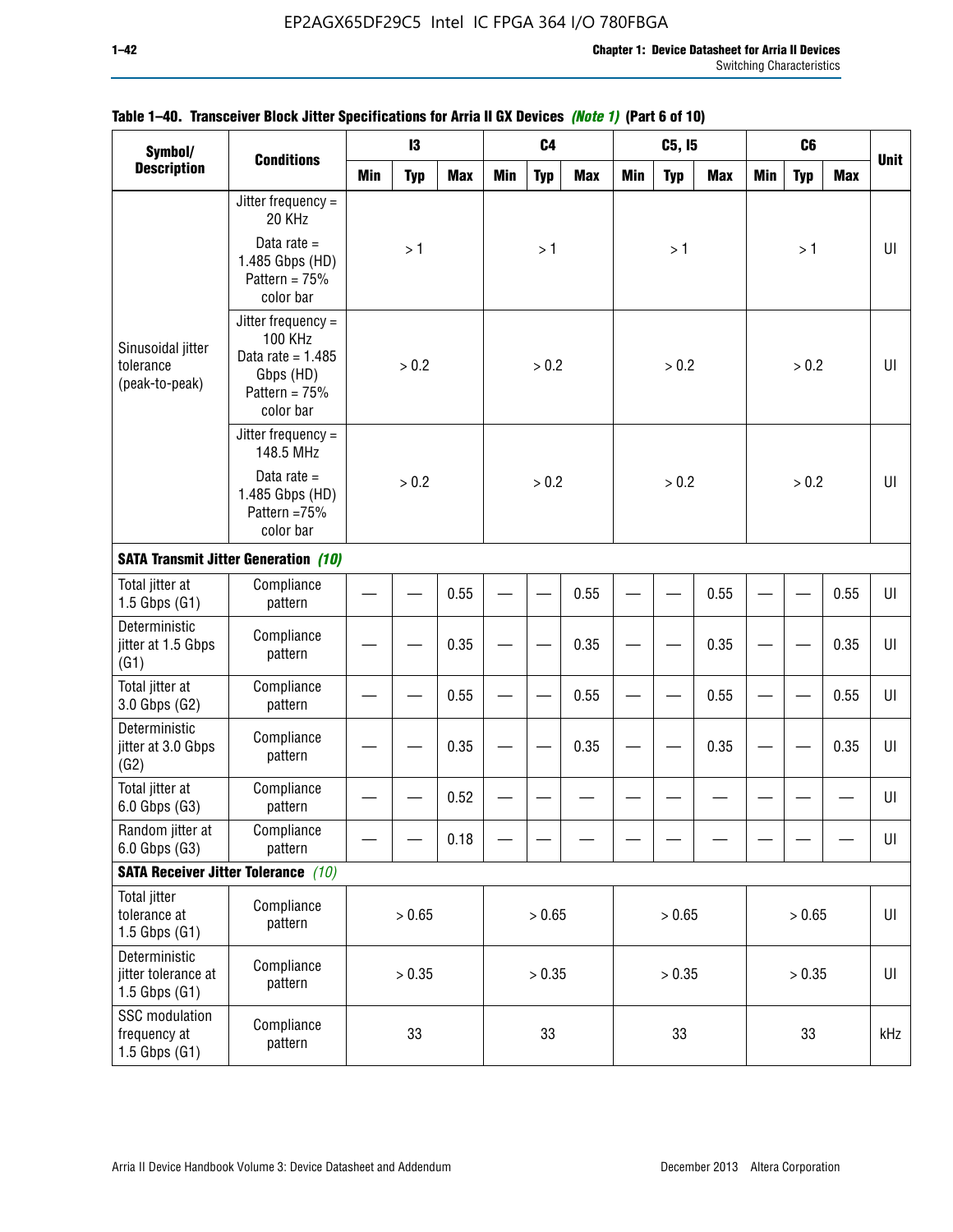| Symbol/                                                    |                       |            | $\mathbf{I}3$ |            |            | C <sub>4</sub> |            |            | C5, I5     |            |            | C <sub>6</sub> |            |             |
|------------------------------------------------------------|-----------------------|------------|---------------|------------|------------|----------------|------------|------------|------------|------------|------------|----------------|------------|-------------|
| <b>Description</b>                                         | <b>Conditions</b>     | <b>Min</b> | <b>Typ</b>    | <b>Max</b> | <b>Min</b> | <b>Typ</b>     | <b>Max</b> | <b>Min</b> | <b>Typ</b> | <b>Max</b> | <b>Min</b> | <b>Typ</b>     | <b>Max</b> | <b>Unit</b> |
| <b>SSC</b> modulation<br>deviation at<br>$1.5$ Gbps $(G1)$ | Compliance<br>pattern |            | 5700          |            |            | 5700           |            |            | 5700       |            |            | 5700           |            | ppm         |
| RX differential<br>skew at 1.5 Gbps<br>(G1)                | Compliance<br>pattern |            | 80            |            |            | 80             |            |            | 80         |            |            | 80             |            | ps          |
| RX AC common<br>mode voltage at<br>$1.5$ Gbps $(G1)$       | Compliance<br>pattern |            | 150           |            |            | 150            |            |            | 150        |            |            | 150            |            | mV          |
| Total jitter<br>tolerance at<br>3.0 Gbps (G2)              | Compliance<br>pattern |            | > 0.65        |            |            | > 0.65         |            |            | > 0.65     |            |            | > 0.65         |            | U           |
| Deterministic<br>jitter tolerance at<br>3.0 Gbps (G2)      | Compliance<br>pattern |            | > 0.35        |            |            | > 0.35         |            |            | > 0.35     |            |            | > 0.35         |            | U           |
| <b>SSC</b> modulation<br>frequency at<br>3.0 Gbps (G2)     | Compliance<br>pattern |            | 33            |            |            | 33             |            |            | 33         |            |            | 33             |            | kHz         |
| <b>SSC</b> modulation<br>deviation at<br>3.0 Gbps (G2)     | Compliance<br>pattern | 5700       |               |            |            | 5700           |            |            | 5700       |            |            | 5700           |            | ppm         |
| RX differential<br>skew at 3.0 Gbps<br>(G2)                | Compliance<br>pattern |            | 75            |            |            | 75             |            |            | 75         |            |            | 75             |            | ps          |
| RX AC common<br>mode voltage at<br>3.0 Gbps (G2)           | Compliance<br>pattern |            | 150           |            |            | 150            |            |            | 150        |            |            | 150            |            | mV          |
| Total jitter<br>tolerance at<br>6.0 Gbps (G3)              | Compliance<br>pattern |            | > 0.60        |            |            | > 0.60         |            |            | > 0.60     |            |            | > 0.60         |            | UI          |
| Random jitter<br>tolerance at<br>6.0 Gbps (G3)             | Compliance<br>pattern |            | > 0.18        |            |            | > 0.18         |            |            | > 0.18     |            |            | > 0.18         |            | UI          |
| <b>SSC</b> modulation<br>frequency at<br>6.0 Gbps (G3)     | Compliance<br>pattern |            | 33            |            |            | 33             |            |            | 33         |            |            | 33             |            | kHz         |
| SSC modulation<br>deviation at<br>6.0 Gbps (G3)            | Compliance<br>pattern | 5700       |               |            |            | 5700           |            |            | 5700       |            |            | 5700           |            | ppm         |
| RX differential<br>skew at 6.0 Gbps<br>(G3)                | Compliance<br>pattern | 30         |               |            |            | 30             |            |            | 30         |            |            | $30\,$         |            | ps          |
| RX AC common<br>mode voltage at<br>6.0 Gbps (G3)           | Compliance<br>pattern |            | 100           |            |            | 100            |            |            | 100        |            |            | 100            |            | mV          |

| Table 1–40. Transceiver Block Jitter Specifications for Arria II GX Devices (Note 1) (Part 7 of 10) |
|-----------------------------------------------------------------------------------------------------|
|-----------------------------------------------------------------------------------------------------|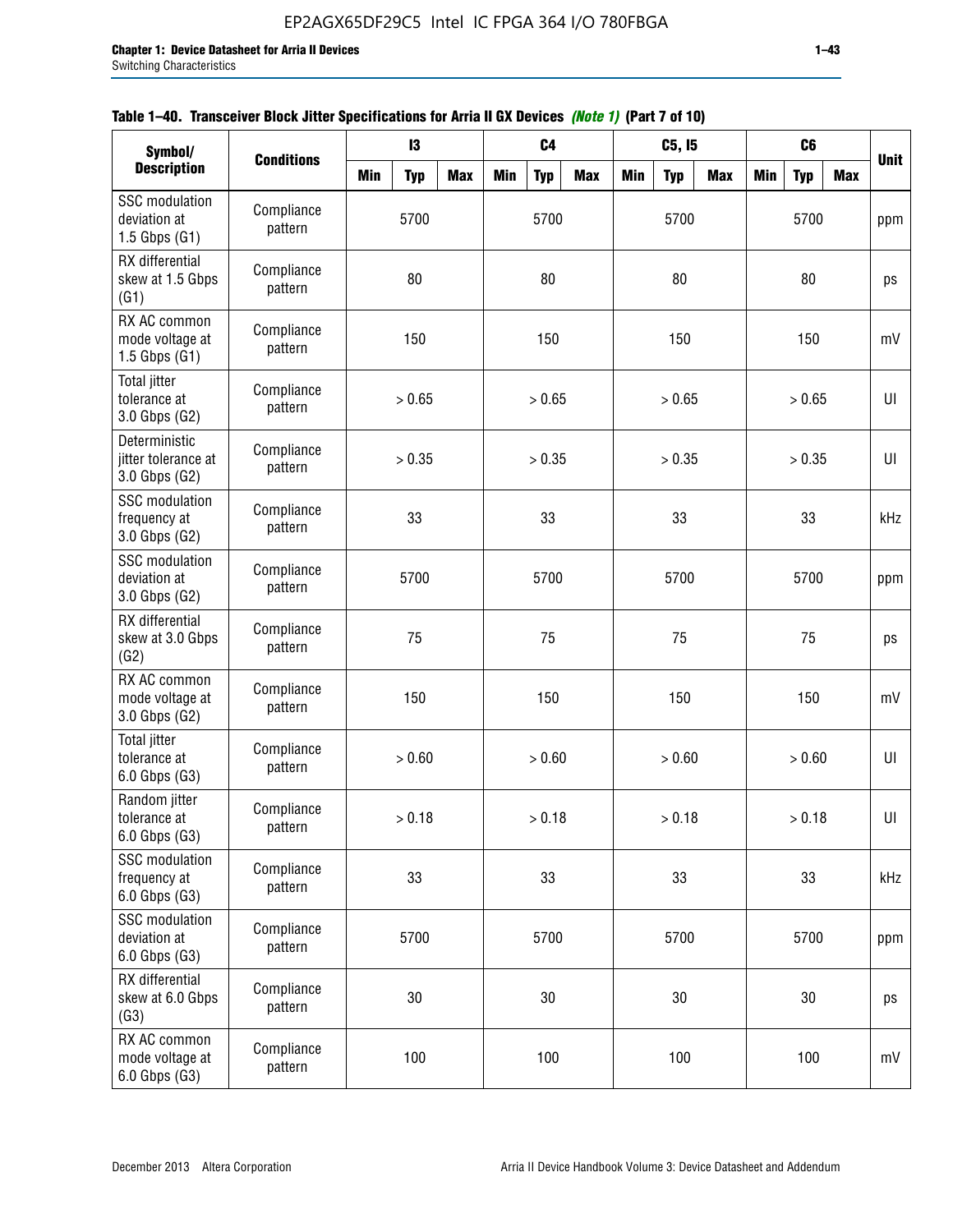| Symbol/                                                                |                                                          |     | 13         |            |     | C4         |            |            | C5, I5     |            |            | C <sub>6</sub> |            |             |
|------------------------------------------------------------------------|----------------------------------------------------------|-----|------------|------------|-----|------------|------------|------------|------------|------------|------------|----------------|------------|-------------|
| <b>Description</b>                                                     | <b>Conditions</b>                                        | Min | <b>Typ</b> | <b>Max</b> | Min | <b>Typ</b> | <b>Max</b> | <b>Min</b> | <b>Typ</b> | <b>Max</b> | <b>Min</b> | <b>Typ</b>     | <b>Max</b> | <b>Unit</b> |
|                                                                        | <b>CPRI Transmit Jitter Generation</b> (11)              |     |            |            |     |            |            |            |            |            |            |                |            |             |
|                                                                        | E.6.HV, E.12.HV                                          |     |            | 0.27       |     |            | 0.279      |            |            | 0.279      |            |                | 0.279      | UI          |
|                                                                        | Pattern = CJPAT                                          |     |            | 9          |     |            |            |            |            |            |            |                |            |             |
| <b>Total jitter</b>                                                    | E.6.LV, E.12.LV,<br>E.24.LV, E.30.LV                     |     |            | 0.35       |     |            | 0.35       |            |            | 0.35       |            |                | 0.35       | UI          |
|                                                                        | Pattern = CJTPAT                                         |     |            |            |     |            |            |            |            |            |            |                |            |             |
| Deterministic                                                          | E.6.HV, E.12.HV<br>Pattern = CJPAT                       |     |            | 0.14       |     |            | 0.14       |            |            | 0.14       |            |                | 0.14       | U           |
| jitter                                                                 | E.6.LV, E.12.LV,<br>E.24.LV, E.30.LV                     |     |            | 0.17       |     |            | 0.17       |            |            | 0.17       |            |                | 0.17       | UI          |
|                                                                        | Pattern = CJTPAT                                         |     |            |            |     |            |            |            |            |            |            |                |            |             |
|                                                                        | <b>CPRI Receiver Jitter Tolerance (11)</b>               |     |            |            |     |            |            |            |            |            |            |                |            |             |
| <b>Total jitter</b><br>tolerance                                       | E.6.HV, E.12.HV<br>Pattern = CJPAT                       |     | > 0.66     |            |     | > 0.66     |            |            | > 0.66     |            |            | > 0.66         |            | UI          |
| Deterministic                                                          | E.6.HV, E.12.HV                                          |     | > 0.4      |            |     | > 0.4      |            |            | > 0.4      |            |            | > 0.4          |            | UI          |
| jitter tolerance                                                       | Pattern = CJPAT                                          |     |            |            |     |            |            |            |            |            |            |                |            |             |
| <b>Total jitter</b>                                                    | E.6.LV, E.12.LV,<br>E.24.LV, E.30.LV                     |     | > 0.65     |            |     | > 0.65     |            |            | > 0.65     |            |            | > 0.65         |            | UI          |
| tolerance                                                              | Pattern = CJTPAT                                         |     |            |            |     |            |            |            |            |            |            |                |            |             |
|                                                                        | E.60.LV<br>Pattern = PRBS31                              |     | > 0.6      |            |     |            |            |            |            |            |            |                |            | UI          |
| Deterministic                                                          | E.6.LV, E.12.LV,<br>E.24.LV, E.30.LV                     |     | > 0.37     |            |     | > 0.37     |            |            | > 0.37     |            |            | > 0.37         |            | UI          |
| jitter tolerance                                                       | Pattern = CJTPAT                                         |     |            |            |     |            |            |            |            |            |            |                |            |             |
|                                                                        | E.60.LV<br>Pattern = PRBS31                              |     | > 0.45     |            |     |            |            |            |            |            |            |                |            | UI          |
| Combined<br>deterministic and<br>random jitter<br>tolerance            | E.6.LV, E.12.LV,<br>E.24.LV, E.30.LV<br>Pattern = CJTPAT |     | > 0.55     |            |     | > 0.55     |            |            | > 0.55     |            |            | > 0.55         |            | UI          |
|                                                                        | <b>OBSAI Transmit Jitter Generation</b> (12)             |     |            |            |     |            |            |            |            |            |            |                |            |             |
| Total jitter at<br>768 Mbps,<br>1536 Mbps, and<br>3072 Mbps            | $REFCLK =$<br>153.6 MHz<br>Pattern = CJPAT               |     |            | 0.35       |     |            | 0.35       |            |            | 0.35       |            |                | 0.35       | UI          |
| Deterministic<br>jitter at<br>768 Mbps,<br>1536 Mbps, and<br>3072 Mbps | $REFCLK =$<br>153.6 MHz<br>Pattern = CJPAT               |     |            | 0.17       |     |            | 0.17       |            |            | 0.17       |            |                | 0.17       | UI          |

## **Table 1–40. Transceiver Block Jitter Specifications for Arria II GX Devices** *(Note 1)* **(Part 8 of 10)**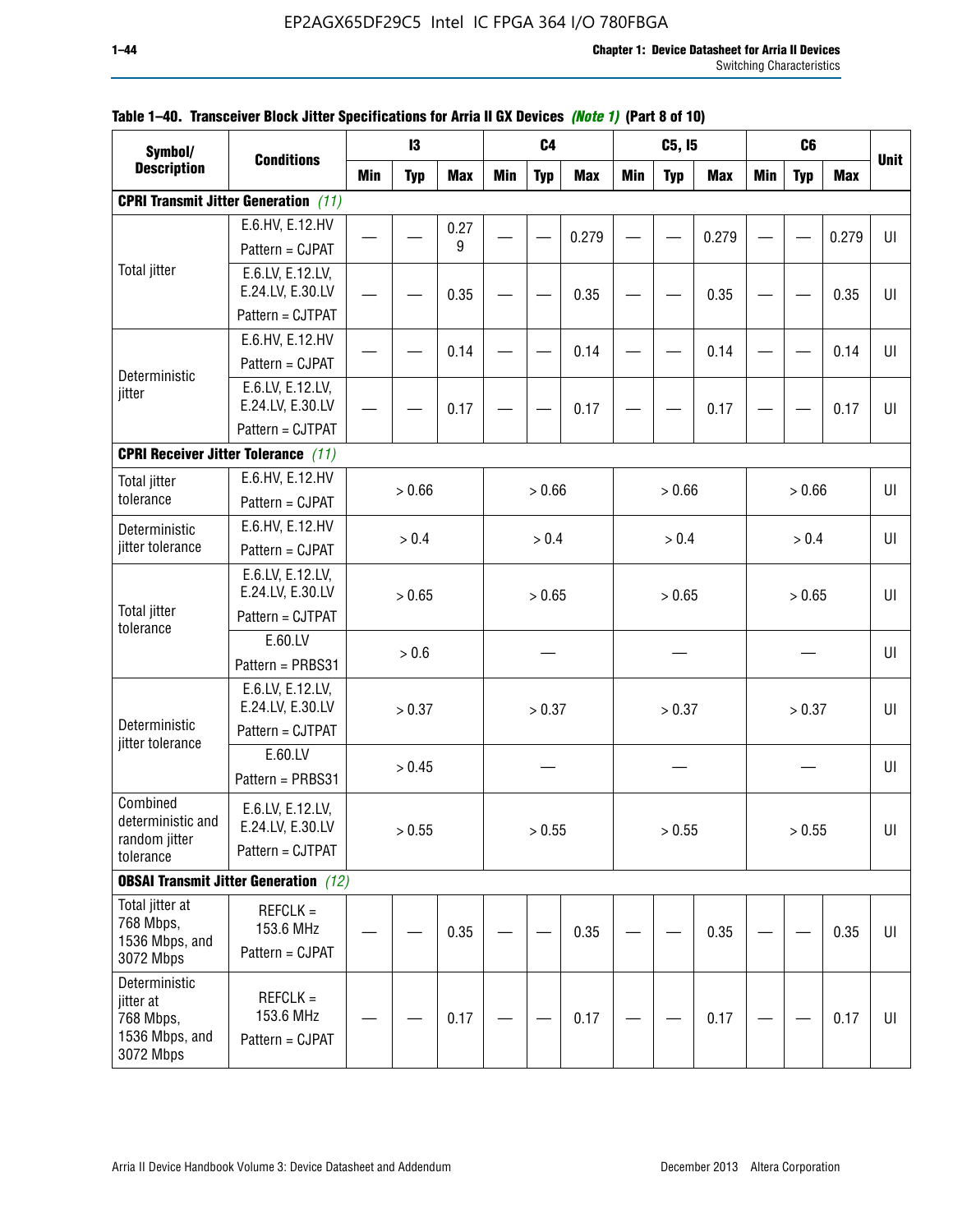## **Table 1–40. Transceiver Block Jitter Specifications for Arria II GX Devices** *(Note 1)* **(Part 9 of 10)**

| Symbol/                                                                                                    | <b>Conditions</b>                                     |            | 13         |            |     | C <sub>4</sub> |            |     | C5, I5     |     |     | C6         |     | <b>Unit</b> |
|------------------------------------------------------------------------------------------------------------|-------------------------------------------------------|------------|------------|------------|-----|----------------|------------|-----|------------|-----|-----|------------|-----|-------------|
| <b>Description</b>                                                                                         |                                                       | <b>Min</b> | <b>Typ</b> | <b>Max</b> | Min | <b>Typ</b>     | <b>Max</b> | Min | <b>Typ</b> | Max | Min | <b>Typ</b> | Max |             |
|                                                                                                            | <b>OBSAI Receiver Jitter Tolerance</b> (12)           |            |            |            |     |                |            |     |            |     |     |            |     |             |
| Deterministic<br>jitter tolerance at<br>768 Mbps,<br>1536 Mbps, and<br>3072 Mbps                           | Pattern = CJPAT                                       |            | > 0.37     |            |     | > 0.37         |            |     | > 0.37     |     |     | > 0.37     |     | U           |
| Combined<br>deterministic and<br>random jitter<br>tolerance at<br>768 Mbps,<br>1536 Mbps, and<br>3072 Mbps | Pattern = CJPAT                                       |            | > 0.55     |            |     | > 0.55         |            |     | > 0.55     |     |     | > 0.55     |     | UI          |
|                                                                                                            | Jitter frequency $=$<br>5.4 KHz                       |            | > 8.5      |            |     | > 8.5          |            |     | > 8.5      |     |     | > 8.5      |     | $U\Gamma$   |
| Sinusoidal jitter                                                                                          | Pattern = CJPAT                                       |            |            |            |     |                |            |     |            |     |     |            |     |             |
| tolerance at<br>768 Mbps                                                                                   | Jitter frequency $=$<br>460.8 KHz to 20<br><b>MHz</b> |            | > 0.1      |            |     | > 0.1          |            |     | > 0.1      |     |     | > 0.1      |     | UI          |
|                                                                                                            | Pattern = CJPAT                                       |            |            |            |     |                |            |     |            |     |     |            |     |             |
|                                                                                                            | Jitter frequency $=$<br>10.9 KHz                      |            | > 8.5      |            |     | > 8.5          |            |     | > 8.5      |     |     | > 8.5      |     | U           |
| Sinusoidal jitter                                                                                          | Pattern = CJPAT                                       |            |            |            |     |                |            |     |            |     |     |            |     |             |
| tolerance at<br>1536 Mbps                                                                                  | Jitter frequency $=$<br>921.6 KHz to 20<br><b>MHz</b> |            | > 0.1      |            |     | > 0.1          |            |     | > 0.1      |     |     | > 0.1      |     | U           |
|                                                                                                            | Pattern = CJPAT                                       |            |            |            |     |                |            |     |            |     |     |            |     |             |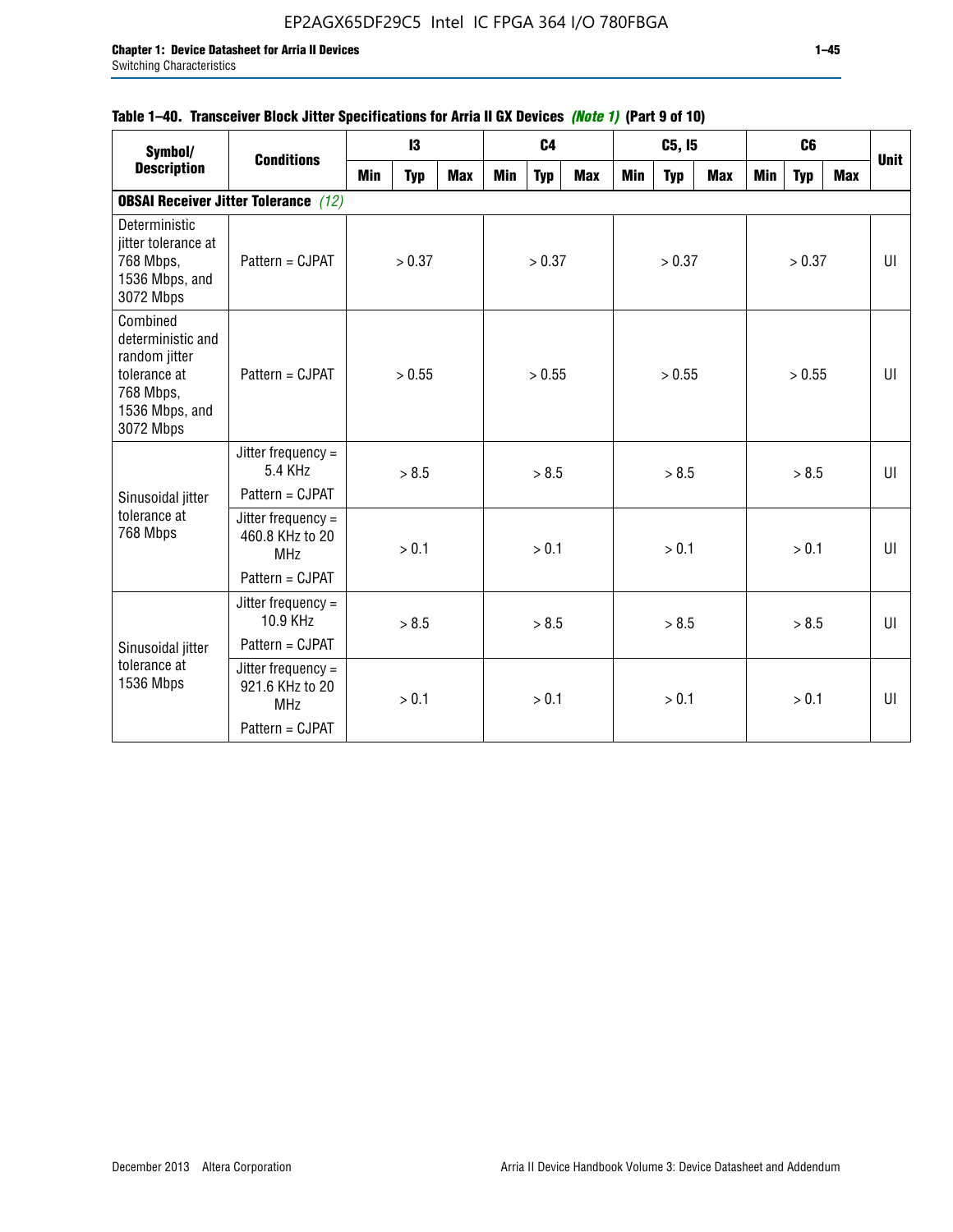| Symbol/                                        | <b>Conditions</b>                             | 13  |       | C4         |            | C5, I5     |            |     | C6         |            |            | <b>Unit</b> |     |    |
|------------------------------------------------|-----------------------------------------------|-----|-------|------------|------------|------------|------------|-----|------------|------------|------------|-------------|-----|----|
| <b>Description</b>                             |                                               | Min | Typ   | <b>Max</b> | <b>Min</b> | <b>Typ</b> | <b>Max</b> | Min | <b>Typ</b> | <b>Max</b> | <b>Min</b> | <b>Typ</b>  | Max |    |
| Sinusoidal jitter<br>tolerance at<br>3072 Mbps | Jitter frequency $=$<br>21.8 KHz              |     | > 8.5 |            |            | > 8.5      |            |     | > 8.5      |            |            | > 8.5       |     | UI |
|                                                | Pattern = CJPAT                               |     |       |            |            |            |            |     |            |            |            |             |     |    |
|                                                | Jitter frequency =<br>1843.2 KHz to 20<br>MHz |     | > 0.1 |            |            | > 0.1      |            |     | > 0.1      |            |            | > 0.1       |     | UI |
|                                                | Pattern = CJPAT                               |     |       |            |            |            |            |     |            |            |            |             |     |    |

### **Table 1–40. Transceiver Block Jitter Specifications for Arria II GX Devices** *(Note 1)* **(Part 10 of 10)**

**Notes to Table 1–40:**

(1) Dedicated refclk pins are used to drive the input reference clocks. The jitter numbers are valid for the stated conditions only.

(2) The jitter numbers for SONET/SDH are compliant to the GR-253-CORE Issue 3 Specification.

(3) The jitter numbers for XAUI are compliant to the IEEE802.3ae-2002 Specification.

(4) The jitter numbers for PCIe are compliant to the PCIe Base Specification 2.0.

(5) The jitter numbers for SRIO are compliant to the RapidIO Specification 1.3.

(6) The jitter numbers for GIGE are compliant to the IEEE802.3-2002 Specification.

(7) The jitter numbers for HiGig are compliant to the IEEE802.3ae-2002 Specification.

(8) The HD-SDI and 3G-SDI jitter numbers are compliant to the SMPTE292M and SMPTE424M Specifications.

(9) Arria II PCIe receivers are compliant to this specification provided the VTX\_CM-DC-ACTIVEIDLE-DELTA of the upstream transmitter is less than 50 mV.

(10) The jitter numbers for Serial Advanced Technology Attachment (SATA) are compliant to the Serial ATA Revision 3.0 Specification.

(11) The jitter numbers for Common Public Radio Interface (CPRI) are compliant to the CPRI Specification V3.0.

(12) The jitter numbers for Open Base Station Architecture Initiative (OBSAI) are compliant to the OBSAI RP3 Specification V4.1.

Table 1–41 lists the transceiver jitter specifications for all supported protocols for Arria II GZ devices.

#### **Table 1–41. Transceiver Block Jitter Specifications for Arria II GZ Devices** *(Note 1)***,** *(2)* **(Part 1 of 7)**

| Symbol/                                         | <b>Conditions</b>             | $-C3$ and $-I3$ |            |      | $-C4$ and $-I4$ | <b>Unit</b> |            |    |
|-------------------------------------------------|-------------------------------|-----------------|------------|------|-----------------|-------------|------------|----|
| <b>Description</b>                              |                               | Min             | <b>Typ</b> | Max  | Min             | <b>Typ</b>  | <b>Max</b> |    |
| <b>SONET/SDH Transmit Jitter Generation (3)</b> |                               |                 |            |      |                 |             |            |    |
| Peak-to-peak jitter at<br>622.08 Mbps           | Pattern = $PRBS15$            |                 |            | 0.1  |                 |             | 0.1        | UI |
| RMS jitter at 622.08 Mbps                       | Pattern = $PRBS15$            |                 |            | 0.01 |                 |             | 0.01       | UI |
| Peak-to-peak jitter at 2488.32<br><b>Mbps</b>   | Pattern = $PRBS15$            |                 |            | 0.1  |                 |             | 0.1        | UI |
| RMS jitter at 2488.32 Mbps                      | Pattern = $PRBS15$            |                 |            | 0.01 |                 |             | 0.01       | UI |
| <b>SONET/SDH Receiver Jitter Tolerance (3)</b>  |                               |                 |            |      |                 |             |            |    |
|                                                 | Jitter frequency = $0.03$ KHz |                 | >15        |      |                 | $>15$       |            | UI |
|                                                 | Pattern = $PRBS15$            |                 |            |      |                 |             |            |    |
| Jitter tolerance at 622.08 Mbps                 | Jitter frequency =<br>25 KHZ  |                 | > 1.5      |      | > 1.5           |             |            | UI |
|                                                 | Pattern = $PRBS15$            |                 |            |      |                 |             |            |    |
|                                                 | Jitter frequency = $250$ KHz  |                 | > 0.15     |      |                 |             |            | UI |
|                                                 | Pattern = $PRBS15$            |                 |            |      |                 | > 0.15      |            |    |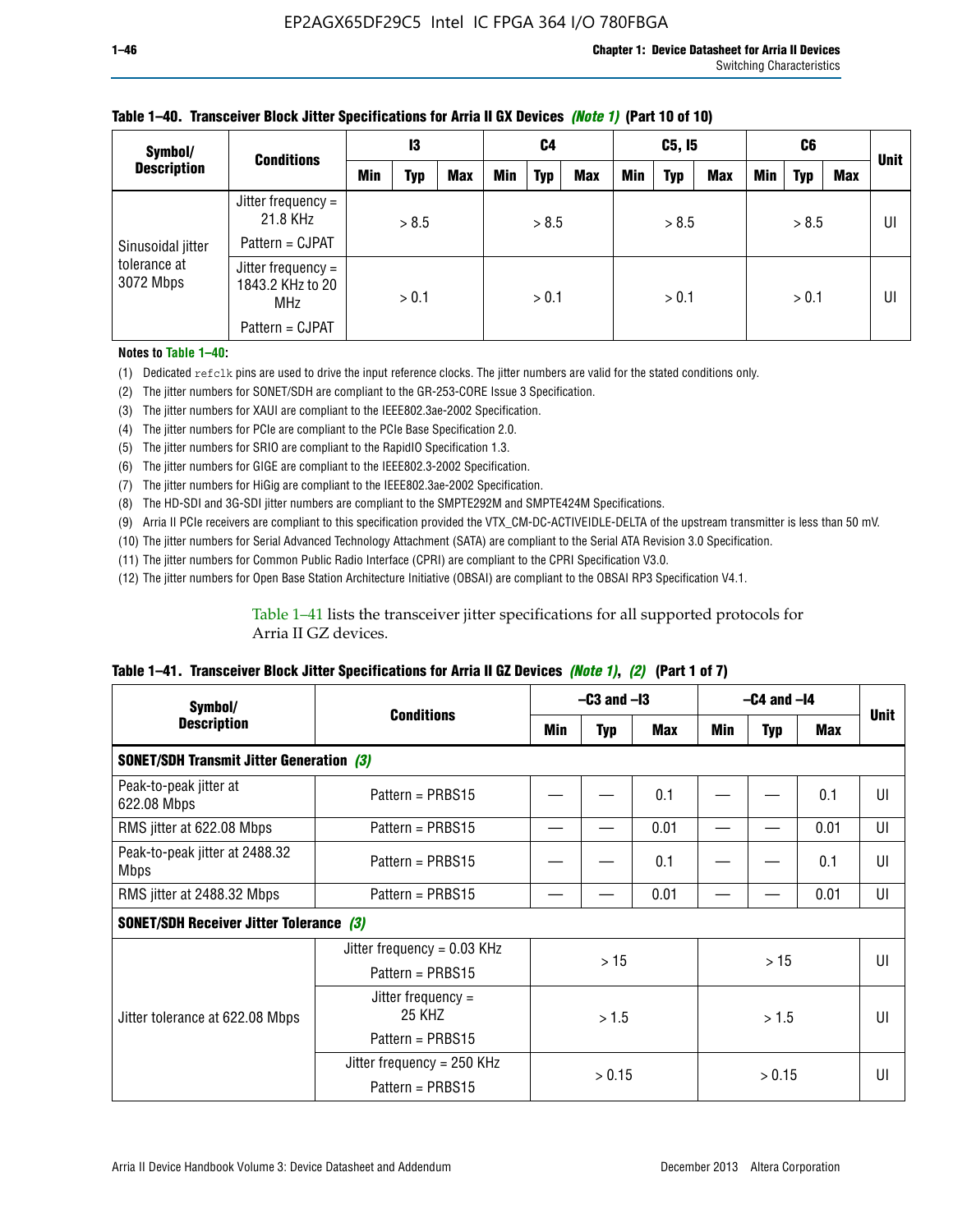| Symbol/                                           |                               |       | $-C3$ and $-I3$ |      |                          | $-C4$ and $-I4$          |      |             |
|---------------------------------------------------|-------------------------------|-------|-----------------|------|--------------------------|--------------------------|------|-------------|
| <b>Description</b>                                | <b>Conditions</b>             | Min   | <b>Typ</b>      | Max  | <b>Min</b>               | <b>Typ</b>               | Max  | <b>Unit</b> |
|                                                   | Jitter frequency = $0.06$ KHz |       |                 |      |                          |                          |      |             |
|                                                   | Pattern = PRBS15              |       | $>15$           |      |                          | >15                      |      | UI          |
|                                                   | Jitter frequency = 100 KHZ    |       |                 |      |                          |                          |      |             |
|                                                   | Pattern = PRBS15              |       | > 1.5           |      |                          | > 1.5                    |      | UI          |
| Jitter tolerance at 2488.32 Mbps                  | Jitter frequency $=$<br>1 MHz |       | > 0.15          |      |                          | > 0.15                   |      | U           |
|                                                   | Pattern = PRBS15              |       |                 |      |                          |                          |      |             |
|                                                   | Jitter frequency = 10 MHz     |       | > 0.15          |      |                          | > 0.15                   |      | U           |
|                                                   | Pattern = PRBS15              |       |                 |      |                          |                          |      |             |
| Fibre Channel Transmit Jitter Generation (4), (5) |                               |       |                 |      |                          |                          |      |             |
| Total jitter FC-1                                 | Pattern = CRPAT               |       |                 | 0.23 |                          | $\overline{\phantom{0}}$ | 0.23 | U           |
| Deterministic jitter FC-1                         | Pattern = CRPAT               |       |                 | 0.11 | $\overline{\phantom{0}}$ |                          | 0.11 | UI          |
| Total jitter FC-2                                 | Pattern = CRPAT               |       |                 | 0.33 |                          |                          | 0.33 | UI          |
| Deterministic jitter FC-2                         | Pattern = CRPAT               |       |                 | 0.2  |                          |                          | 0.2  | UI          |
| Total jitter FC-4                                 | Pattern = CRPAT               |       |                 | 0.52 |                          |                          | 0.52 | U           |
| Deterministic jitter FC-4                         | Pattern = CRPAT               |       |                 | 0.33 |                          |                          | 0.33 | UI          |
| Fibre Channel Receiver Jitter Tolerance (4), (6)  |                               |       |                 |      |                          |                          |      |             |
| Deterministic jitter FC-1                         | Pattern = CJTPAT              |       | > 0.37          |      | > 0.37                   |                          |      | UI          |
| Random jitter<br>$FC-1$                           | Pattern = CJTPAT              |       | > 0.31          |      | > 0.31                   |                          |      | U           |
| Sinusoidal jitter FC-1                            | Fc/25000                      | > 1.5 |                 |      |                          | > 1.5                    |      | U           |
|                                                   | Fc/1667                       |       | > 0.1           |      |                          | > 0.1                    |      | UI          |
| Deterministic jitter FC-2                         | Pattern = CJTPAT              |       | > 0.33          |      |                          | > 0.33                   |      | U           |
| Random jitter<br>$FC-2$                           | Pattern = CJTPAT              |       | > 0.29          |      |                          | > 0.29                   |      | UI          |
| Sinusoidal jitter FC-2                            | Fc/25000                      |       | > 1.5           |      |                          | > 1.5                    |      | UI          |
|                                                   | Fc/1667                       |       | $> 0.1$         |      |                          | $> 0.1$                  |      | $\sf{UI}$   |
| Deterministic jitter FC-4                         | Pattern = CJTPAT              |       | > 0.33          |      |                          | > 0.33                   |      | UI          |
| Random jitter FC-4                                | Pattern = CJTPAT              |       | > 0.29          |      |                          | > 0.29                   |      | UI          |
| Sinusoidal jitter FC-4                            | Fc/25000                      |       | > 1.5           |      |                          | > 1.5                    |      | U           |
|                                                   | Fc/1667                       |       | > 0.1           |      |                          | $> 0.1$                  |      | UI          |
| XAUI Transmit Jitter Generation (7)               |                               |       |                 |      |                          |                          |      |             |
| Total jitter at 3.125 Gbps                        | Pattern = CJPAT               |       |                 | 0.3  |                          |                          | 0.3  | UI          |
| Deterministic jitter at<br>3.125 Gbps             | Pattern = CJPAT               |       |                 | 0.17 |                          |                          | 0.17 | UI          |
| XAUI Receiver Jitter Tolerance (7)                |                               |       |                 |      |                          |                          |      |             |
| Total jitter                                      |                               |       | > 0.65          |      |                          | > 0.65                   |      | UI          |
| Deterministic jitter                              |                               |       | > 0.37          |      |                          | UI                       |      |             |

## **Table 1–41. Transceiver Block Jitter Specifications for Arria II GZ Devices** *(Note 1)***,** *(2)* **(Part 2 of 7)**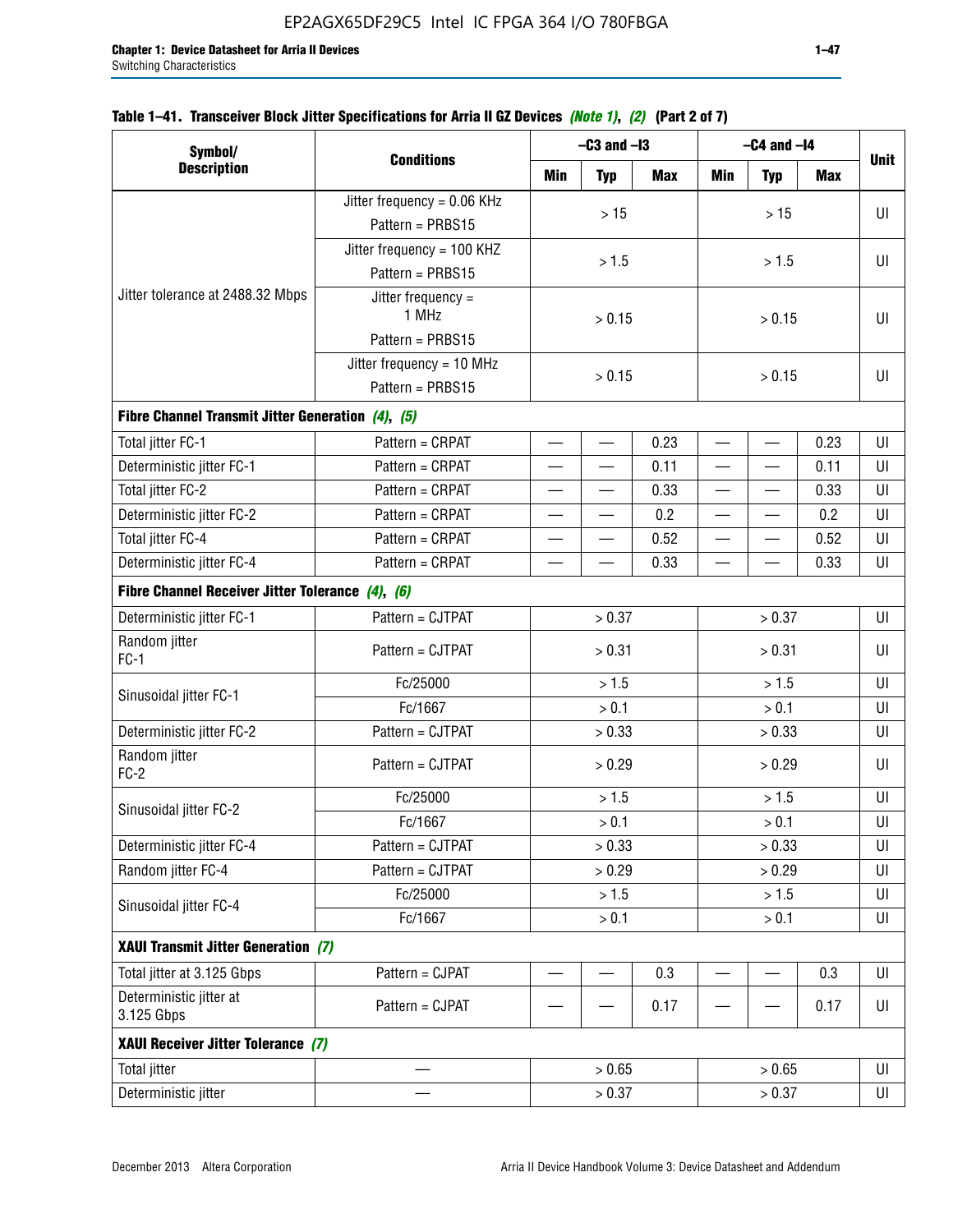| Symbol/                                                                  |                                                                                        |       | $-C3$ and $-I3$ |            | $-C4$ and $-I4$ |               |            |             |
|--------------------------------------------------------------------------|----------------------------------------------------------------------------------------|-------|-----------------|------------|-----------------|---------------|------------|-------------|
| <b>Description</b>                                                       | <b>Conditions</b>                                                                      | Min   | <b>Typ</b>      | <b>Max</b> | Min             | <b>Typ</b>    | <b>Max</b> | <b>Unit</b> |
| Peak-to-peak jitter                                                      | Jitter frequency = 22.1 KHz                                                            |       | > 8.5           |            |                 | > 8.5         |            | UI          |
| Peak-to-peak jitter                                                      | Jitter frequency =<br>1.875 MHz                                                        |       | > 0.1           |            |                 | > 0.1         |            | UI          |
| Peak-to-peak jitter                                                      | Jitter frequency = $20$ MHz                                                            |       | > 0.1           |            |                 | > 0.1         |            | UI          |
| <b>PCIe Transmit Jitter Generation (8)</b>                               |                                                                                        |       |                 |            |                 |               |            |             |
| Total jitter at 2.5 Gbps (Gen1)-<br>x1, x4, and x8                       | Compliance pattern                                                                     |       |                 | 0.25       |                 |               | 0.25       | UI          |
| Total jitter at 5 Gbps (Gen2)-<br>x1, x4, and x8                         | Compliance pattern                                                                     |       |                 | 0.25       |                 |               |            | UI          |
| PCIe Receiver Jitter Tolerance (8)                                       |                                                                                        |       |                 |            |                 |               |            |             |
| Total jitter at 2.5 Gbps (Gen1)                                          | Compliance pattern                                                                     |       | > 0.6           |            |                 | > 0.6         |            | UI          |
| Total jitter at 5 Gbps (Gen2)                                            | Compliance pattern                                                                     |       | Not supported   |            |                 | Not supported |            | UI          |
| PCIe (Gen 1) Electrical Idle Detect Threshold                            |                                                                                        |       |                 |            |                 |               |            |             |
| $V_{\text{RX-IDLE-DEFp-p}}(9)$                                           | Compliance pattern                                                                     | 65    |                 | 175        | 65              |               | 175        | UI          |
| <b>SRIO Transmit Jitter Generation (10)</b>                              |                                                                                        |       |                 |            |                 |               |            |             |
| Deterministic jitter                                                     | Data rate = 1.25, 2.5, 3.125 Gbps                                                      |       |                 |            |                 |               |            |             |
| (peak-to-peak)                                                           | Pattern = CJPAT                                                                        |       |                 | 0.17       |                 |               | 0.17       | UI          |
| Total jitter (peak-to-peak)                                              | Data rate = $1.25$ , 2.5, 3.125 Gbps<br>Pattern = CJPAT                                |       |                 | 0.35       |                 |               | 0.35       | UI          |
| <b>SRIO Receiver Jitter Tolerance (10)</b>                               |                                                                                        |       |                 |            |                 |               |            |             |
| Deterministic jitter tolerance<br>(peak-to-peak)                         | Data rate = $1.25$ , 2.5, 3.125 Gbps<br>Pattern = CJPAT                                |       | > 0.37          |            |                 | > 0.37        |            | UI          |
| Combined deterministic and<br>random jitter tolerance (peak-to-<br>peak) | Data rate = $1.25$ , 2.5, 3.125 Gbps<br>Pattern = CJPAT                                |       | > 0.55          |            |                 | > 0.55        |            | UI          |
|                                                                          | Jitter frequency = 22.1 KHz<br>Data rate = 1.25, 2.5, 3.125 Gbps<br>Pattern = CJPAT    |       | > 8.5           |            |                 | > 8.5         |            | UI          |
| Sinusoidal jitter tolerance (peak-<br>to-peak)                           | Jitter frequency = $1.875$ MHz<br>Data rate = 1.25, 2.5, 3.125 Gbps<br>Pattern = CJPAT |       | > 0.1           |            |                 | > 0.1         |            | UI          |
|                                                                          | Jitter frequency = $20$ MHz<br>Data rate = 1.25, 2.5, 3.125 Gbps<br>Pattern = CJPAT    | > 0.1 |                 |            | > 0.1           |               | UI         |             |
| <b>GIGE Transmit Jitter Generation (11)</b>                              |                                                                                        |       |                 |            |                 |               |            |             |
| Deterministic jitter<br>(peak-to-peak)                                   | Pattern = CRPAT                                                                        |       |                 | 0.14       |                 |               | 0.14       | UI          |
| Total jitter (peak-to-peak)                                              | Pattern = CRPAT                                                                        |       |                 | 0.279      |                 |               | 0.279      | UI          |

### **Table 1–41. Transceiver Block Jitter Specifications for Arria II GZ Devices** *(Note 1)***,** *(2)* **(Part 3 of 7)**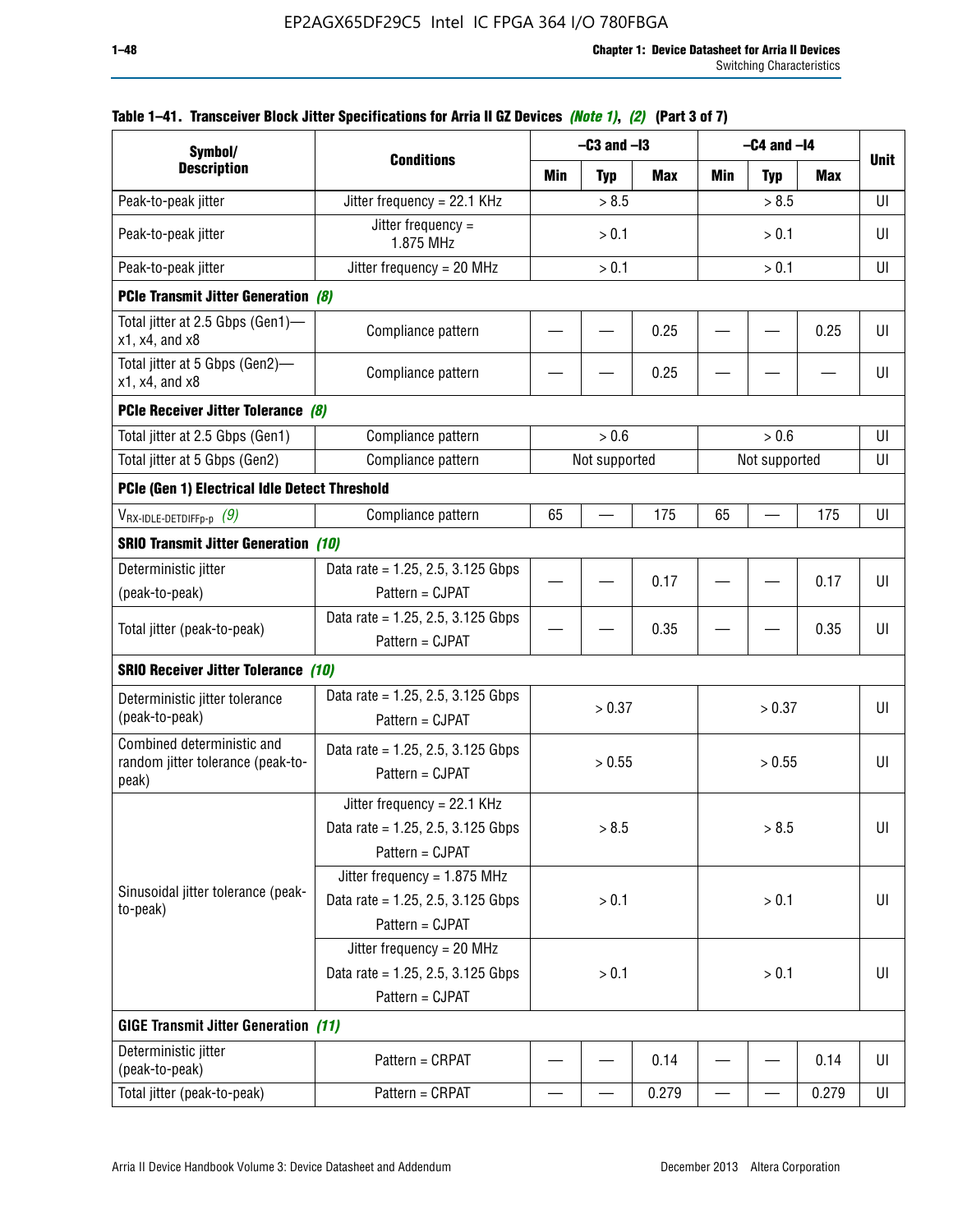## **Table 1–41. Transceiver Block Jitter Specifications for Arria II GZ Devices** *(Note 1)***,** *(2)* **(Part 4 of 7)**

| Symbol/                                                                  |                                                                             |        | $-C3$ and $-I3$ |            |        | $-C4$ and $-I4$ |     |             |
|--------------------------------------------------------------------------|-----------------------------------------------------------------------------|--------|-----------------|------------|--------|-----------------|-----|-------------|
| <b>Description</b>                                                       | <b>Conditions</b>                                                           | Min    | <b>Typ</b>      | <b>Max</b> | Min    | <b>Typ</b>      | Max | <b>Unit</b> |
| <b>GIGE Receiver Jitter Tolerance (11)</b>                               |                                                                             |        |                 |            |        |                 |     |             |
| Deterministic jitter tolerance<br>(peak-to-peak)                         | Pattern = CJPAT                                                             |        | > 0.4           |            |        | > 0.4           |     | UI          |
| Combined deterministic and<br>random jitter tolerance (peak-to-<br>peak) | Pattern = CJPAT                                                             |        | > 0.66          |            | > 0.66 |                 |     | UI          |
| <b>HiGig Transmit Jitter Generation</b>                                  |                                                                             |        |                 |            |        |                 |     |             |
| Deterministic jitter<br>(peak-to-peak)                                   | Data rate = $3.75$ Gbps<br>Pattern = CJPAT                                  |        |                 | 0.17       |        |                 |     | UI          |
| Total jitter (peak-to-peak)                                              | Data rate = $3.75$ Gbps<br>Pattern = CJPAT                                  |        |                 | 0.35       |        |                 |     | UI          |
| <b>HiGig Receiver Jitter Tolerance</b>                                   |                                                                             |        |                 |            |        |                 |     |             |
| Deterministic jitter tolerance<br>(peak-to-peak)                         | Data rate = $3.75$ Gbps<br>Pattern = CJPAT                                  |        | > 0.37          |            |        |                 |     | UI          |
| Combined deterministic and<br>random jitter tolerance (peak-to-<br>peak) | Data rate = $3.75$ Gbps<br>Pattern = CJPAT                                  | > 0.65 |                 |            |        |                 |     | UI          |
|                                                                          | Jitter frequency = 22.1 KHz<br>Data rate = $3.75$ Gbps<br>Pattern = CJPAT   | > 8.5  |                 |            |        |                 |     | UI          |
| Sinusoidal jitter tolerance (peak-<br>to-peak)                           | Jitter frequency = $22.1$ KHz<br>Data rate = $3.75$ Gbps<br>Pattern = CJPAT |        | > 0.1           |            |        |                 |     | UI          |
|                                                                          | Jitter frequency = $22.1$ KHz<br>Data rate = $3.75$ Gbps<br>Pattern = CJPAT |        | > 0.1           |            |        |                 |     | UI          |
| (OIF) CEI Transmitter Jitter Generation                                  |                                                                             |        |                 |            |        |                 |     |             |
| Total jitter (peak-to-peak)                                              | Data rate = $6.375$ Gbps<br>Pattern = PRBS15 BER = $10^{-12}$               |        |                 | 0.3        |        |                 | 0.3 | UI          |
| (OIF) CEI Receiver Jitter Tolerance                                      |                                                                             |        |                 |            |        |                 |     |             |
| Deterministic jitter tolerance<br>(peak-to-peak)                         | Data rate = $6.375$ Gbps<br>Pattern = PRBS31 BER = $10^{-12}$               |        | > 0.675         |            |        |                 |     | UI          |
| Combined deterministic and<br>random jitter tolerance (peak-to-<br>peak) | Data rate = $6.375$ Gbps<br>Pattern = PRBS31 BER = $10^{-12}$               |        | > 0.988         |            |        |                 |     | U           |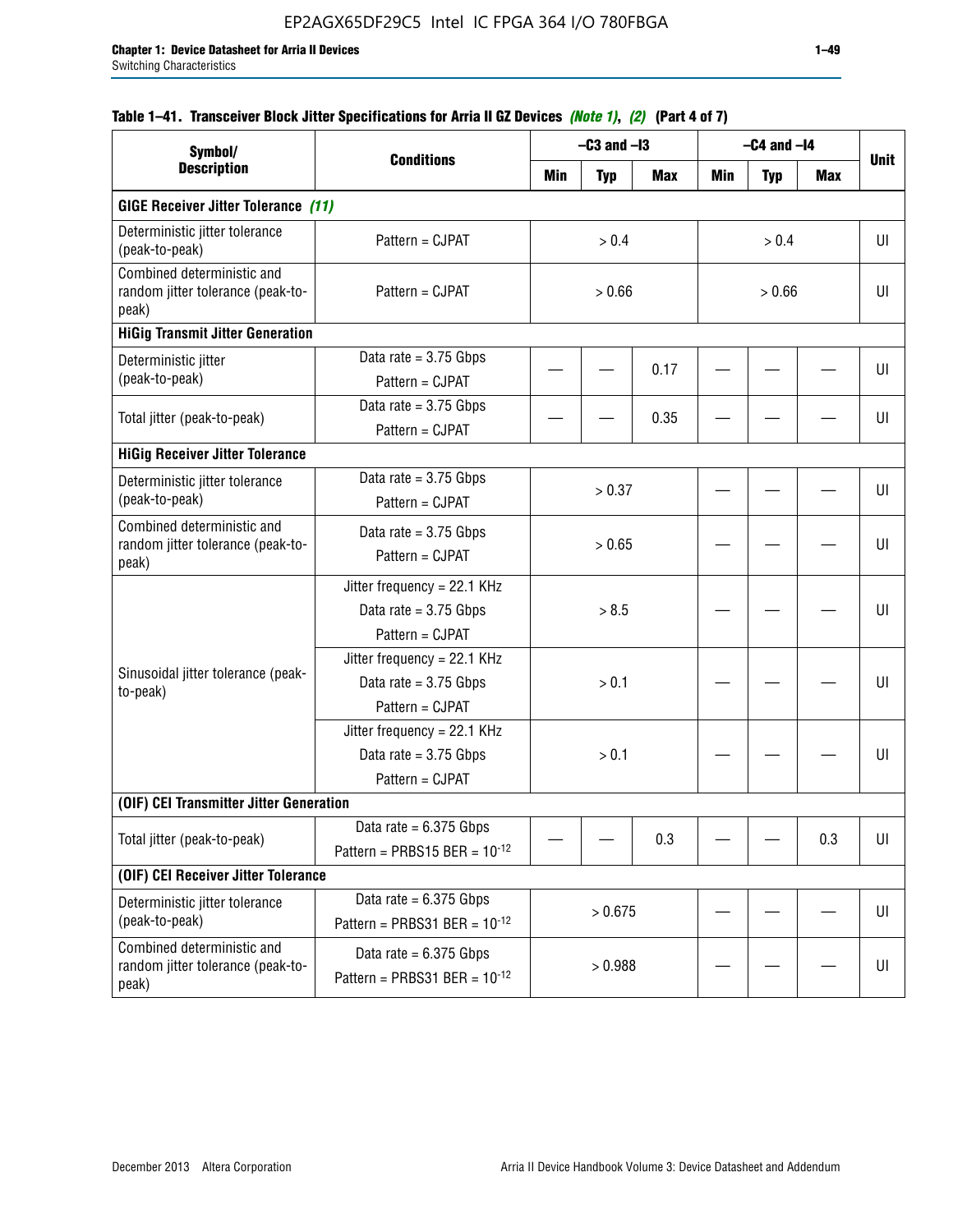|                                                |                                                                                            |         | $-C3$ and $-I3$ |            | $-C4$ and $-I4$                        |       |      |             |
|------------------------------------------------|--------------------------------------------------------------------------------------------|---------|-----------------|------------|----------------------------------------|-------|------|-------------|
| Symbol/<br><b>Description</b>                  | <b>Conditions</b>                                                                          | Min     | <b>Typ</b>      | <b>Max</b> | <b>Min</b><br><b>Typ</b><br><b>Max</b> |       |      | <b>Unit</b> |
|                                                | Jitter Frequency = 38.2 KHz                                                                |         |                 |            |                                        |       |      |             |
|                                                | Data rate = $6.375$ Gbps                                                                   |         | > 0.5           |            |                                        |       |      | UI          |
|                                                | Pattern = PRBS31 BER = $10^{-12}$                                                          |         |                 |            |                                        |       |      |             |
|                                                | Jitter Frequency = $3.82$ MHz                                                              |         |                 |            |                                        |       |      |             |
| Sinusoidal jitter tolerance (peak-             | Data rate = $6.375$ Gbps                                                                   |         | > 0.05          |            |                                        |       |      | UI          |
| to-peak)                                       | Pattern = PRBS31 BER = $10^{-12}$                                                          |         |                 |            |                                        |       |      |             |
|                                                |                                                                                            |         |                 |            |                                        |       |      |             |
|                                                | Jitter Frequency = 20 MHz                                                                  |         |                 |            |                                        |       |      |             |
|                                                | Data rate = $6.375$ Gbps                                                                   |         | > 0.05          |            |                                        |       |      | UI          |
|                                                | Pattern = PRBS31 BER = $10^{-12}$                                                          |         |                 |            |                                        |       |      |             |
| <b>SDI Transmitter Jitter Generation (12)</b>  |                                                                                            |         |                 |            |                                        |       |      |             |
| Alignment jitter                               | Data rate = $1.485$ Gbps (HD)<br>Pattern = color bar Low-frequency<br>$roll-off = 100 KHz$ | 0.2     |                 |            | 0.2                                    |       |      | UI          |
| (peak-to-peak)                                 | Data rate = 2.97 Gbps (3G) Pattern<br>= color bar Low-frequency roll-off<br>$= 100$ KHz    | 0.3     |                 | 0.3        |                                        |       | UI   |             |
| <b>SDI Receiver Jitter Tolerance (12)</b>      |                                                                                            |         |                 |            |                                        |       |      |             |
|                                                | Jitter frequency = 15 KHz                                                                  |         |                 |            |                                        |       |      |             |
|                                                | Data rate = 2.97 Gbps (3G) Pattern<br>= single line scramble color bar                     | >2      |                 |            | >2                                     |       | UI   |             |
|                                                | Jitter frequency = $100$ KHz                                                               |         |                 |            |                                        |       |      |             |
| Sinusoidal jitter tolerance (peak-<br>to-peak) | Data rate = $2.97$ Gbps (3G) Pattern<br>= single line scramble color bar                   |         | > 0.3           |            | > 0.3                                  |       |      | UI          |
|                                                | Jitter frequency = $148.5$ MHz                                                             |         |                 |            |                                        |       |      |             |
|                                                | Data rate = 2.97 Gbps (3G) Pattern<br>= single line scramble color bar                     |         | > 0.3           |            |                                        | > 0.3 |      | UI          |
|                                                | Jitter frequency = $20$ KHz                                                                |         |                 |            |                                        |       |      |             |
|                                                | Data rate = $1.485$ Gbps (HD)<br>pattern = $75%$ color bar                                 |         | >1              |            |                                        | > 1⊣  |      | UI          |
|                                                | Jitter frequency = 100 KHz                                                                 |         |                 |            |                                        |       |      |             |
| Sinusoidal jitter tolerance (peak-<br>to-peak) | Data rate = $1.485$ Gbps (HD)<br>Pattern = 75% color bar                                   |         | > 0.2           |            |                                        | > 0.2 |      | UI          |
|                                                | Jitter frequency = $148.5$ MHz                                                             |         |                 |            |                                        |       |      |             |
|                                                | Data rate = $1.485$ Gbps (HD)<br>Pattern = 75% color bar                                   | $> 0.2$ |                 | > 0.2      |                                        |       | UI   |             |
| <b>SAS Transmit Jitter Generation</b> (13)     |                                                                                            |         |                 |            |                                        |       |      |             |
| Total jitter at 1.5 Gbps (G1)                  | Pattern = CJPAT                                                                            |         |                 | 0.55       |                                        |       | 0.55 | UI          |
| Deterministic jitter at 1.5 Gbps<br>(G1)       | Pattern = CJPAT                                                                            |         |                 | 0.35       |                                        |       | 0.35 | UI          |
| Total jitter at 3.0 Gbps (G2)                  | Pattern = CJPAT                                                                            |         |                 | 0.55       |                                        |       | 0.55 | UI          |

## **Table 1–41. Transceiver Block Jitter Specifications for Arria II GZ Devices** *(Note 1)***,** *(2)* **(Part 5 of 7)**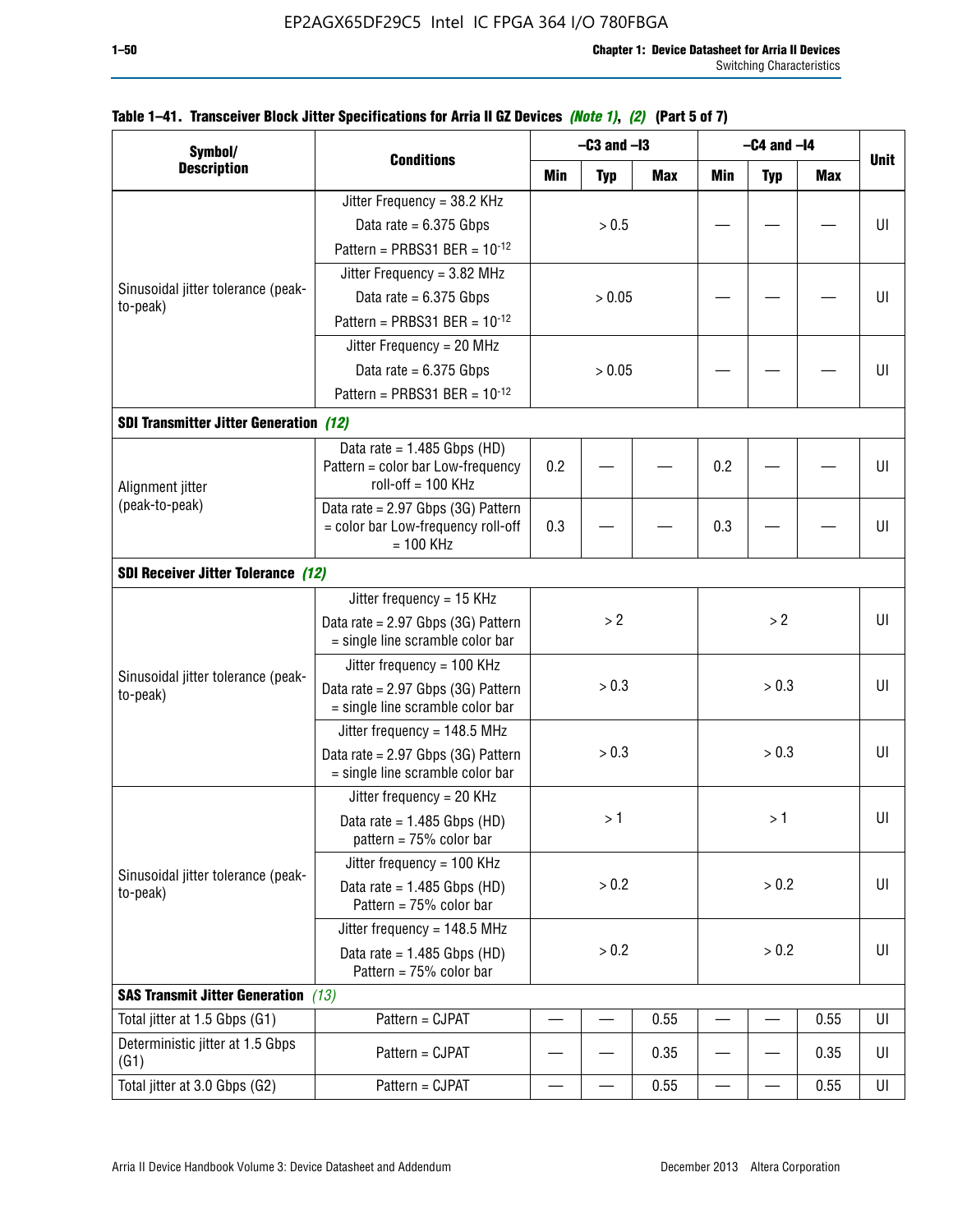| Symbol/                                                       |                                                                               |                          | $-C3$ and $-I3$          |            | $-C4$ and $-I4$          |                          |       |             |
|---------------------------------------------------------------|-------------------------------------------------------------------------------|--------------------------|--------------------------|------------|--------------------------|--------------------------|-------|-------------|
| <b>Description</b>                                            | <b>Conditions</b>                                                             | <b>Min</b>               | <b>Typ</b>               | <b>Max</b> | Min                      | <b>Typ</b>               | Max   | <b>Unit</b> |
| Deterministic jitter at 3.0 Gbps<br>(G2)                      | Pattern = CJPAT                                                               |                          |                          | 0.35       |                          |                          | 0.35  | UI          |
| Total jitter at 6.0 Gbps (G3)                                 | Pattern = CJPAT                                                               | $\overline{\phantom{0}}$ | $\overline{\phantom{0}}$ | 0.25       | $\overline{\phantom{0}}$ | $\overline{\phantom{0}}$ | 0.25  | UI          |
| Random jitter at 6.0 Gbps (G3)                                | Pattern = CJPAT                                                               |                          |                          | 0.15       |                          |                          | 0.15  | UI          |
| <b>SAS Receiver Jitter Tolerance (13)</b>                     |                                                                               |                          |                          |            |                          |                          |       |             |
| Total jitter tolerance at 1.5 Gbps<br>(G1)                    | Pattern = CJPAT                                                               |                          |                          | 0.65       |                          |                          | 0.65  | UI          |
| Deterministic jitter tolerance at<br>$1.5$ Gbps $(G1)$        | Pattern = CJPAT                                                               |                          |                          | 0.35       |                          |                          | 0.35  | UI          |
| Sinusoidal jitter tolerance at 1.5<br>Gbps (G1)               | Jitter frequency = 900 KHz to 5<br><b>MHz</b><br>Pattern = CJTPAT BER = 1E-12 |                          | > 0.1                    |            |                          | > 0.1                    |       | UI          |
| <b>CPRI Transmit Jitter Generation</b> (14)                   |                                                                               |                          |                          |            |                          |                          |       |             |
|                                                               | E.6.HV, E.12.HV<br>Pattern = CJPAT                                            |                          |                          | 0.279      |                          |                          | 0.279 | UI          |
| <b>Total jitter</b>                                           | E.6.LV, E.12.LV, E.24.LV, E.30.LV<br>Pattern = CJPAT                          |                          |                          | 0.35       |                          |                          | 0.35  | UI          |
|                                                               | E.6.HV, E.12.HV<br>Pattern = CJPAT                                            |                          |                          | 0.14       |                          |                          | 0.14  | UI          |
| Deterministic jitter                                          | E.6.LV, E.12.LV, E.24.LV, E.30.LV<br>Pattern = CJPAT                          |                          |                          | 0.17       |                          |                          | 0.17  | UI          |
| <b>CPRI Receiver Jitter Tolerance</b> (14)                    |                                                                               |                          |                          |            |                          |                          |       |             |
| Total jitter tolerance                                        | E.6.HV, E.12.HV<br>Pattern = CJPAT                                            |                          | > 0.66                   |            |                          | > 0.66                   |       | UI          |
| Deterministic jitter tolerance                                | E.6.HV, E.12.HV<br>Pattern = CJPAT                                            |                          | > 0.4                    |            |                          | > 0.4                    |       | UI          |
| Total jitter tolerance                                        | E.6.LV, E.12.LV, E.24.LV, E.30.LV<br>Pattern = CJPAT                          |                          | > 0.65                   |            |                          | > 0.65                   |       | UI          |
| Deterministic jitter tolerance                                | E.6.LV, E.12.LV, E.24.LV, E.30.LV<br>Pattern = CJPAT                          |                          | > 0.37                   |            |                          | > 0.37                   |       | UI          |
| Combined deterministic and<br>random jitter tolerance         | E.6.LV, E.12.LV, E.24.LV, E.30.LV<br>Pattern = CJPAT                          | > 0.55<br>> 0.55         |                          |            | U                        |                          |       |             |
| <b>OBSAI Transmit Jitter Generation</b> (15)                  |                                                                               |                          |                          |            |                          |                          |       |             |
| Total jitter at 768 Mbps, 1536<br>Mbps, and 3072 Mbps         | $REFCLK = 153.6 MHz$<br>Pattern CJPAT                                         |                          |                          | 0.35       |                          |                          | 0.35  | UI          |
| Deterministic jitter at 768 MBps,<br>1536 Mbps, and 3072 Mbps | $REFCLK = 153.6 MHz$<br>Pattern CJPAT                                         |                          |                          | 0.17       |                          |                          | 0.17  | UI          |

## **Table 1–41. Transceiver Block Jitter Specifications for Arria II GZ Devices** *(Note 1)***,** *(2)* **(Part 6 of 7)**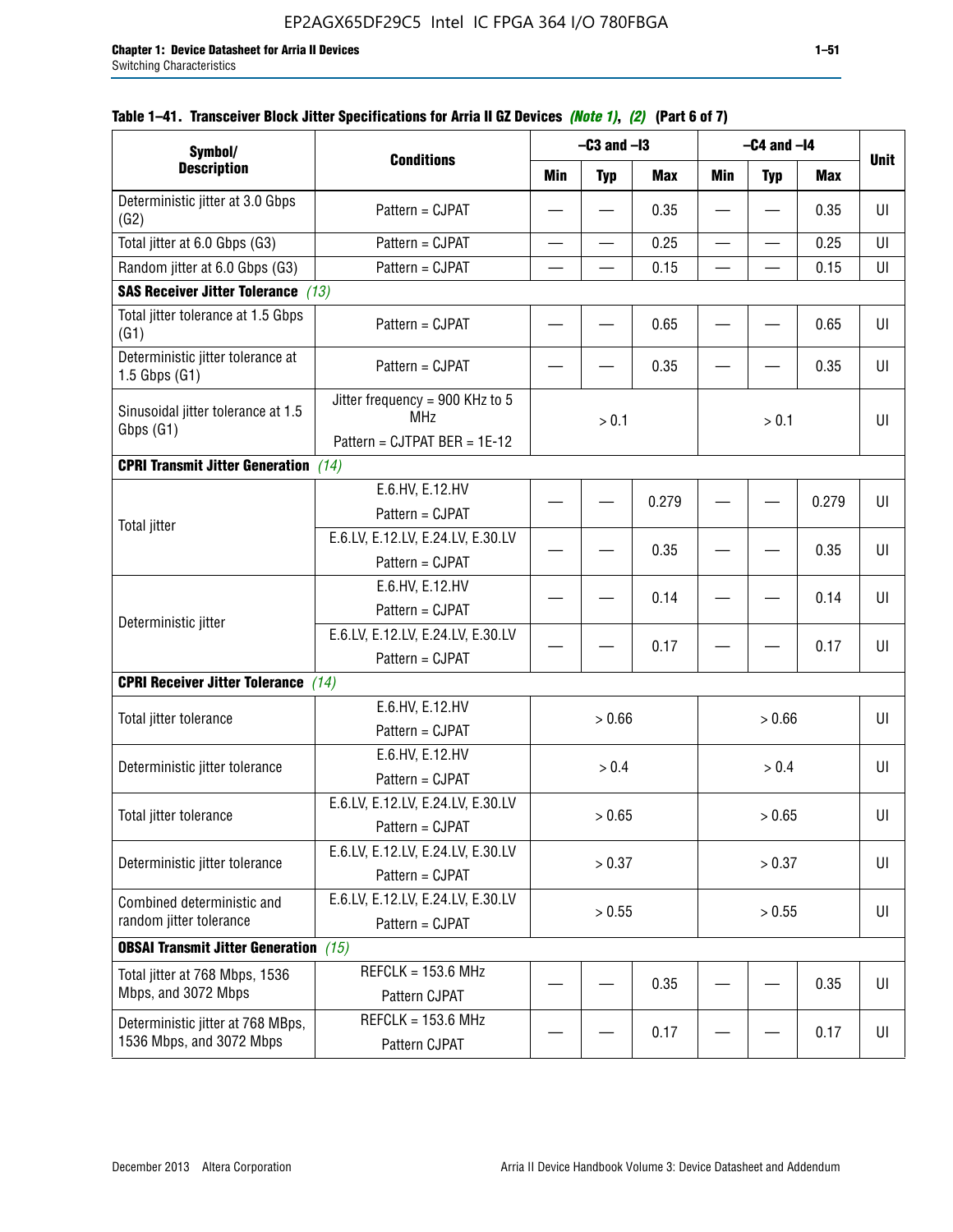| Symbol/                                                                                                  |                                                                          | $-C3$ and $-I3$ |                |            | $-C4$ and $-I4$ | <b>Unit</b>  |            |              |
|----------------------------------------------------------------------------------------------------------|--------------------------------------------------------------------------|-----------------|----------------|------------|-----------------|--------------|------------|--------------|
| <b>Description</b>                                                                                       | <b>Conditions</b>                                                        | Min             | <b>Typ</b>     | <b>Max</b> | <b>Min</b>      | <b>Typ</b>   | <b>Max</b> |              |
| <b>OBSAI Receiver Jitter Tolerance</b> (15)                                                              |                                                                          |                 |                |            |                 |              |            |              |
| Deterministic jitter tolerance at<br>768 Mbps, 1536 Mbps, and<br>3072 Mbps                               | Pattern = CJPAT                                                          | > 0.37          |                | > 0.37     |                 |              | UI         |              |
| Combined deterministic and<br>random jitter tolerance at 768<br>Mbps, 1536 Mbps, and 3072<br><b>Mbps</b> | $Pattern = CJPATH$                                                       | > 0.55          |                | > 0.55     |                 |              | UI         |              |
| Sinusoidal jitter tolerance at 768<br><b>Mbps</b>                                                        | Jitter frequency = $5.4$ KHz<br>Pattern = CJPAT                          | > 8.5           |                | > 8.5      |                 |              | UI         |              |
|                                                                                                          | Jitter frequency = $460$ MHz to 20<br>MH <sub>7</sub><br>Pattern = CJPAT |                 | > 0.1          |            | > 0.1           |              |            | UI           |
| Sinusoidal jitter tolerance at                                                                           | Jitter frequency = $10.9$ KHz<br>Pattern = CJPAT                         | > 8.5           |                |            | > 8.5           |              |            | UI           |
| 1536 Mbps                                                                                                | Jitter frequency = 921.6 MHz to 20<br>MH <sub>7</sub><br>Pattern = CJPAT |                 | > 0.1          |            | > 0.1           |              |            | $\mathbf{U}$ |
| Sinusoidal jitter tolerance at                                                                           | Jitter frequency = $21.8$ KHz<br>$Pattern = C.IPATH$                     |                 | > 8.5<br>> 8.5 |            |                 | $\mathbf{U}$ |            |              |
| 3072 Mbps                                                                                                | Jitter frequency = $1843.2$ MHz to<br>20 MHz<br>Pattern = CJPAT          |                 | > 0.1          |            | > 0.1           |              |            | UI           |

#### **Table 1–41. Transceiver Block Jitter Specifications for Arria II GZ Devices** *(Note 1)***,** *(2)* **(Part 7 of 7)**

#### **Notes to Table 1–41:**

(1) Dedicated refclk pins were used to drive the input reference clocks.

- (2) The jitter numbers are valid for the stated conditions only.
- (3) The jitter numbers for SONET/SDH are compliant to the GR-253-CORE Issue 3 Specification.
- (4) The jitter numbers for Fibre Channel are compliant to the FC-PI-4 Specification revision 6.10.
- (5) The Fibre Channel transmitter jitter generation numbers are compliant to the specification at the  $\delta_T$  inter operability point.
- (6) The Fibre Channel receiver jitter tolerance numbers are compliant to the specification at the  $\delta_R$  interpretability point.
- (7) The jitter numbers for XAUI are compliant to the IEEE802.3ae-2002 Specification.
- (8) The jitter numbers for PCIe are compliant to the PCIe Base Specification 2.0.
- (9) Arria II GZ PCIe receivers are compliant to this specification provided the V<sub>TX-CM-DC-ACTIVEIDLE-DELTA</sub> of the upstream transmitter is less than 50 mV.
- (10) The jitter numbers for SRIO are compliant to the RapidIO Specification 1.3.
- (11) The jitter numbers for GIGE are compliant to the IEEE802.3-2002 Specification.
- (12) The HD-SDI and 3G-SDI jitter numbers are compliant to the SMPTE292M and SMPTE424M Specifications.
- (13) The jitter numbers for Serial Attached SCSI (SAS) are compliant to the SAS-2.1 Specification.
- (14) The jitter numbers for CPRI are compliant to the CPRI Specification V3.0.
- (15) The jitter numbers for OBSAI are compliant to the OBSAI RP3 Specification V4.1.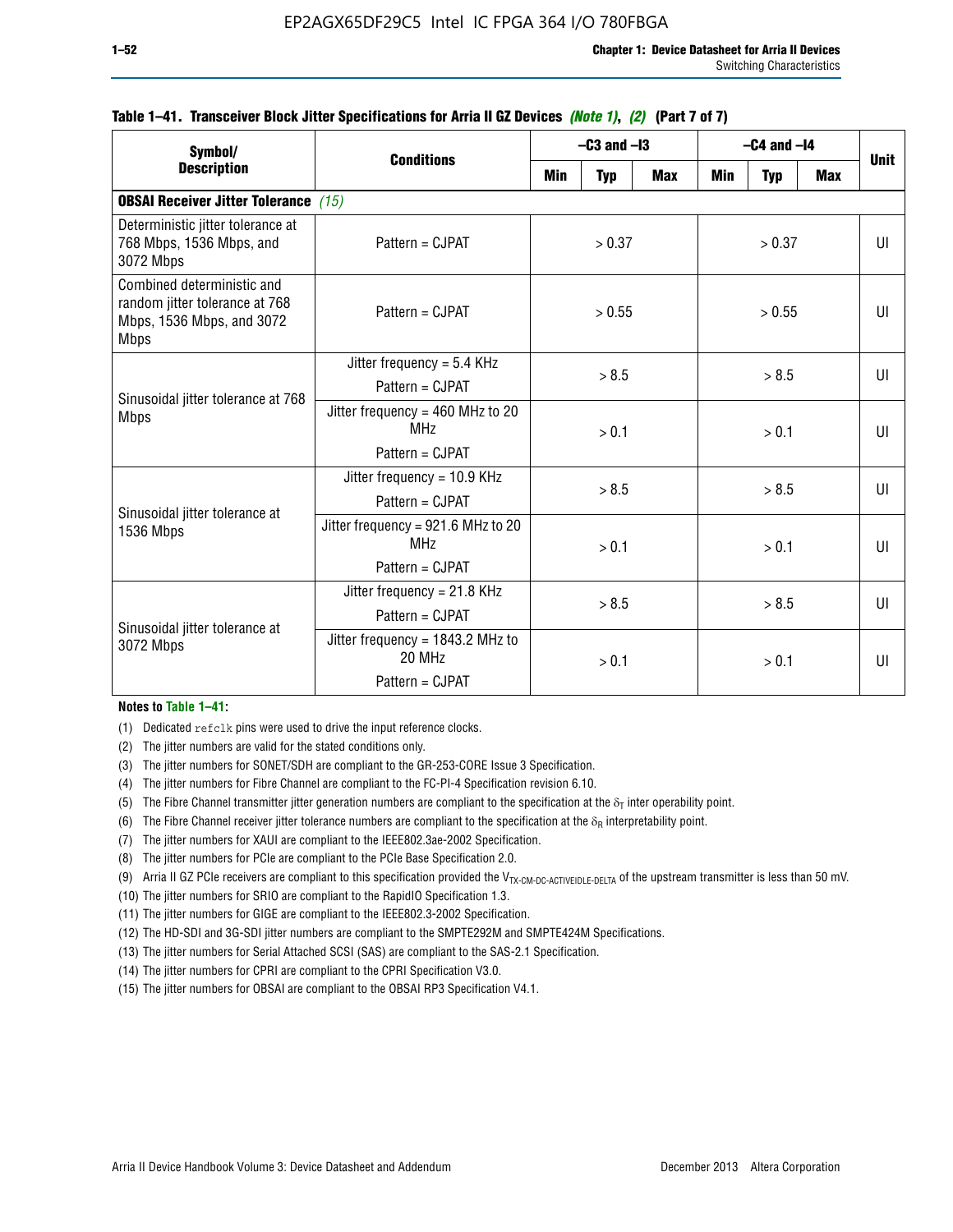# **Core Performance Specifications for the Arria II Device Family**

This section describes the clock tree, phase-locked loop (PLL), digital signal processing (DSP), embedded memory, configuration, and JTAG specifications for Arria II GX and GZ devices.

## **Clock Tree Specifications**

Table 1–42 lists the clock tree specifications for Arria II GX devices.

|                      | <b>Performance</b> |        |     |             |  |  |  |
|----------------------|--------------------|--------|-----|-------------|--|--|--|
| <b>Clock Network</b> | <b>13, C4</b>      | C5, I5 | C6  | <b>Unit</b> |  |  |  |
| <b>GCLK and RCLK</b> | 500                | 500    | 400 | <b>MHz</b>  |  |  |  |
| <b>PCLK</b>          | 420                | 350    | 280 | <b>MHz</b>  |  |  |  |

Table 1–43 lists the clock tree specifications for Arria II GZ devices.

### **Table 1–43. Clock Tree Performance for Arria II GZ Devices**

| <b>Clock Network</b> | <b>Performance</b> |                 |             |  |  |  |  |
|----------------------|--------------------|-----------------|-------------|--|--|--|--|
|                      | $-C3$ and $-I3$    | $-C4$ and $-I4$ | <b>Unit</b> |  |  |  |  |
| <b>GCLK and RCLK</b> | 700                | 500             | <b>MHz</b>  |  |  |  |  |
| <b>PCLK</b>          | 500                | 450             | <b>MHz</b>  |  |  |  |  |

## **PLL Specifications**

Table 1–44 lists the PLL specifications for Arria II GX devices.

**Table 1–44. PLL Specifications for Arria II GX Devices (Part 1 of 3)**

| <b>Symbol</b>      | <b>Description</b>                                                                                   | Min | <b>Typ</b> | Max       | <b>Unit</b>   |
|--------------------|------------------------------------------------------------------------------------------------------|-----|------------|-----------|---------------|
|                    | Input clock frequency (from clock input pins residing in<br>right/top/bottom banks) (-4 Speed Grade) | 5   |            | 670 $(1)$ | <b>MHz</b>    |
| $f_{\text{IN}}$    | Input clock frequency (from clock input pins residing in<br>right/top/bottom banks) (-5 Speed Grade) | 5   |            | 622 $(1)$ | <b>MHz</b>    |
|                    | Input clock frequency (from clock input pins residing in<br>right/top/bottom banks) (-6 Speed Grade) | 5   |            | 500(1)    | <b>MHz</b>    |
| f <sub>INPFD</sub> | Input frequency to the PFD                                                                           | 5   |            | 325       | <b>MHz</b>    |
| $f_{\rm VCO}$      | PLL VCO operating Range (2)                                                                          | 600 |            | 1.400     | <b>MHz</b>    |
| <b>TINDUTY</b>     | Input clock duty cycle                                                                               | 40  |            | 60        | $\frac{0}{0}$ |
| <b>TEINDUTY</b>    | External feedback clock input duty cycle                                                             | 40  |            | 60        | $\frac{0}{0}$ |
| $t_{INCCJ}$ (3),   | Input clock cycle-to-cycle jitter (Frequency $\geq 100$ MHz)                                         |     |            | 0.15      | $UI(p-p)$     |
| (4)                | Input clock cycle-to-cycle jitter (Frequency $\leq 100$ MHz)                                         |     |            | ±750      | $ps(p-p)$     |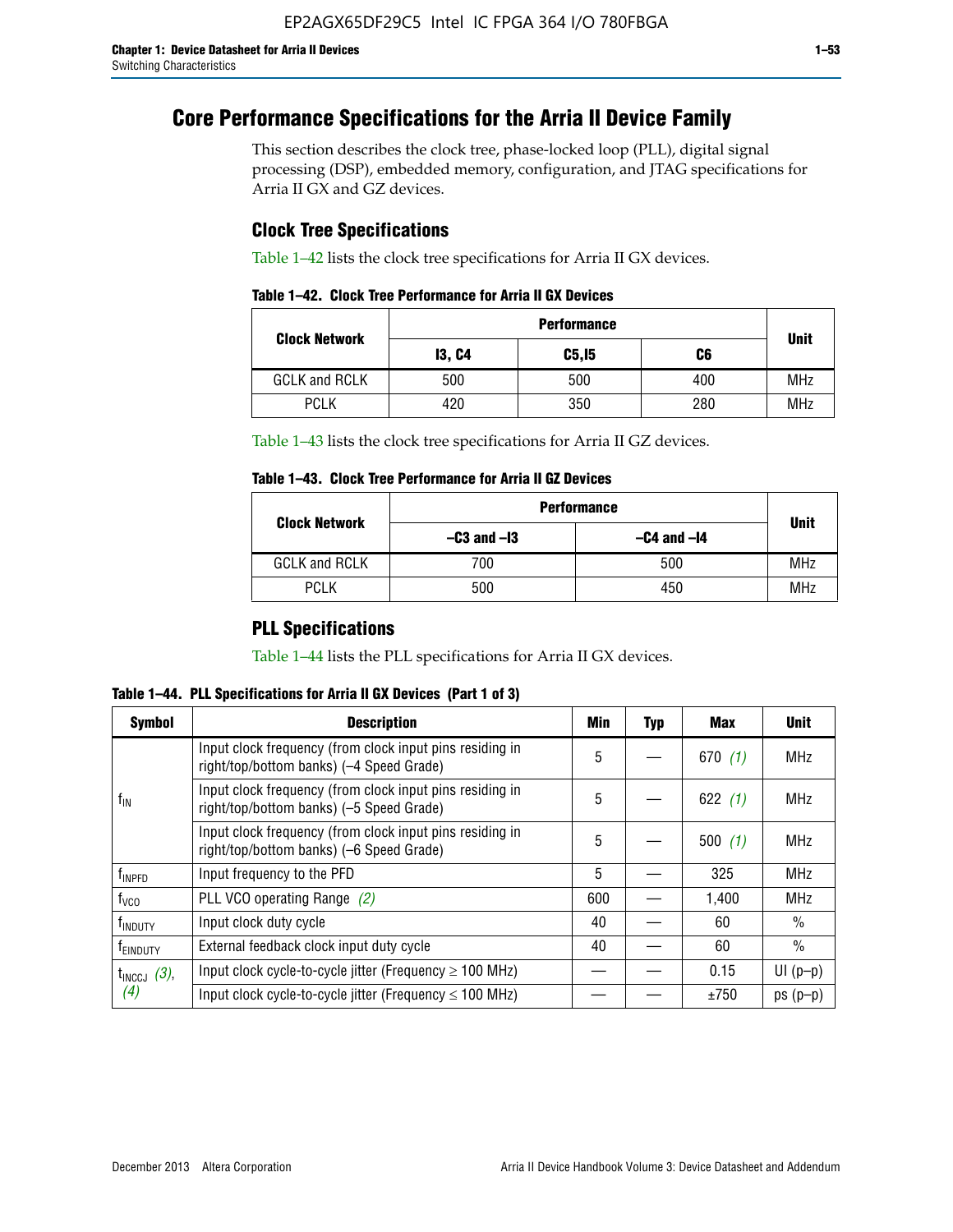| <b>Symbol</b>            | <b>Description</b>                                                                                          | Min                      | <b>Typ</b> | <b>Max</b> | <b>Unit</b>              |
|--------------------------|-------------------------------------------------------------------------------------------------------------|--------------------------|------------|------------|--------------------------|
|                          | Output frequency for internal global or regional clock<br>(-4 Speed Grade)                                  |                          |            | 500        | <b>MHz</b>               |
| $f_{\text{OUT}}$         | Output frequency for internal global or regional clock<br>(-5 Speed Grade)                                  |                          |            | 500        | <b>MHz</b>               |
|                          | Output frequency for internal global or regional clock<br>(-6 Speed Grade)                                  |                          |            | 400        | <b>MHz</b>               |
|                          | Output frequency for external clock output (-4 Speed Grade)                                                 |                          |            | 670 $(5)$  | <b>MHz</b>               |
| f <sub>out_ext</sub>     | Output frequency for external clock output (-5 Speed Grade)                                                 |                          |            | 622 $(5)$  | <b>MHz</b>               |
|                          | Output frequency for external clock output (-6 Speed Grade)                                                 | $\overline{\phantom{0}}$ | —          | 500 $(5)$  | <b>MHz</b>               |
| t <sub>outduty</sub>     | Duty cycle for external clock output (when set to 50%)                                                      | 45                       | 50         | 55         | $\frac{0}{0}$            |
|                          | Dedicated clock output period jitter ( $f_{OUT} \ge 100$ MHz)                                               |                          |            | 300        | $ps(p-p)$                |
| t <sub>outpj_dc</sub>    | Dedicated clock output period jitter ( $f_{OUT}$ < 100 MHz)                                                 | $\overline{\phantom{0}}$ |            | 30         | $mUI(p-p)$               |
|                          | Dedicated clock output cycle-to-cycle jitter ( $f_{OIII} \ge 100$ MHz)                                      |                          |            | 300        | $ps(p-p)$                |
| t <sub>outccj_dc</sub>   | Dedicated clock output cycle-to-cycle jitter ( $f_{OUT}$ < 100 MHz)                                         | $\overline{\phantom{0}}$ |            | 30         | $mUI(p-p)$               |
|                          | Regular I/O clock output period jitter ( $f_{OUT} \ge 100$ MHz)                                             |                          |            | 650        | $ps(p-p)$                |
| $f_{\text{OUTPJ\_10}}$   | Regular I/O clock output period jitter ( $f_{OUT}$ < 100 MHz)                                               | $\overline{\phantom{0}}$ |            | 65         | $mUI(p-p)$               |
|                          | Regular I/O clock output cycle-to-cycle jitter ( $f_{OUT} \ge 100$ MHz)                                     |                          |            | 650        | $ps(p-p)$                |
| f <sub>outccj_io</sub>   | Regular I/O clock output cycle-to-cycle jitter ( $f_{OUT}$ < 100 MHz)                                       |                          |            | 65         | $mUI(p-p)$               |
| t <sub>configpll</sub>   | Time required to reconfigure PLL scan chains                                                                |                          | 3.5        |            | <b>SCANCLK</b><br>cycles |
| t <sub>configphase</sub> | Time required to reconfigure phase shift                                                                    |                          | 1          |            | <b>SCANCLK</b><br>cycles |
| f <sub>SCANCLK</sub>     | <b>SCANCLK</b> frequency                                                                                    |                          |            | 100        | <b>MHz</b>               |
| t <sub>LOCK</sub>        | Time required to lock from end of device configuration                                                      |                          |            | 1          | ms                       |
| t <sub>DLOCK</sub>       | Time required to lock dynamically (after switchover or<br>reconfiguring any non-post-scale counters/delays) |                          |            | 1          | ms                       |
|                          | PLL closed-loop low bandwidth                                                                               |                          | 0.3        |            | <b>MHz</b>               |
| $f_{CL\,B\,W}$           | PLL closed-loop medium bandwidth                                                                            |                          | 1.5        |            | <b>MHz</b>               |
|                          | PLL closed-loop high bandwidth                                                                              |                          | 4          |            | <b>MHz</b>               |
| t <sub>PLL_PSERR</sub>   | Accuracy of PLL phase shift                                                                                 |                          |            | ±50        | ps                       |
| t <sub>ARESET</sub>      | Minimum pulse width on areset signal                                                                        | 10                       |            |            | ns                       |

**Table 1–44. PLL Specifications for Arria II GX Devices (Part 2 of 3)**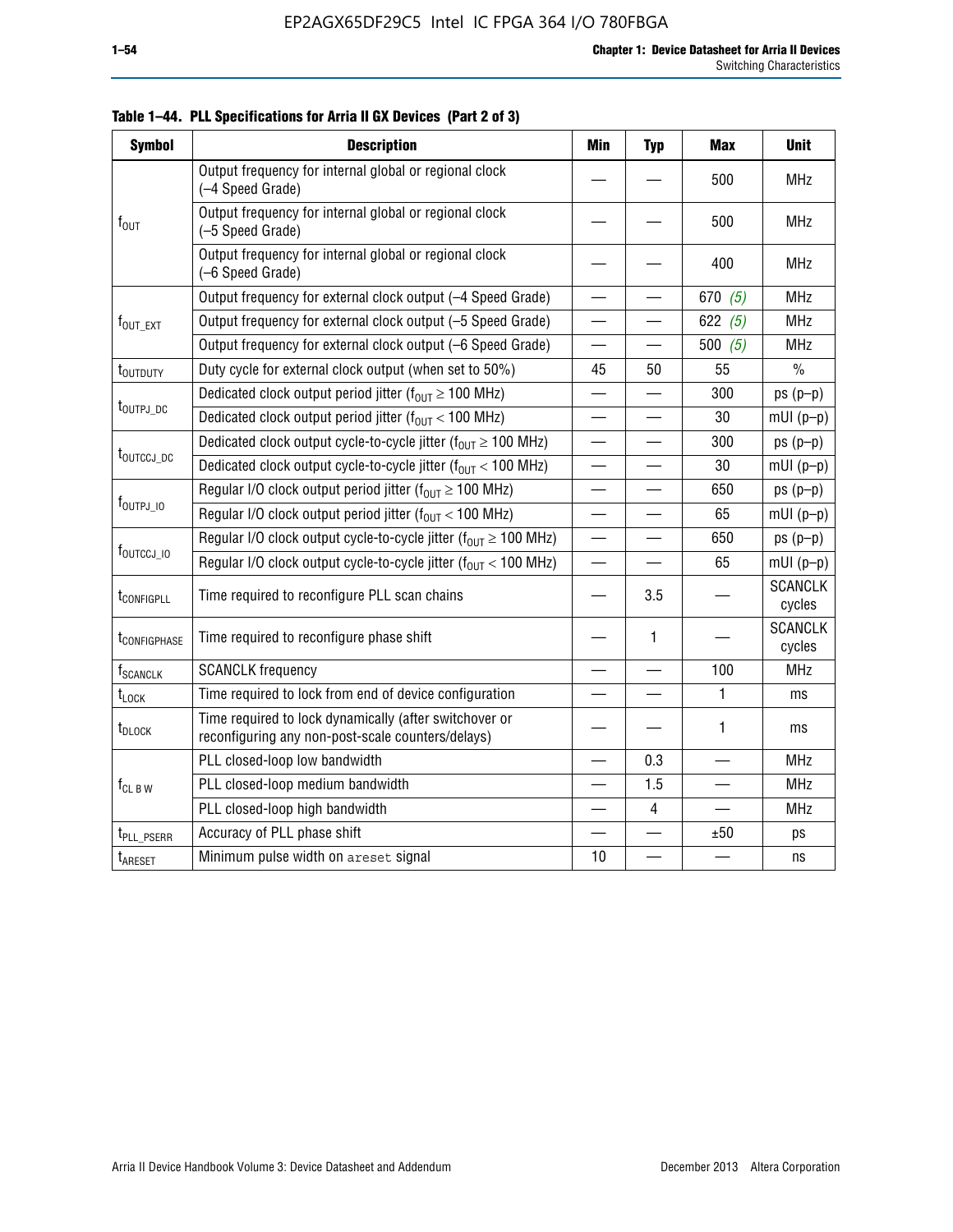#### **Table 1–44. PLL Specifications for Arria II GX Devices (Part 3 of 3)**

| <b>Symbol</b>                            | <b>Description</b>                                                                 | Min | Typ | <b>Max</b> | <b>Unit</b> |
|------------------------------------------|------------------------------------------------------------------------------------|-----|-----|------------|-------------|
| t <sub>CASC</sub><br>OUTJITTER           | Period Jitter for dedicated clock output in cascaded PLLs<br>(FOUT $\geq$ 100 MHz) |     |     | 425        | $ps(p-p)$   |
| PERIOD<br><b>DEDCLK</b><br>$(6)$ , $(7)$ | Period Jitter for dedicated clock output in cascaded PLLs<br>(FOUT $\leq$ 100 MHz) |     |     | 42.5       | $mUI(p-p)$  |

#### **Notes to Table 1–44:**

- (1)  $f_{IN}$  is limited by the I/O  $f_{MAX}$ .
- (2) The VCO frequency reported by the Quartus II software in the PLL summary section of the compilation report takes into consideration the VCO post-scale counter K value. Therefore, if the counter K has a value of 2, the frequency reported can be lower than the f<sub>VCO</sub> specification.
- (3) A high-input jitter directly affects the PLL output jitter. To have low PLL output clock jitter, you must provide a clean-clock source, which is less than 200 ps.
- (4) F<sub>REF</sub> is fIN/N when N = 1.
- (5) This specification is limited by the lower of the two: I/O  $f_{MAX}$  or  $f_{OUT}$  of the PLL.
- (6) Peak-to-peak jitter with a probability level of 10–12 (14 sigma, 99.99999999974404% confidence level). The output jitter specification applies to the intrinsic jitter of the PLL, when an input jitter of 30 ps is applied. The external memory interface clock output jitter specifications use a different measurement method and are available in Table 1–62 on page 1–70.
- (7) The cascaded PLL specification is only applicable with the following condition: a. Upstream PLL:  $0.59$  Mhz  $\leq$  Upstream PLL BW  $<$  1 MHz
	- b. Downstream PLL: Downstream PLL BW > 2 MHz

Table 1–45 lists the PLL specifications for Arria II GZ devices when operating in both the commercial junction temperature range (0° to 85°C) and the industrial junction temperature range (-40 $\degree$  to 100 $\degree$ C).

| <b>Symbol</b>              | <b>Parameter</b>                                                                    |                          | <b>Typ</b> | <b>Max</b> | <b>Unit</b>       |
|----------------------------|-------------------------------------------------------------------------------------|--------------------------|------------|------------|-------------------|
|                            | Input clock frequency (-3 speed grade)                                              | 5                        |            | 717 $(1)$  | <b>MHz</b>        |
| $f_{IN}$                   | Input clock frequency (-4 speed grade)                                              | 5                        |            | 717 $(1)$  | <b>MHz</b>        |
| f <sub>INPFD</sub>         | Input frequency to the PFD                                                          | 5                        |            | 325        | <b>MHz</b>        |
|                            | PLL VCO operating range (-3 speed grade)                                            | 600                      |            | 1,300      | MHz               |
| $f_{\rm VCO}$              | PLL VCO operating range (-4 speed grade)                                            | 600                      |            | 1,300      | <b>MHz</b>        |
| <b>TEINDUTY</b>            | Input clock or external feedback clock input duty cycle                             | 40                       |            | 60         | $\frac{0}{0}$     |
|                            | Output frequency for internal global or regional clock<br>(-3 speed grade)          |                          |            | 700(2)     | <b>MHz</b>        |
| $f_{\text{OUT}}$           | Output frequency for internal global or regional clock<br>(-4 speed grade)          |                          |            | 500 $(2)$  | <b>MHz</b>        |
|                            | Output frequency for external clock output (-3 speed grade)                         | $\overline{\phantom{0}}$ |            | 717(2)     | <b>MHz</b>        |
| $f_{\text{OUT\_EXT}}$      | Output frequency for external clock output (-4 speed grade)                         |                          |            | 717(2)     | <b>MHz</b>        |
| t <sub>outduty</sub>       | Duty cycle for external clock output (when set to 50%)                              | 45                       | 50         | 55         | $\frac{0}{0}$     |
| t <sub>FCOMP</sub>         | External feedback clock compensation time                                           |                          |            | 10         | ns                |
| t <sub>configpll</sub>     | Time required to reconfigure scan chain                                             |                          | 3.5        |            | scanclk<br>cycles |
| <b><i>LCONFIGPHASE</i></b> | Time required to reconfigure phase shift                                            |                          | 1          |            | scanclk<br>cycles |
| f <sub>SCANCLK</sub>       | scanclk frequency                                                                   |                          |            | 100        | <b>MHz</b>        |
| t <sub>LOCK</sub>          | Time required to lock from end-of-device configuration or<br>de-assertion of areset |                          |            |            | ms                |

#### **Table 1–45. PLL Specifications for Arria II GZ Devices (Part 1 of 2)**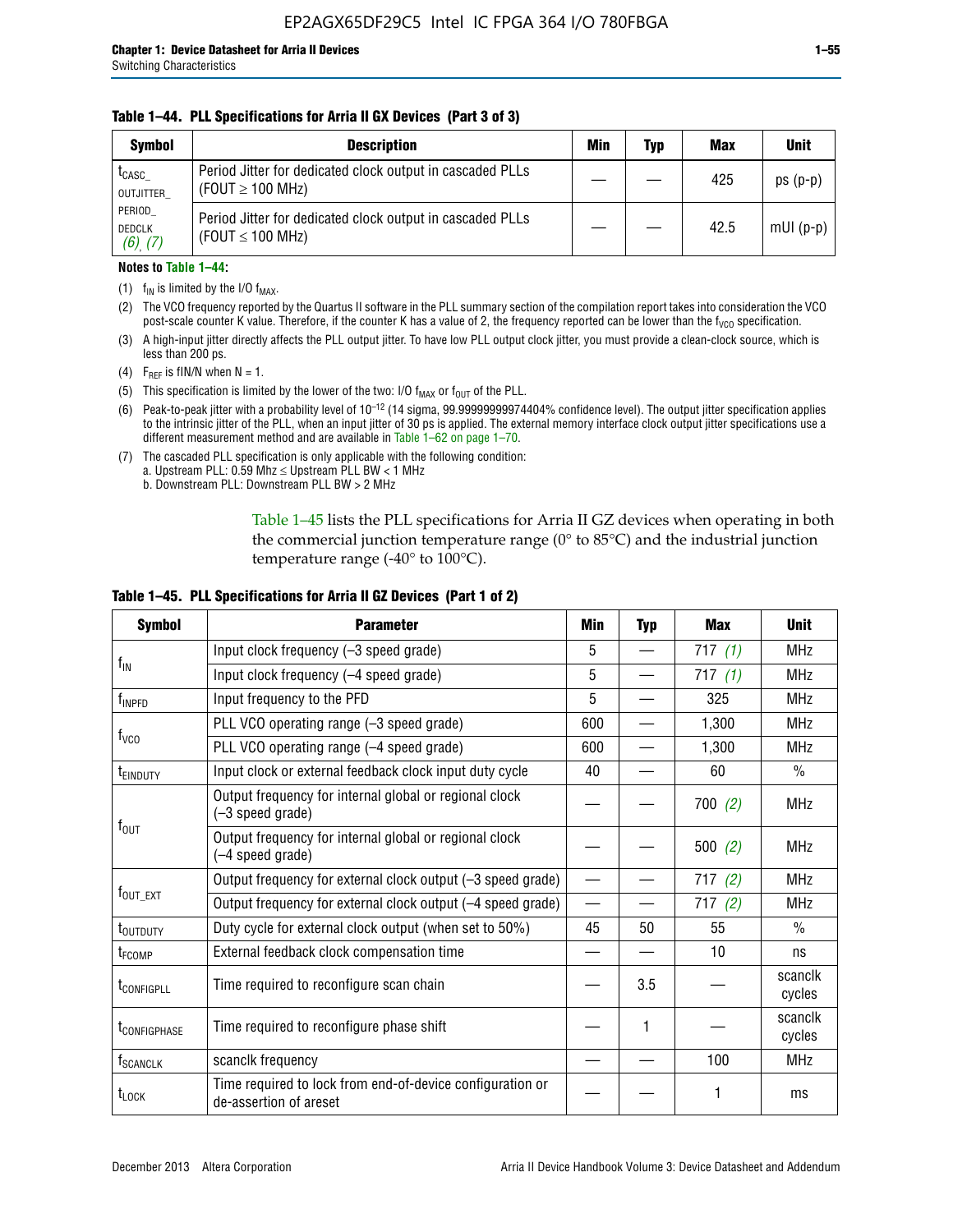| <b>Symbol</b>                  | <b>Parameter</b>                                                                                            | Min                      | <b>Typ</b>     | <b>Max</b>               | <b>Unit</b>   |
|--------------------------------|-------------------------------------------------------------------------------------------------------------|--------------------------|----------------|--------------------------|---------------|
| t <sub>DLOCK</sub>             | Time required to lock dynamically (after switchover or<br>reconfiguring any non-post-scale counters/delays) |                          |                | 1                        | ms            |
|                                | PLL closed-loop low bandwidth                                                                               | $\overline{\phantom{0}}$ | 0.3            | $\overline{\phantom{0}}$ | <b>MHz</b>    |
| $f_{CLBW}$                     | PLL closed-loop medium bandwidth                                                                            | —                        | 1.5            |                          | <b>MHz</b>    |
|                                | PLL closed-loop high bandwidth (7)                                                                          |                          | $\overline{4}$ |                          | <b>MHz</b>    |
| t <sub>PLL_PSERR</sub>         | Accuracy of PLL phase shift                                                                                 | $\overline{\phantom{0}}$ |                | ±50                      | ps            |
| t <sub>ARESET</sub>            | Minimum pulse width on the areset signal                                                                    | 10                       |                |                          | ns            |
|                                | Input clock cycle to cycle jitter ( $F_{REF} \ge 100$ MHz)                                                  |                          |                | 0.15                     | $UI(p-p)$     |
| $t_{INCCJ}$ (3), (4)           | Input clock cycle to cycle jitter (F <sub>RFF</sub> < 100 MHz)                                              | $\equiv$                 |                | ±750                     | $ps(p-p)$     |
|                                | Period Jitter for dedicated clock output ( $F_{OUT} \ge 100$ MHz)                                           | $\overline{\phantom{0}}$ |                | 175                      | $ps(p-p)$     |
| $t_{\text{OUTPJ\_DC}}$ (5)     | Period Jitter for dedicated clock output ( $F_{OIII}$ < 100 MHz)                                            |                          |                | 17.5                     | $mUI(p-p)$    |
|                                | Cycle to Cycle Jitter for dedicated clock output<br>$(F_{OUT} \ge 100$ MHz)                                 |                          |                | 175                      | $ps(p-p)$     |
| $t_{\text{OUTCCJ\_DC}}$ (5)    | Cycle to Cycle Jitter for dedicated clock output<br>$(F_{OUT}$ < 100 MHz)                                   |                          |                | 17.5                     | $mUI(p-p)$    |
| $t_{\text{OUTPJ\_IO}}$ (5),    | Period Jitter for clock output on regular I/O<br>$(F_{OUT} \ge 100$ MHz)                                    |                          |                | 600                      | $ps(p-p)$     |
| (8)                            | Period Jitter for clock output on regular I/O<br>$(F_{OUT}$ < 100 MHz)                                      |                          |                | 60                       | $mUI(p-p)$    |
| $t_{\text{OUTCCJ 10}}$ $(5)$ , | Cycle to Cycle Jitter for clock output on regular I/O<br>$(F_{OUT} \ge 100$ MHz)                            |                          |                | 600                      | $ps(p-p)$     |
| (8)                            | Cycle to Cycle Jitter for clock output on regular I/O<br>$(F_{OUT} < 100$ MHz)                              |                          |                | 60                       | $mUI(p-p)$    |
| t <sub>CASC_OUTPJ_DC</sub>     | Period Jitter for dedicated clock output in cascaded PLLs<br>$(F_{\text{OUT}} \ge 100 \text{MHz})$          |                          |                | 250                      | $ps(p-p)$     |
| (5), (6)                       | Period Jitter for dedicated clock output in cascaded PLLs<br>(F <sub>OUT</sub> < 100MHz)                    |                          |                | 25                       | $mUI(p-p)$    |
| f <sub>DRIFT</sub>             | Frequency drift after PFDENA is disabled for duration of<br>$100$ us                                        |                          |                | ±10                      | $\frac{0}{0}$ |

**Table 1–45. PLL Specifications for Arria II GZ Devices (Part 2 of 2)**

#### **Notes to Table 1–45:**

- (1) This specification is limited in the Quartus II software by the I/O maximum frequency. The maximum I/O frequency is different for each I/O standard.
- (2) This specification is limited by the lower of the two: I/O  $F_{MAX}$  or  $F_{OUT}$  of the PLL.
- (3) A high input jitter directly affects the PLL output jitter. To have low PLL output clock jitter, you must provide a clean clock source that is less than 120 ps.
- (4) F<sub>REF</sub> is fIN/N when  $N = 1$ .
- (5) Peak-to-peak jitter with a probability level of 10–12 (14 sigma, 99.99999999974404% confidence level). The output jitter specification applies to the intrinsic jitter of the PLL, when an input jitter of 30 ps is applied. The external memory interface clock output jitter specifications use a different measurement method and are available in Table 1–64 on page 1–71.
- (6) The cascaded PLL specification is only applicable with the following condition: a. Upstream PLL: 0.59 Mhz  $\leq$  Upstream PLL BW  $<$  1 MHz b. Downstream PLL: Downstream PLL BW > 2 MHz
- (7) High bandwidth PLL settings are not supported in external feedback mode.
- (8) External memory interface clock output jitter specifications use a different measurement method, which is available in Table 1–63 on page 1–71.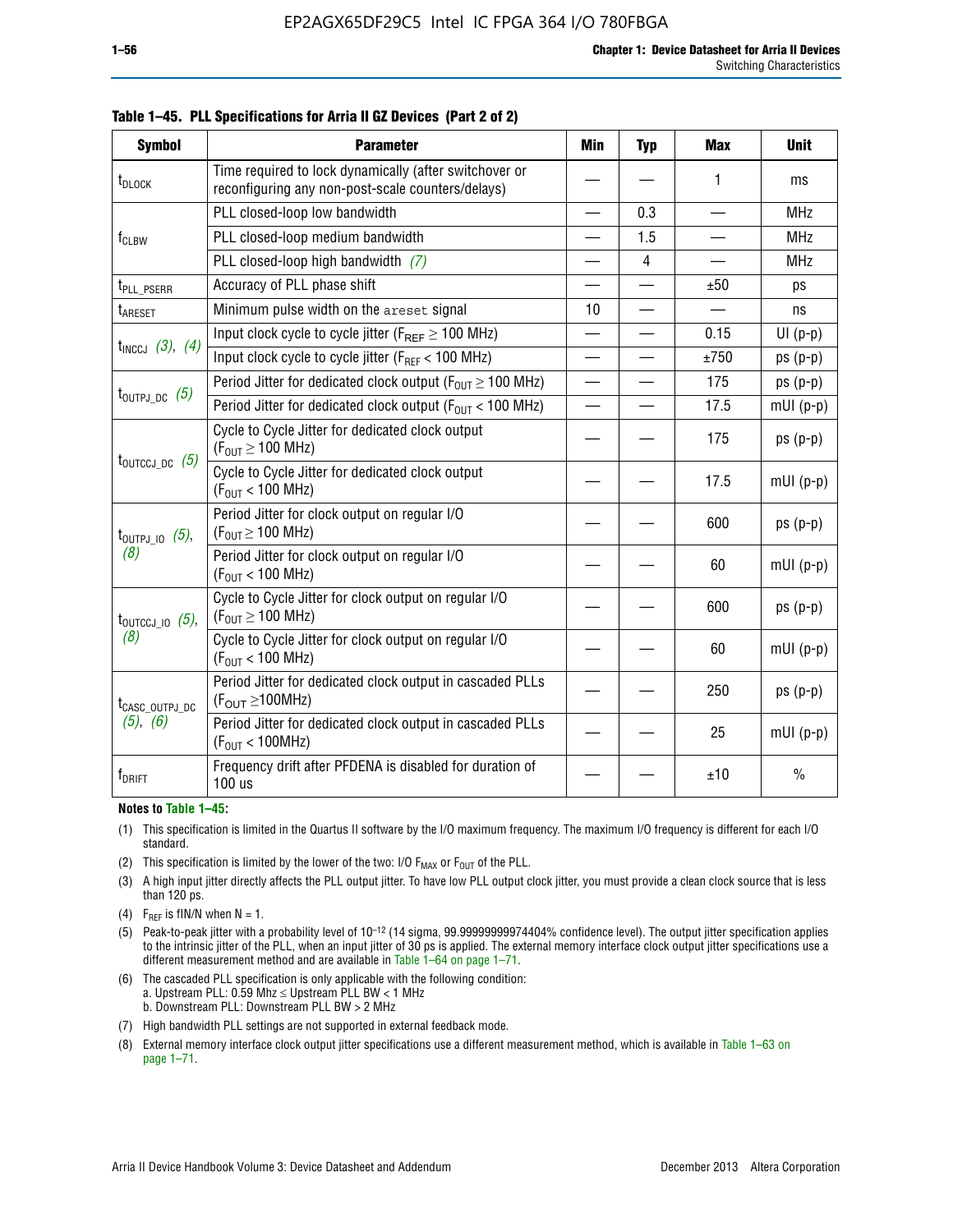Table 1–46 lists the DSP block performance specifications for Arria II GX devices.

| Table 1-46. DSP Block Performance Specifications for Arria II GX Devices (Note 1) |  |  |  |
|-----------------------------------------------------------------------------------|--|--|--|
|-----------------------------------------------------------------------------------|--|--|--|

|                                                             | <b>Resources</b><br><b>Used</b>        |     |     |              |     |             |
|-------------------------------------------------------------|----------------------------------------|-----|-----|--------------|-----|-------------|
| <b>Mode</b>                                                 | <b>Number of</b><br><b>Multipliers</b> | C4  | 13  | <b>C5,15</b> | C6  | <b>Unit</b> |
| $9 \times 9$ -bit multiplier                                |                                        | 380 | 310 | 300          | 250 | <b>MHz</b>  |
| $12 \times 12$ -bit multiplier                              |                                        | 380 | 310 | 300          | 250 | <b>MHz</b>  |
| $18 \times 18$ -bit multiplier                              |                                        | 380 | 310 | 300          | 250 | MHz         |
| $36 \times 36$ -bit multiplier                              |                                        | 350 | 270 | 270          | 220 | <b>MHz</b>  |
| $18 \times 36$ -bit high-precision multiplier<br>adder mode |                                        | 350 | 270 | 270          | 220 | <b>MHz</b>  |
| $18 \times 18$ -bit multiply accumulator                    | 4                                      | 380 | 310 | 300          | 250 | <b>MHz</b>  |
| $18 \times 18$ -bit multiply adder                          | 4                                      | 380 | 310 | 300          | 250 | <b>MHz</b>  |
| $18 \times 18$ -bit multiply adder-signed full<br>precision | $\overline{2}$                         | 380 | 310 | 300          | 250 | <b>MHz</b>  |
| $18 \times 18$ -bit multiply adder with<br>loopback $(2)$   | $\mathfrak{p}$                         | 275 | 220 | 220          | 180 | <b>MHz</b>  |
| 36-bit shift (32-bit data)                                  |                                        | 350 | 270 | 270          | 220 | <b>MHz</b>  |
| Double mode                                                 |                                        | 350 | 270 | 270          | 220 | <b>MHz</b>  |

**Notes to Table 1–46:**

(1) Maximum is for a fully-pipelined block with **Round** and **Saturation** disabled.

(2) Maximum is for loopback input registers disabled, **Round** and **Saturation** disabled, pipeline and output registers enabled.

Table 1–47 lists the DSP block performance specifications for Arria II GZ devices.

**Table 1–47. DSP Block Performance Specifications for Arria II GZ Devices** *(Note 1)* **(Part 1 of 2)**

| <b>Mode</b>                                                 | <b>Resources</b><br><b>Used</b>        | <b>Performance</b> |     |             |  |
|-------------------------------------------------------------|----------------------------------------|--------------------|-----|-------------|--|
|                                                             | <b>Number of</b><br><b>Multipliers</b> | -3                 | -4  | <b>Unit</b> |  |
| $9 \times 9$ -bit multiplier                                |                                        | 460                | 400 | <b>MHz</b>  |  |
| $12 \times 12$ -bit multiplier                              |                                        | 500                | 440 | <b>MHz</b>  |  |
| $18 \times 18$ -bit multiplier                              |                                        | 550                | 480 | <b>MHz</b>  |  |
| $36 \times 36$ -bit multiplier                              |                                        | 440                | 380 | <b>MHz</b>  |  |
| $18 \times 18$ -bit multiply accumulator                    | 4                                      | 440                | 380 | <b>MHz</b>  |  |
| $18 \times 18$ -bit multiply adder                          | 4                                      | 470                | 410 | <b>MHz</b>  |  |
| $18 \times 18$ -bit multiply adder-signed full<br>precision | $\overline{2}$                         | 450                | 390 | <b>MHz</b>  |  |
| $18 \times 18$ -bit multiply adder with<br>loopback $(2)$   | $\overline{2}$                         | 350                | 310 | <b>MHz</b>  |  |
| 36-bit shift (32-bit data)                                  |                                        | 440                | 380 | <b>MHz</b>  |  |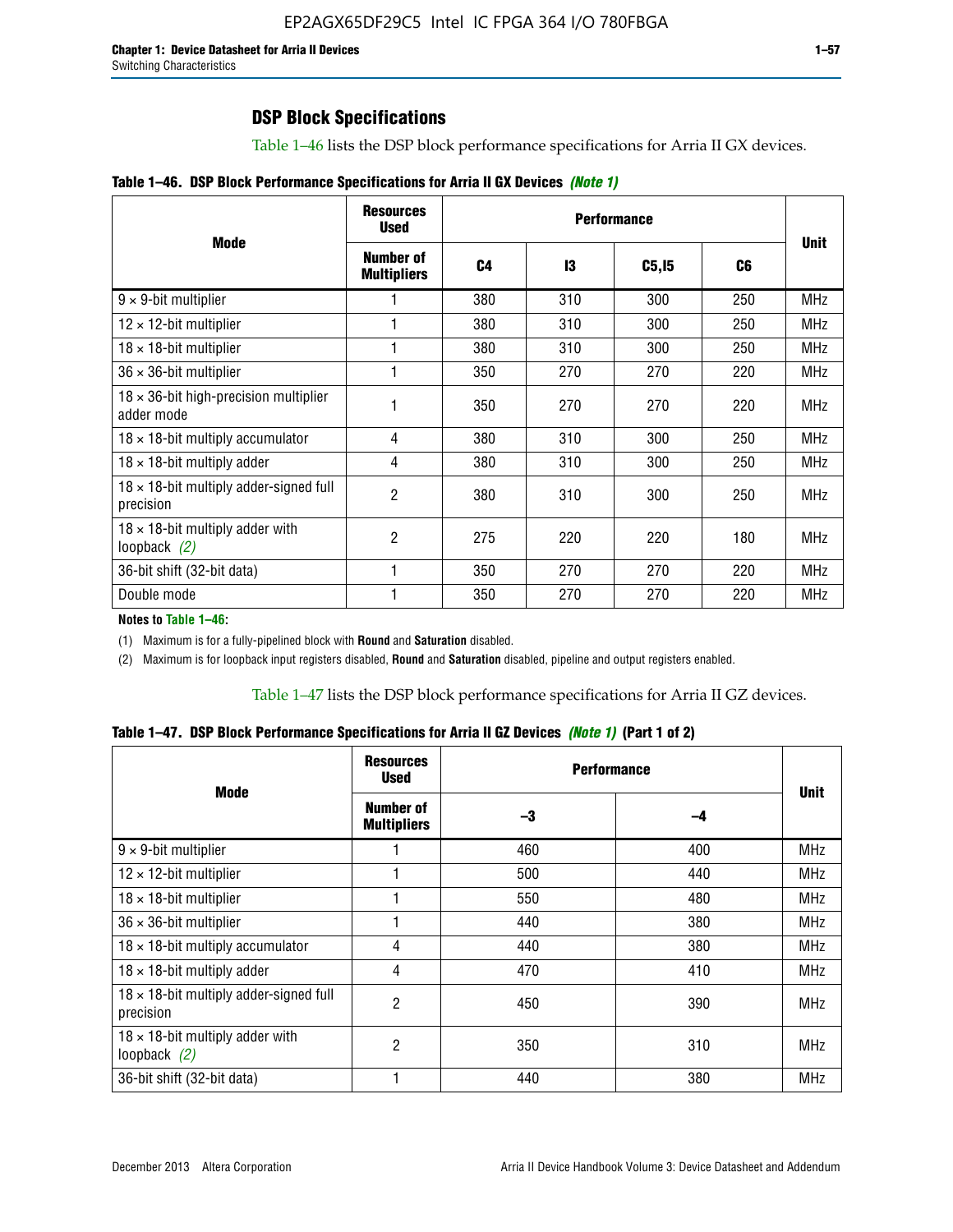#### **Table 1–47. DSP Block Performance Specifications for Arria II GZ Devices** *(Note 1)* **(Part 2 of 2)**

|             | <b>Resources</b><br><b>Used</b>        | <b>Performance</b> |     | <b>Unit</b> |
|-------------|----------------------------------------|--------------------|-----|-------------|
| Mode        | <b>Number of</b><br><b>Multipliers</b> | -3                 | -4  |             |
| Double mode |                                        | 440                | 380 | <b>MHz</b>  |

**Notes to Table 1–47:**

(1) Maximum is for fully pipelined block with **Round** and **Saturation** disabled.

(2) Maximum for loopback input registers disabled, **Round** and **Saturation** disabled, and pipeline and output registers enabled.

## **Embedded Memory Block Specifications**

Table 1–48 lists the embedded memory block specifications for Arria II GX devices.

#### **Table 1–48. Embedded Memory Block Performance Specifications for Arria II GX Devices**

|                        |                                                                                                           |              | <b>Resources Used</b><br><b>Performance</b> |     |                |        |      |             |
|------------------------|-----------------------------------------------------------------------------------------------------------|--------------|---------------------------------------------|-----|----------------|--------|------|-------------|
| <b>Memory</b>          | Mode                                                                                                      | <b>ALUTs</b> | <b>Embedded</b><br><b>Memory</b>            | 13  | C <sub>4</sub> | C5, I5 | C6   | <b>Unit</b> |
| Memory                 | Single port $64 \times 10$                                                                                | $\Omega$     | 1                                           | 450 | 500            | 450    | 378  | <b>MHz</b>  |
| Logic<br>Array         | Simple dual-port $32 \times 20$ single<br>clock                                                           | 0            | 1                                           | 270 | 500            | 450    | 378  | <b>MHz</b>  |
| <b>Block</b><br>(MLAB) | Simple dual-port $64 \times 10$ single<br>clock                                                           | $\Omega$     | 1                                           | 428 | 500            | 450    | 378  | <b>MHz</b>  |
|                        | Single-port $256 \times 36$                                                                               | $\Omega$     | 1                                           | 360 | 400            | 360    | 310  | <b>MHz</b>  |
|                        | Single-port $256 \times 36$ , with the<br>read-during-write option set to<br><b>Old Data</b>              | $\theta$     | 1                                           | 250 | 280            | 250    | 210  | <b>MHz</b>  |
|                        | Simple dual-port $256 \times 36$ single<br><b>CLK</b>                                                     | 0            | 1                                           | 360 | 400            | 360    | 310  | <b>MHz</b>  |
| M9K<br><b>Block</b>    | Single-port $256 \times 36$ single CLK,<br>with the read-during-write option<br>set to <b>Old Data</b>    | $\Omega$     | 1                                           | 250 | 280            | 250    | 210  | <b>MHz</b>  |
|                        | True dual port $512 \times 18$ single CLK                                                                 | $\Omega$     | 1                                           | 360 | 400            | 360    | 310  | <b>MHz</b>  |
|                        | True dual-port $512 \times 18$ single CLK,<br>with the read-during-write option<br>set to <b>Old Data</b> | 0            | 1                                           | 250 | 280            | 250    | 210  | <b>MHz</b>  |
|                        | Min Pulse Width (clock high time)                                                                         |              |                                             | 900 | 850            | 950    | 1130 | ps          |
|                        | Min Pulse Width (clock low time)                                                                          |              |                                             | 730 | 690            | 770    | 920  | ps          |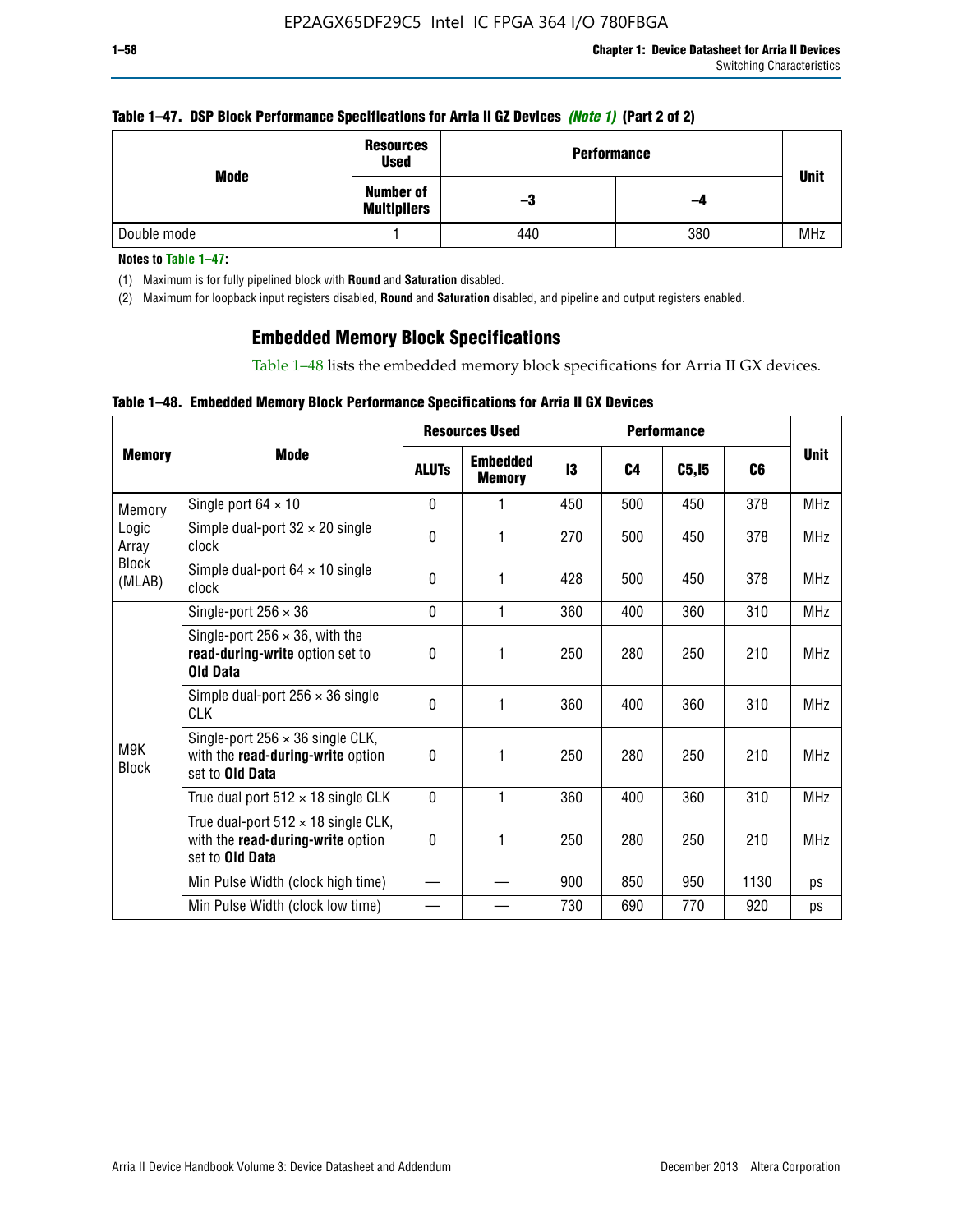Table 1–49 lists the embedded memory block specifications for Arria II GZ devices.

|  | Table 1–49. Embedded Memory Block Performance Specifications for Arria II GZ Devices (Note 1) |  |  |  |  |
|--|-----------------------------------------------------------------------------------------------|--|--|--|--|
|--|-----------------------------------------------------------------------------------------------|--|--|--|--|

|                    |                                                                                                   |              | <b>Resources Used</b>             |                | <b>Performance</b> |     |     |             |
|--------------------|---------------------------------------------------------------------------------------------------|--------------|-----------------------------------|----------------|--------------------|-----|-----|-------------|
| <b>Memory</b>      | Mode                                                                                              | <b>ALUTS</b> | <b>TriMatrix</b><br><b>Memory</b> | C <sub>3</sub> | 13                 | C4  | 14  | <b>Unit</b> |
|                    | Single port $64 \times 10$                                                                        | $\mathbf 0$  | 1                                 | 500            | 500                | 450 | 450 | <b>MHz</b>  |
|                    | Simple dual-port $32 \times 20$                                                                   | $\mathbf 0$  | $\mathbf{1}$                      | 500            | 500                | 450 | 450 | <b>MHz</b>  |
| <b>MLAB</b><br>(2) | Simple dual-port $64 \times 10$                                                                   | 0            | 1                                 | 500            | 500                | 450 | 450 | <b>MHz</b>  |
|                    | ROM 64 × 10                                                                                       | 0            | 1                                 | 500            | 500                | 450 | 450 | <b>MHz</b>  |
|                    | ROM $32 \times 20$                                                                                | 0            | $\mathbf{1}$                      | 500            | 500                | 450 | 450 | <b>MHz</b>  |
|                    | Single-port $256 \times 36$                                                                       | $\mathbf 0$  | $\mathbf{1}$                      | 540            | 540                | 475 | 475 | <b>MHz</b>  |
|                    | Simple dual-port $256 \times 36$                                                                  | $\mathbf 0$  | $\mathbf{1}$                      | 490            | 490                | 420 | 420 | <b>MHz</b>  |
|                    | Simple dual-port $256 \times 36$ , with the<br>read-during-write option set to Old<br><b>Data</b> | $\pmb{0}$    | 1                                 | 340            | 340                | 300 | 300 | <b>MHz</b>  |
|                    | True dual port $512 \times 18$                                                                    | $\mathbf 0$  | 1                                 | 430            | 430                | 370 | 370 | <b>MHz</b>  |
| M9K<br>Block $(2)$ | True dual-port $512 \times 18$ , with the<br>read-during-write option set to Old<br>Data          | $\mathbf 0$  | 1                                 | 335            | 335                | 290 | 290 | <b>MHz</b>  |
|                    | ROM 1 Port                                                                                        | $\mathbf 0$  | 1                                 | 540            | 540                | 475 | 475 | <b>MHz</b>  |
|                    | ROM 2 Port                                                                                        | $\mathbf 0$  | 1                                 | 540            | 540                | 475 | 475 | <b>MHz</b>  |
|                    | Min Pulse Width (clock high time)                                                                 |              |                                   | 800            | 800                | 850 | 850 | ps          |
|                    | Min Pulse Width (clock low time)                                                                  |              |                                   | 625            | 625                | 690 | 690 | ps          |
|                    | Single-port $2K \times 72$                                                                        | 0            | 1                                 | 440            | 400                | 380 | 350 | <b>MHz</b>  |
|                    | Simple dual-port $2K \times 72$                                                                   | 0            | $\mathbf{1}$                      | 435            | 375                | 385 | 325 | <b>MHz</b>  |
|                    | Simple dual-port $2K \times 72$ , with the<br>read-during-write option set to Old<br><b>Data</b>  | 0            | 1.                                | 240            | 225                | 205 | 200 | <b>MHz</b>  |
|                    | Simple dual-port $2K \times 64$ (with ECC)                                                        | $\mathbf 0$  | 1                                 | 300            | 295                | 255 | 250 | <b>MHz</b>  |
| <b>M144K</b>       | True dual-port $4K \times 36$                                                                     | $\mathbf{0}$ | 1                                 | 375            | 350                | 330 | 310 | <b>MHz</b>  |
| Block $(2)$        | True dual-port $4K \times 36$ , with the<br>read-during-write option set to Old<br><b>Data</b>    | 0            | 1.                                | 230            | 225                | 205 | 200 | <b>MHz</b>  |
|                    | ROM 1 Port                                                                                        | $\mathbf 0$  | 1                                 | 500            | 450                | 435 | 420 | <b>MHz</b>  |
|                    | ROM 2 Port                                                                                        | 0            | $\mathbf{1}$                      | 465            | 425                | 400 | 400 | <b>MHz</b>  |
|                    | Min Pulse Width (clock high time)                                                                 |              |                                   | 755            | 860                | 860 | 950 | ps          |
|                    | Min Pulse Width (clock low time)                                                                  |              |                                   | 625            | 690                | 690 | 690 | ps          |

**Notes to Table 1–48:**

(1) To achieve the maximum memory block performance, use a memory block clock that comes through global clock routing from an on-chip PLL set to 50% output duty cycle. Use the Quartus II software to report timing for this and other memory block clocking schemes.

(2) When you use the error detection CRC feature, there is no degradation in  $F_{MAX}$ .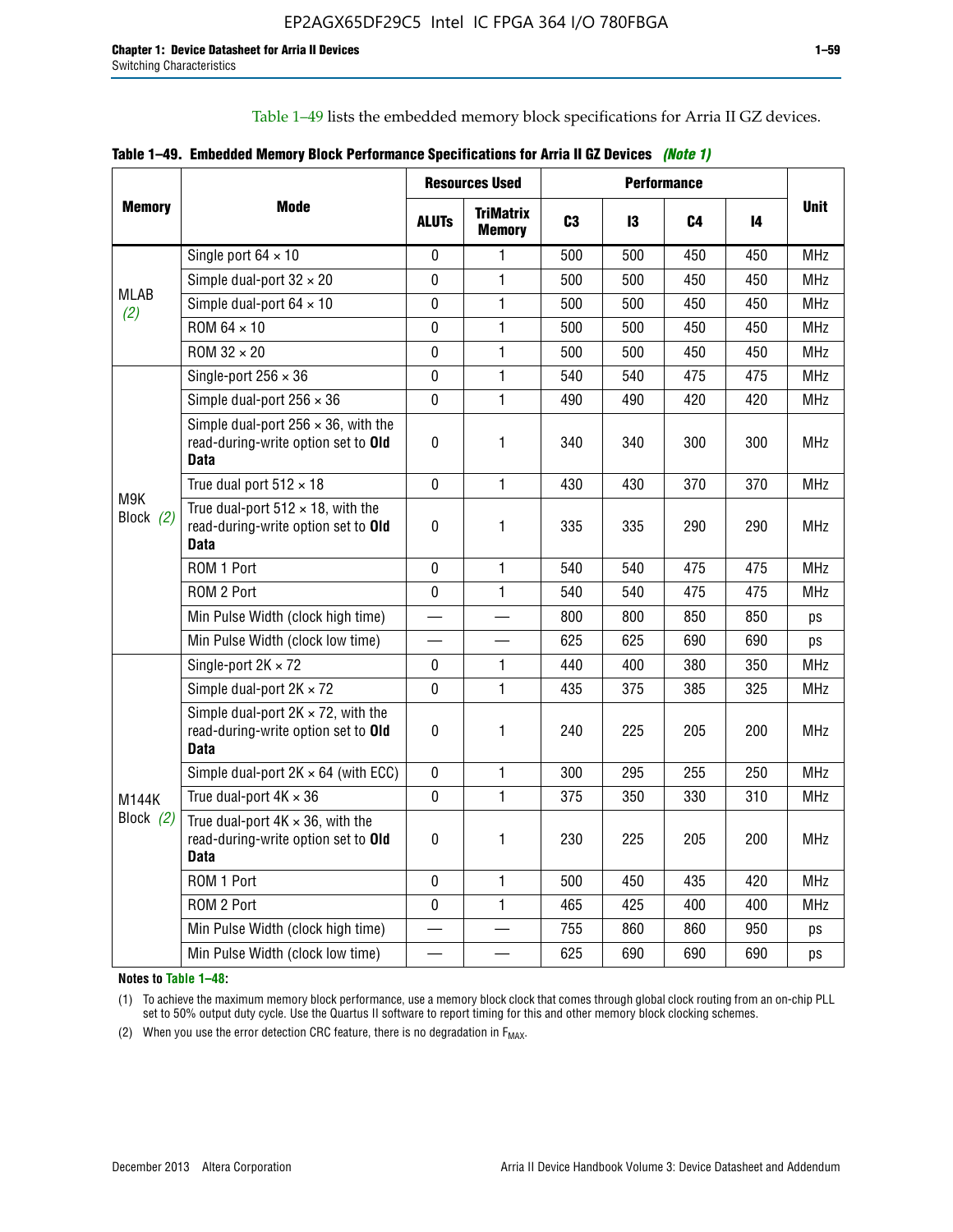## **Configuration**

Table 1–50 lists the configuration mode specifications for Arria II GX and GZ devices.

**Table 1–50. Configuration Mode Specifications for Arria II Devices**

|                                    | <b>DCLK Frequency</b> | <b>Unit</b> |     |            |
|------------------------------------|-----------------------|-------------|-----|------------|
| <b>Programming Mode</b>            | Min                   | Typ         | Max |            |
| Passive serial                     |                       |             | 125 | <b>MHz</b> |
| Fast passive parallel              |                       |             | 125 | <b>MHz</b> |
| Fast active serial (fast clock)    | 17                    | 26          | 40  | <b>MHz</b> |
| Fast active serial (slow clock)    | 8.5                   | 13          | 20  | <b>MHz</b> |
| Remote update only in fast AS mode |                       |             | 10  | <b>MHz</b> |

## **JTAG Specifications**

Table 1–51 lists the JTAG timing parameters and values for Arria II GX and GZ devices.

| <b>Symbol</b>     | <b>Description</b>                       | Min | Max | <b>Unit</b> |
|-------------------|------------------------------------------|-----|-----|-------------|
| $t_{\rm JCP}$     | <b>TCK clock period</b>                  | 30  |     | ns          |
| t <sub>JCH</sub>  | TCK clock high time                      | 14  |     | ns          |
| $t_{\sf JCL}$     | <b>TCK clock low time</b>                | 14  |     | ns          |
| $t_{JPSU(TDI)}$   | TDI JTAG port setup time                 |     |     | ns          |
| $t_{JPSU\,(TMS)}$ | TMS JTAG port setup time                 | 3   |     | ns          |
| $t_{JPH}$         | JTAG port hold time                      | 5   |     | ns          |
| t <sub>JPCO</sub> | JTAG port clock to output                |     | 11  | ns          |
| $t_{JPZX}$        | JTAG port high impedance to valid output |     | 14  | ns          |
| t <sub>JPXZ</sub> | JTAG port valid output to high impedance |     | 14  | ns          |

**Table 1–51. JTAG Timing Parameters and Values for Arria II Devices**

## **Chip-Wide Reset (Dev\_CLRn) Specifications**

Table 1–52 lists the specifications for the chip-wide reset (Dev\_CLRn) for Arria II GX and GZ devices.

#### **Table 1–52. Chip-Wide Reset (Dev\_CLRn) Specifications for Arria II Devices**

| <b>Description</b> | <b>Min</b> | Typ | <b>Max</b> | <b>Unit</b> |
|--------------------|------------|-----|------------|-------------|
| CLRn<br>Dev<br>$-$ | 500        |     |            | μS          |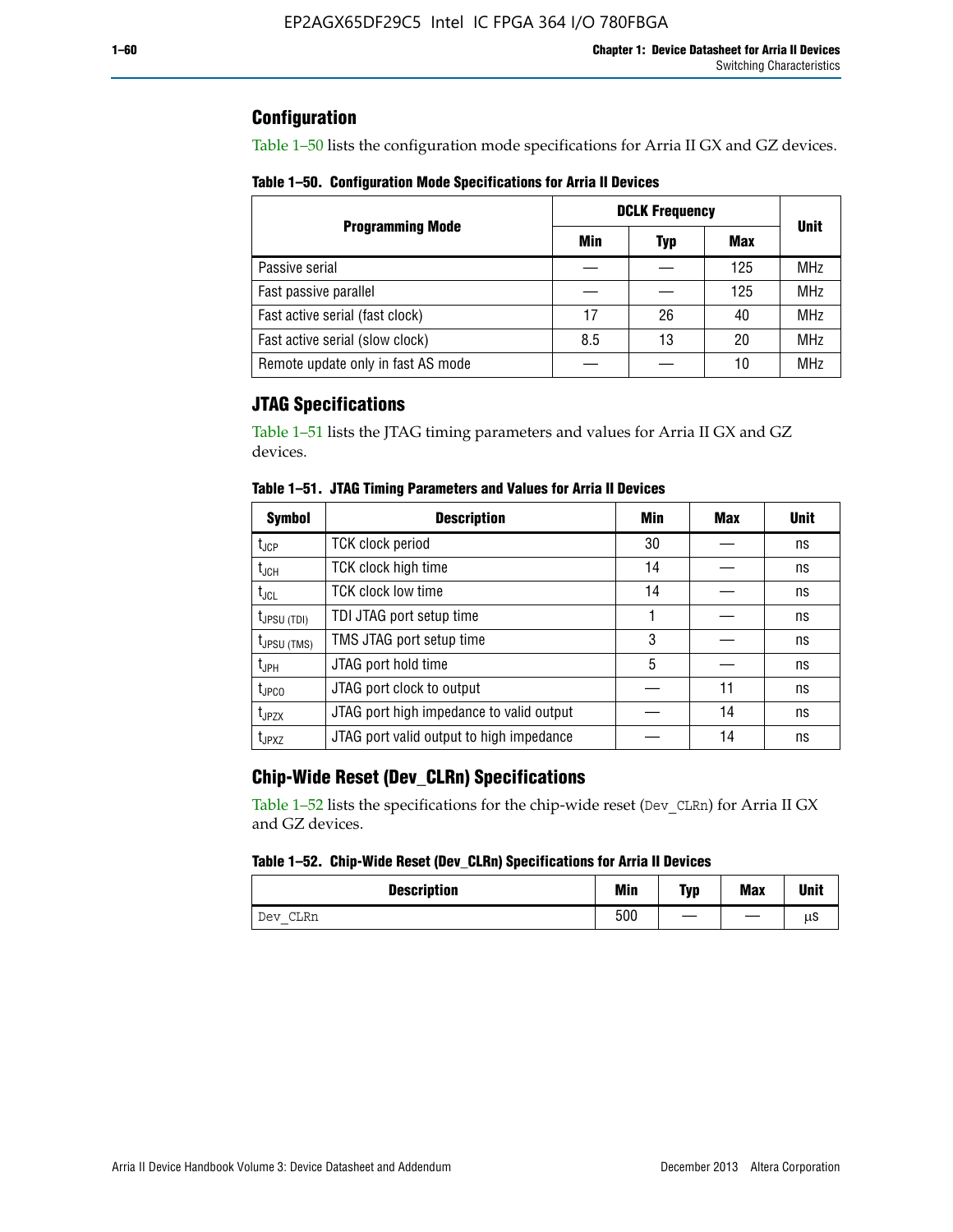# **Periphery Performance**

This section describes periphery performance, including high-speed I/O, external memory interface, and IOE programmable delay.

I/O performance supports several system interfaces, for example the high-speed I/O interface, external memory interface, and the PCI/PCI-X bus interface. I/O using SSTL-18 Class I termination standard can achieve up to the stated DDR2 SDRAM interfacing speed with typical DDR2 SDRAM memory interface setup. I/O using general purpose I/O (GPIO) standards such as 3.0, 2.5, 1.8, or 1.5 LVTTL/LVCMOS are capable of typical 200 MHz interfacing frequency with 10pF load.

 $\mathbb{I}$  Actual achievable frequency depends on design- and system-specific factors. You should perform HSPICE/IBIS simulations based on your specific design and system setup to determine the maximum achievable frequency in your system.

## **High-Speed I/O Specification**

Table 1–53 lists the high-speed I/O timing for Arria II GX devices.

**Table 1–53. High-Speed I/O Specifications for Arria II GX Devices (Part 1 of 4)**

| <b>Symbol</b>                                                        |                                               | 13  |            | C <sub>4</sub> |            | C5, I5 |            | C <sub>6</sub> |            |             |  |
|----------------------------------------------------------------------|-----------------------------------------------|-----|------------|----------------|------------|--------|------------|----------------|------------|-------------|--|
|                                                                      | <b>Conditions</b>                             | Min | <b>Max</b> | Min            | <b>Max</b> | Min    | <b>Max</b> | Min            | <b>Max</b> | <b>Unit</b> |  |
| <b>Clock</b>                                                         |                                               |     |            |                |            |        |            |                |            |             |  |
| $f_{HSCLK\_IN}$<br>(input clock<br>frequency)-Row<br>1/0             | Clock boost<br>factor, $W =$<br>1 to 40 $(1)$ | 5   | 670        | 5              | 670        | 5      | 622        | 5              | 500        | <b>MHz</b>  |  |
| $f_{\sf HSCLK\_IN}$<br>(input clock<br>frequency)-<br>Column I/O     | Clock boost<br>factor, $W =$<br>1 to 40 $(1)$ | 5   | 500        | 5              | 500        | 5      | 472.5      | 5              | 472.5      | <b>MHz</b>  |  |
| T <sub>HSCLK_OUT</sub><br>(output clock<br>frequency)-Row<br>1/0     |                                               | 5   | 670        | 5              | 670        | 5      | 622        | 5              | 500        | <b>MHz</b>  |  |
| f <sub>HSCLK_OUT</sub><br>(output clock<br>frequency)-<br>Column I/O |                                               | 5   | 500        | 5              | 500        | 5      | 472.5      | 5              | 472.5      | <b>MHz</b>  |  |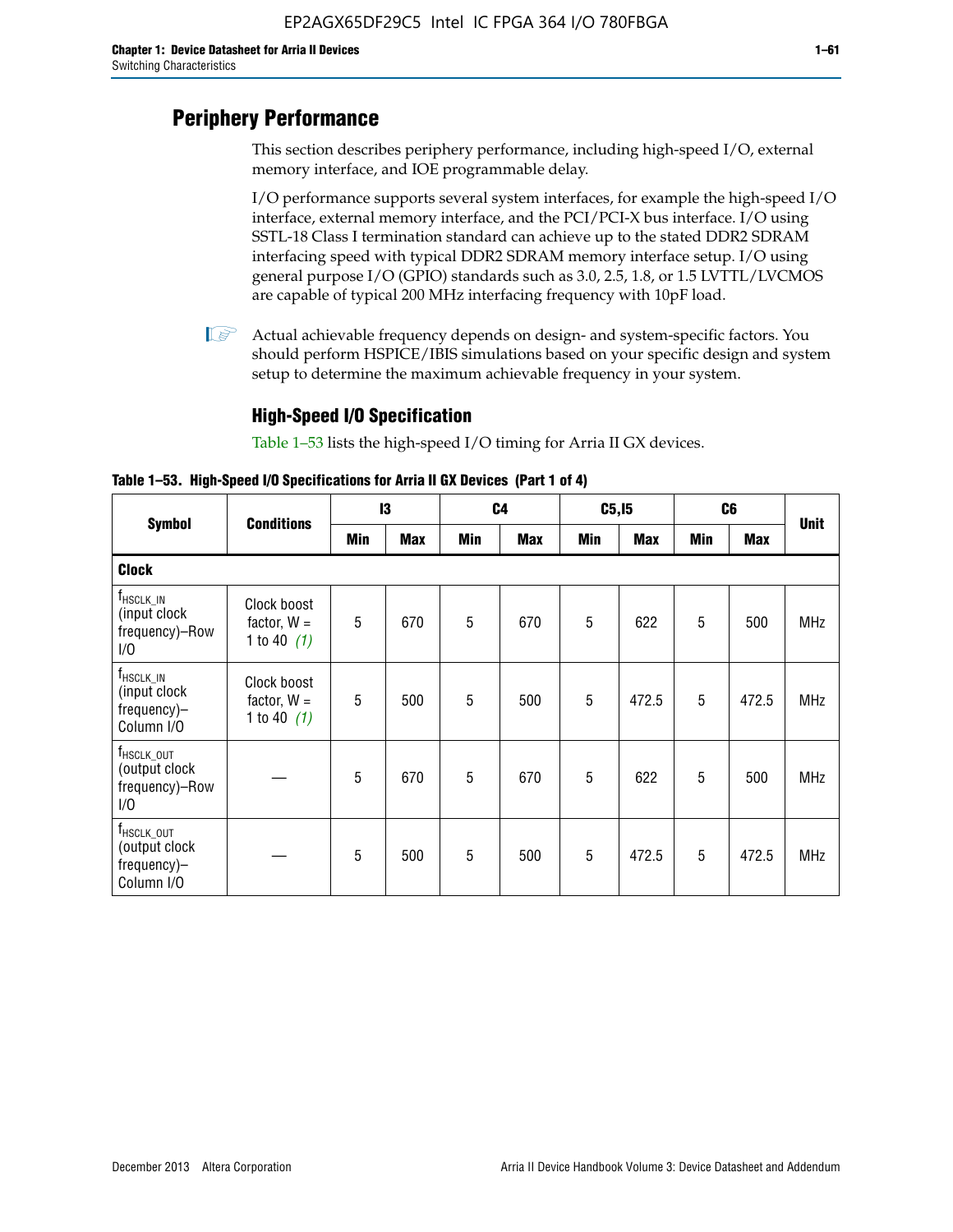|                                                                               |                                                                                              |     | 13          |     | C <sub>4</sub> | C5, I5 |             | C <sub>6</sub> |            | <b>Unit</b> |
|-------------------------------------------------------------------------------|----------------------------------------------------------------------------------------------|-----|-------------|-----|----------------|--------|-------------|----------------|------------|-------------|
| <b>Symbol</b>                                                                 | <b>Conditions</b>                                                                            | Min | <b>Max</b>  | Min | <b>Max</b>     | Min    | <b>Max</b>  | Min            | <b>Max</b> |             |
| <b>Transmitter</b>                                                            |                                                                                              |     |             |     |                |        |             |                |            |             |
| $f_{HSDR_TX}$ (true<br>LVDS output data<br>rate)                              | SERDES factor,<br>$J = 3$ to 10<br>(using<br>dedicated<br>SERDES)                            | 150 | 1250<br>(2) | 150 | 1250<br>(2)    | 150    | 1050<br>(2) | 150            | 840        | <b>Mbps</b> |
|                                                                               | SERDES factor,<br>$J = 4$ to 10<br>(using logic<br>elements as<br>SERDES)                    | (3) | 945         | (3) | 945            | (3)    | 840         | (3)            | 740        | <b>Mbps</b> |
|                                                                               | SERDES factor,<br>$J = 2$ (using<br>DDR registers)<br>and $J = 1$<br>(using SDR<br>register) | (3) | (3)         | (3) | (3)            | (3)    | (3)         | (3)            | (3)        | <b>Mbps</b> |
| $f_{\sf HSDR\_TX\_E3R}$<br>(emulated<br>LVDS_E_3R<br>output data rate)<br>(7) | SERDES factor,<br>$J = 4$ to 10                                                              | (3) | 945         | (3) | 945            | (3)    | 840         | (3)            | 740        | <b>Mbps</b> |

## **Table 1–53. High-Speed I/O Specifications for Arria II GX Devices (Part 2 of 4)**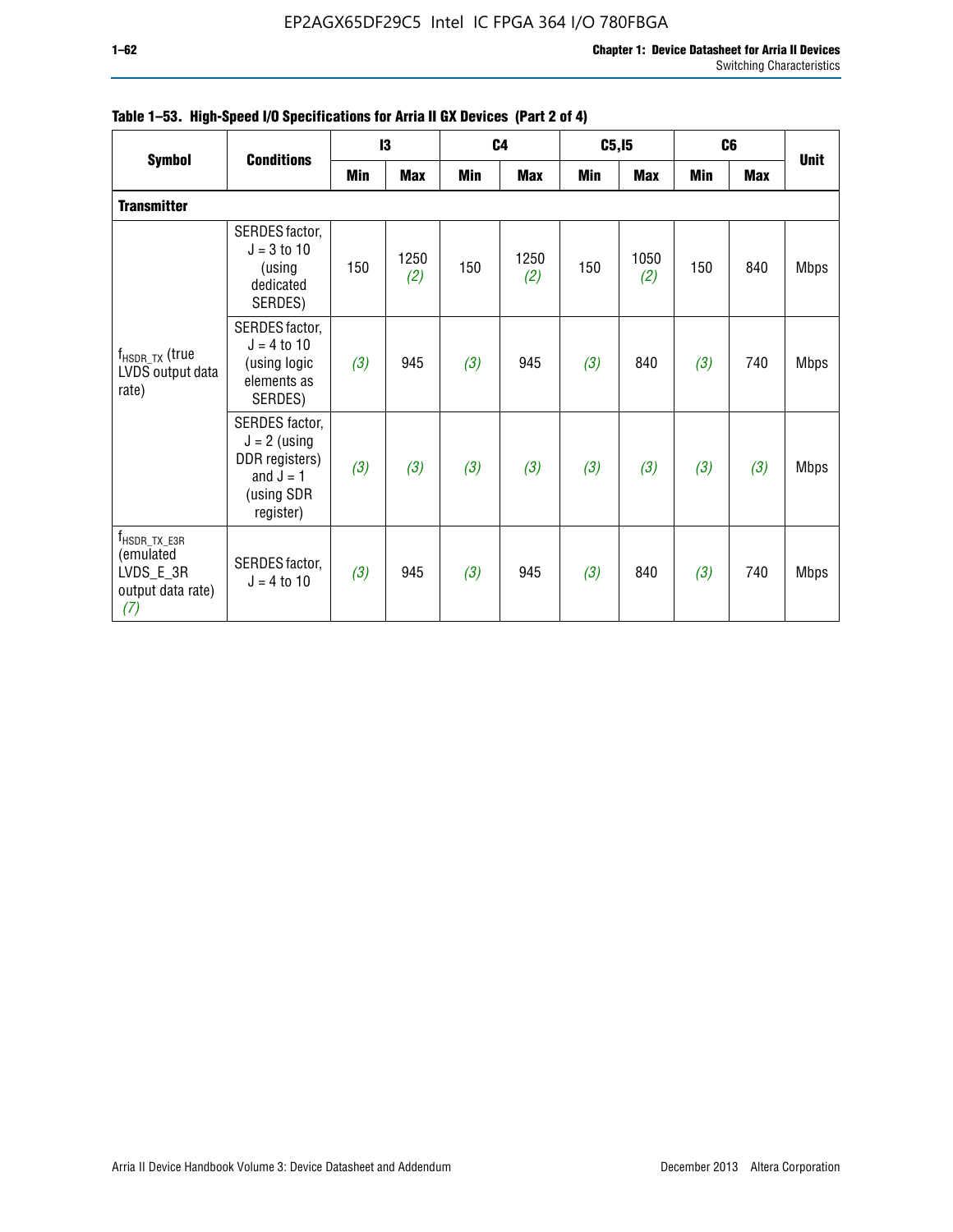|                                                                             |                                                                                                                     |     | 13         |     | C <sub>4</sub> | C5, I5     |            | C <sub>6</sub> |            | <b>Unit</b> |
|-----------------------------------------------------------------------------|---------------------------------------------------------------------------------------------------------------------|-----|------------|-----|----------------|------------|------------|----------------|------------|-------------|
| <b>Symbol</b>                                                               | <b>Conditions</b>                                                                                                   | Min | <b>Max</b> | Min | <b>Max</b>     | <b>Min</b> | <b>Max</b> | <b>Min</b>     | <b>Max</b> |             |
| $t_{TX\_JITTER}$ (4)                                                        | True LVDS with<br>dedicated<br><b>SERDES</b><br>(data rate<br>600-1,250<br>Mbps)                                    |     | 175        |     | 175            |            | 225        |                | 300        | ps          |
|                                                                             | True LVDS with<br>dedicated<br><b>SERDES</b><br>(data rate<br>$< 600$ Mbps)                                         |     | 0.105      |     | 0.105          |            | 0.135      |                | 0.18       | UI          |
|                                                                             | True LVDS and<br>emulated<br>LVDS_E_3R<br>with logic<br>elements as<br>SERDES (data<br>rate 600<br>$-945$ Mbps)     |     | 260        |     | 260            |            | 300        |                | 350        | ps          |
|                                                                             | True LVDS and<br>emulated<br>LVDS_E_3R<br>with logic<br>elements as<br><b>SERDES</b><br>(data rate<br>$< 600$ Mbps) |     | 0.16       |     | 0.16           |            | 0.18       |                | 0.21       | U           |
| $t_{TX\_DCD}$                                                               | True LVDS and<br>emulated<br>LVDS_E_3R                                                                              | 45  | 55         | 45  | 55             | 45         | 55         | 45             | 55         | $\%$        |
| $t_{\text{RISE}}$ and $t_{\text{FALL}}$                                     | True LVDS and<br>emulated<br>LVDS_E_3R                                                                              |     | 200        |     | 200            |            | 225        |                | 250        | ps          |
|                                                                             | True LVDS $(5)$                                                                                                     |     | 150        |     | 150            |            | 175        |                | 200        | ps          |
| <b>TCCS</b>                                                                 | Emulated<br>LVDS_E_3R                                                                                               |     | 200        |     | 200            |            | 250        |                | 300        | ps          |
| Receiver (6)                                                                |                                                                                                                     |     |            |     |                |            |            |                |            |             |
| True differential<br>I/O standards -<br>f <sub>HSDRDPA</sub> (data<br>rate) | <b>SERDES</b> factor<br>$J = 3 to 10$                                                                               | 150 | 1250       | 150 | 1250           | 150        | 1050       | 150            | 840        | <b>Mbps</b> |

## **Table 1–53. High-Speed I/O Specifications for Arria II GX Devices (Part 3 of 4)**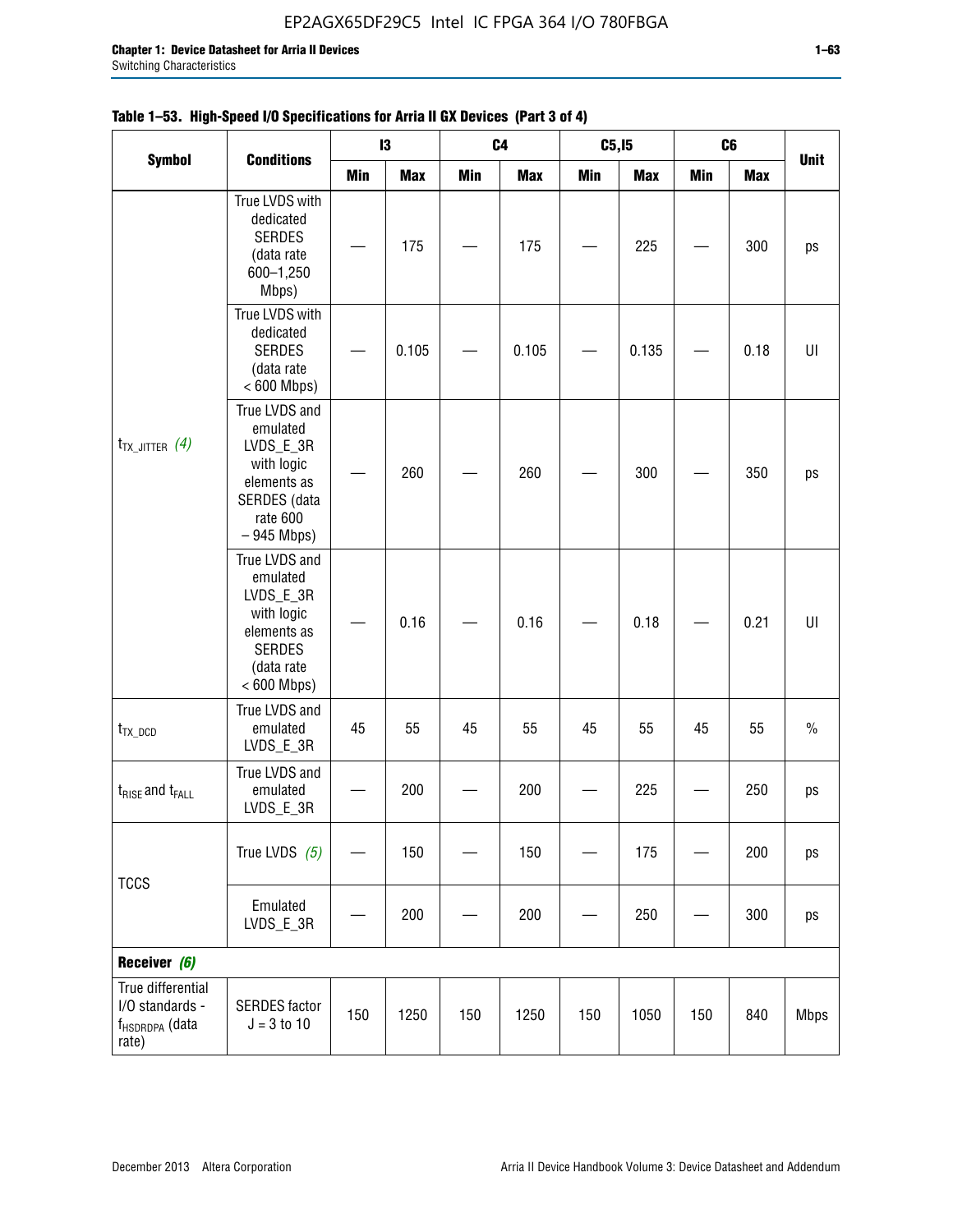|                           |                                                          |     | 13         |     | C <sub>4</sub> | C5, I5 |            | C <sub>6</sub> |            | <b>Unit</b> |
|---------------------------|----------------------------------------------------------|-----|------------|-----|----------------|--------|------------|----------------|------------|-------------|
| <b>Symbol</b>             | <b>Conditions</b>                                        | Min | <b>Max</b> | Min | Max            | Min    | <b>Max</b> | Min            | <b>Max</b> |             |
|                           | <b>SERDES</b> factor<br>$J = 3 to 10$                    | (3) | 945<br>(7) | (3) | 945<br>(7)     | (3)    | 740<br>(7) | (3)            | 640<br>(7) | <b>Mbps</b> |
| $f_{HSDR}$ (data rate)    | <b>SERDES</b> factor<br>$J = 2$ (using<br>DDR registers) | (3) | (7)        | (3) | (7)            | (3)    | (7)        | (3)            | (7)        | <b>Mbps</b> |
|                           | <b>SERDES</b> factor<br>$J = 1$ (using<br>SDR registers) | (3) | (7)        | (3) | (7)            | (3)    | (7)        | (3)            | (7)        | <b>Mbps</b> |
| Soft-CDR PPM<br>tolerance | Soft-CDR<br>mode                                         |     | 300        |     | 300            |        | 300        |                | 300        | $±$ PPM     |
| DPA run length            | DPA mode                                                 |     | 10,000     |     | 10,000         |        | 10,000     |                | 10,000     | UI          |
| Sampling<br>window (SW)   | Non-DPA mode<br>(5)                                      |     | 300        |     | 300            |        | 350        |                | 400        | ps          |

#### **Table 1–53. High-Speed I/O Specifications for Arria II GX Devices (Part 4 of 4)**

#### **Notes to Table 1–53:**

(1)  $f_{HSCLK\_IN} = f_{HSDR}$  / W. Use W to determine the supported selection of input reference clock frequencies for the desired data rate.

(2) Applicable for interfacing with DPA receivers only. For interfacing with non-DPA receivers, you must calculate the leftover timing margin in the receiver by performing link timing closure analysis. For Arria II GX transmitter to Arria II GX non-DPA receiver, the maximum supported data rate is 945 Mbps. For data rates above 840 Mbps, perform PCB trace compensation by adjusting the PCB trace length for LVDS channels to improve channel-to-channel skews.

- (3) The minimum and maximum specification depends on the clock source (for example, PLL and clock pin) and the clock routing resource you use (global, regional, or local). The I/O differential buffer and input register do not have a minimum toggle rate.
- (4) The specification is only applicable under the influence of core noise.
- (5) Applicable for true LVDS using dedicated SERDES only.
- (6) Dedicated SERDES and DPA features are only available on the right banks.
- (7) You must calculate the leftover timing margin in the receiver by performing link timing closure analysis. You must consider the board skew margin, transmitter channel-to-channel skew, and the receiver sampling margin to determine the leftover timing margin.

#### Table 1–54 lists the high-speed I/O timing for Arria II GZ devices.

#### **Table 1–54. High-Speed I/O Specifications for Arria II GZ Devices** *(Note 1), (2), (10)* **(Part 1 of 3)**

| <b>Symbol</b>                                                                   | <b>Conditions</b>                       |     | C3, I3     |            |                 |     |     |             |
|---------------------------------------------------------------------------------|-----------------------------------------|-----|------------|------------|-----------------|-----|-----|-------------|
|                                                                                 |                                         | Min | <b>Typ</b> | <b>Max</b> | Min             | Typ | Max | <b>Unit</b> |
| <b>Clock</b>                                                                    |                                         |     |            |            |                 |     |     |             |
| $f_{HSCLK_in}$ (input clock<br>frequency) true<br>differential I/O<br>standards | Clock boost factor<br>$W = 1$ to 40 (3) | 5   |            | 717        | $5\phantom{.0}$ |     | 717 | <b>MHz</b>  |
| $f_{HSCLK_in}$ (input clock<br>frequency) single<br>ended I/O standards<br>(9)  | Clock boost factor<br>$W = 1$ to 40 (3) | 5   |            | 717        | $5\phantom{.0}$ |     | 717 | <b>MHz</b>  |
| $f_{HSCLK_in}$ (input clock<br>frequency) single<br>ended I/O standards<br>(10) | Clock boost factor<br>$W = 1$ to 40 (3) | 5   |            | 420        | $5\phantom{.0}$ |     | 420 | <b>MHz</b>  |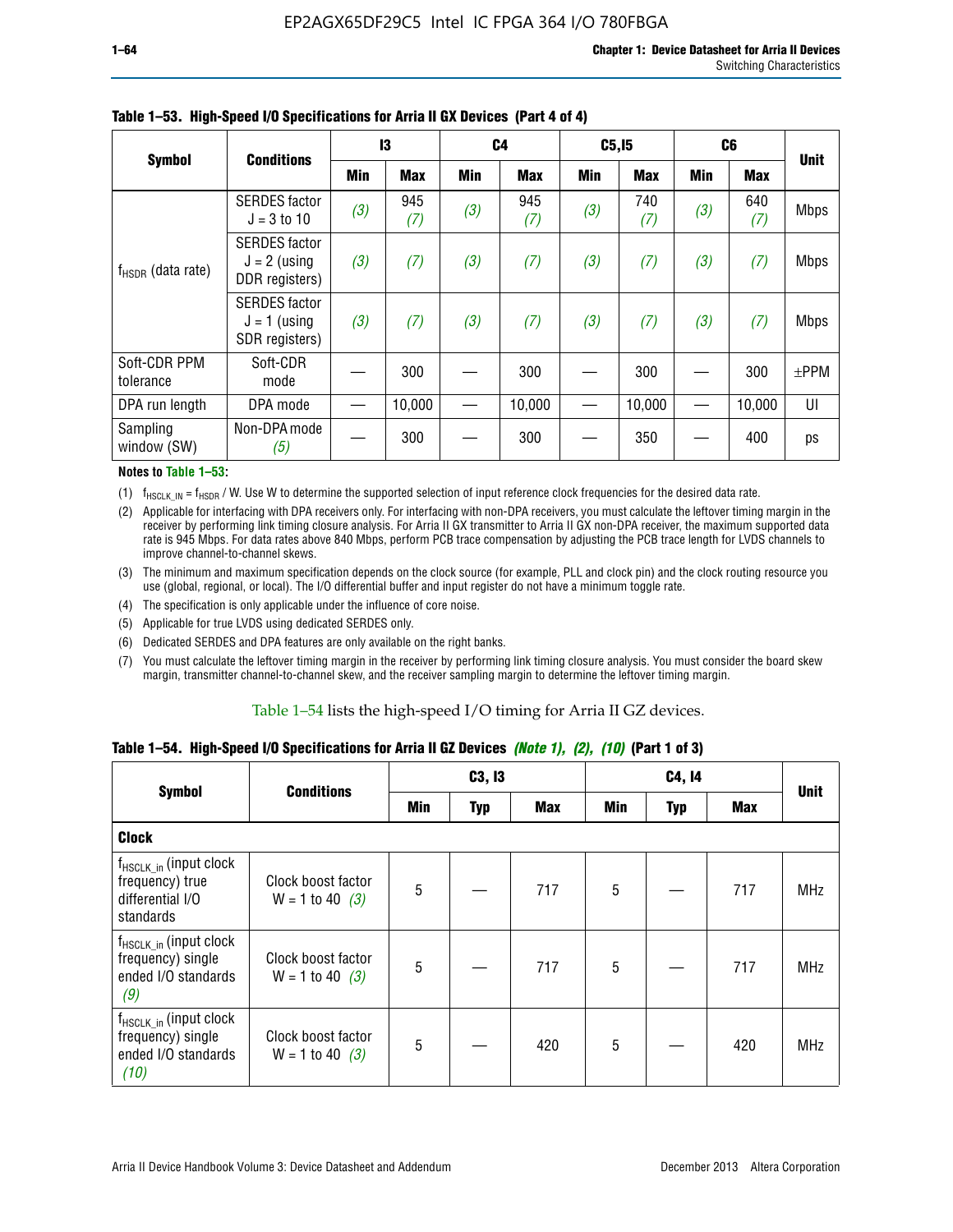|                                                                                                          |                                                                                              |            | C3, I3                        |            |     | C4, 14     |            |             |
|----------------------------------------------------------------------------------------------------------|----------------------------------------------------------------------------------------------|------------|-------------------------------|------------|-----|------------|------------|-------------|
| <b>Symbol</b>                                                                                            | <b>Conditions</b>                                                                            | <b>Min</b> | <b>Typ</b>                    | <b>Max</b> | Min | <b>Typ</b> | <b>Max</b> | <b>Unit</b> |
| f <sub>HSCLK_OUT</sub> (output<br>clock frequency)                                                       |                                                                                              | 5          | $\overbrace{\phantom{13333}}$ | 717(7)     | 5   |            | 717(7)     | <b>MHz</b>  |
| <b>Transmitter</b>                                                                                       |                                                                                              |            |                               |            |     |            |            |             |
|                                                                                                          | SERDES factor, $J = 3$<br>to 10<br>(using dedicated<br>SERDES) (8)                           | (4)        |                               | 1250       | (4) |            | 1250       | <b>Mbps</b> |
| f <sub>HSDR</sub> (true LVDS<br>output data rate)                                                        | SERDES factor $J = 2$ ,<br>(using DDR registers)                                             | (4)        |                               | (5)        | (4) |            | (5)        | <b>Mbps</b> |
|                                                                                                          | SERDES factor $J = 1$ ,<br>(uses an SDR<br>register)                                         | (4)        |                               | (5)        | (4) |            | (5)        | <b>Mbps</b> |
| f <sub>HSDR</sub> (emulated<br>LVDS_E_3R output<br>data rate) $(5)$                                      | SERDES factor $J = 4$                                                                        | (4)        |                               | 1152       | (4) |            | 800        | <b>Mbps</b> |
| $f_{\rm HSDR}$ (emulated<br>LVDS_E_1R output<br>data rate)                                               | to 10                                                                                        | (4)        |                               | 200        | (4) |            | 200        | <b>Mbps</b> |
| $t_{x}$ Jitter                                                                                           | Total jitter for data<br>rate, 600 Mbps to<br>1.6 Gbps                                       |            |                               | 160        |     |            | 160        | ps          |
|                                                                                                          | Total jitter for data<br>rate, $< 600$ Mbps                                                  |            |                               | 0.1        |     |            | 0.1        | U           |
| $t_{x \text{ Jitter}}$ - emulated<br>differential I/O<br>standards with three                            | Total jitter for data<br>rate, 600 Mbps to<br>1.25 Gbps                                      |            |                               | 300        |     |            | 325        | ps          |
| external output resistor<br>network                                                                      | Total jitter for data<br>rate $< 600$ Mbps                                                   |            |                               | 0.2        |     |            | 0.25       | UI          |
| $t_x$ Jitter - emulated<br>differential I/O<br>standards with one<br>external output resistor<br>network |                                                                                              |            |                               | 0.15       |     |            | 0.15       | U           |
| t <sub>DUTY</sub>                                                                                        | TX output clock duty<br>cycle for both True<br>and emulated<br>differential I/O<br>standards | 45         | 50                            | 55         | 45  | 50         | 55         | $\%$        |

## **Table 1–54. High-Speed I/O Specifications for Arria II GZ Devices** *(Note 1), (2), (10)* **(Part 2 of 3)**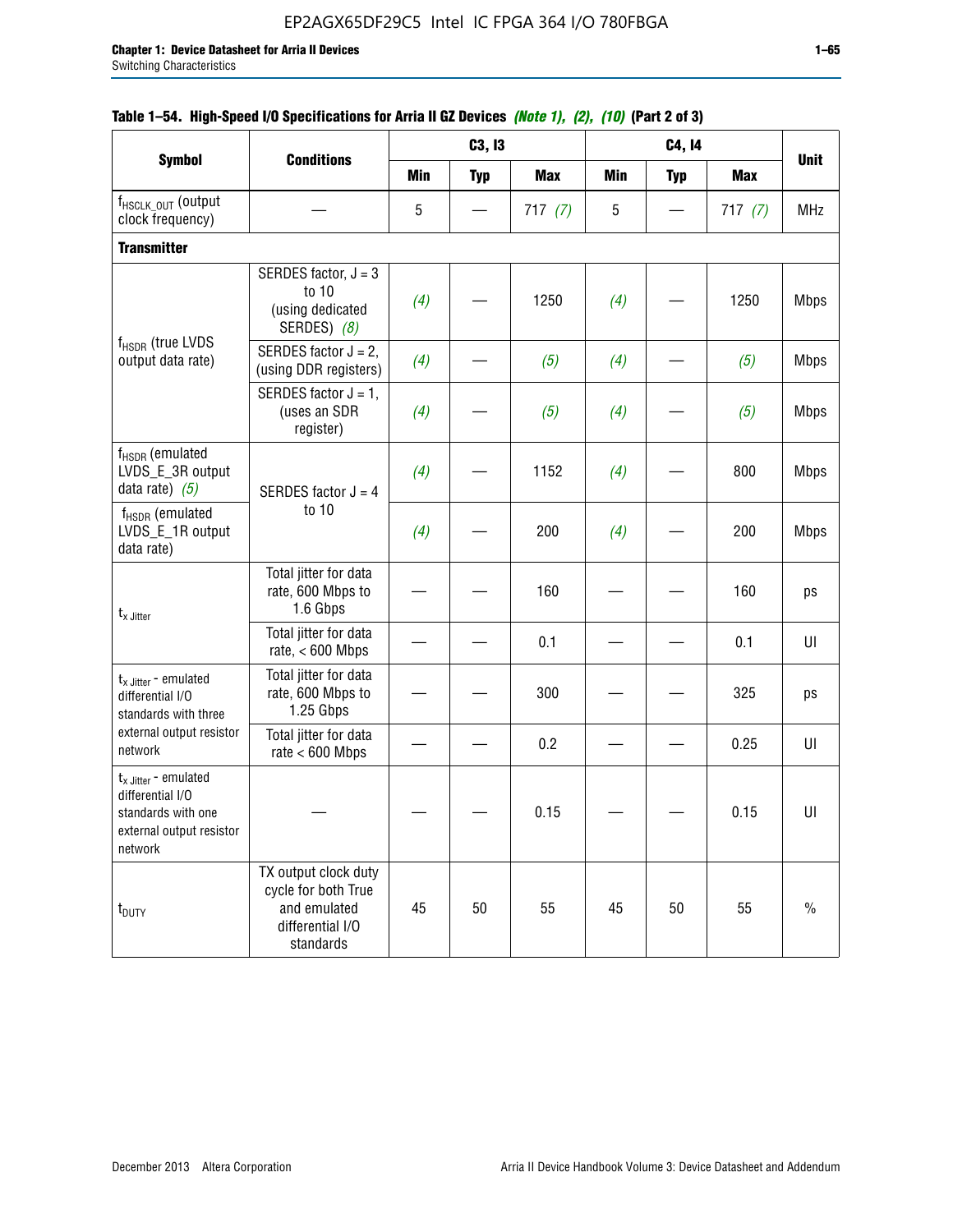|                                                                          |                                                                                                  |     | C3, I3     |            |     | <b>Unit</b> |            |             |
|--------------------------------------------------------------------------|--------------------------------------------------------------------------------------------------|-----|------------|------------|-----|-------------|------------|-------------|
| <b>Symbol</b>                                                            | <b>Conditions</b>                                                                                | Min | <b>Typ</b> | <b>Max</b> | Min | <b>Typ</b>  | <b>Max</b> |             |
|                                                                          | True differential I/O<br>standards                                                               |     |            | 200        |     |             | 200        | ps          |
| $t_{\text{RISE 8}}t_{\text{FALL}}$                                       | <b>Emulated differential</b><br>I/O standards with<br>three external output<br>resistor networks |     |            | 250        |     |             | 300        | ps          |
|                                                                          | <b>Emulated differential</b><br>I/O standards with<br>one external output<br>resistor            |     |            | 500        |     |             | 500        | ps          |
|                                                                          | <b>True LVDS</b>                                                                                 |     |            | 100        |     |             | 100        | ps          |
| <b>TCCS</b>                                                              | Emulated<br>LVDS_E_3R                                                                            |     |            | 250        |     |             | 250        | ps          |
| <b>Receiver</b>                                                          |                                                                                                  |     |            |            |     |             |            |             |
| True differential I/O<br>standards - f <sub>HSDRDPA</sub><br>(data rate) | <b>SERDES</b> factor<br>$J = 3$ to 10                                                            | 150 |            | 1250       | 150 |             | 1250       | <b>Mbps</b> |
|                                                                          | <b>SERDES</b> factor<br>$J = 3$ to 10                                                            | (4) |            | (6)        | (4) |             | (6)        | <b>Mbps</b> |
| f <sub>HSDR</sub> (data rate)                                            | SERDES factor $J = 2$ ,<br>uses DDR registers                                                    | (4) |            | (5)        | (4) |             | (5)        | <b>Mbps</b> |
|                                                                          | SERDES factor $J = 1$ ,<br>uses an SDR register                                                  | (4) |            | (5)        | (4) |             | (5)        | <b>Mbps</b> |
| DPA run length                                                           | DPA mode                                                                                         |     |            | 10000      |     |             | 10000      | UI          |
| Soft-CDR PPM<br>tolerance                                                | Soft-CDR mode                                                                                    |     |            | 300        |     |             | 300        | $±$ PPM     |
| <b>Sampling Window</b><br>(SW)                                           | Non-DPA mode                                                                                     |     |            | 300        |     |             | 300        | ps          |

### **Table 1–54. High-Speed I/O Specifications for Arria II GZ Devices** *(Note 1), (2), (10)* **(Part 3 of 3)**

#### **Notes to Table 1–54:**

(1) When  $J = 3$  to 10, use the SERDES block.

- (2) When  $J = 1$  or 2, bypass the SERDES block.
- (3) Clock Boost Factor (W) is the ratio between input data rate to the input clock rate.
- (4) The minimum specification depends on the clock source (for example, the PLL and clock pin) and the clock routing resource (global, regional, or local) that you use. The I/O differential buffer and input register do not have a minimum toggle rate.
- (5) You must calculate the leftover timing margin in the receiver by performing link timing closure analysis. You must consider the board skew margin, transmitter channel-to-channel skew, and receiver sampling margin to determine leftover timing margin.
- (6) You can estimate the achievable maximum data rate for non-DPA mode by performing link timing closure analysis. You must consider the board skew margin, transmitter delay margin, and the receiver sampling margin to determine the maximum data rate supported.
- (7) This is achieved by using the LVDS and DPA clock network.
- (8) If the receiver with DPA enabled and transmitter are using shared PLLs, the minimum data rate is 150 Mbps.
- (9) This only applies to DPA and soft-CDR modes.
- (10) This only applies to LVDS source synchronous mode.

Table 1–55 lists DPA lock time specifications for Arria II GX and GZ devices.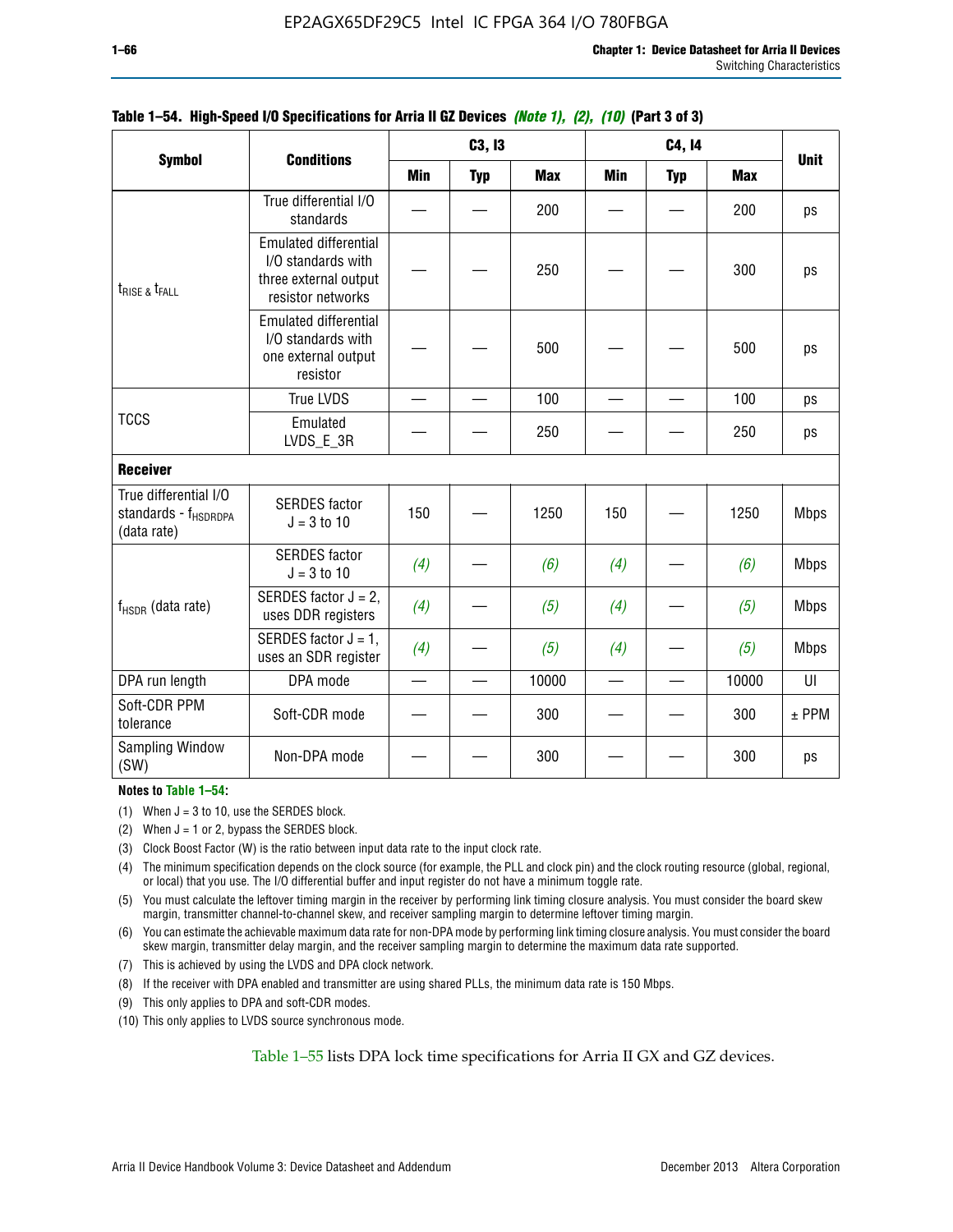| <b>Standard</b>      | <b>Training Pattern</b> | <b>Number of Data</b><br><b>Transitions in One</b><br><b>Repetition of the</b><br><b>Training Pattern</b> | Number of<br><b>Repetitions per</b><br>256 Data<br><b>Transitions (4)</b> | <b>Maximum</b>       |
|----------------------|-------------------------|-----------------------------------------------------------------------------------------------------------|---------------------------------------------------------------------------|----------------------|
| SPI-4                | 00000000001111111111    |                                                                                                           | 128                                                                       | 640 data transitions |
| Parallel Rapid I/O   | 00001111                |                                                                                                           | 128                                                                       | 640 data transitions |
|                      | 10010000                |                                                                                                           | 64                                                                        | 640 data transitions |
| <b>Miscellaneous</b> | 10101010                | 8                                                                                                         | 32                                                                        | 640 data transitions |
|                      | 01010101                |                                                                                                           | 32                                                                        | 640 data transitions |

|  |  | Table 1–55. DPA Lock Time Specifications for Arria II Devices (Note 1), (2), (3) |  |  |  |
|--|--|----------------------------------------------------------------------------------|--|--|--|
|--|--|----------------------------------------------------------------------------------|--|--|--|

**Notes to Table 1–55:**

(1) The DPA lock time is for one channel.

(2) One data transition is defined as a 0-to-1 or 1-to-0 transition.

(3) The DPA lock time stated in the table applies to both commercial and industrial grade.

(4) This is the number of repetitions for the stated training pattern to achieve the 256 data transitions.

Figure 1–5 shows the LVDS soft-CDR/DPA sinusoidal jitter tolerance specification for Arria II GZ devices at a data rate less than 1.25 Gbps and all the Arria II GX devices.

#### **Figure 1–5. LVDS Soft-CDR/DPA Sinusoidal Jitter Tolerance Specification for All Arria II GX Devices and for Arria II GZ Devices at a Data Rate less than 1.25 Gbps**

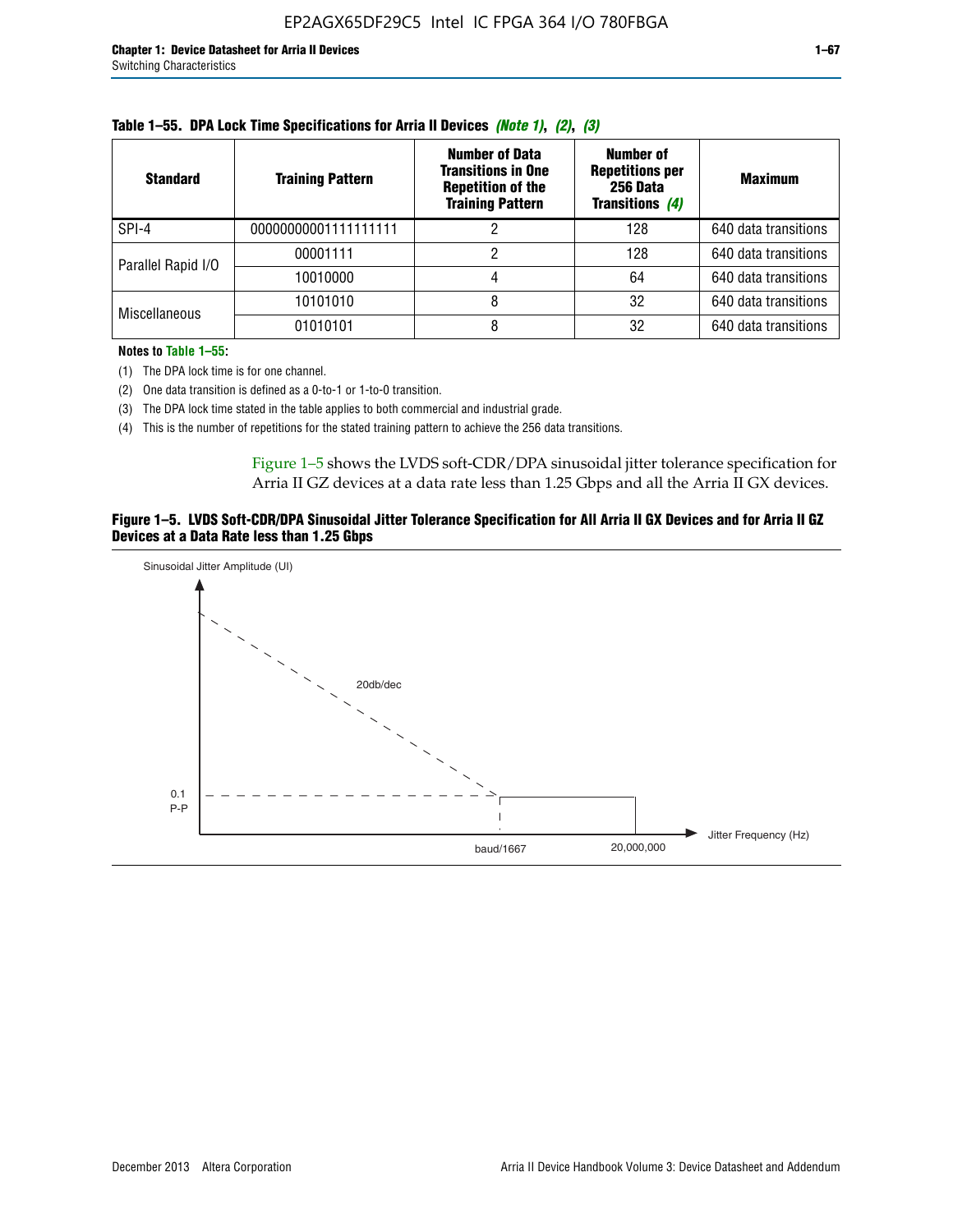Figure 1–6 shows the LVDS soft-CDR/DPA sinusoidal jitter tolerance specification for Arria II GZ devices at 1.25 Gbps data rate.





Table 1–56 lists the LVDS soft-CDR/DPA sinusoidal jitter tolerance specification for Arria II GZ devices at 1.25 Gbps data rate.

|                     | Table 1–56. LVDS Soft-CDR/DPA Sinusoidal Jitter Mask Values for Arria II GZ Devices at |  |  |
|---------------------|----------------------------------------------------------------------------------------|--|--|
| 1.25 Gbps Data Rate |                                                                                        |  |  |

| <b>Jitter Frequency (Hz)</b> | Sinusoidal Jitter (UI) |        |
|------------------------------|------------------------|--------|
| F1                           | 10,000                 | 25.000 |
| F2                           | 17,565                 | 25.000 |
| F3                           | 1,493,000              | 0.350  |
| F4                           | 50,000,000             | 0.350  |

## **External Memory Interface Specifications**

For the maximum clock rate supported for Arria II GX and GZ device family, refer to the [External Memory Interface Spec Estimator](http://www.altera.com/technology/memory/estimator/mem-emif-index.html) page on the Altera website.

Table 1–57 lists the external memory interface specifications for Arria II GX devices.

**Table 1–57. External Memory Interface Specifications for Arria II GX Devices (Part 1 of 2)**

| <b>Frequency</b><br>Mode |            | <b>Frequency Range (MHz)</b> | <b>Resolution</b> | <b>DQS Delay</b> | <b>Number of</b>   |                     |
|--------------------------|------------|------------------------------|-------------------|------------------|--------------------|---------------------|
|                          | C4         | <b>13, C5, 15</b>            | C6                | (°)              | <b>Buffer Mode</b> | <b>Delay Chains</b> |
| 0                        | $90 - 140$ | 90-130                       | $90 - 110$        | 22.5             | Low                | 16                  |
|                          | 110-180    | 110-170                      | 110-150           | 30               | Low                | 12                  |
| 2                        | 140-220    | 140-210                      | 140-180           | 36               | Low                | 10                  |
| 3                        | 170-270    | 170-260                      | 170-220           | 45               | Low                | 8                   |
| 4                        | 220-340    | 220-310                      | 220-270           | 30               | High               | 12                  |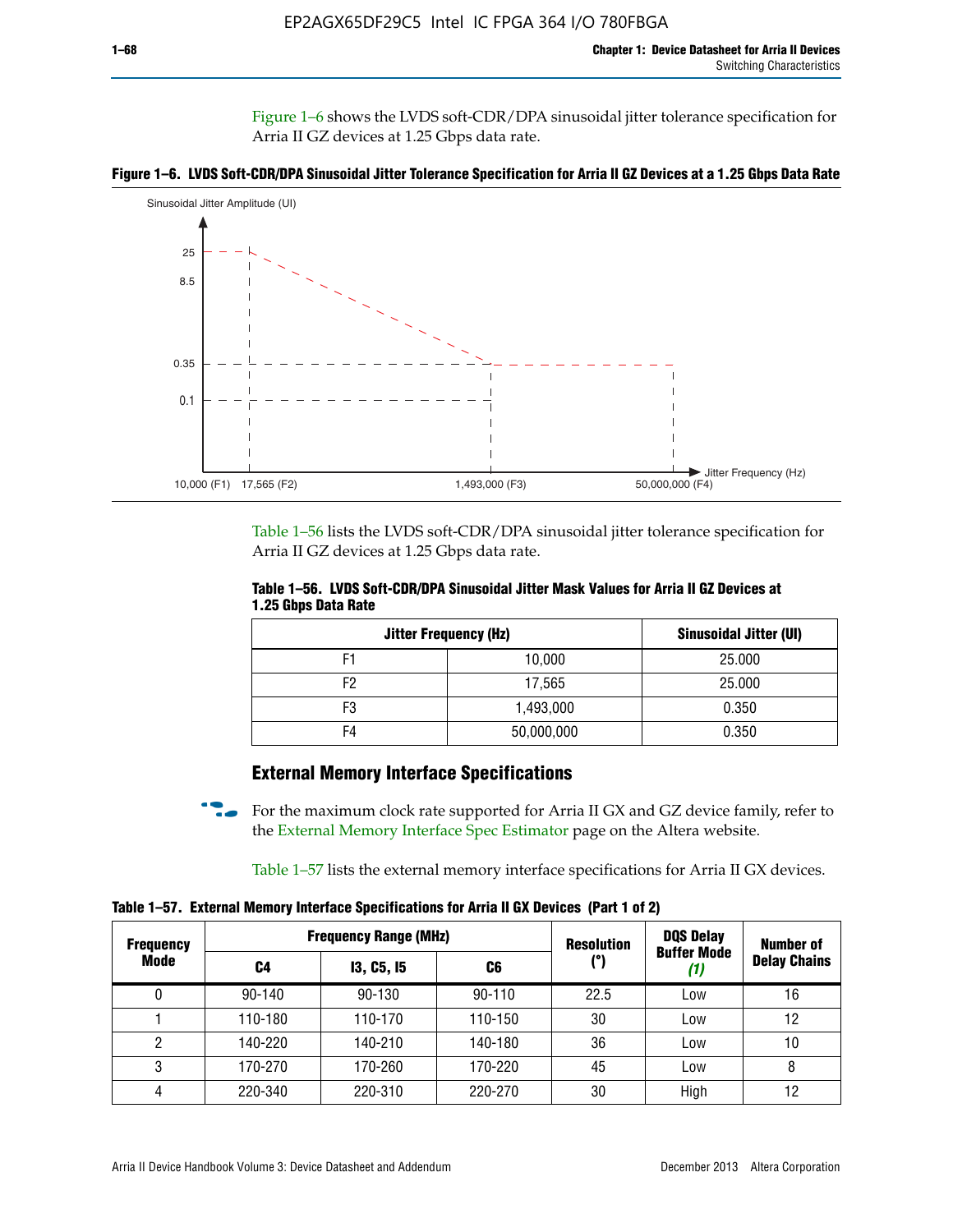| <b>Frequency</b> |         | <b>Frequency Range (MHz)</b> | <b>Resolution</b> | <b>DQS Delay</b><br><b>Buffer Mode</b> | <b>Number of</b> |                     |  |
|------------------|---------|------------------------------|-------------------|----------------------------------------|------------------|---------------------|--|
| Mode             | C4      | <b>13, C5, 15</b>            | C6                | /°ا                                    | (1)              | <b>Delay Chains</b> |  |
|                  | 270-410 | 270-380                      | 270-320           | 36                                     | High             | 10                  |  |
|                  | 320-450 | 320-410                      | 320-370           | 45                                     | High             |                     |  |

**Note to Table 1–57:**

(1) Low indicates a 6-bit DQS delay setting; high indicates a 5-bit DQS delay setting.

Table 1–58 lists the DLL frequency range specifications for Arria II GZ devices.

### **Table 1–58. DLL Frequency Range Specifications for Arria II GZ Devices**

|                       |            | <b>Frequency Range (MHz)</b> |                              | <b>DOS Delay</b>          | <b>Number of</b>              |  |
|-----------------------|------------|------------------------------|------------------------------|---------------------------|-------------------------------|--|
| <b>Frequency Mode</b> | -3<br>-4   |                              | <b>Available Phase Shift</b> | <b>Buffer Mode</b><br>(1) | <b>Delay</b><br><b>Chains</b> |  |
| 0                     | $90 - 130$ | $90 - 120$                   | 22.5°, 45°, 67.5°, 90°       | Low                       | 16                            |  |
|                       | 120-170    | 120-160                      | 30°, 60°, 90°, 120°          | Low                       | 12                            |  |
| 2                     | 150-210    | 150-200                      | 36°, 72°, 108°, 144°         | Low                       | 10                            |  |
| 3                     | 180-260    | 180-240                      | 45°, 90°, 135°, 180°         | Low                       | 8                             |  |
| 4                     | 240-320    | 240-290                      | 30°, 60°, 90°, 120°          | High                      | 12                            |  |
| 5                     | 290-380    | 290-360                      | 36°, 72°, 108°, 144°         | High                      | 10                            |  |
| 6                     | 360-450    | 360-450                      | 45°, 90°, 135°, 180°         | High                      | 8                             |  |
|                       | 470-630    | 470-590                      | 60°, 120°, 180°, 240°        | High                      | 6                             |  |

#### **Note to Table 1–58:**

(1) Low indicates a 6-bit DQS delay setting; high indicates a 5-bit DQS delay setting.

Table 1–59 lists the DQS phase offset delay per stage for Arria II GX devices.

|  | Table 1–59.  DQS Phase Offset Delay Per Setting for Arria II GX Devices <i>(Note 1), (2), (3)</i> |  |  |
|--|---------------------------------------------------------------------------------------------------|--|--|
|  |                                                                                                   |  |  |

| <b>Speed Grade</b> | Min  | <b>Max</b> | <b>Unit</b> |
|--------------------|------|------------|-------------|
| C4                 | ن. ا | 13.0       | ps          |
| 13, C5, I5         | 7.U  | 15.0       | ps          |
| C6                 | 8.5  | 18.0       | ps          |

**Notes to Table 1–59:**

(1) The valid settings for phase offset are -64 to +63 for frequency modes 0 to 3 and -32 to +31 for frequency modes 4 to 5.

(2) The typical value equals the average of the minimum and maximum values.

(3) The delay settings are linear.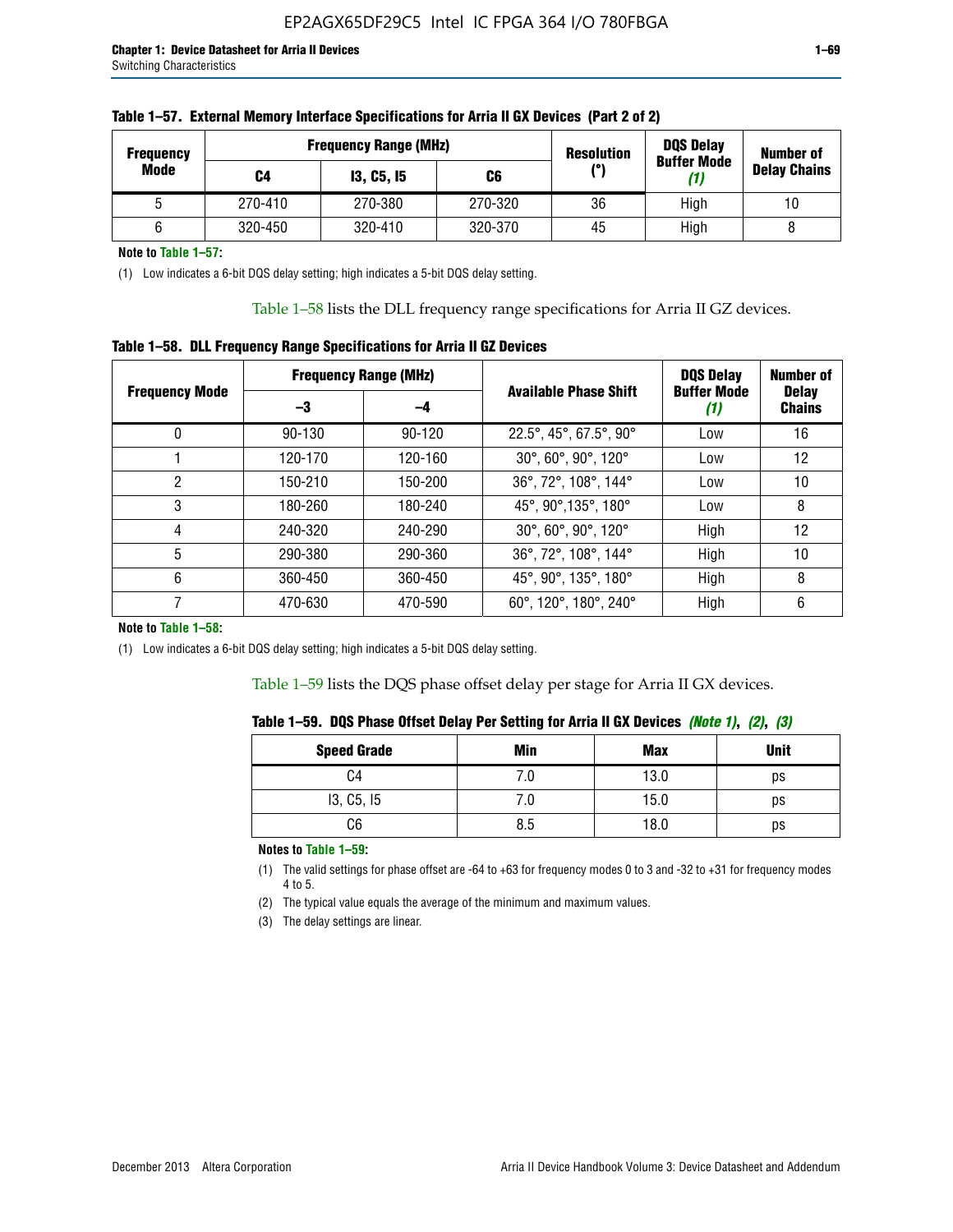Table 1–60 lists the DQS phase shift error for Arria II GX devices.

|                  |  |  | Table 1–60. DQS Phase Shift Error Specification for DLL-Delayed Clock ( $t_{\text{DOS PSERR}}$ ) for Arria II GX |
|------------------|--|--|------------------------------------------------------------------------------------------------------------------|
| Devices (Note 1) |  |  |                                                                                                                  |

| <b>Number of DQS Delay Buffer</b> | C <sub>4</sub> | I3, C5, I5 | C6  | <b>Unit</b> |
|-----------------------------------|----------------|------------|-----|-------------|
|                                   | 26             | 30         | 36  | ps          |
| റ                                 | 52             | 60         | 72  | ps          |
| 3                                 | 78             | 90         | 108 | ps          |
|                                   | 104            | 120        | 144 | ps          |

**Note to Table 1–60:**

(1) This error specification is the absolute maximum and minimum error. For example, skew on three DQS delay buffers in a C4 speed grade is  $\pm$  78 ps or  $\pm$  39 ps.

Table 1–61 lists the DQS phase shift error for Arria II GZ devices.

|                         |  | Table 1–61.DQS Phase Shift Error Specification for DLL-Delayed Clock (t <sub>DOS PSERR</sub> ) for Arria II GZ |  |  |
|-------------------------|--|----------------------------------------------------------------------------------------------------------------|--|--|
| Devices <i>(Note 1)</i> |  |                                                                                                                |  |  |

| <b>Number of DQS Delay Buffer</b> | -3  |     | <b>Unit</b> |
|-----------------------------------|-----|-----|-------------|
|                                   | 28  | 30  | ps          |
|                                   | 56  | 60  | ps          |
| O                                 | 84  | 90  | ps          |
|                                   | 112 | 120 | ps          |

**Note to Table 1–61:**

(1) This error specification is the absolute maximum and minimum error. For example, skew on three DQS delay buffers in a 3 speed grade is  $\pm$  84 ps or  $\pm$  42 ps.

Table 1–62 lists the memory output clock jitter specifications for Arria II GX devices.

**Table 1–62. Memory Output Clock Jitter Specification for Arria II GX Devices** *(Note 1)***,** *(2)***,** *(3)*

| <b>Parameter</b>                | <b>Clock</b>   |                      | -4         |            | -5         |            | -6         |            | <b>Unit</b> |  |
|---------------------------------|----------------|----------------------|------------|------------|------------|------------|------------|------------|-------------|--|
|                                 | <b>Network</b> | Symbol               | <b>Min</b> | <b>Max</b> | <b>Min</b> | <b>Max</b> | <b>Min</b> | <b>Max</b> |             |  |
| Clock period jitter             | Global         | $L$ JIT(per)         | $-100$     | 100        | $-125$     | 125        | $-125$     | 125        | ps          |  |
| Cycle-to-cycle period<br>jitter | Global         | $L_{\text{JIT(CC)}}$ | $-200$     | 200        | $-250$     | 250        | $-250$     | 250        | ps          |  |
| Duty cycle jitter               | Global         | $L$ JIT $(du$ ty $)$ | $-100$     | 100        | $-125$     | 125        | $-125$     | 125        | ps          |  |

**Notes to Table 1–62:**

(1) The memory output clock jitter measurements are for 200 consecutive clock cycles, as specified in the JEDEC DDR2/DDR3 SDRAM standard.

(2) The clock jitter specification applies to memory output clock pins generated using DDIO circuits clocked by a PLL output routed on a global clock network.

(3) The memory output clock jitter stated in Table  $1-62$  is applicable when an input jitter of 30 ps is applied.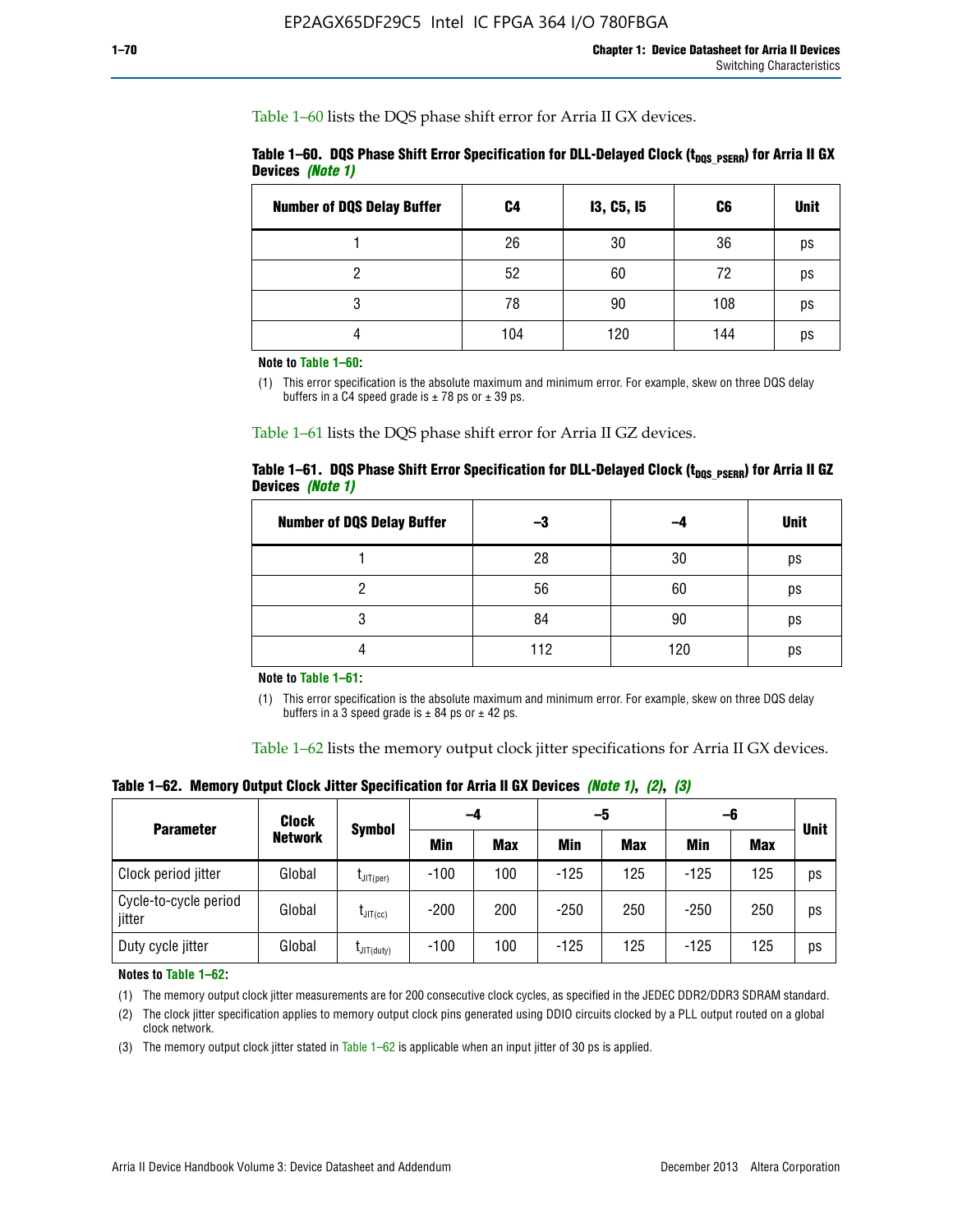Table 1–63 lists the memory output clock jitter specifications for Arria II GZ devices.

| <b>Parameter</b>             | <b>Clock</b><br><b>Network</b> | <b>Symbol</b>                      | -3      |            | -4      |      |             |
|------------------------------|--------------------------------|------------------------------------|---------|------------|---------|------|-------------|
|                              |                                |                                    | Min     | <b>Max</b> | Min     | Max  | <b>Unit</b> |
| Clock period jitter          | Regional                       | $t_{\text{JIT(per)}}$              | -55     | 55         | $-55$   | 55   | ps          |
| Cycle-to-cycle period jitter | Regional                       | $t_{\text{JIT(cc)}}$               | $-110$  | 110        | $-110$  | 110  | ps          |
| Duty cycle jitter            | Regional                       | $t_{\text{JIT(duty)}}$             | $-82.5$ | 82.5       | $-82.5$ | 82.5 | ps          |
| Clock period jitter          | Global                         | $\mathfrak{t}_{\mathsf{JIT}(per)}$ | $-82.5$ | 82.5       | $-82.5$ | 82.5 | ps          |
| Cycle-to-cycle period jitter | Global                         | $t_{\text{JIT(cc)}}$               | $-165$  | 165        | $-165$  | 165  | ps          |
| Duty cycle jitter            | Global                         | $t_{\text{JIT(duty)}}$             | -90     | 90         | -90     | 90   | ps          |

**Table 1–63. Memory Output Clock Jitter Specification for Arria II GZ Devices** *(Note 1)***,** *(2)***,** *(3)*

**Notes to Table 1–63:**

(1) The memory output clock jitter measurements are for 200 consecutive clock cycles, as specified in the JEDEC DDR2/DDR3 SDRAM standard.

(2) The clock jitter specification applies to memory output clock pins generated using differential signal-splitter and DDIO circuits clocked by a PLL output routed on a regional or global clock network as specified. Altera recommends using regional clock networks whenever possible.

(3) The memory output clock jitter stated in Table 1–63 is applicable when an input jitter of 30 ps is applied.

## **Duty Cycle Distortion (DCD) Specifications**

Table 1–64 lists the worst-case DCD specifications for Arria II GX devices.

| Table 1–64.  Duty Cycle Distortion on I/O Pins for Arria II GX Devices <i>(Note 1)</i> |  |  |  |  |  |
|----------------------------------------------------------------------------------------|--|--|--|--|--|
|----------------------------------------------------------------------------------------|--|--|--|--|--|

| <b>Symbol</b>     | C4  |            | <b>13, C5, 15</b> |     | C6  |            | <b>Unit</b>   |  |
|-------------------|-----|------------|-------------------|-----|-----|------------|---------------|--|
|                   | Min | <b>Max</b> | Min               | Max | Min | <b>Max</b> |               |  |
| Output Duty Cycle | 45  | 55         | 45                | 55  | 45  | 55         | $\frac{0}{0}$ |  |

**Note to Table 1–64:**

(1) The DCD specification applies to clock outputs from the PLL, global clock tree, IOE driving dedicated, and general purpose I/O pins.

Table 1–65 lists the worst-case DCD specifications for Arria II GZ devices.

**Table 1–65. Duty Cycle Distortion on I/O Pins for Arria II GZ Devices** *(Note 1)*

| <b>Symbol</b>     | C3, I3 |            | C4, 14 | <b>Unit</b> |      |  |
|-------------------|--------|------------|--------|-------------|------|--|
|                   | Min    | <b>Max</b> | Min    | <b>Max</b>  |      |  |
| Output Duty Cycle | 45     | 55         | 45     | 55          | $\%$ |  |

**Note to Table 1–65:**

(1) The DCD specification applies to clock outputs from the PLL, global clock tree, IOE driving dedicated, and general purpose I/O pins.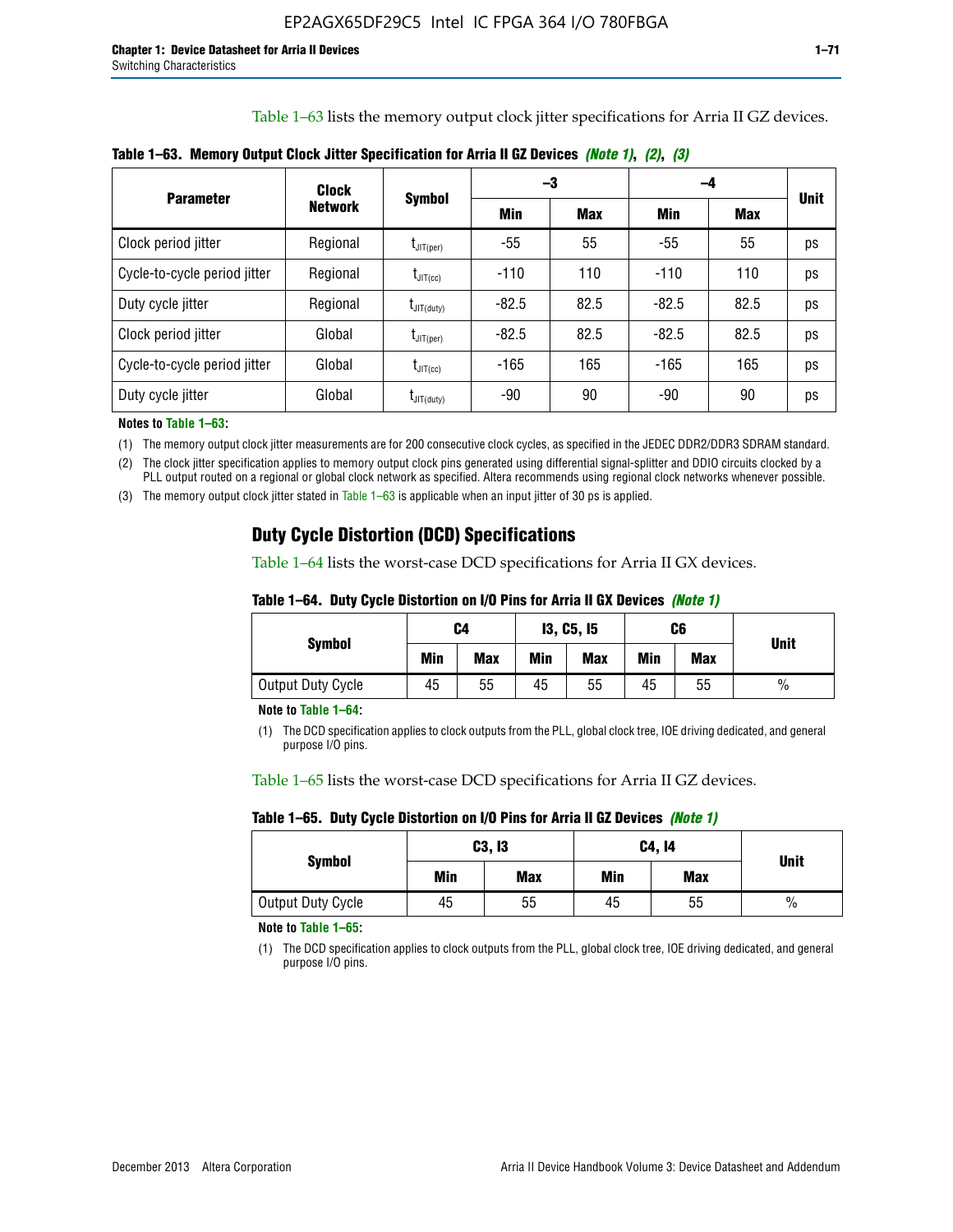### **IOE Programmable Delay**

Table 1–66 lists the delay associated with each supported IOE programmable delay chain for Arria II GX devices.

|  |  |  | Table 1–66. IOE Programmable Delay for Arria II GX Devices |
|--|--|--|------------------------------------------------------------|
|--|--|--|------------------------------------------------------------|

|                                                   | <b>Available</b> | <b>Minimum</b> |                   |                |                   |       | <b>Maximum Offset</b> |       |             |                |    |
|---------------------------------------------------|------------------|----------------|-------------------|----------------|-------------------|-------|-----------------------|-------|-------------|----------------|----|
| <b>Parameter</b>                                  | <b>Settings</b>  | <b>Offset</b>  | <b>Fast Model</b> |                | <b>Slow Model</b> |       |                       |       | <b>Unit</b> |                |    |
|                                                   | (1)              | (2)            | 13                | C <sub>4</sub> | 15                | 13    | C <sub>4</sub>        | C5    | 15          | C <sub>6</sub> |    |
| Output<br>enable pin<br>delay                     | 7                | $\mathbf 0$    | 0.413             | 0.442          | 0.413             | 0.814 | 0.713                 | 0.796 | 0.801       | 0.873          | ns |
| Delay from<br>output<br>register to<br>output pin | 7                | $\mathbf 0$    | 0.339             | 0.362          | 0.339             | 0.671 | 0.585                 | 0.654 | 0.661       | 0.722          | ns |
| Input delay<br>from pin to<br>internal cell       | 52               | $\mathbf{0}$   | 1.494             | 1.607          | 1.494             | 2.895 | 2.520                 | 2.733 | 2.775       | 2.944          | ns |
| Input delay<br>from pin to<br>input register      | 52               | $\mathbf{0}$   | 1.493             | 1.607          | 1.493             | 2.896 | 2.503                 | 2.732 | 2.774       | 2.944          | ns |
| DQS bus to<br>input register<br>delay             | 4                | $\mathbf 0$    | 0.074             | 0.076          | 0.074             | 0.140 | 0.124                 | 0.147 | 0.147       | 0.167          | ns |

**Notes to Table 1–66:**

(1) The available setting for every delay chain starts with zero and ends with the specified maximum number of settings.

(2) The minimum offset represented in the table does not include intrinsic delay.

**Table 1–67. IOE Programmable Delay for Arria II GZ Devices**

|                  | <b>Available</b>       |   |                              |                   | <b>Maximum Offset</b> |                   |       |       |    |             |
|------------------|------------------------|---|------------------------------|-------------------|-----------------------|-------------------|-------|-------|----|-------------|
| <b>Parameter</b> | <b>Settings</b><br>(1) |   | <b>Minimum</b><br>Offset (2) | <b>Fast Model</b> |                       | <b>Slow Model</b> |       |       |    | <b>Unit</b> |
|                  |                        |   | <b>Industrial</b>            | <b>Commercial</b> | C3                    | 13                | C4    | 14    |    |             |
| D1               | 15                     | 0 | 0.462                        | 0.505             | 0.795                 | 0.801             | 0.857 | 0.864 | ns |             |
| D <sub>2</sub>   | 7                      | 0 | 0.234                        | 0.232             | 0.372                 | 0.371             | 0.407 | 0.405 | ns |             |
| D <sub>3</sub>   | 7                      | 0 | 1.700                        | 1.769             | 2.927                 | 2.948             | 3.157 | 3.178 | ns |             |
| D4               | 15                     | 0 | 0.508                        | 0.554             | 0.882                 | 0.889             | 0.952 | 0.959 | ns |             |
| D <sub>5</sub>   | 15                     | 0 | 0.472                        | 0.500             | 0.799                 | 0.817             | 0.875 | 0.882 | ns |             |
| D <sub>6</sub>   | 6                      | 0 | 0.186                        | 0.195             | 0.319                 | 0.321             | 0.345 | 0.347 | ns |             |

#### **Notes to Table 1–67:**

(1) You can set this value in the Quartus II software by selecting **D1**, **D2**, **D3**, **D4**, **D5**, and **D6** in the **Assignment Name** column.

(2) Minimum offset does not include the intrinsic delay.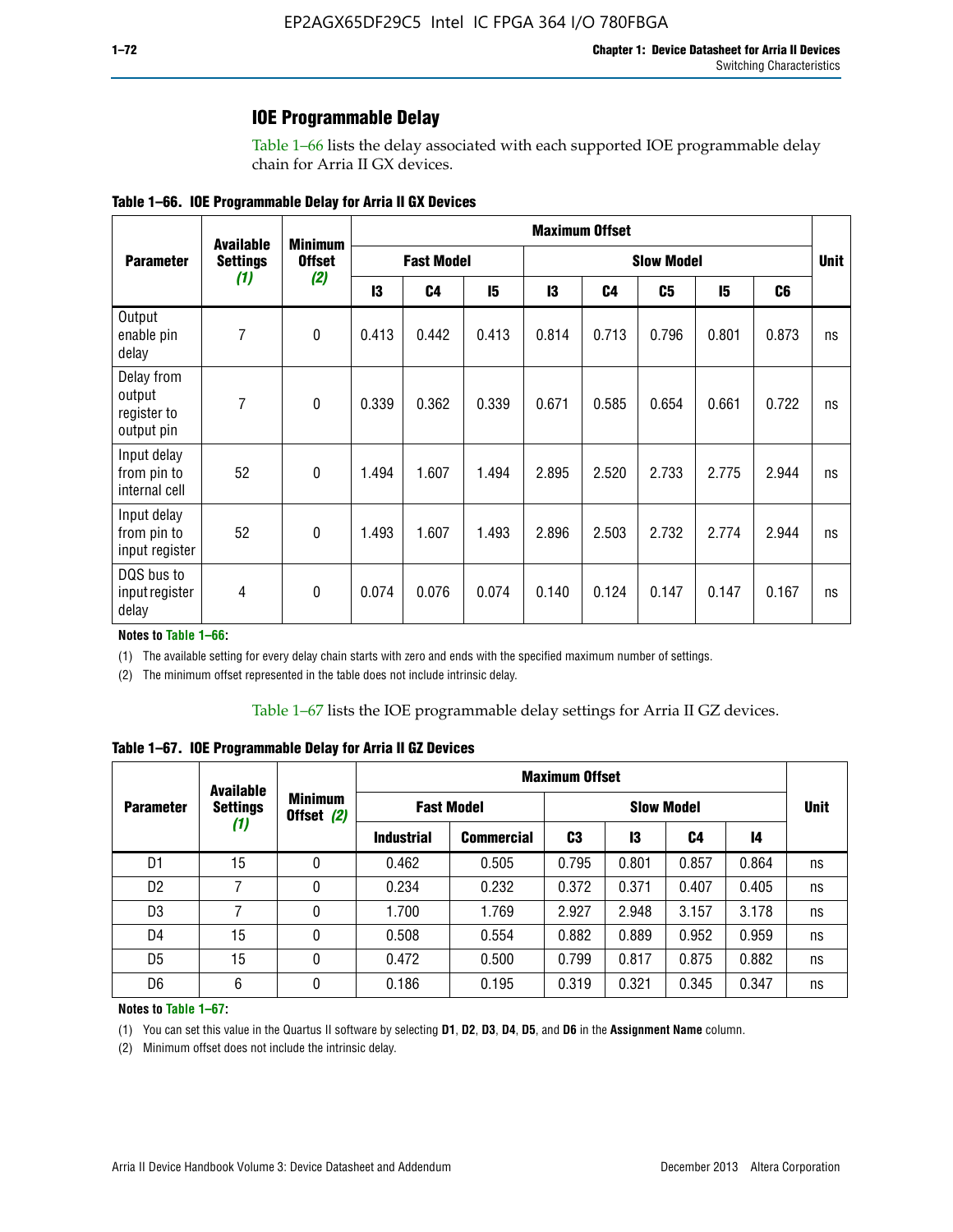## **I/O Timing**

Altera offers two ways to determine I/O timing:

- Using the Microsoft Excel-based I/O Timing.
- Using the Quartus II Timing Analyzer.

The Microsoft Excel-based I/O Timing provides pin timing performance for each device density and speed grade. The data is typically used prior to designing the FPGA to get an estimate of the timing budget as part of the link timing analysis. The Quartus II timing analyzer provides a more accurate and precise I/O timing data based on the specifics of the design after place-and-route is complete.

**f The Microsoft Excel-based I/O Timing spreadsheet is downloadable from the** [Literature: Arria II Devices](http://www.altera.com/literature/lit-arria-ii-gx.jsp) web page.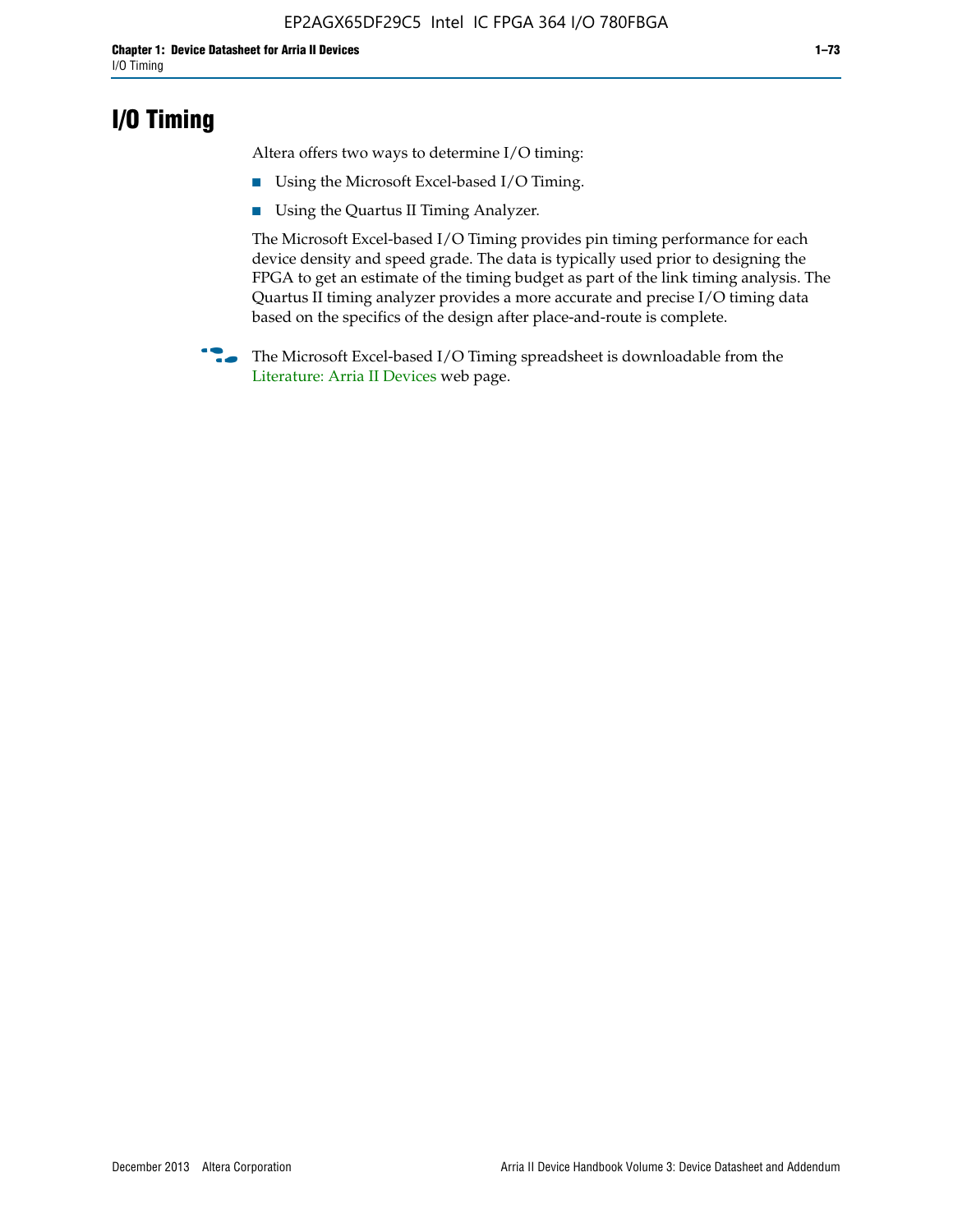# **Glossary**

Table 1–68 lists the glossary for this chapter.

**Table 1–68. Glossary (Part 1 of 4)**

| <b>Letter</b>       | <b>Subject</b>                       | <b>Definitions</b>                                                                                                                         |
|---------------------|--------------------------------------|--------------------------------------------------------------------------------------------------------------------------------------------|
| А,<br>В,<br>C,<br>D |                                      | Receiver Input Waveforms<br>Single-Ended Waveform<br>Positive Channel (p) = $V_{\text{IH}}$<br>$V_{ID}$<br>Negative Channel (n) = $V_{IL}$ |
|                     |                                      | $V_{CM}$<br>Ground<br><b>Differential Waveform</b><br>$V_{ID}$<br>$-p - n = 0 V$                                                           |
|                     | Differential I/O<br><b>Standards</b> | $\rm V_{ID}$<br>Transmitter Output Waveforms                                                                                               |
|                     |                                      | Single-Ended Waveform<br>Positive Channel (p) = $V_{OH}$<br>$V_{OD}$<br>Negative Channel (n) = $V_{OL}$<br>$V_{CM}$<br>Ground              |
|                     |                                      | <b>Differential Waveform</b><br><b>V<sub>OD</sub></b><br>$p - n = 0 V$<br>$\rm V_{OD}$                                                     |
|                     | f <sub>HSCLK</sub>                   | Left/Right PLL input clock frequency.                                                                                                      |
| Ε,<br>F             | $f_{HSDR}$                           | High-speed I/O block: Maximum/minimum LVDS data transfer rate<br>$(f_{\text{HSDR}} = 1/\text{TUI})$ , non-DPA.                             |
|                     | f <sub>HSDRDPA</sub>                 | High-speed I/O block: Maximum/minimum LVDS data transfer rate<br>$(f_{HSDRDPA} = 1/TUI)$ , DPA.                                            |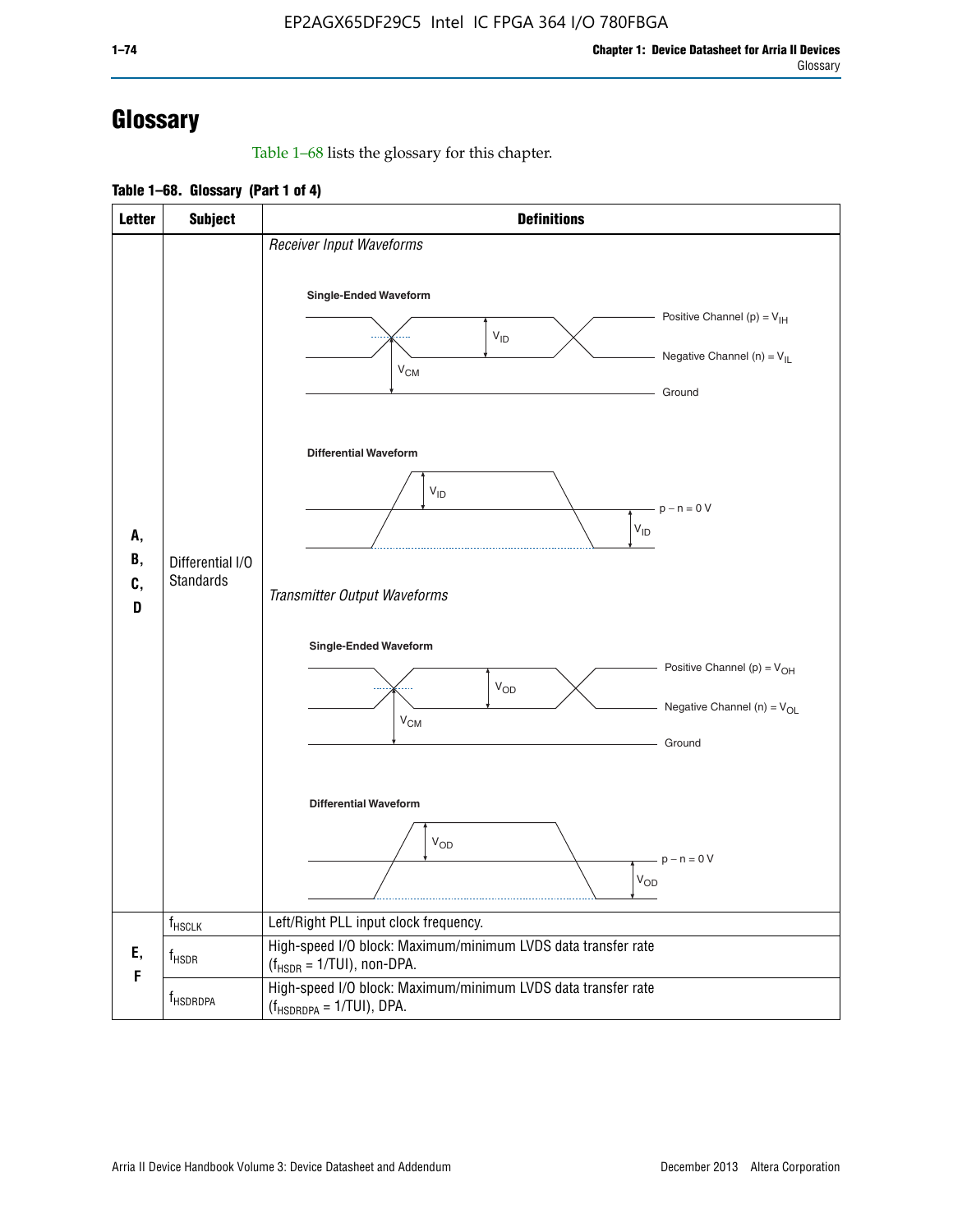| <b>Letter</b>                   | <b>Subject</b>                       | <b>Definitions</b>                                                                                                                                                                                                                                                                                                                                                                                                                                                                      |
|---------------------------------|--------------------------------------|-----------------------------------------------------------------------------------------------------------------------------------------------------------------------------------------------------------------------------------------------------------------------------------------------------------------------------------------------------------------------------------------------------------------------------------------------------------------------------------------|
|                                 | J                                    | High-speed I/O block: Deserialization factor (width of parallel data bus).                                                                                                                                                                                                                                                                                                                                                                                                              |
| G,<br>Н,<br>Ι,<br>J             | <b>JTAG Timing</b><br>Specifications | JTAG Timing Specifications:<br><b>TMS</b><br>TDI<br>t <sub>JCP</sub><br>$t_{\text{JCH}\rightarrow\leftarrow}t_{\text{JCL}}$<br>⇒:t <sub>JPH</sub><br>t <sub>JPSU</sub> .<br><b>TCK</b><br>$t_{JPZX}$<br>$\star$ t <sub>JPXZ</sub><br>$t_{\text{JPCO}}$<br><b>TDO</b>                                                                                                                                                                                                                    |
| Κ,<br>L,<br>M,<br>N,<br>0,<br>P | PLL<br>Specifications                | PLL Specification parameters:<br>Diagram of PLL Specifications (1)<br>CLKOUT Pins<br>Switchover<br>fout_ext<br>CLK<br>TINPED<br>N<br>f <sub>vco</sub> /K<br>GCLK<br>PFD<br>CP<br>LF<br><b>VCO</b><br>K<br>ľои<br><b>Qunter</b><br>CO.C9<br>Core Clock<br>(2)<br><b>RCLK</b><br>Key<br>ш<br>External Feedback<br>Reconfigurable in User Mode<br>Notes:<br>CoreClock can only be fed by dedicated clock input pins or PLL outputs.<br>(1)<br>This is the VCO post-scale counter K.<br>(2) |
| Q,<br>R                         | $R_L$                                | Receiver differential input discrete resistor (external to the Arria II device).                                                                                                                                                                                                                                                                                                                                                                                                        |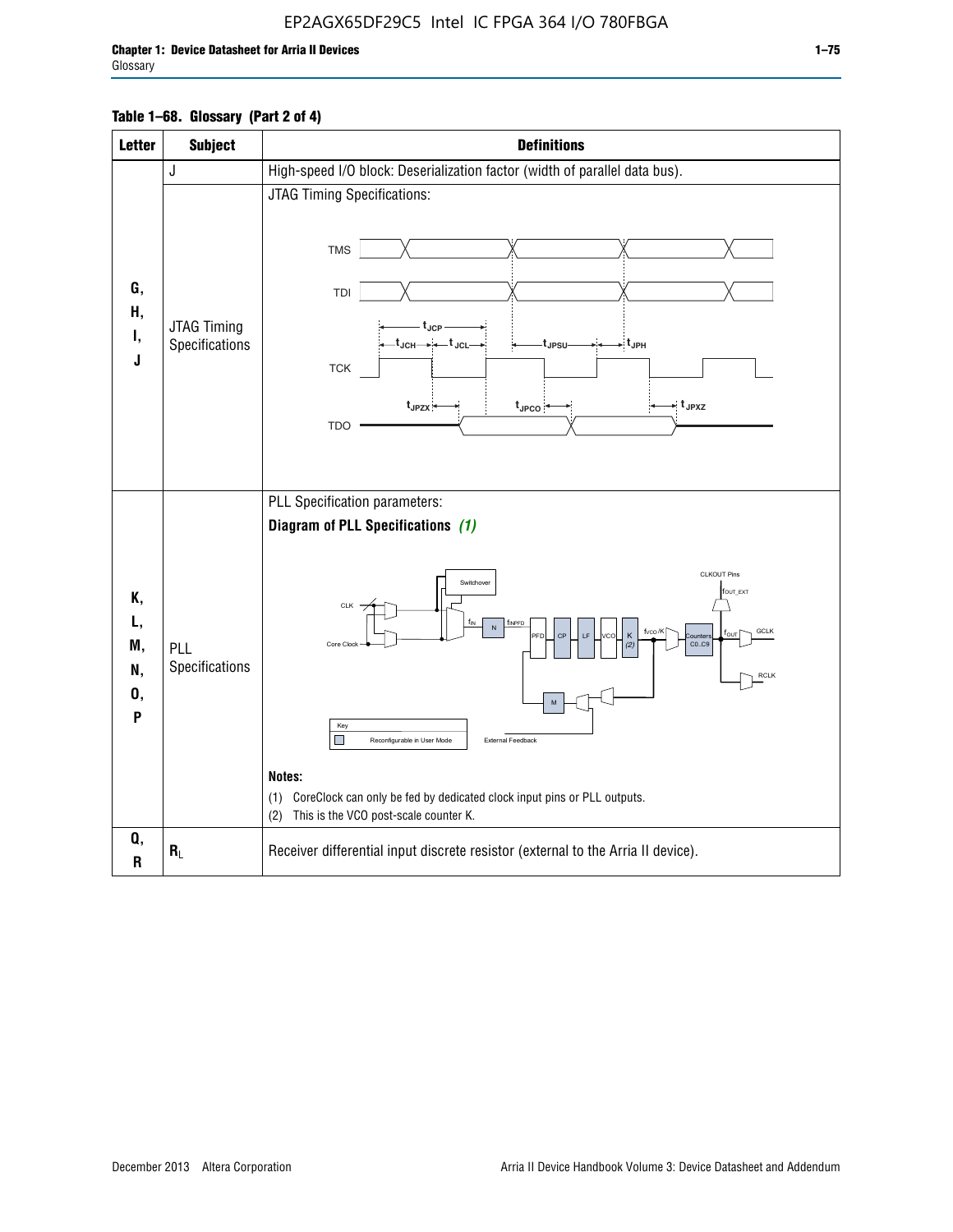### EP2AGX65DF29C5 Intel IC FPGA 364 I/O 780FBGA

### **Table 1–68. Glossary (Part 3 of 4)**

| <b>Letter</b> | <b>Subject</b>                                        | <b>Definitions</b>                                                                                                                                                                                                                                                                                                                                                                                                                                                                                                                                                                                                                                                                                                                                                                                                                                                                               |  |  |  |  |  |
|---------------|-------------------------------------------------------|--------------------------------------------------------------------------------------------------------------------------------------------------------------------------------------------------------------------------------------------------------------------------------------------------------------------------------------------------------------------------------------------------------------------------------------------------------------------------------------------------------------------------------------------------------------------------------------------------------------------------------------------------------------------------------------------------------------------------------------------------------------------------------------------------------------------------------------------------------------------------------------------------|--|--|--|--|--|
|               |                                                       | The period of time during which the data must be valid in order to capture it correctly. The setup<br>and hold times determine the ideal strobe position within the sampling window:<br><b>Timing Diagram</b>                                                                                                                                                                                                                                                                                                                                                                                                                                                                                                                                                                                                                                                                                    |  |  |  |  |  |
|               | SW (sampling                                          |                                                                                                                                                                                                                                                                                                                                                                                                                                                                                                                                                                                                                                                                                                                                                                                                                                                                                                  |  |  |  |  |  |
|               | window)                                               | <b>Bit Time</b>                                                                                                                                                                                                                                                                                                                                                                                                                                                                                                                                                                                                                                                                                                                                                                                                                                                                                  |  |  |  |  |  |
|               |                                                       | Sampling Window<br><b>RSKM</b><br><b>RSKM</b><br>0.5 x TCCS                                                                                                                                                                                                                                                                                                                                                                                                                                                                                                                                                                                                                                                                                                                                                                                                                                      |  |  |  |  |  |
|               |                                                       | 0.5 x TCCS<br>(SW)                                                                                                                                                                                                                                                                                                                                                                                                                                                                                                                                                                                                                                                                                                                                                                                                                                                                               |  |  |  |  |  |
| S             | Single-ended<br>Voltage<br>Referenced I/O<br>Standard | The JEDEC standard for SSTL and HSTL I/O standards define both the AC and DC input signal<br>values. The AC values indicate the voltage levels at which the receiver must meet its timing<br>specifications. The DC values indicate the voltage levels at which the final logic state of the<br>receiver is unambiguously defined. After the receiver input has crossed the AC value, the receiver<br>changes to the new logic state.<br>The new logic state is then maintained as long as the input stays beyond the AC threshold. This<br>approach is intended to provide predictable receiver timing in the presence of input waveform<br>ringing:<br>Single-Ended Voltage Referenced I/O Standard<br>$V_{\text{CCIO}}$<br>______________<br>$V_{OH}$<br>$V_{H(AC)}$<br>$V_{IH(DC)}$<br>V <sub>REF</sub><br>$V_{IL(DC)}$<br>$V_{IL(AC)}$<br>$V_{OI}$<br>$\overline{\mathsf{V}}_\mathsf{SS}^-$ |  |  |  |  |  |
|               | $t_{\rm C}$                                           | High-speed receiver and transmitter input and output clock period.                                                                                                                                                                                                                                                                                                                                                                                                                                                                                                                                                                                                                                                                                                                                                                                                                               |  |  |  |  |  |
|               | <b>TCCS</b><br>(channel-to-<br>channel-<br>skew)      | The timing difference between the fastest and slowest output edges, including $t_{c0}$ variation and<br>clock skew, across channels driven by the same PLL. The clock is included in the TCCS<br>measurement (refer to the Timing Diagram figure under S in this table).                                                                                                                                                                                                                                                                                                                                                                                                                                                                                                                                                                                                                         |  |  |  |  |  |
|               |                                                       | High-speed I/O block: Duty cycle on the high-speed transmitter output clock.                                                                                                                                                                                                                                                                                                                                                                                                                                                                                                                                                                                                                                                                                                                                                                                                                     |  |  |  |  |  |
|               | $t_{\text{DUTY}}$                                     | <b>Timing Unit Interval (TUI)</b>                                                                                                                                                                                                                                                                                                                                                                                                                                                                                                                                                                                                                                                                                                                                                                                                                                                                |  |  |  |  |  |
| $\mathbf{T}$  |                                                       | The timing budget allowed for skew, propagation delays, and data sampling window.<br>(TUI = $1/($ Receiver Input Clock Frequency Multiplication Factor) = $t_c/w$ )                                                                                                                                                                                                                                                                                                                                                                                                                                                                                                                                                                                                                                                                                                                              |  |  |  |  |  |
|               | $t_{\text{FALL}}$                                     | Signal high-to-low transition time (80-20%)                                                                                                                                                                                                                                                                                                                                                                                                                                                                                                                                                                                                                                                                                                                                                                                                                                                      |  |  |  |  |  |
|               | $t_{\text{INCCJ}}$                                    | Cycle-to-cycle jitter tolerance on the PLL clock input.                                                                                                                                                                                                                                                                                                                                                                                                                                                                                                                                                                                                                                                                                                                                                                                                                                          |  |  |  |  |  |
|               | $t_{\text{OUTPJ\_10}}$                                | Period jitter on the general purpose I/O driven by a PLL.                                                                                                                                                                                                                                                                                                                                                                                                                                                                                                                                                                                                                                                                                                                                                                                                                                        |  |  |  |  |  |
|               | t <sub>outpj_dc</sub>                                 | Period jitter on the dedicated clock output driven by a PLL.                                                                                                                                                                                                                                                                                                                                                                                                                                                                                                                                                                                                                                                                                                                                                                                                                                     |  |  |  |  |  |
|               | $t_{\text{RISE}}$                                     | Signal low-to-high transition time (20-80%).                                                                                                                                                                                                                                                                                                                                                                                                                                                                                                                                                                                                                                                                                                                                                                                                                                                     |  |  |  |  |  |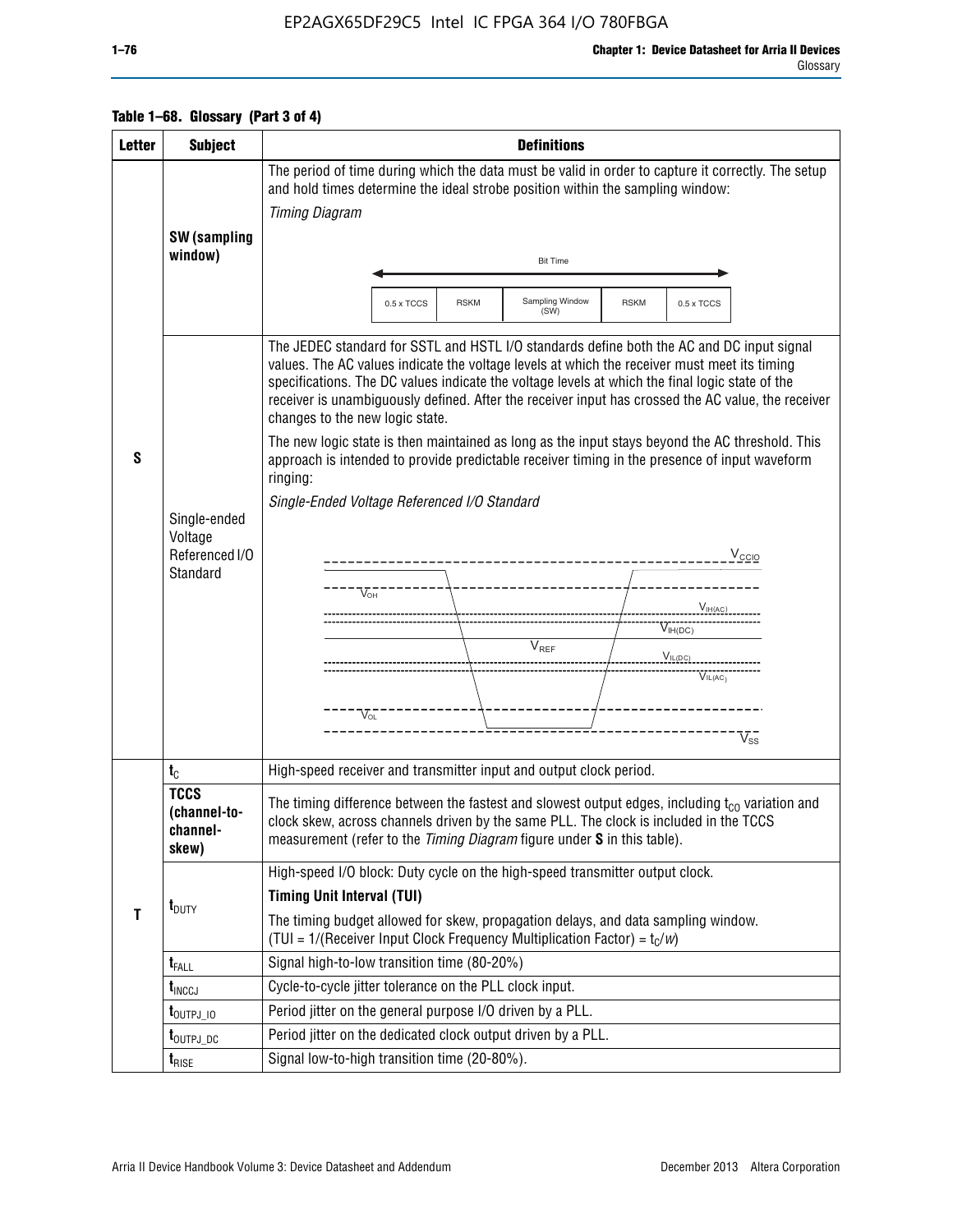### **Table 1–68. Glossary (Part 4 of 4)**

| <b>Letter</b> | <b>Subject</b>       | <b>Definitions</b>                                                                                                                                                   |
|---------------|----------------------|----------------------------------------------------------------------------------------------------------------------------------------------------------------------|
|               | $V_{CM(DC)}$         | DC common mode input voltage.                                                                                                                                        |
|               | $V_{ICM}$            | Input common mode voltage: The common mode of the differential signal at the receiver.                                                                               |
|               | $V_{ID}$             | Input differential voltage swing: The difference in voltage between the positive and<br>complementary conductors of a differential transmission at the receiver.     |
|               | $V_{\text{DIF(AC)}}$ | AC differential input voltage: Minimum AC input differential voltage required for switching.                                                                         |
|               | $V_{\text{DIF(DC)}}$ | DC differential input voltage: Minimum DC input differential voltage required for switching.                                                                         |
| U,            | $V_{\text{IH}}$      | Voltage input high: The minimum positive voltage applied to the input which is accepted by the<br>device as a logic high.                                            |
| V             | $V_{H(AC)}$          | High-level AC input voltage.                                                                                                                                         |
|               | $V_{H(DC)}$          | High-level DC input voltage.                                                                                                                                         |
|               | $V_{\text{IL}}$      | Voltage input low: The maximum positive voltage applied to the input which is accepted by the<br>device as a logic low.                                              |
|               | $V_{IL(AC)}$         | Low-level AC input voltage.                                                                                                                                          |
|               | $V_{IL(DC)}$         | Low-level DC input voltage.                                                                                                                                          |
|               | $V_{\text{OCM}}$     | Output common mode voltage: The common mode of the differential signal at the transmitter.                                                                           |
|               | $V_{OD}$             | Output differential voltage swing: The difference in voltage between the positive and<br>complementary conductors of a differential transmission at the transmitter. |
| W,            |                      |                                                                                                                                                                      |
| Х,            | W                    | High-speed I/O block: The clock boost factor.                                                                                                                        |
| Y.            |                      |                                                                                                                                                                      |
| Z             |                      |                                                                                                                                                                      |

## **Document Revision History**

Table 1–69 lists the revision history for this chapter.

**Table 1–69. Document Revision History (Part 1 of 2)**

| <b>Date</b>      | <b>Version</b> | <b>Changes</b>                                                                                                                |
|------------------|----------------|-------------------------------------------------------------------------------------------------------------------------------|
| December 2013    | 4.4            | Updated Table $1-34$ and Table $1-35$ .                                                                                       |
|                  |                | ■ Updated the $V_{CCH GXBL/R}$ operating conditions in Table 1–6.                                                             |
| <b>July 2012</b> | 4.3            | ■ Finalized Arria II GZ information in Table $1-20$ .                                                                         |
|                  |                | $\blacksquare$ Added BLVDS specification in Table 1-32 and Table 1-33.                                                        |
|                  |                | <b>Updated input and output waveforms in Table 1–68.</b>                                                                      |
| December 2011    | 4.2            | $\blacksquare$ Updated Table 1-32, Table 1-33, Table 1-34, Table 1-35, Table 1-40, Table 1-41,<br>Table 1-54, and Table 1-67. |
|                  |                | $\blacksquare$ Minor text edits.                                                                                              |
|                  | 4.1            | $\blacksquare$ Added Table 1–60.                                                                                              |
|                  |                | Updated Table 1-32, Table 1-33, Table 1-38, Table 1-41, and Table 1-61.                                                       |
| June 2011        |                | ■ Updated the "Switching Characteristics" section introduction.                                                               |
|                  |                | Minor text edits.                                                                                                             |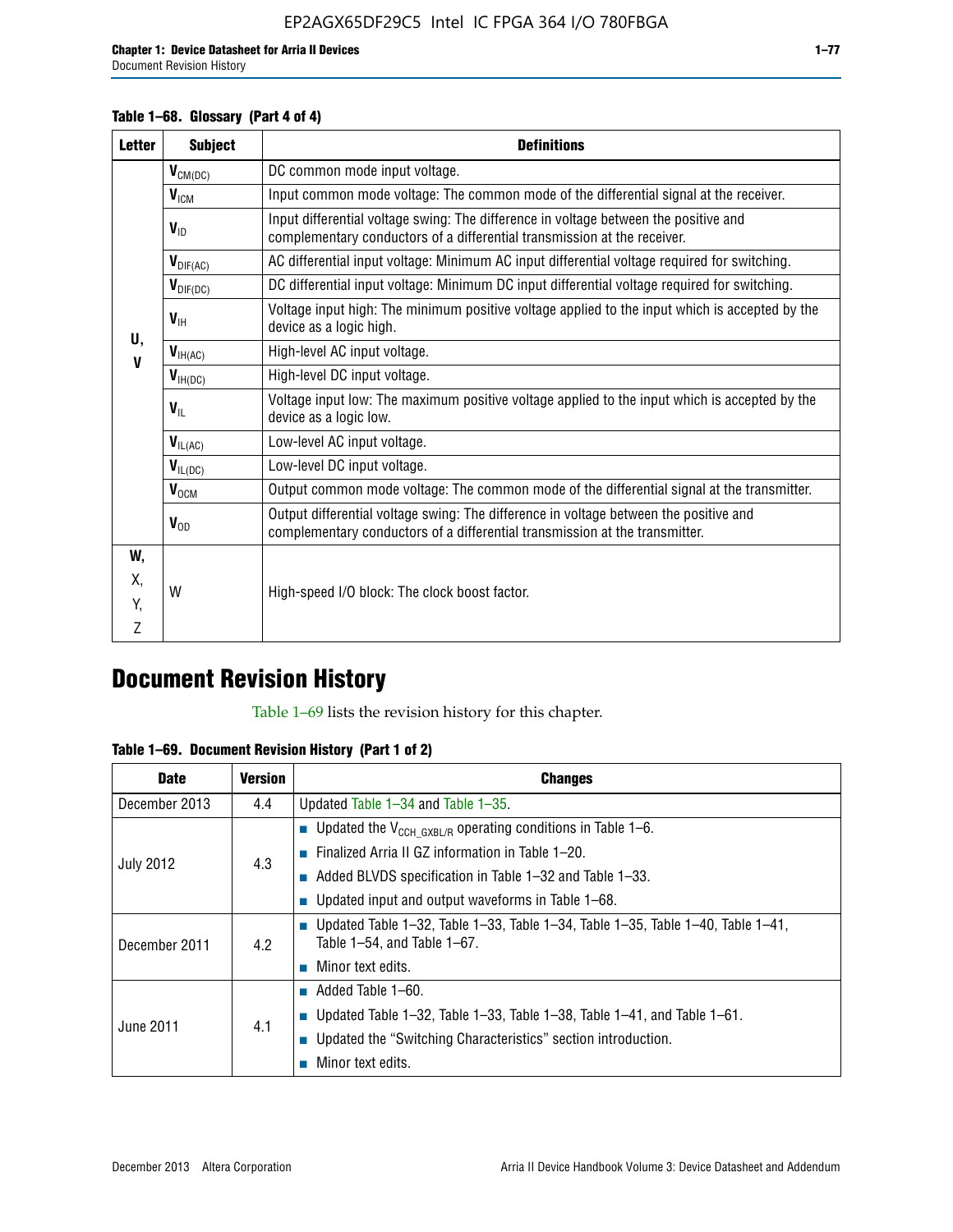| <b>Date</b>      | <b>Version</b> | <b>Changes</b>                                                                                                                                                                                               |
|------------------|----------------|--------------------------------------------------------------------------------------------------------------------------------------------------------------------------------------------------------------|
|                  |                | Added Arria II GZ information.                                                                                                                                                                               |
| December 2010    |                | Added Table 1–61 with Arria II GX information.                                                                                                                                                               |
|                  | 4.0            | <b>Updated Table 1–1, Table 1–2, Table 1–5, Table 1–6, Table 1–7, Table 1–11, Table 1–35,</b><br>Table 1-37, Table 1-40, Table 1-42, Table 1-44, Table 1-45, Table 1-57, Table 1-61, and<br>Table 1-63.      |
|                  |                | $\blacksquare$ Updated Figure 1-5.                                                                                                                                                                           |
|                  |                | Updated for the Quartus II version 10.0 release.                                                                                                                                                             |
|                  |                | $\blacksquare$ Updated the first paragraph for searchability.                                                                                                                                                |
|                  |                | $\blacksquare$ Minor text edits.                                                                                                                                                                             |
|                  |                | Updated Table 1-1, Table 1-4, Table 1-16, Table 1-19, Table 1-21, Table 1-23,<br>Table $1-25$ , Table $1-26$ , Table $1-30$ , and Table $1-35$                                                               |
|                  |                | Added Table 1-27 and Table 1-29.                                                                                                                                                                             |
|                  |                | Added I3 speed grade information to Table $1-19$ , Table $1-21$ , Table $1-22$ , Table $1-24$ ,<br>Table 1-25, Table 1-30, Table 1-32, Table 1-33, Table 1-34, and Table 1-35.                               |
| <b>July 2010</b> | 3.0            | • Updated the "Operating Conditions" section.                                                                                                                                                                |
|                  |                | Removed "Preliminary" from Table $1-19$ , Table $1-21$ , Table $1-22$ , Table $1-23$ ,<br>Table 1-24, Table 1-25, Table 1-26, Table 1-28, Table 1-30, Table 1-32, Table 1-33,<br>Table 1-34, and Figure 1-4. |
|                  |                | $\blacksquare$ Minor text edits.                                                                                                                                                                             |
|                  | 2.3            | Updated for the Quartus II version 9.1 SP2 release:                                                                                                                                                          |
| March 2010       |                | $\blacksquare$ Updated Table 1-3, Table 1-7, Table 1-19, Table 1-21, Table 1-22, Table 1-24,<br>Table 1-25 and Table 1-33.                                                                                   |
|                  |                | • Updated "Recommended Operating Conditions" section.                                                                                                                                                        |
|                  |                | $\blacksquare$ Minor text edits.                                                                                                                                                                             |
| February 2010    | $2.2\,$        | Updated Table 1-19.                                                                                                                                                                                          |
|                  |                | Updated for Arria II GX v9.1 SP1 release:                                                                                                                                                                    |
| February 2010    | 2.1            | Updated Table 1–19, Table 1–23, Table 1–28, Table 1–30, and Table 1–33.                                                                                                                                      |
|                  |                | $\blacksquare$ Added Figure 1-5.                                                                                                                                                                             |
|                  |                | $\blacksquare$ Minor text edits.                                                                                                                                                                             |
|                  |                | Updated for Arria II GX v9.1 release:                                                                                                                                                                        |
|                  |                | Updated Table 1-1, Table 1-4, Table 1-13, Table 1-14, Table 1-19, Table 1-15,<br>Table 1-22, Table 1-24, and Table 1-28.                                                                                     |
| November 2009    | 2.0            | $\blacksquare$ Added Table 1-6 and Table 1-33.                                                                                                                                                               |
|                  |                | Added "Bus Hold" on page 1-5.                                                                                                                                                                                |
|                  |                | Added "IOE Programmable Delay" section.                                                                                                                                                                      |
|                  |                | Minor text edit.                                                                                                                                                                                             |
|                  |                | $\blacksquare$ Updated Table 1-1, Table 1-3, Table 1-7, Table 1-8, Table 1-18, Table 1-23, Table 1-25,<br>Table 1-26, Table 1-29, Table 1-30, Table 1-31, Table 1-32, and Table 1-33.                        |
| <b>June 2009</b> | 1.2            | $\blacksquare$ Added Table 1-32.                                                                                                                                                                             |
|                  |                | $\blacksquare$ Updated Equation 1-1.                                                                                                                                                                         |
| March 2009       | 1.1            | Added "I/O Timing" section.                                                                                                                                                                                  |
| February 2009    | 1.0            | Initial release.                                                                                                                                                                                             |